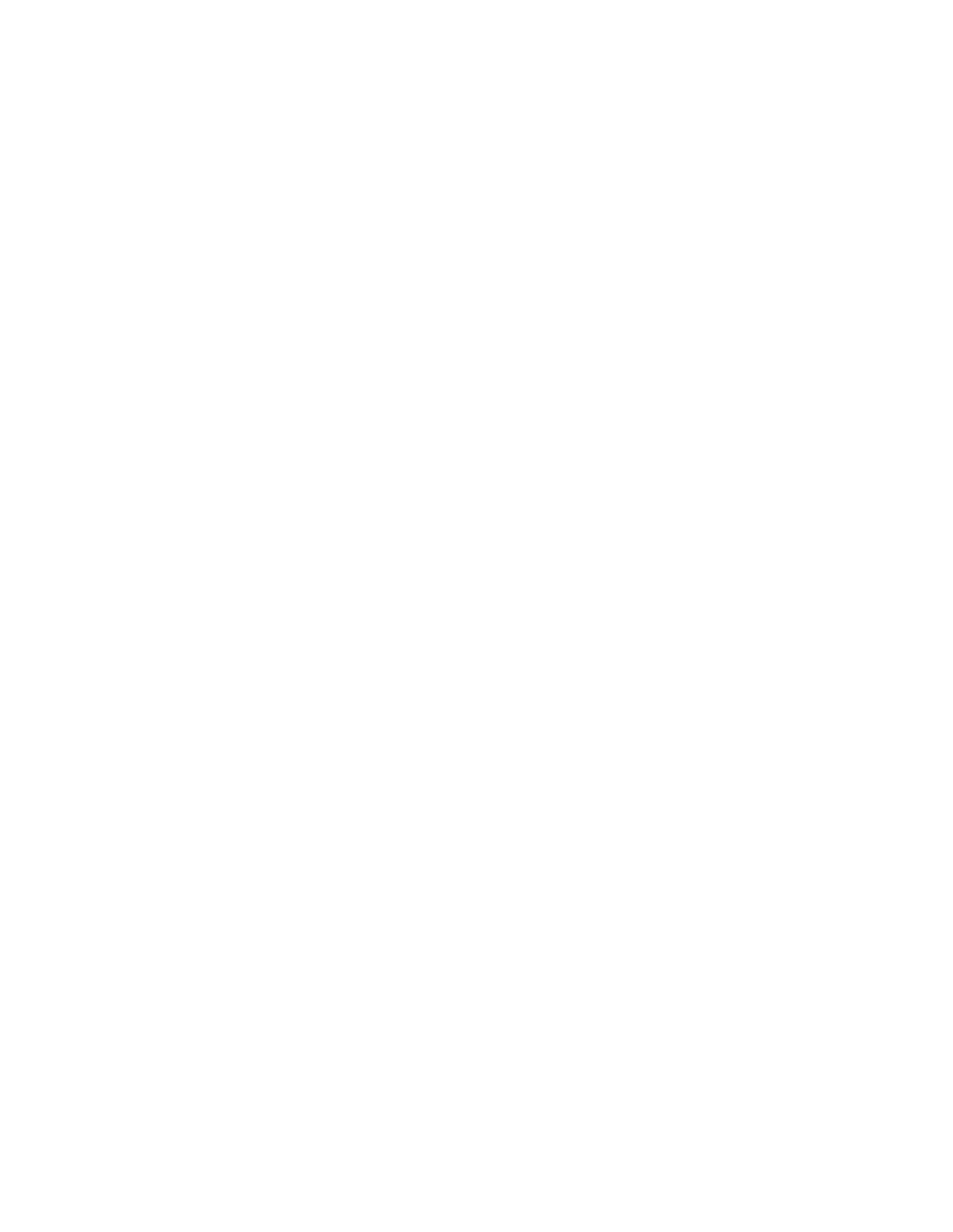# **The Voice of the Child in Divorce, Custody and Access Proceedings**

**Prepared by:** Ronda Bessner

**Presented to:** Family, Children and Youth Section Department of Justice Canada

*The views expressed in this report are those of the author and do not necessarily represent the views of the Department of Justice Canada.*

*Aussi disponible en français*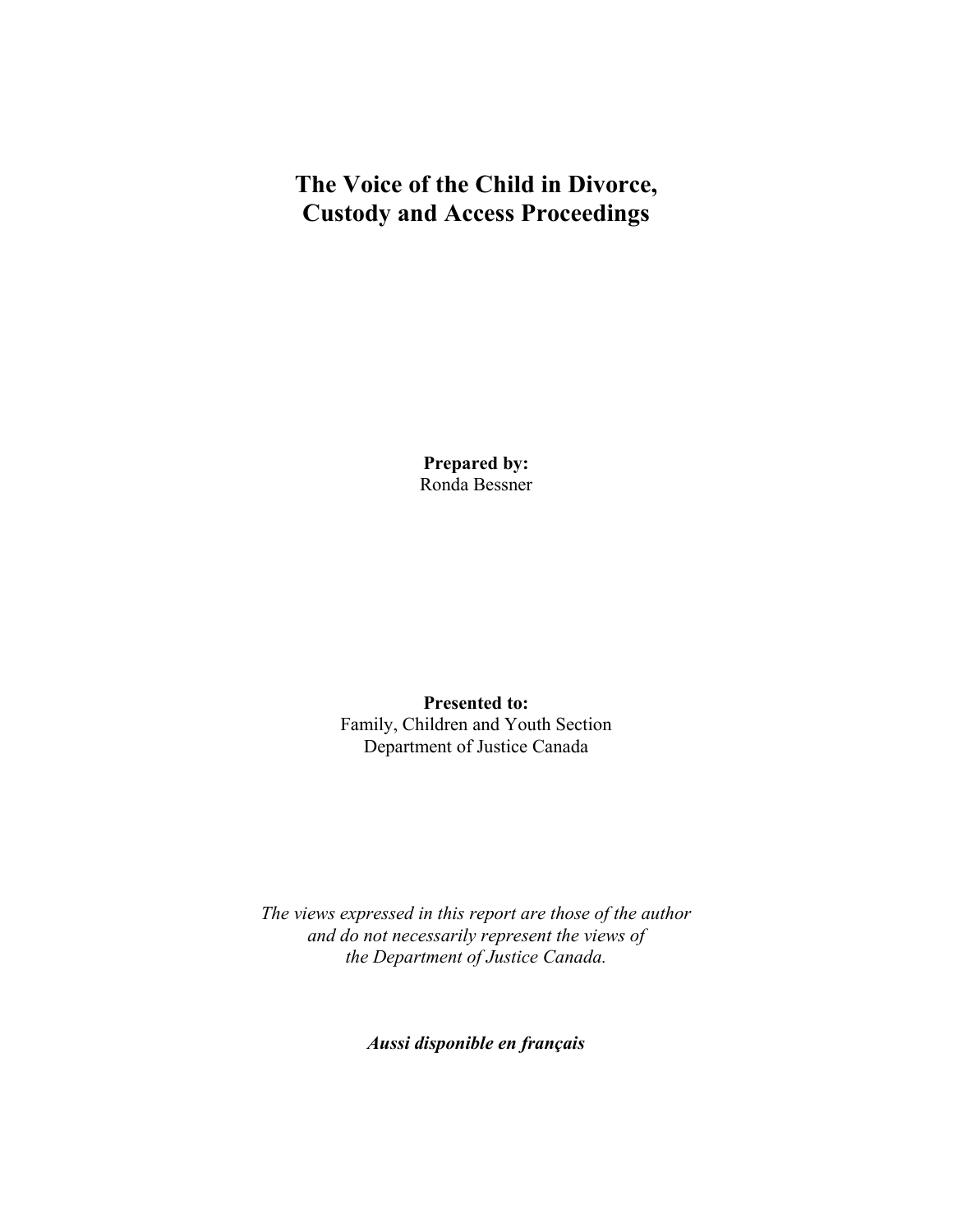© Ronda Bessner, 2002.

This report was commissioned by the Department of Justice Canada and prepared by Ronda Bessner, a legal and policy consultant in Toronto, Ontario. It was submitted to the Department in March 1999.

For permission to reproduce all or part of this report, please contact the author directly.

For more information on this report, please call the Family, Children and Youth Section, Department of Justice Canada, at 1-888-373-2222.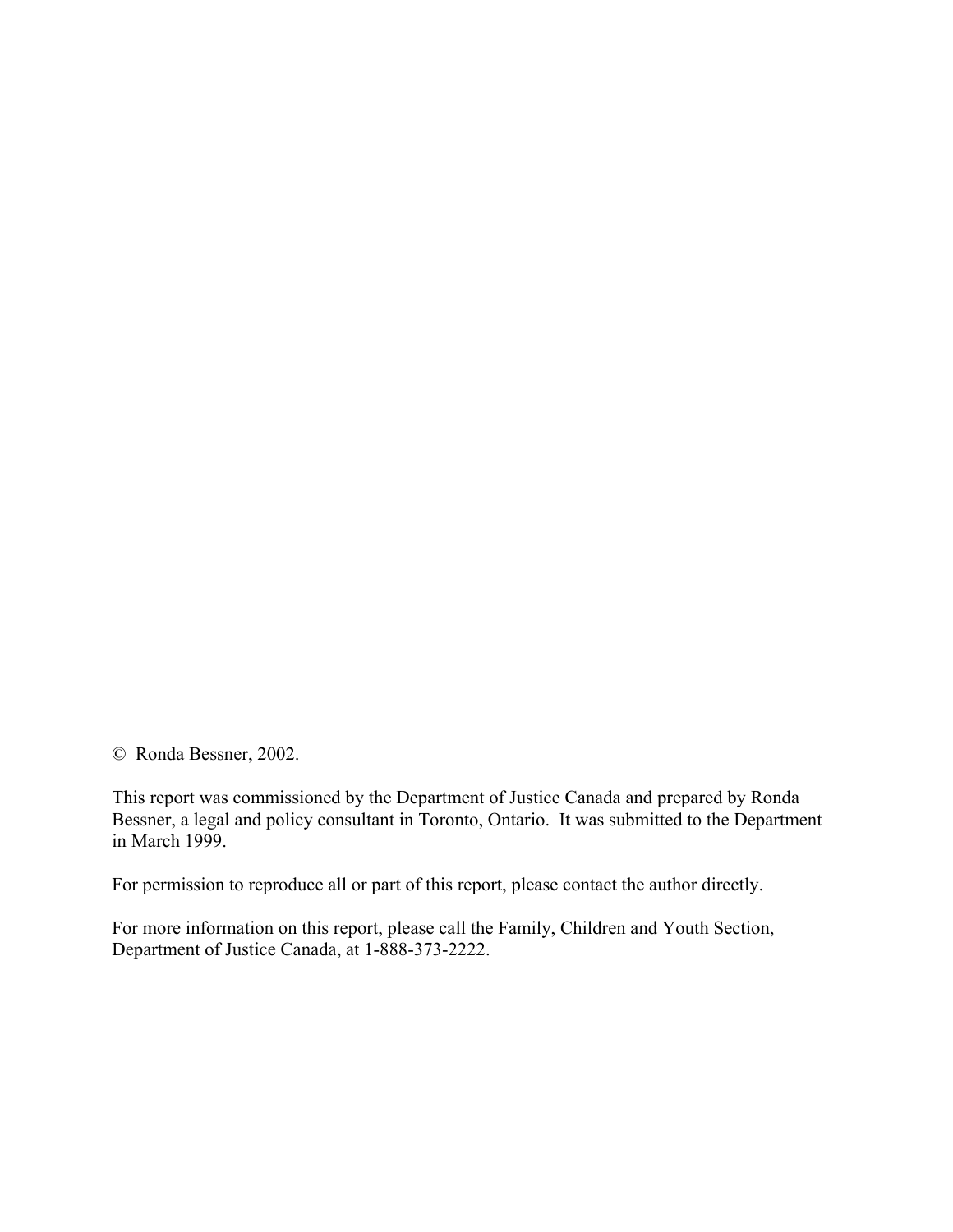# **TABLE OF CONTENTS**

| 1.0 |                                               |                                                                         |  |
|-----|-----------------------------------------------|-------------------------------------------------------------------------|--|
|     | 1.1                                           |                                                                         |  |
|     | 1.2                                           |                                                                         |  |
|     | 1.3                                           | Article 12 of the United Nations Convention on the Rights of the Child: |  |
| 2.0 | LEGAL REPRESENTATION FOR CHILDREN IN DIVORCE, |                                                                         |  |
|     | 2.1                                           | Uncertainty Regarding the Appointment of Counsel for                    |  |
|     | 2.2                                           |                                                                         |  |
|     | 2.3                                           |                                                                         |  |
|     | 2.4                                           |                                                                         |  |
|     | 2.5                                           |                                                                         |  |
|     | 2.6                                           | Solicitor/Client Privilege: Confidential Communications                 |  |
|     | 2.7                                           | Ensuring Quality Legal Representation for Children:                     |  |
|     | 2.8                                           |                                                                         |  |
| 3.0 |                                               |                                                                         |  |
|     | 3.1                                           | Arguments in Support of Allowing Children                               |  |
|     | 3.2                                           |                                                                         |  |
|     | 3.3                                           |                                                                         |  |
|     | 3.4                                           | Hearing the Child's Voice Through the Evidence                          |  |
|     | 3.5                                           |                                                                         |  |
|     | 3.6                                           |                                                                         |  |
| 4.0 |                                               |                                                                         |  |
| 5.0 |                                               |                                                                         |  |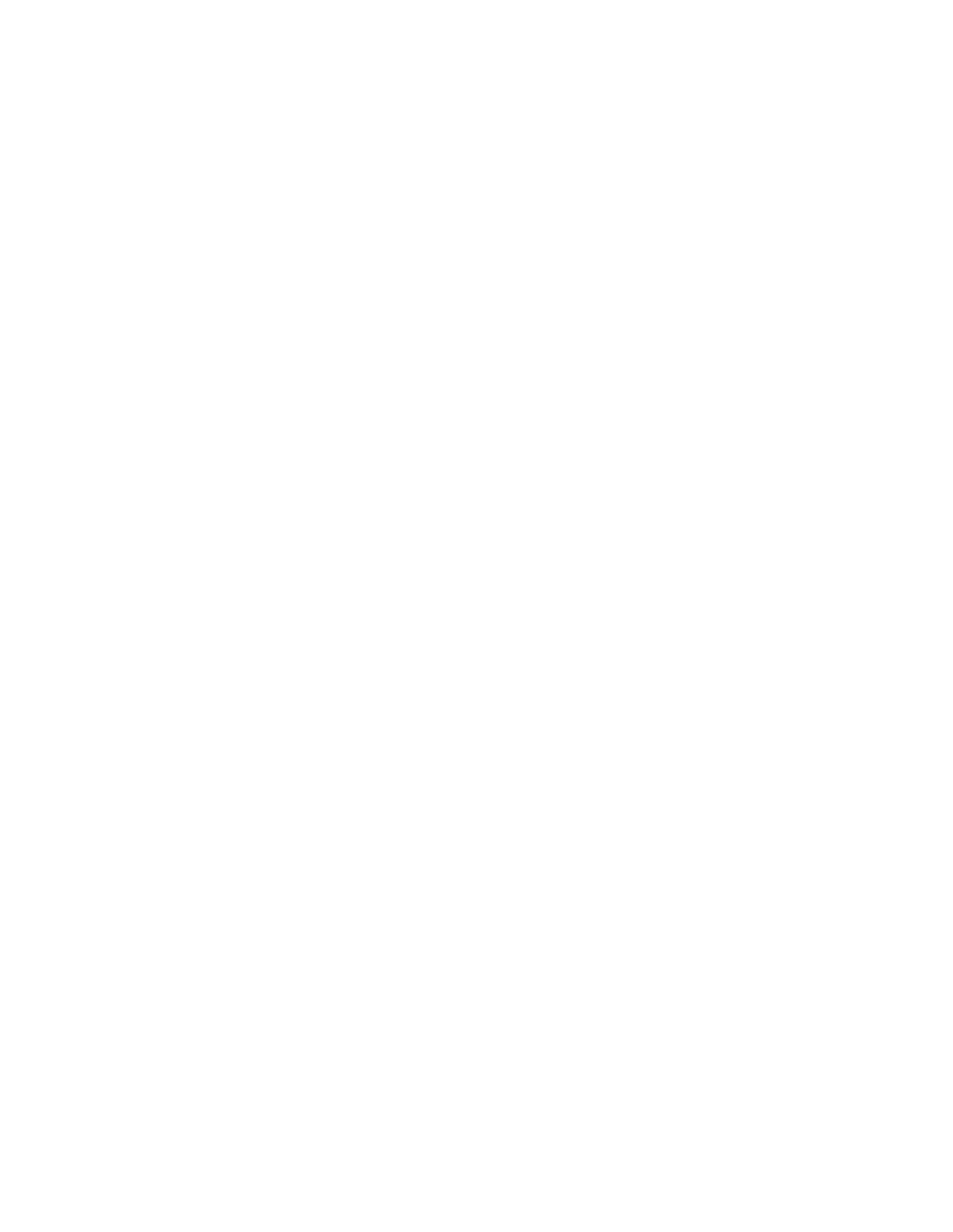## **INTRODUCTION**

In Canada, legislative power with respect to family law is divided between the provincial governments and the Parliament of Canada. By virtue of section 91(26) Constitution Act,<sup>1</sup> the federal government has jurisdiction over marriage and divorce. Section 92(13) of the *Constitution Act* vests power in the provinces to enact laws pertaining to property and civil rights. As stated by the Supreme Court of Canada in *Reference Re Section 6 of The Family* Relations Act,<sup>2</sup> custody and access fall within provincial jurisdiction by virtue of the power in section 92(10). It is important to note that for matters incidental to divorce, which include custody and access as corollary relief, Parliament has jurisdiction.<sup>3</sup> Thus, legislative power in the area of family law is shared between the two levels of government.

Historically, children in Canada have been denied the opportunity to participate in decisions of custody and access.<sup>4</sup> Several reasons have been relied upon as justifications for excluding children from this process. It has been argued that parents are capable of putting forth their children's views in legal proceedings involving divorce, custody and access. As one academic states, "In Canada, it is assumed that in most divorce cases, a child's interest in custody can be protected by the court having heard the arguments of both parents."<sup>5</sup> Moreover, members of the judiciary, and professionals such as social workers, psychologists and psychiatrists have subscribed to the view that children will be psychologically damaged if they participate in the process. A further reason for denying children the opportunity to directly express their preferences and wishes in family law matters has been that, traditionally, children were not considered to have rights independent of their parents.

The role of the child in family law disputes is undergoing re-examination. It is recognized that a child's perspectives may not be conveyed to the court if counsel for the parents are the sole parties putting forth the evidence. Parents in the midst of a divorce or separation may be vengeful, angry or self-absorbed, and consequently, may not be capable of adequately presenting the views, interests and wishes of the child to judicial decision-makers.<sup>6</sup> It has also been asserted that prohibiting the child from participating in the process may have life-long adverse

 $\mathbf{1}$ <sup>1</sup> Part I of the *Constitution Act*, 1982, being Schedule B of the *Canada Act* 1982 (U.K.), 1982, c.11.

<sup>&</sup>lt;sup>2</sup> (1982), 26 R.F.L. (2d) 113 (S.C.C.).

<sup>3</sup> *Zacks* v. *Zacks* (1973) 10 R.F.L. 53 (S.C.C.).

<sup>4</sup> H.T.G. Andrews and P. Gelsomino, "The Legal Representation of Children in Custody and Protection Proceedings: A Comparative View" in *Family Law: Dimensions of Justice* (edited by R. Abella and C. L'Heureux-Dubé), (Toronto: Butterworths, 1983) at 243; and C. Bernard, R. Ward, and B. Knoppers, "Best Interests of the Child Exposed: A Portrait of Quebec Custody and Protection Law" (1992-93), 11 *Can. J. Fam. L.* 57 at 136.

<sup>5</sup> S. Toope, "The Convention on The Rights of the Child: Implications for Canada" in *Children's Rights A Comparative Perspective* ed. S. M. Freeman (England: Dartmouth Publishing Limited, 1996) at 55.

<sup>6</sup> J. Begley, "The Representation of Children In Custody And Access Proceedings" (1994), 10 *Solicitors' Journal* 1 at 12; and R. Boll, "Who Speaks For The Child? The Right to Independent Legal Representation." (1993-94), *Law Now* 8 at 9.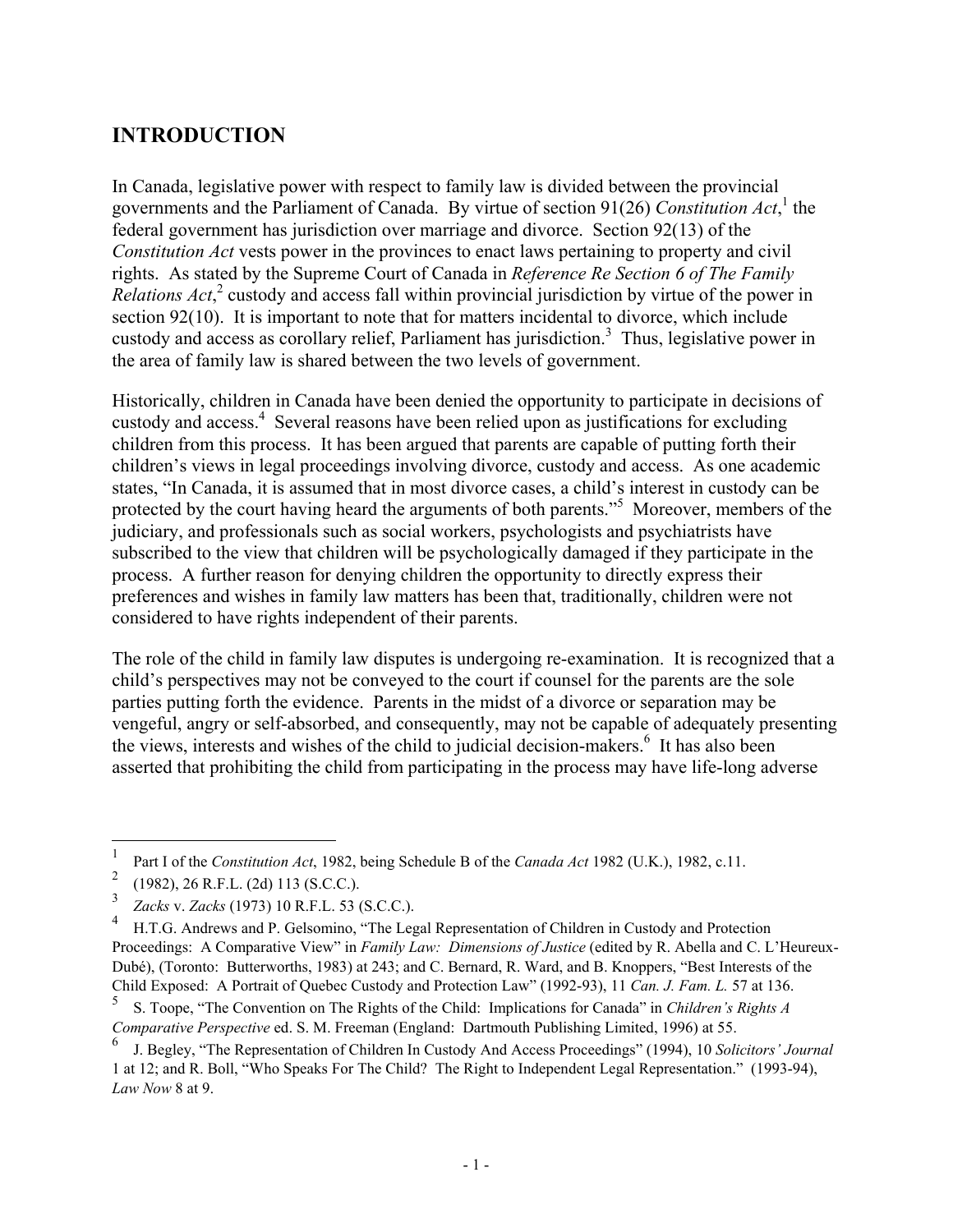repercussions on the child. In recent years, some academics, judges and practising lawyers<sup>7</sup> have taken the position that it is in the best interests of children that "they participate in decisions that affect them and that they be listened to and taken seriously." As Judge Nasmith states: $8$ 

Another myth that needs to be dislodged is that harm befalls a child from participating in the decision-making process. This has often been a rationalization for leaving the child's voice out. Some experts feel it can be harmful for the child to be left out of the decisionmaking process. The more paternalistic approach overlooks the reality that the child is already harmed by the turmoil in his home and the stress that litigation has brought upon everyone.

It is argued that children must "become players in decisions that concern them, so that decisions are made with them rather than about them."<sup>9</sup> The legal system must not "muffle" the child's voice; it must err on the side of inclusion rather than exclusion of the child's views.<sup>10</sup> This will contribute to their self-esteem and grant to children the respect to which they are deserving.<sup>11</sup> It is fundamental to note that the child's preferences and wishes alone will not determine the outcome of the court decision, but rather will be weighed with other evidence presented to the court. $^{12}$ 

A further reason for reassessment of the child's role in family law proceedings is the relatively new perception that children have independent rights. Central to a child-centered approach is the notion that children are legal subjects as opposed to legal objects.<sup>13</sup> This involves, according to commentators, "a philosophical shift from seeing children as extensions of their parents or in the extreme as property of their parents, to seeing them as legal entities in their own rights."<sup>14</sup> In other words, children are to be considered as "subjects actively involved in the legal process" rather than objects "over which a legal battle is fought."<sup>15</sup>

In 1997, a Special Joint Committee of the House of Commons and the Senate was established by the Government of Canada. The mandate of the Joint Committee was to examine issues related to custody and access and "in particular to assess the need for a more child-centered approach to

<sup>7</sup> See A. Mamo "Child Representation" Chapter 13 at 13-27 in J. McLeod, *Child Custody Law and Practice* (Toronto: Thomson Canada Limited, 1999 Updates) and A. P. Nasmith "The Inchoate Voice" (1991-92), 8 *Can. Fam. L.Q.* 43 at 54. See also Australian Law Reform Commission, *Speaking for Ourselves: Children and the Legal Process* (Commonwealth of Australia, 1996).

 $\frac{8}{9}$  Nasmith, ibid; at 55.

<sup>9</sup> Bernard et al., op.cit., note 4, at 131.

<sup>&</sup>lt;sup>10</sup> Nasmith, op.cit., note 7, at 54 and 45.<br><sup>11</sup> Parmard at al. an ait, note 4, at 124.

<sup>&</sup>lt;sup>11</sup> Bernard et al., op.cit., note 4, at 134.<br><sup>12</sup> Bernard et al., op.cit., note 4, at 125.

<sup>12</sup> Bernard et al., op.cit., note 4, at 125. As stated by Supreme Court of Canada in *Stevenson* v. *Florant*, [1925] S.C.R. 532, the wishes of the child are not to be confounded with the interest of the child.

 $\frac{13}{14}$  Ibid., at 122.

Ibid.

 $15$  Ibid., at 131.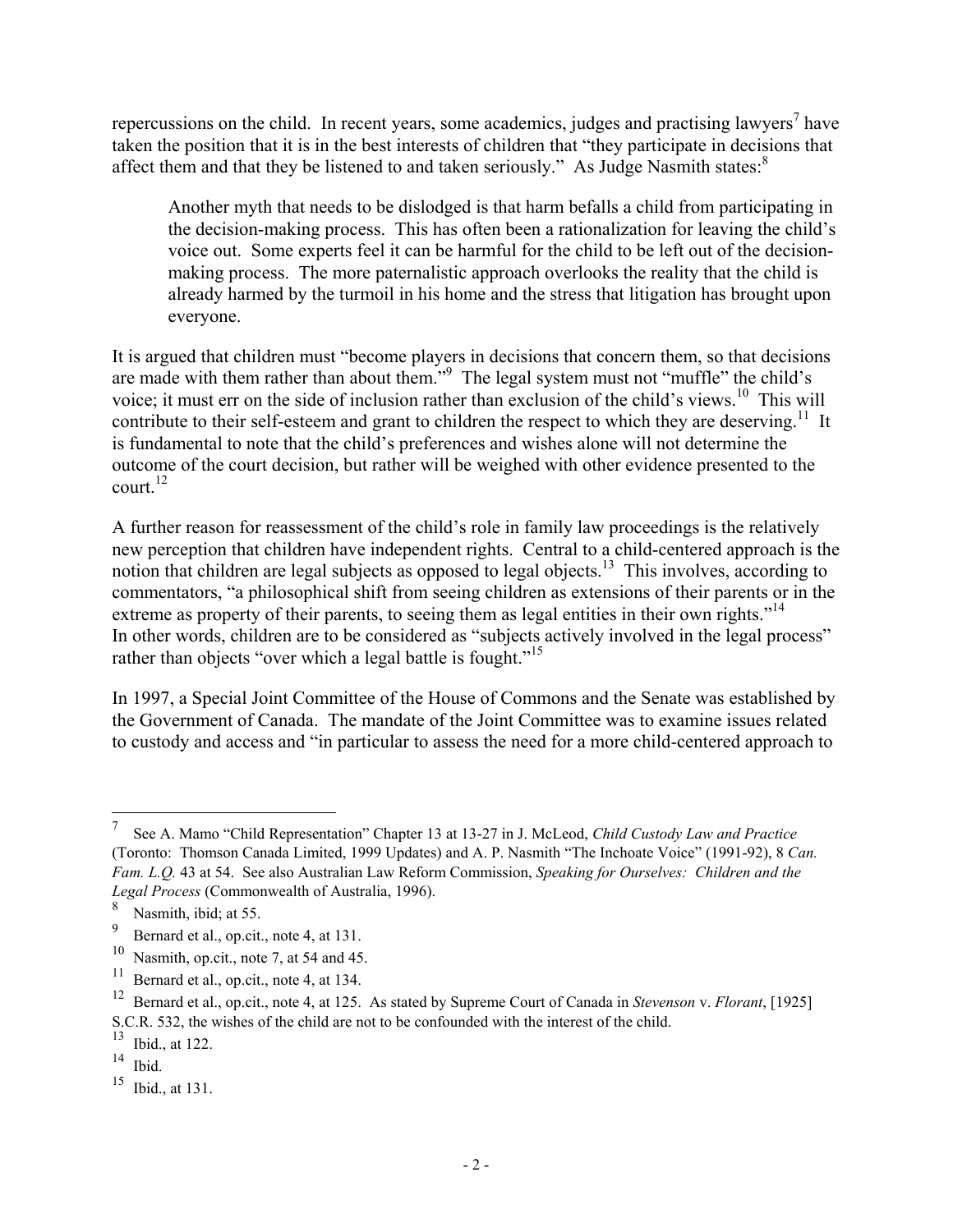family law policies and practices."<sup>16</sup> The Joint Committee held public hearings at different locations throughout the country. Children, parents and professionals from various disciplines such as lawyers, social workers and psychologists testified before the Committee.

A consistent theme that emerged from the testimony was the need to devise means of ensuring that children participated in decisions regarding custody and access. At the hearings, children and youth said they did not wish to be excluded from proceedings that would have a significant impact on their lives. They asserted that in contrast to their parents, children did not have easy access to lawyers to help them articulate their views to judicial decision-makers. They also said that they lacked the support systems available to their parents.17 Lawyers and mental health professionals who offered testimony at the Committee hearings agreed that it was important for children to have a "voice" in divorce, custody and access proceedings.

In December 1998, the Committee released its report, *For the Sake of the Children*. The Committee stated that measures must be taken to include children in family law decisions. Reference was made to Article 12 of the United Nations Convention on the Rights of the Child which explicitly states that children have a right to express their views freely in matters that affect them. The Committee concluded that if children were not consulted about these decisions, and if they were denied the right to participate in the decision-making process, they would not readily accept the custody and access arrangements imposed upon them. In the opinion of the Committee, this could have "dire consequences" for the child with "long-term mental health and other negative implications."18

The Special Joint Committee made 48 recommendations. Recommendations 3 and 4, reproduced below, are addressed to the participation of children in divorce, custody and access proceedings. They state: $19$ 

- 3. This Committee recommends that it is in the best interests of children that
	- 3.1 they have the opportunity to be heard when parenting decisions affecting them are being made;
	- 3.2 those whose parents divorce have the opportunity to express their views to a skilled professional, whose duty it would be to make those views known to any judge, assessor or mediator making or facilitating a shared parenting determination;
	- 3.3 a court have the authority to appoint an interested third party, such as a member of the child's extended family, to support and represent a child experiencing difficulties during parental separation or divorce;

<sup>16</sup> Extract from the Journals of the House of Commons, November 18, 1997 in *For the Sake of the Children*, Report of the Special Joint Committee on Child Custody and Access, Joint Chairs The Honourable Landon Pearson and Roger Gallaway, M.P. (Ottawa: Public Works and Government Services Canada, December 1998) at xii.

<sup>&</sup>lt;sup>17</sup> *For the Sake of the Children*, ibid., at 1.<br><sup>18</sup> Ibid., at 22

Ibid., at  $22$ .

<sup>19</sup> Ibid., at 23.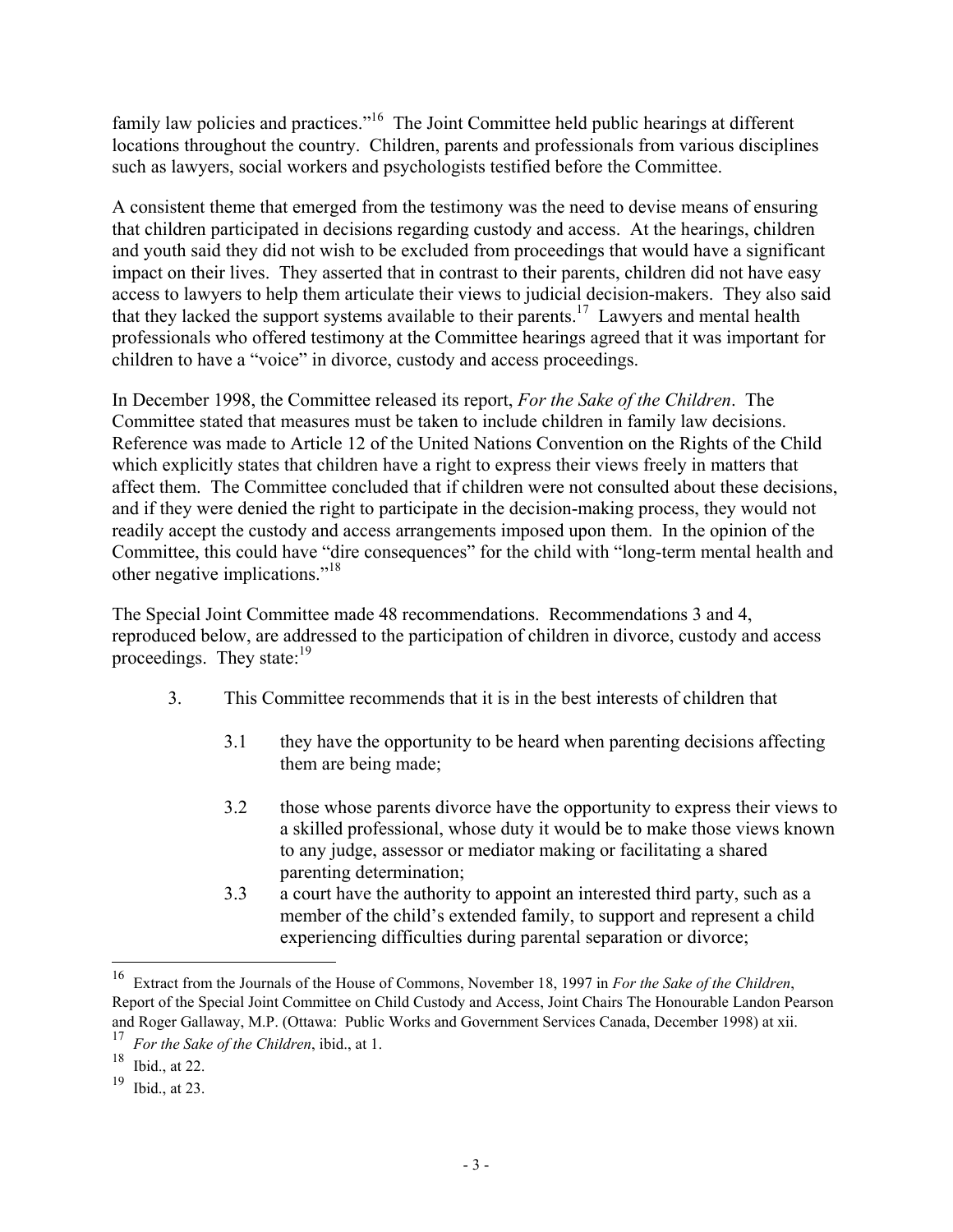- 3.4 the federal government work with the provinces and territories to ensure that the necessary structures, procedures and resources are in place to enable such consultation to take place, whether decisions are being made under the *Divorce Act* or provincial legislation; and
- 3.5 we recognize that children of divorce have a need and a right to the protection of the courts, arising from their inherent jurisdiction.
- 4. This Committee recommends that where, in the opinion of the court, the proper protection of the best interests of the child requires it, judges have the power to appoint legal counsel for the child. Where such counsel is appointed, it must be provided to the child.

The objective of this paper is to examine ways in which the voices of children can be heard in the context of divorce, custody and access disputes. At the outset, discussion will be provided regarding the dichotomy between child protection and the promotion of children's rights. An examination of Article 12 of the United Nations Convention on the Rights of the Child<sup>20</sup> will also be undertaken. The notion that children should have the right to independent legal representation will next be explored. Three different models of legal representation will be canvassed. The paper will also examine methods by which the voice of the child can be heard directly by the court. A discussion will ensue on the transmission of the views, interests, and wishes of the child by third parties to legal decision-makers. Woven throughout the sections are suggestions to policy makers and legislators concerning support mechanisms and advocacy services that should be available to children. Proposals contained in this paper will enable the federal and provincial governments to consider ways in which children can be given the opportunity for more direct involvement in family law proceedings. It is a central thesis of this paper that children be given real, and not merely symbolic, roles in legal hearings that affect their lives $21$ 

The following words from members of the judiciary in British Columbia and Ontario merit consideration:

If we learn as much as we can about the children of relationship, their needs, their affective ties, their capabilities, their interests, or as much as we can about the abilities of those adults willing to care for them, we will be able to make orders that will best take advantage of the adult abilities available to fulfill the child's needs. To accomplish this task requires that we hear the voice of the child.<sup>22</sup>

<sup>&</sup>lt;sup>20</sup> UNGA Resolution, November 20, 1989, U.N. Doc A/Res/44/25. In force September 2, 1990.

<sup>21</sup> See H.D. Davidson, "The Child's Right To Be Heard and Represented" in *Children's Rights in America: U.N. Convention on the Rights of the Child Compared with United States Law*, ed. C. Price Cohen and H.D. Davidson, (U.S.A.: American Bar Association Center on Children and the Law, 1990) at 164.

<sup>22</sup> C. Huddart and J. Ensminger, "Hearing the Voice of Children" (1991-92), 8 *Can. Fam. L.Q.* 95 at 96.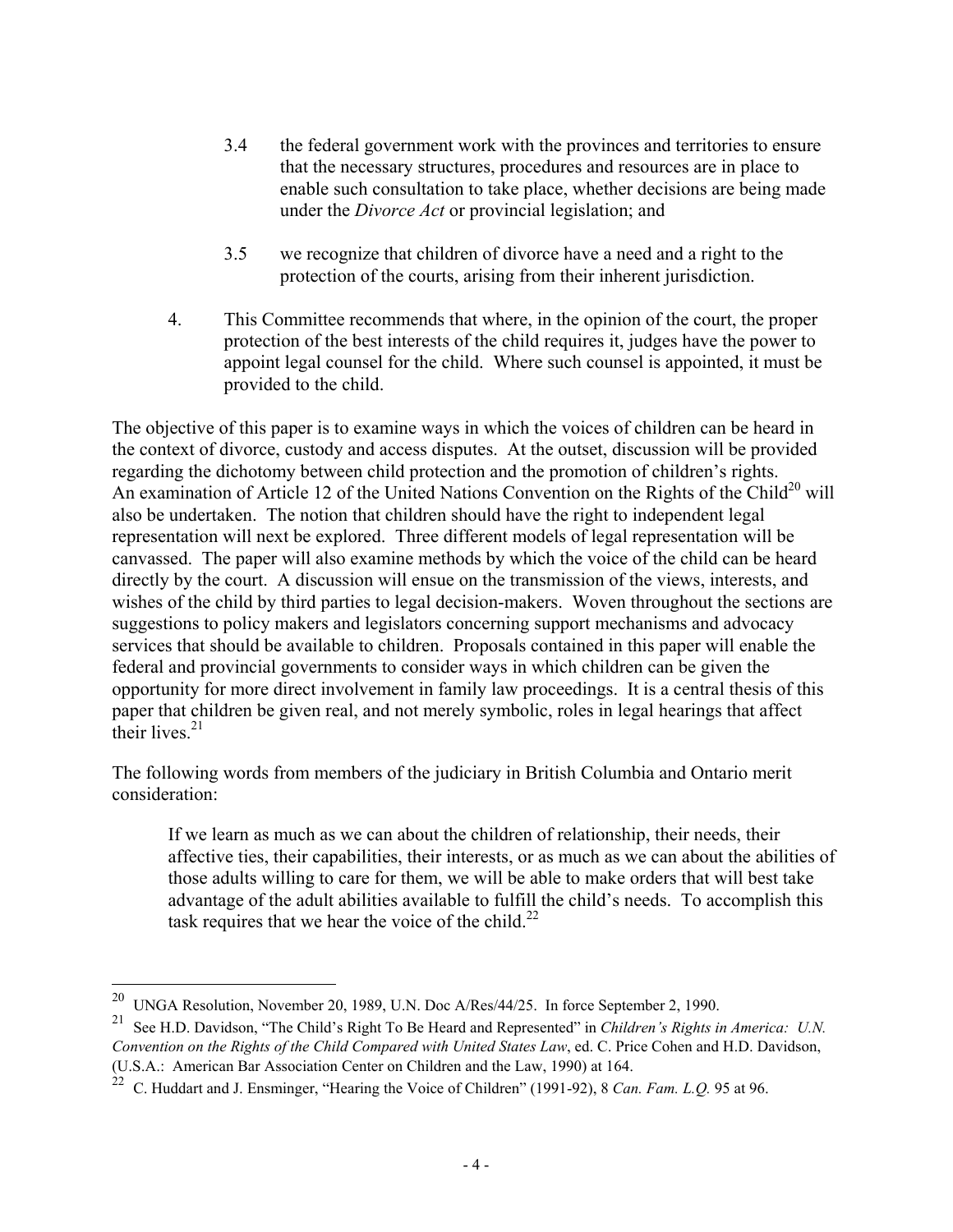…

We must not be afraid of the truth; we must allow the child's voice to be heard. We must have definitions and guidelines from the legislatures as well as clear and consistent rulings from the courts to entrench the child's rights to be heard if we are to continue the slow march towards integrity in family law.<sup>23</sup>

<sup>23</sup> Nasmith, op.cit*.,* note 7, at 66.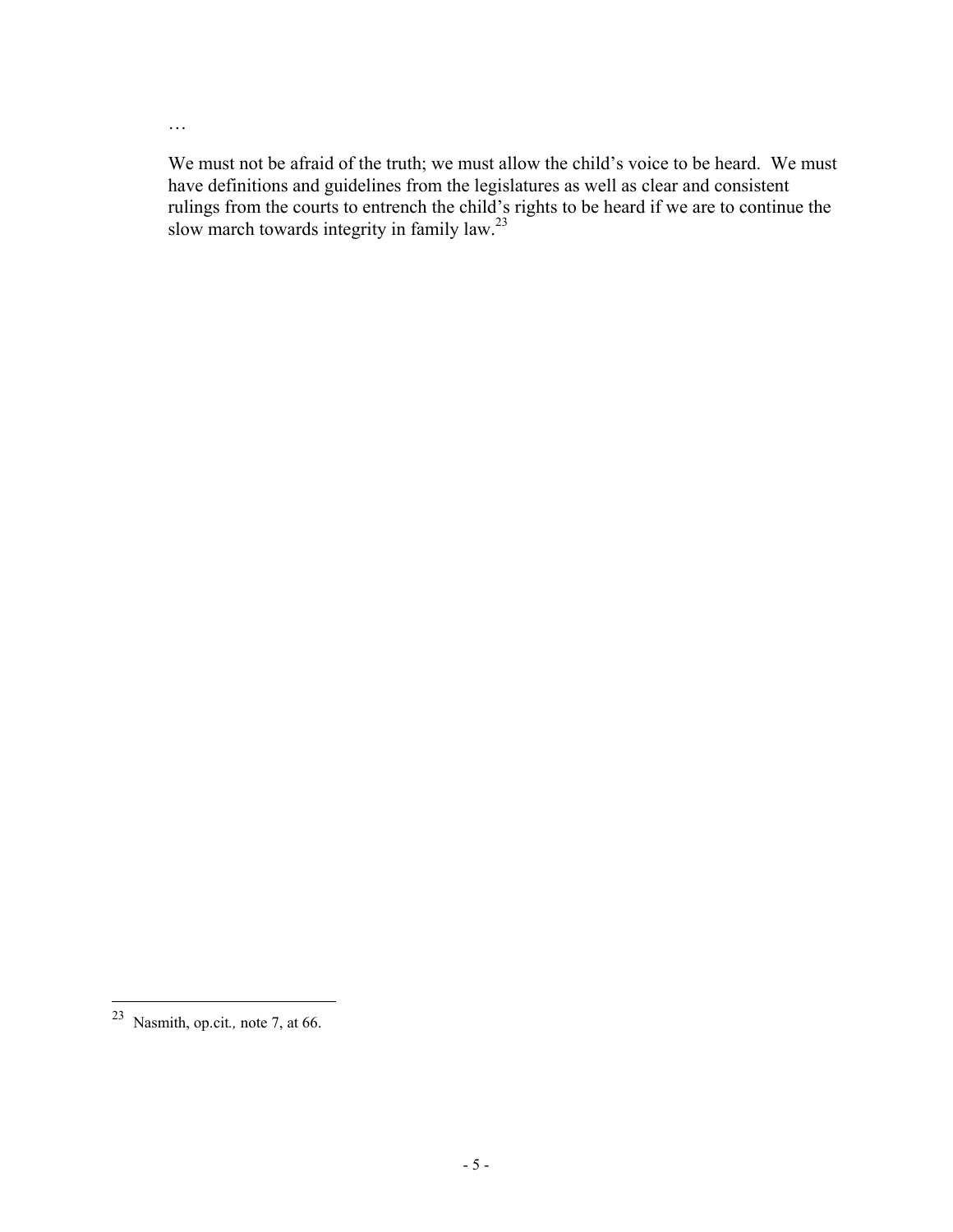# **1.0 THE CONCEPT OF CHILDREN'S RIGHTS**

#### **1.1 The Emergence of the Notion of Children's Rights**

Historians have argued that childhood, to a large extent, is a social construct. According to Philippe Aries, in his renowned treatise *Centuries of Childhood*<sup>24</sup>, the concept of childhood emerged relatively recently, in the past  $400$  to  $600$  years.<sup>25</sup>

In the Middle Ages, the notion of childhood did not exist. Children dressed in the same manner as adults and they engaged in the same pastimes. Their education was carried out by means of apprenticeship during which they worked side by side with adults.26 It was not until the Renaissance and the Reformation that the concept of childhood developed. During this period, children were perceived as innocent and weak. They were considered to be in need of discipline to ensure that they developed into appropriate human beings.<sup>27</sup> As Michael Freeman states in *The Rights and Wrongs of Children*, children in this era "were subjected to a special sort of treatment, a sort of quarantine before they were allowed to join adult society."<sup>28</sup> Segregation of children from adults became the prevalent practice.<sup>29</sup> From the 1500s, children were not considered to have independent wills and, consequently, young persons were in total subjection to their parents.<sup>30</sup> The Victorian period, in particular, was characterized by the severe discipline of children and repressive child-rearing practices.

It was only in the latter part of the twentieth century, and specifically the 1970s and early 1980s, that the concept of children's rights emerged.<sup>31</sup> A gradual shift could be discerned from a proprietal view of children to a perception that children had independent rights.<sup>32</sup> There was "recognition that children have interests, perhaps even rights, that need to be considered distinctly and separately from those of adults, and particularly their parents..." $33$ 

<sup>&</sup>lt;sup>24</sup> (New York: Alfred A. Knopf, 1962).

<sup>25</sup> See discussion in M. Freeman, *The Rights and Wrongs of Children* (Dover, N.H.: F. Pinter, 1983) at 8.

<sup>26</sup> Freeman, ibid., at 9. See discussion by S. Scott in "From Major to Minor: An Historical Overview of Children's Rights and Benefits" (1993), 9 *Journal of Law and Social Policy* 222 at 229.

 $27$  Ibid.

 $28$  Ibid., at 10.

<sup>29</sup> Ibid., and Scott, op.cit*.*, note 26, at 230.

 $30$  Ibid. See discussion at 13.

<sup>31</sup> M. Freeman, "Whither Children: Protection Participation, Autonomy?" (1994), 22 *Man. L.J.* 307 at 320; and Freeman, ibid., at 20.

<sup>&</sup>lt;sup>32</sup> C. Barton and G. Douglas, *Law and Parenthood* (London, England: Butterworths, 1995) at 423.<br><sup>33</sup> H.T.G. Andrews and P. Gelsomino. "The Legal Representation of Children in Custody and Prote

<sup>33</sup> H.T.G. Andrews and P. Gelsomino, "The Legal Representation of Children in Custody and Protection Proceedings: A Comparative View" in *Family Law: Dimensions of Justice*, ed. R. Abella and C. L'Heureux-Dubé (Toronto: Butterworths, 1983) at 241; and C. Bernard, R. Ward, and B. Knoppers, "Best Interests of the Child Exposed: A Portrait of Quebec Custody and Protection Law" (1992-93), 11 *Can. J. Fam. L.* 57 at 122-123.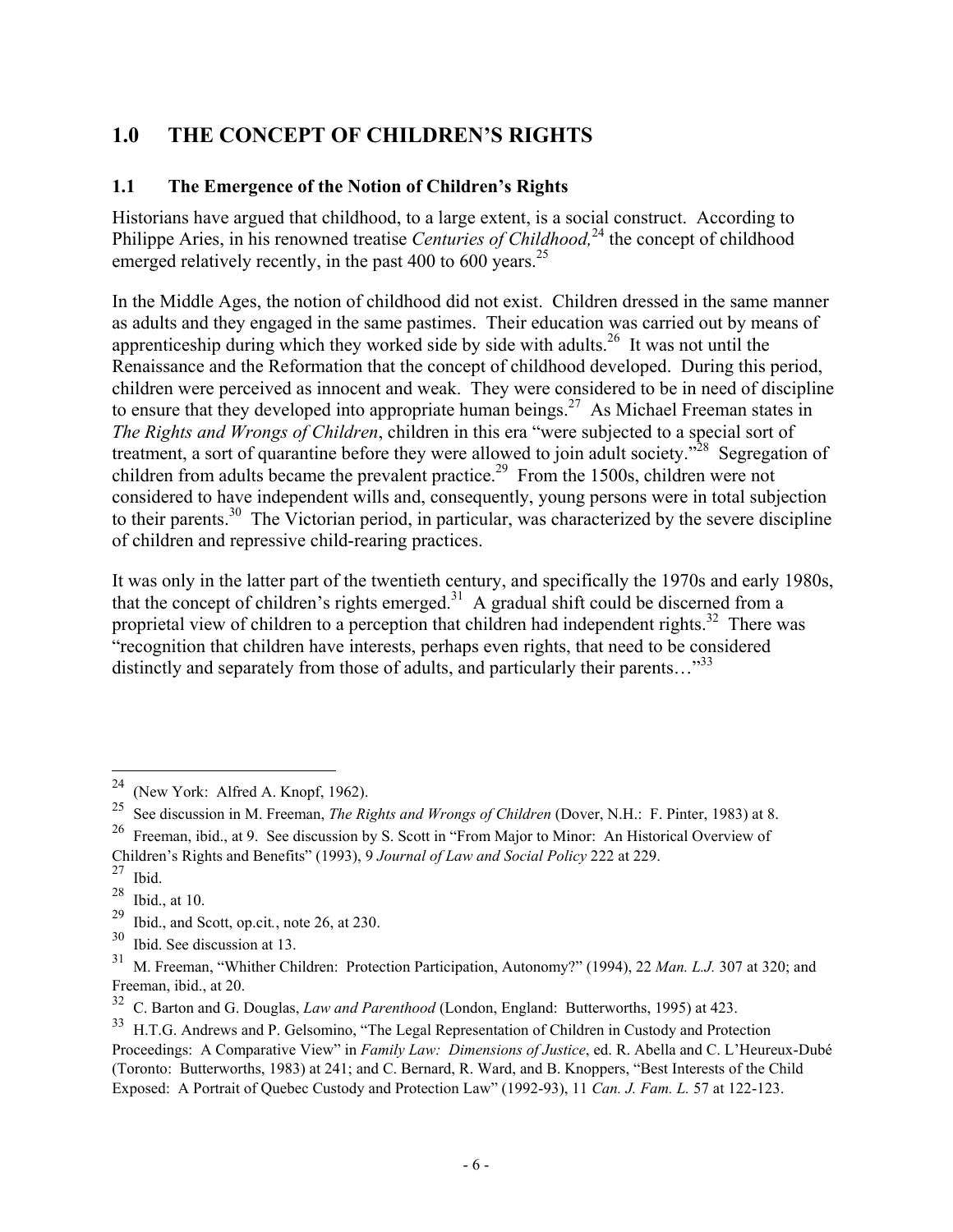Two decisions rendered by the United States Supreme Court were catalysts for the new perception of children in North America. In *Re Gault*, 34 the court emphasized that children, like adults, are entitled to the protections enumerated in the U.S. Constitution. In the words of Mr. Justice Fortas, "neither the Fourteenth Amendment nor the Bill of Rights is for adults alone."<sup>35</sup> The Supreme Court held that juveniles accused of crimes are to be accorded the following constitutional rights: notice of the criminal charges, the right to counsel, the privilege against self-incrimination, and the opportunity to confront and cross-examine witnesses. In *Tinker* v. *Des Moines School District*, 36 the United States Supreme Court reiterated that "minors, as well as adults, are protected by the Constitution and possess constitutional rights."

In the 1970s, members of the judiciary, academics, as well as legal and non-legal professionals, began to advocate the notion that children are autonomous individuals whose rights should be acknowledged and respected. For example, in the 1975 Ontario judgment *Re Brown*, 37 Stortini Co. Ct. J. stated:

Every child should have certain basic rights such as: the right to be wanted, the right to be healthy, the right to live in a healthy environment… and the right to continuous loving care.

In the same year, the British Columbia Royal Commission on Family and Children's law produced a report that contained an extensive discussion of"Children's Rights."<sup>38</sup> The Commission recommended that a Bill of Rights for children be promulgated by the provincial legislature. Some of the rights articulated by the Royal Commission were:<sup>39</sup>

- the right to be consulted in decisions related to guardianship, custody or a determination of status;
- the right to independent adult counselling and legal assistance in relation to all decisions affecting guardianship, custody, or a determination of status;
- the right to an explanation of all decisions affecting guardianship, custody, or a determination of status;
- the right to an environment free from physical abuse, exploitation and degrading treatment;
- the right to health care necessary to promote physical and mental health and to remedy illness;

 $34\,$  $\frac{34}{35}$  387 U.S. 1 (1967).

Ibid.

<sup>36</sup> 393 U.S. 503 (1969). This case involved the right of students to freedom of expression. Students in an Iowa high school wore black armbands to express their objection to U.S. involvement in the Vietnam War.

<sup>37</sup> (1975), 9 O.R. (2d) 185 at 192; 21 R.F.L. 315 at 323 (Ont. Co. Ct.).

<sup>&</sup>lt;sup>38</sup> Part III (Victoria: Queen's Printer, 1975).

<sup>39</sup> Ibid., at 6-7.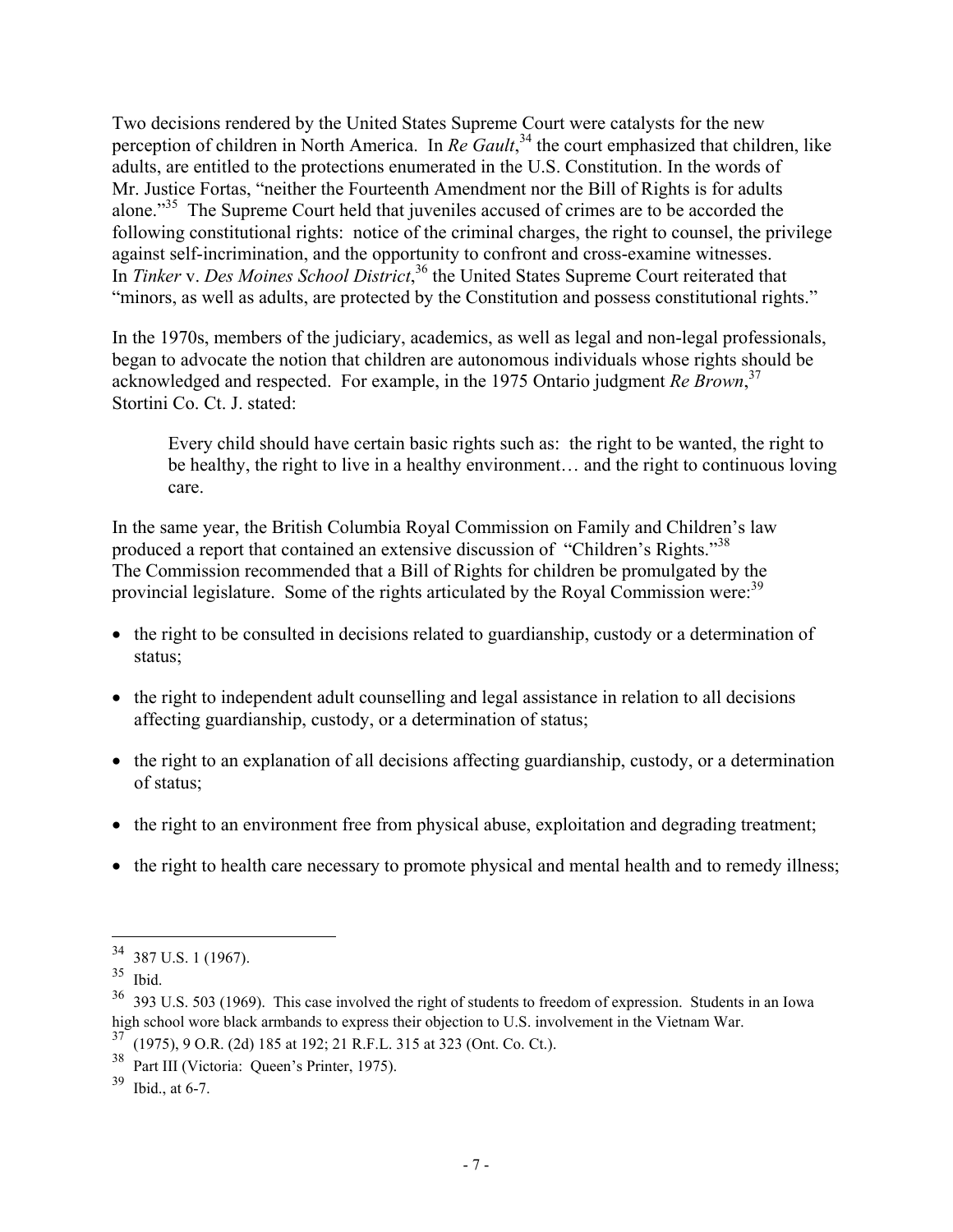- the right to an education which will ensure every child the opportunity to reach and exercise his or her full potential;
- the right to a competent interpreter where language or a disability is a barrier in relation to all decisions affecting guardianship, custody, or a determination of status; and
- the right to be informed of the rights of children and to have them applied and enforced.

In some provinces such as Ontario, there were attempts to introduce children's rights legislation through private members bills.40

#### **1.2 Child Liberationists and Child Protectionists: Two Models**

Two principal schools of thought have developed with respect to the concept of children's rights. They are conventionally regarded as the child liberationist or self-determination model, and the child protectionist or nurturance model. Americans John Holt and Richard Farson, in their respective 1970s publications, *Escape from Childhood* 41 and *Birthrights*, 42 are pioneers of the child liberationist model. They subscribe to the view that self-determination is the root of children's liberation.<sup>43</sup> According to these theorists, children's rights can only be realized when children have absolute autonomy to decide for themselves what is best for them. This includes the right to sexual freedom, the right to choose their mode of education, the right to be free from corporal punishment, and the right to choose where they will reside. It also encompasses the right to economic power which involves the right to work and achieve financial independence, the right to political power such as the right to vote, and the right to the information received by adult members of society.<sup>44</sup>

Another advocate of the child liberationist school, Hillary Rodham, also takes the position that children are the best judge of their own interests. In an article published in 1973 in the Harvard Education Review entitled "Children Under the Law,"45 Rodham argues that because children have interests independent of their parents, they cannot be represented by anyone other than themselves. She asserts that the competence of children to make their own decisions must be recognized, and that children should be treated as rights-bearing individuals rather than as members of families. Rodham advocates the reversal of the presumption of incapacity for

See, for example, Bill 86 (Children's Rights Act, 1984) of the 4<sup>th</sup> Session of the 32<sup>nd</sup> Legislative Assembly of Ontario, First Reading, May 29, 1984.

 $^{41}$  (New York: E.P. Dutton, 1974).

<sup>(</sup>New York: MacMillan, 1974).

<sup>43</sup> See discussion in M. Wald, "Children's Rights: A Framework for Analysis" in *Children's Rights in the Practice of Family Law* (Toronto: Carswell, 1986) at 4.

Freeman, op.cit., note 31, at  $312-314$ .

<sup>45</sup> (1973), 43 *Harvard Educ. R.* 487.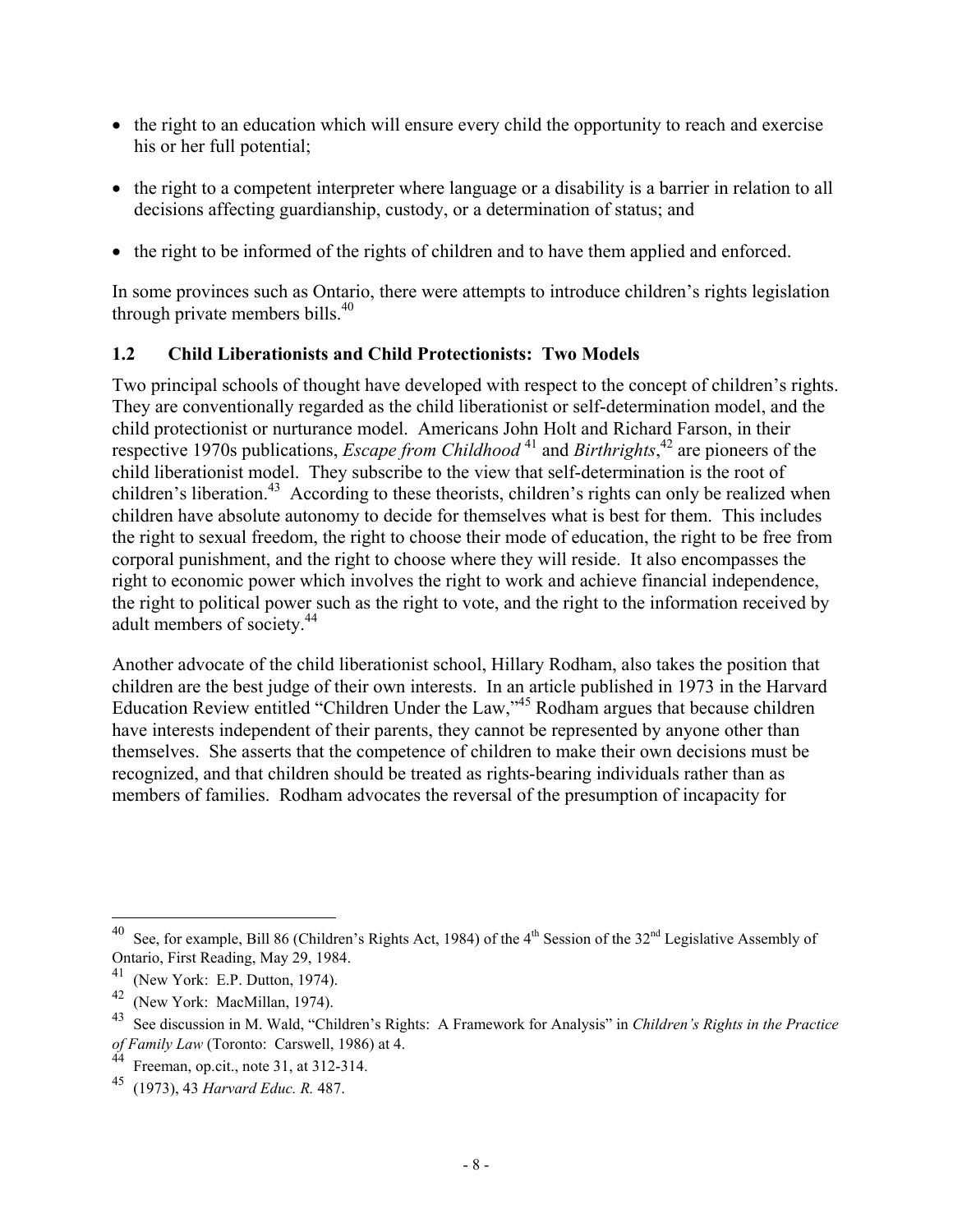children, the abolition of minority status, and the endowment to children of the same rights as adults.46

Advocates of the child protectionist or nurturance model take the position that because the physical and mental capabilities of children are different from those of adults, children require protection. As one author observes, the "irrelevance of age" asserted by child liberationists "does not square with our knowledge of biology, psychology, or economics."47 Proponents of the nurturance model argue that children are dependent, vulnerable and at risk of abuse. They advocate the provision of environments and services that will benefit children and allow them to develop into mentally and physically healthy adults.

Despite the philosophical shift from the perception of children as extensions of their parents to the view that children are rights-bearing individuals, courts and legislatures in North America have not taken a coherent approach with respect to the subject of children's rights.<sup>48</sup> Harvard Law Professor Martha Minow states that "a heated debate about whether the rights of adults should extend to children occupies litigation and social commentary."<sup>49</sup> In "Essay on the Status" of the American Child 2000 A.D.: Chattel or Constitutionally Protected Child-Citizen," Gill argues that children are currently in a transitional state between chattels and persons with full constitutional rights.<sup>50</sup> While there is acknowledgement that children should have the right to make decisions that have an impact on their lives, there is also recognition that children are in need of protection. As one author aptly frames the dilemma, "it is no easy matter to find one concept capable of integrating with any coherence children's demand for autonomy with the realities of their dependence and vulnerability."<sup>51</sup>

International conventions such as the United Nations Convention on the Rights of the Child<sup>52</sup> as well as proposed Bill of Rights<sup>53</sup> seem to incorporate both the child liberationist and child protectionist concepts of children's rights. For example, the right to be free from poverty, the right to adequate health care, the right to a proper education, the right to adequate housing and the right to adequate nutrition do not entail giving children autonomy to make decisions for themselves. As observed by Michael Wald in "Children's Rights: A Framework for Analysis,"<sup>54</sup> the contrary is the case. The assertion of such rights acknowledges that children are

1

<sup>46</sup> See "Hillary Clinton Child Saver: What She Values Will Not Help the Family," *Harper's Magazine*, 1992, October Issue, at 74 for a discussion of Rodham-Clinton's views.

Freeman, op.cit., note 25, at 23.

 $^{48}$  Wald, op.cit., note 43, at 6.

<sup>49</sup> M. Minow "Interpreting Rights: An Essay for Robert Cover" (1987), 96 *Yale Law Journal* 1860, at 1863.

<sup>50 (1991), 17</sup> *Ohio North L. R.* 543. See also G. Russ, "Through the Eyes of a Child, Gregory K.: A Child's Right to Be Heard"(1993), 27 *Fam. L.Q.* 365 at 370-371.

<sup>51</sup> D. Nelken "Afterward: Choosing Rights for Children" in *Children's Rights and Traditional Values*, eds.

G. Douglas and L. Sebba. (Vermont: Ashgate Publishing Company, 1998) at 315.

<sup>52</sup> UNGA Resolution, November 20, 1989, UN Doc A/RES/44/25. In force September 2, 1990. See also Recommendation 1286 (1996) of the Parliamentary Assembly of the Council of Europe on a European Strategy for Children adopted January, 1996,  $4<sup>th</sup>$  sitting.

<sup>53</sup> See for example, British Columbia Royal Commission on Family and Children's Law, op.cit., note 38.

<sup>54</sup> Wald, op.cit., note 43 at 11.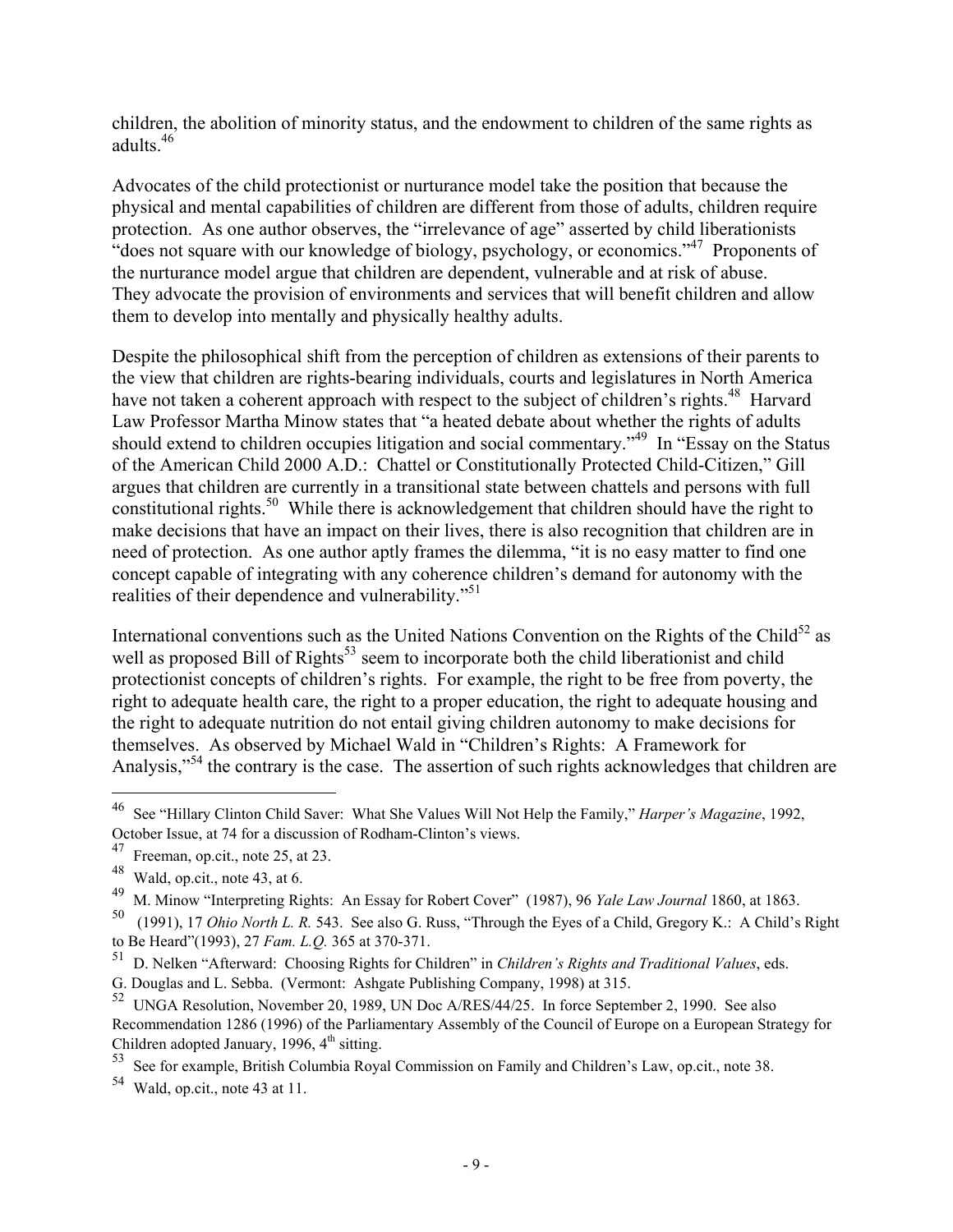incapable of providing for themselves and, consequently, require the protection, care, guidance and support of adults. Similarly, provisions that stipulate that children have the right to be free from sexual or physical abuse should be viewed as protections for young persons rather than rights to autonomy and self-determination. Granting such "rights" to children does not alter the legal or social status of young persons. Rather it reinforces the notion that children lack the capacity to care for themselves and require the protection of adults to ensure their proper growth and development.<sup>55</sup>

It is important to note, however, that these international documents<sup>56</sup> and proposed Children's Bill of Rights also contain provisions that seek to give young persons the autonomy to make decisions for themselves in different spheres. They include the right to make medical decisions, the right to legal counsel, the freedom to practice a religion of one's choice, freedom of expression and thought, and the right to information and privacy. The primary principle underlying these rights is that children have the capacity and maturity to make decisions that have a significant impact on their lives. It rejects the arbitrary age limits imposed by parents, the courts, and the legislatures which obstruct young persons from making these decisions in different contexts. Another rationale underlying the articulation of these rights is that if children are to be held responsible for their conduct, as is evidenced by such criminal legislation as the *Young Offenders Act*<sup>57</sup> in Canada "they should be given rights commensurate with their responsibilities."58

Proponents of children's rights should seek to accommodate both the empowerment and protection objectives of the child liberationist and child nurturance models. As Freeman states "… to take children's rights more seriously, requires us to take more seriously both the protection of children and recognition of their autonomy, both actual and potential."<sup>59</sup> This paper is concerned with the rights of children in the context of divorce, custody and access. It will seek to propose statutory and non-statutory changes to ensure that children are given the right to have their voices heard in family law proceedings. At the same time, recommendations will be made to ensure that protective mechanisms exist so that the voices of children, whose parents are in the process of separating and divorcing, can be heard in safe and protected environments. It is the thesis of this paper that children in family law matters should be empowered in protective settings so that they can have an impact on decisions that will have a significant impact on their lives.

<sup>55</sup>  $\frac{55}{56}$  Ibid., at 9.

<sup>56</sup> See also European Convention on the Exercise of Children's Rights in Germany *The Rights of the Child: A European Perspective* (German Council of European Publishing, 1996).

 $^{57}$  R.S.C. 1985, c. Y-1.<br><sup>58</sup> Wald, on cit, note 43

Wald, op.cit., note 43, at 16.

<sup>59</sup> Freeman, op.cit., note 31, at 324.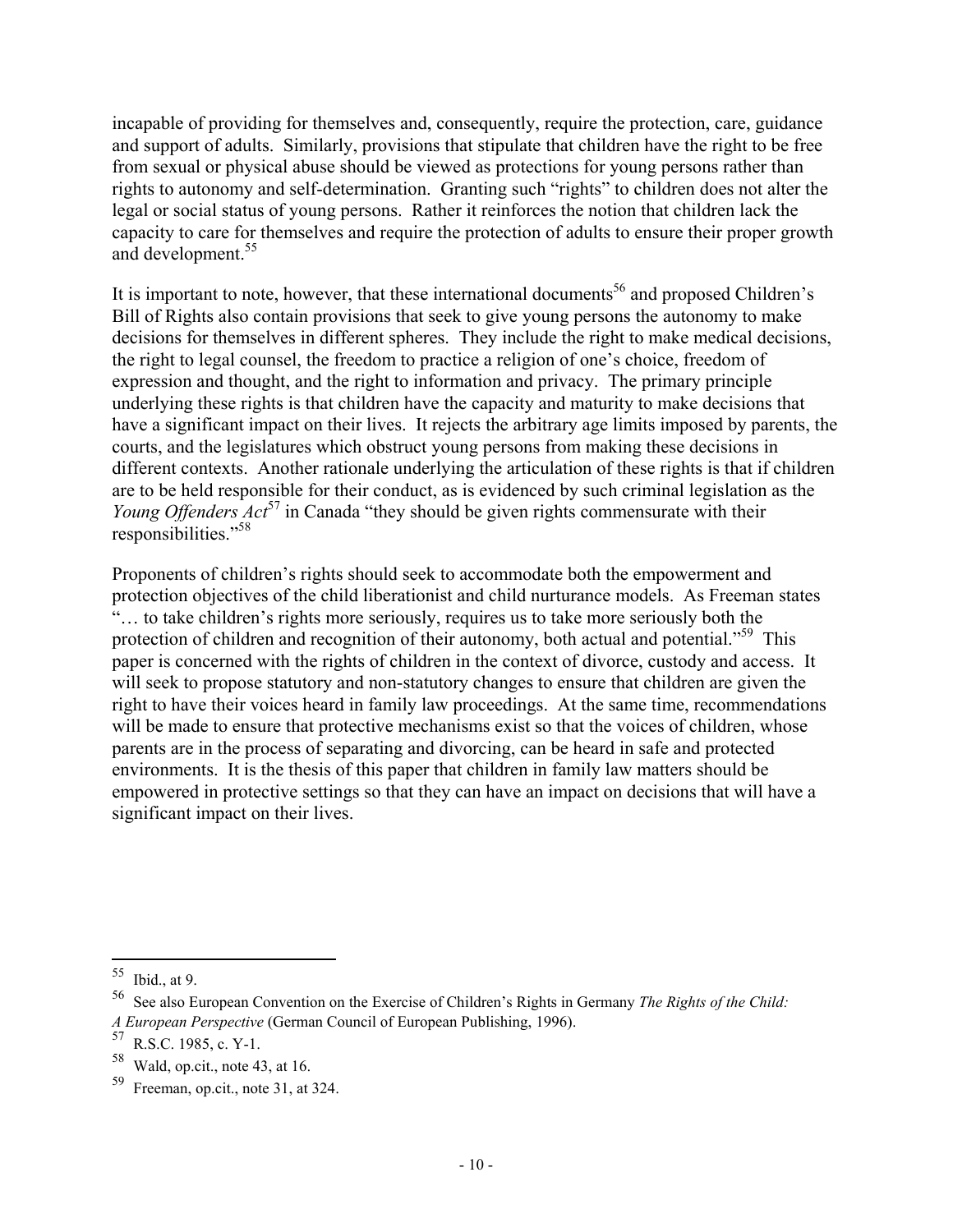#### **1.3 Article 12 of the United Nations Convention on the Rights of the Child: The Right of Children to Have Their Views Heard**

The United Nations Convention on the Rights of the Child,<sup>60</sup> completed in 1989, is considered a "landmark in the history of childhood."<sup>61</sup> As Professor Toope states in "The Convention on the Rights of the Child: Implications for Canada," "for generations, a powerful myth shaped attitudes in many cultures; the myth contained a vision of the family as a purely 'private' sphere which was, and should be, shielded from public scrutiny."<sup>62</sup> The U.N. Convention articulates the rights of children in economic, social, cultural and political spheres. It is stated in the Preamble to the Convention that "the child should be fully prepared to live an individual life in society."63

The U.N. Convention on The Rights of the Child has been ratified by over 200 countries.<sup>64</sup> States that have ratified the Convention must ensure that the rights enunciated in this international document are reflected in their internal laws and practices.<sup>65</sup> Canada became a signatory in 1990.

Article 12, which asserts the right of children to participate in decisions that affect them, is considered the "linchpin" of the U.N. document.<sup> $66$ </sup> This provision says:

- 12 (1) State parties shall assure to the child who is capable of forming his or her own views the right to express those views freely in all matters affecting the child, the views of the child being given due weight in accordance with the age and maturity of the child.
	- (2) For this purpose, the child shall in particular be provided the opportunity to be heard in any judicial and administrative proceedings affecting the child, either directly, or through a representative or an appropriate body, in a manner consistent with the procedural rules of national law.

This document is the first Convention to state that children have a right to express their views in processes that affect their lives.<sup>67</sup> As stated by one commentator, Article 12 is "significant" because it recognizes the child as a full human being with integrity and personality and with the

 $60$  Op.cit., at note 52.

<sup>61</sup> M. Freeman, "Introduction: Children as Persons" in *Children's Rights: A Comparative Perspective*, ed.

M. Freeman (England: Dartmouth Publishing Company Limited, 1996) at 1.

<sup>62</sup> S. Toope, "The Convention on the Rights of the Child: Implications for Canada" in *Children's Rights:*

*A Comparative Perspective*, ed. M. Freeman (England: Dartmouth Publishing Company Limited, 1996), at 47.

<sup>63</sup> Op.cit., at note 52.

<sup>64</sup> Nelken, op.cit., note 51, at 315.

<sup>65</sup> Barton and Douglas, op.cit., note 32, at 39.

<sup>66</sup> Freeman, op.cit., note 31, at 319.

<sup>67</sup> Ibid., at 318.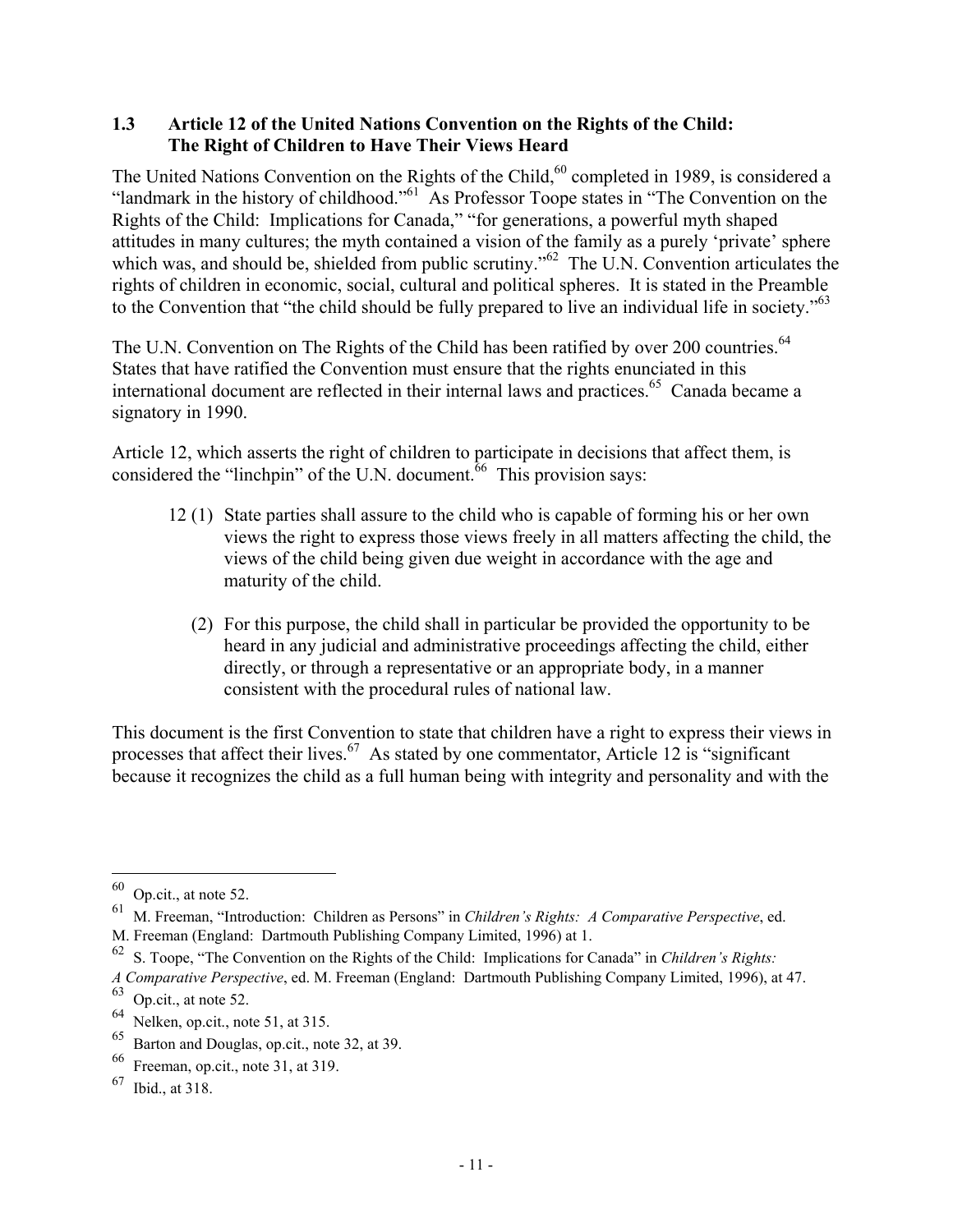ability to participate fully in society."<sup>68</sup> It acknowledges that children are individuals with interests distinct from their parents or family members.<sup>69</sup>

In Article 12, the Convention mandates the hearing of a child "who is capable of forming his or her views" and giving "due weight" to the views in accordance with the age and maturity of the child. It recognizes that a young child may be mature beyond his or her years and that appropriate weight should be accorded by decision-makers to these views.<sup>70</sup> The child's opinions must be sought so that he or she can become an active participant in the determination of his or her well-being.<sup>71</sup> As one author states, the Convention perceives the child as an autonomous, though not independent human being, rather than a passive object of care.<sup>72</sup>

The rights specified in Article 12 extend to "all matters affecting the child" with the result that there is no longer a traditional area of exclusive parental or family decision-making.<sup>73</sup> As stated by Van Bueren, "children have rights which transcend those of the family of which they are part."<sup>74</sup> Signatories to the Convention no longer have the unfettered discretion to determine when to consider, and when to ignore, the views of children.<sup>75</sup>

Article 12 of the U.N. Convention places a duty on state parties to involve children who wish to participate in matters that may have an impact on their lives. However, it does not seek to compel states to pressure children to express their views. As Van Bueren writes, Article 12 is not to be confused with self-determination, a term which implies not only the right to participate in decisions, but to have the decisions followed.<sup>76</sup> Rather it obliges signatories to ensure that children who wish to, have the right to convey their views. The Convention also compels countries to adopt decision-making processes that are accessible to children.<sup>77</sup>

It has been argued by some that Article 12 should be read in conjunction with Article 13 of the Convention:

The child shall have the right to freedom of expression; this right shall include freedom to seek, receive, and impart information and ideas of all kinds, regardless of frontiers,

 $68$  Ibid., at 319.

<sup>69</sup> Barton and Douglas, op.cit., note 32, at 42.

<sup>70</sup> G. Van Bueren, "The Right of the Child to Freedom of Expression" in *The International Law on the Rights of the Child* (The Netherlands: Martinus Nijhoff Publishers, 1995) 131 at 136.

<sup>&</sup>lt;sup>71</sup> Y. Ronen, "Protection for Whom and for What? Protection Proceedings and the Voice of the Child at Risk" in *Children's Rights and Traditional Values*, ed. G. Douglas and L. Sebba (Vermont: Ashgate Publishing Company, 1998) at 250.

<sup>72</sup> Ibid., at 249.

<sup>73</sup> G. Van Bueren, "The Right of the Child to Freedom of Expression" in *The International Law on the Rights of the Child* (The Netherlands: Martinus Nijhoff Publishers, 1995) 131 at 136.

 $^{74}$  Ibid., at 138.<br> $^{75}$  Ibid. at 137

Ibid., at 137.

<sup>76</sup> Ibid., at 138.

<sup>77</sup> Ibid., at 137. See also Australian Law Reform Commission, *Speaking for Ourselves: Children and the Legal Process* (Commonwealth of Australia, 1996).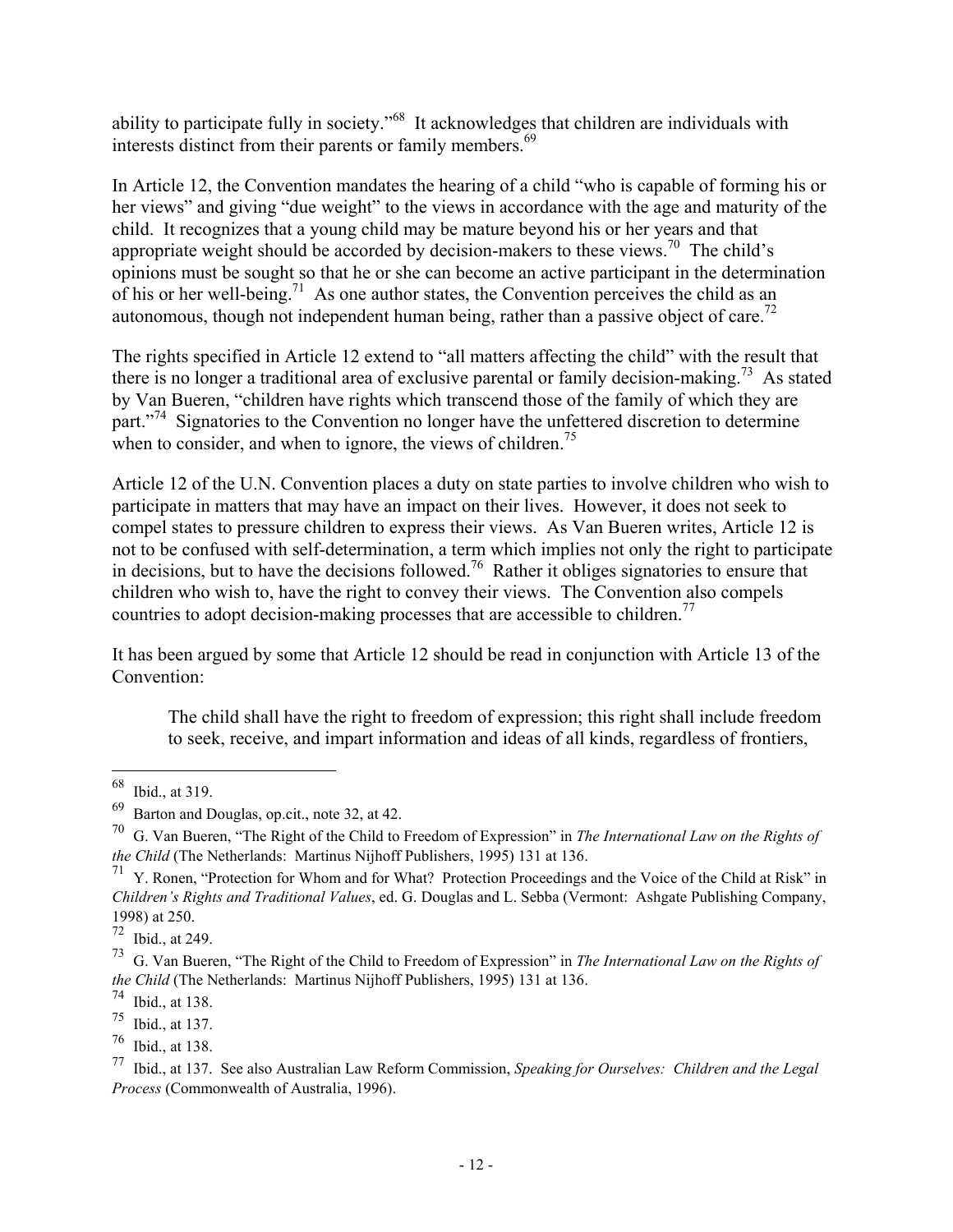either orally, in writing or in print, in the form of art, or through any other media of the child's choice.  $78$ 

These provisions consider children as capable as adults of articulating rational views.<sup>79</sup> It has been asserted that the child's right in Article 12 to participate in matters that affect him is a prerequisite to the achievement of many other rights specified in the U.N. Convention.<sup>80</sup>

The empowerment of children, provided for in Article 12, entails the establishment of mechanisms to ensure the participation of young persons. Barn and Franklin take the position that to fulfill the objectives of Article 12, countries must:

- (1) amend appropriate statutes to ensure that Article 12 is reproduced in domestic legislation;
- (2) provide children with the support necessary to enable them to understand their rights and to allow them to express themselves either directly or through an advocate; and
- (3) alter the status of the child to ensure that the child's opinion is listened to and considered.

Age and culturally-appropriate tools must be available to children to enable them to communicate their views.<sup>81</sup> Note that Article 12(2) states that children have the right to be heard directly or through representatives, such as legal counsel. $82$ 

In *For the Sake of the Children*, the Special Joint Committee on Child Custody and Access made reference to Article 12 of the U.N. Convention on the Rights of the Children.<sup>83</sup> The Committee stated that Canada must ensure that children in this country participate in a meaningful way in decisions that will affect their lives.

 $\overline{a}$  $78$  Ibid.

 $79$  Ibid.

<sup>80</sup> G. Barn and A. Franklin**,** "Issues in Developing Children's Participation Rights: The Experience of Save the Children in the U.K." in *Monitoring Children's Rights*, ed. E. Verhellen (The Hague, The Netherlands: Kluwer Law International, 1996) 305, at 306.

<sup>81</sup> Ronen, op.cit., note 71, at 257.

<sup>82</sup> H. Davidson, "The Child's Right To Be Heard and Represented" in *Children's Rights in America: U.N. Convention on the Rights of the Child Compared with United States Law*, ed. C. Price Cohen and H. Davidson (U.S.A.: America Bar Association Center on Children and the Law, 1990) at 151.

<sup>83</sup> (Ottawa: Public Works and Government Services Canada, 1998) at 21-22.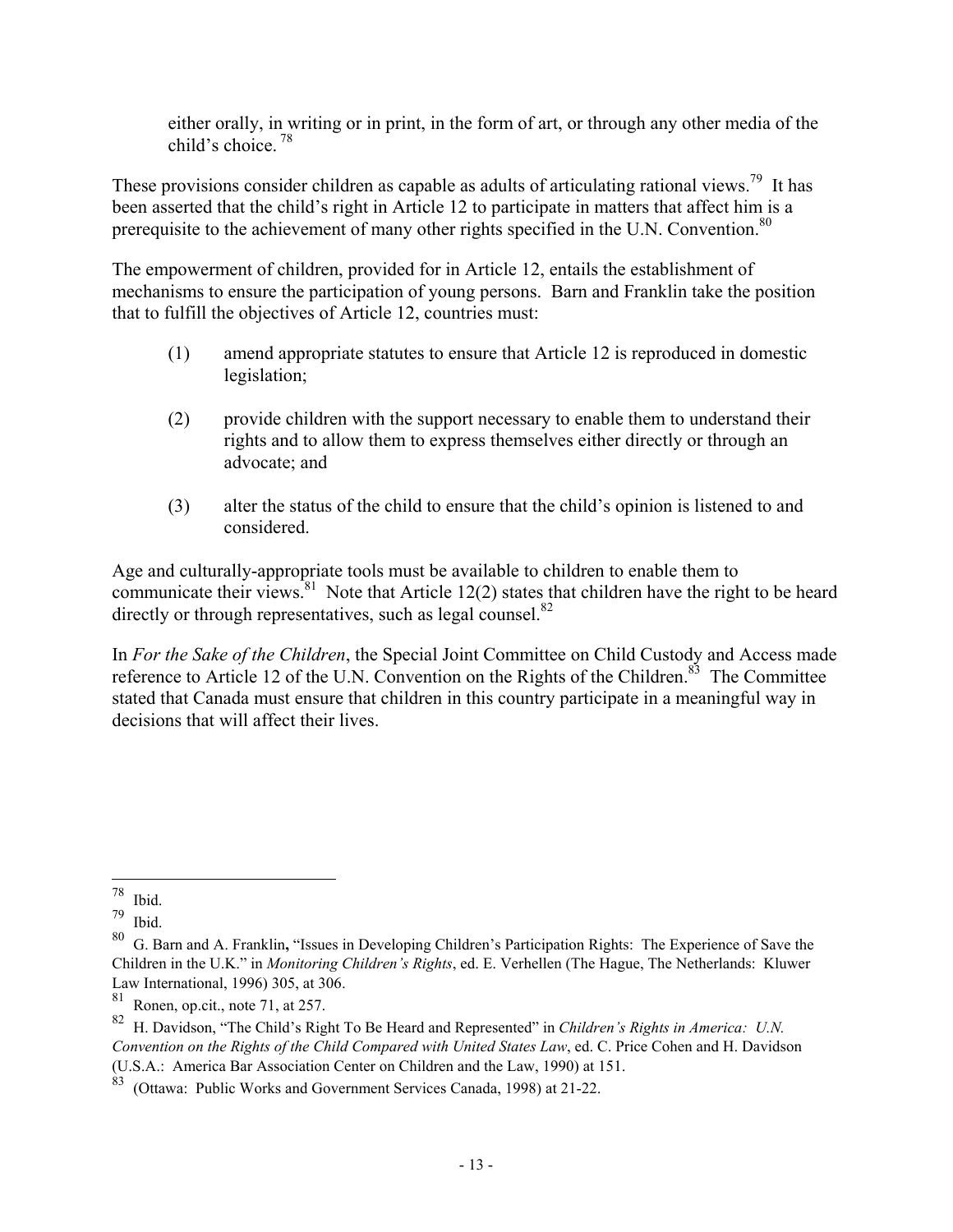### **2.0 LEGAL REPRESENTATION FOR CHILDREN IN DIVORCE, CUSTODY AND ACCESS PROCEEDINGS**

#### **2.1 Uncertainty Regarding the Appointment of Counsel for Children in Divorce, Custody and Access Proceedings**

Legal representation for children in family law proceedings is a relatively new concept. As children began to be perceived as persons with independent rights and interests in the 1970s and 1980s, the notion that young persons should be afforded legal representation to assert those rights and interests became a subject of debate. In the past few decades, only a small number of children in Canada have had the opportunity to be represented by counsel in custody and access cases<sup>84</sup>

Statements from the courts, law reform commission reports, documents from law societies and articles in academic journals are responsible for altering the view that children do not require legal counsel to articulate their wishes in divorce and custody proceedings. For example in the U.S. decision *Wendland* v. *Wendland*<sup>85</sup>, the court stated that the children "are not to be buffeted around as mere chattels in a divorce controversy, but rather to be treated as interested and affected parties..." Similarly, the Supreme Court of Canada held in *Racine and Racine v. Woods*<sup>86</sup> that "a child is not a chattel in which its parents have a proprietary interest..."

In 1974, the Law Reform Commission of Canada released a paper that stated that where the interests of a child will be directly or indirectly affected by a court proceeding, consideration should be given to the appointment of independent legal counsel to represent the child.<sup>87</sup> Particular emphasis was placed on contested custody cases as legal proceedings in which "the interests of the child may require separate legal representation.<sup>388</sup> The Law Reform Commission took the position that neither the judge, the child's parents, nor counsel for the child's parents should act as an advocate for the child in these matters. It proposed that independent legal representation be provided to the child and that child's counsel be accorded the same rights and privileges as lawyers representing the adult parties in the family law proceedings. Similar recommendations have been made by law reform bodies to the governments of British Columbia, Quebec and Alberta.<sup>89</sup>

<sup>&</sup>lt;sup>84</sup> C. Bernard, R. Ward, and B. Knoppers, "Best Interests of the Child Exposed: A Portrait of Quebec Custody and Protection Law" (1992-93), 11, *Can. J. Fam. L.* 58 at 136. See also J. Begley, "The Representation of Children in Custody and Access Proceedings" (1994), 10 *Solicitors' Journal* 1 at 15, A.P. Nasmith "The Inchoate Voice" (1991-92), 8 *Can. Fam. L.Q.* 43, and G. Thomson "Eliminating Role Confusion in the Child's Lawyer: The Ontario Experience" (1983), 4 *Can. J. Fam. L.* 125 at 133.

<sup>85</sup> 138 N.W. (2d) 185 (Wisconsin Sup. Ct. 1965) at 191.

<sup>86</sup> [1983] 2 S.C.R. 173 at 185.

<sup>87</sup> Law Reform Commission of Canada, *The Family Court*, Working Paper No. 1 (Ottawa, 1974).

Ibid.

<sup>89</sup> See discussion in *Reid* v. *Reid* (1975), 25 R.F.L. 209 (Ont. Div. Ct.).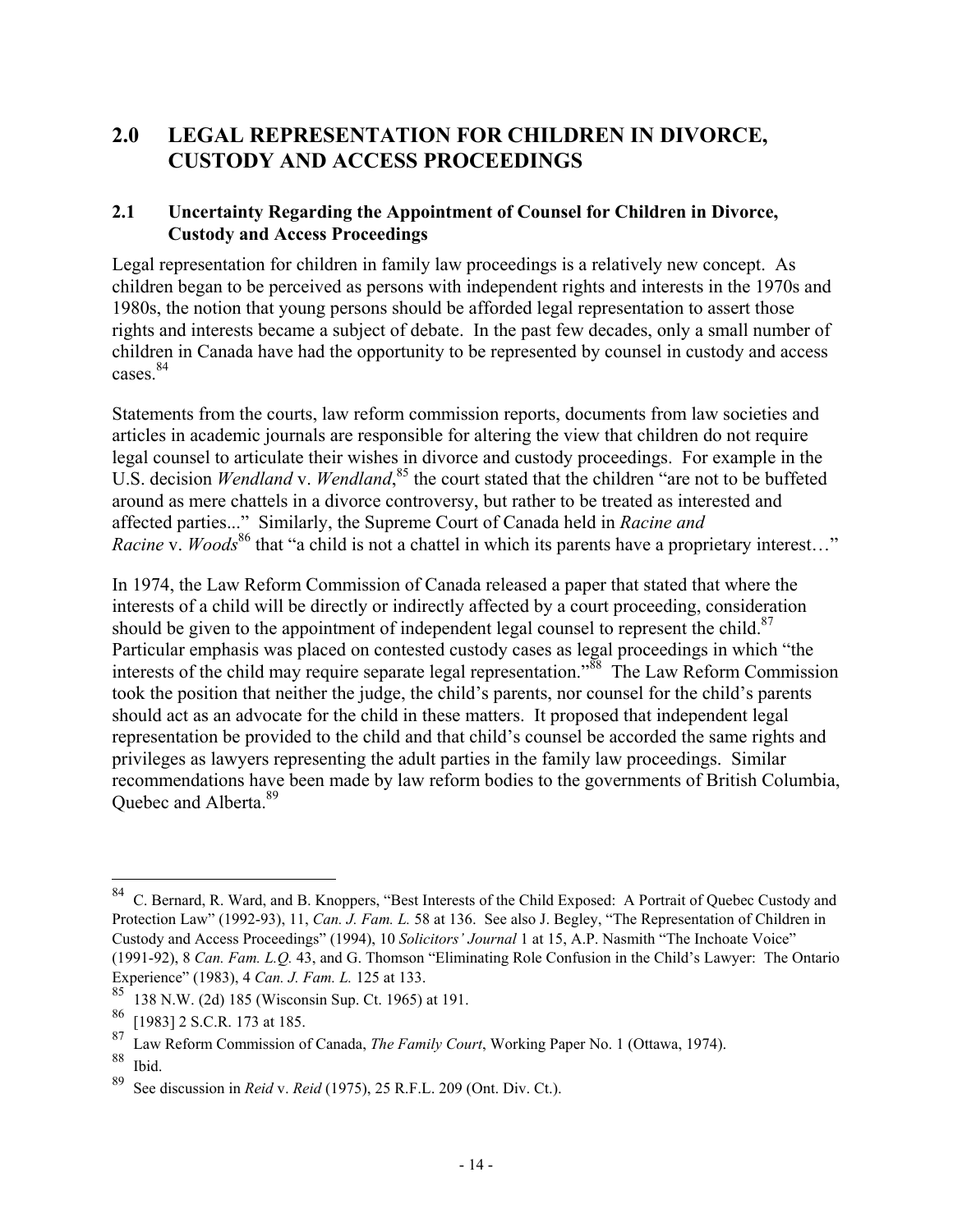Despite reports released on the virtues of legal representation of children in family law proceedings, the appropriate role of a child's lawyer in custody and access disputes remains controversial.<sup>90</sup> Issues that remain unresolved include the following:<sup>91</sup>

- 1. Should legal proceedings involve counsel other than those representing the adults/parents in cases of custody and access?
- 2. If counsel for the child is to be appointed, should it be available only in exceptional circumstances, or should all children of divorcing or separating parents have access to legal representation?
- 3. Should private counsel for the child be appointed or should a government lawyer represent the child?
- 4. What is the precise role of the child's lawyer—to advocate the child's preferences and wishes, to put forth the child's best interests, or to assist the court in collecting evidence pertaining to the issues of custody and access?

The judiciary in this country has offered little guidance on the subject of child representation in family law cases. The decisions rendered on this issue have been conflicting and, as a result, have exacerbated the confusion surrounding the circumstances in which a lawyer should be appointed for the child, as well as the precise function of child's counsel. As one observer writes: $92$ 

There have been fractional divides in Canada with respect to the proper role of counsel who represent a child in custody and access proceedings. Moreover, wavering judicial interpretations for the role of counsel has provided ambiguous and inconsistent precedence.

Another lawyer states:<sup>93</sup>

 $\overline{a}$ 

Compounding the difficulty is the environment in which decisions are made: one that combines broad discretion with vague criteria, as well as a hybrid of the adversarial and inquisitorial processes.

Some courts have taken the position that separate legal representation for a child in a custody dispute is inappropriate as a general practice. The Manitoba Court of Appeal stated in

<sup>90</sup> His Honour Judge A. P. Nasmith, "The Inchoate Voice" (1991-92), 8 *Can. Fam. L.Q.* 43 at 44; R. Boll, "Who Speaks For The Child? The Right to Independent Legal Representation" (1993-94), *Law Now* 8 at 9; and G. Thomson, "Eliminating Role Confusion In The Child's Lawyer: The Ontario Experience" (1983-84), 4 *Can. J. Fam. L.* 125 at 126.

<sup>91</sup> See C. Davies, *Family Law in Canada* (Toronto: Carswell Legal Publications, 1984) at 539-540.

<sup>92</sup> A. Mamo "Child Representation" in J. McLeod, *Child Custody Law and Practice* (Toronto: Thomson Canada Limited, 1998 updates) at 13-18.

<sup>93</sup> Thomson, op.cit., note 90, at 126.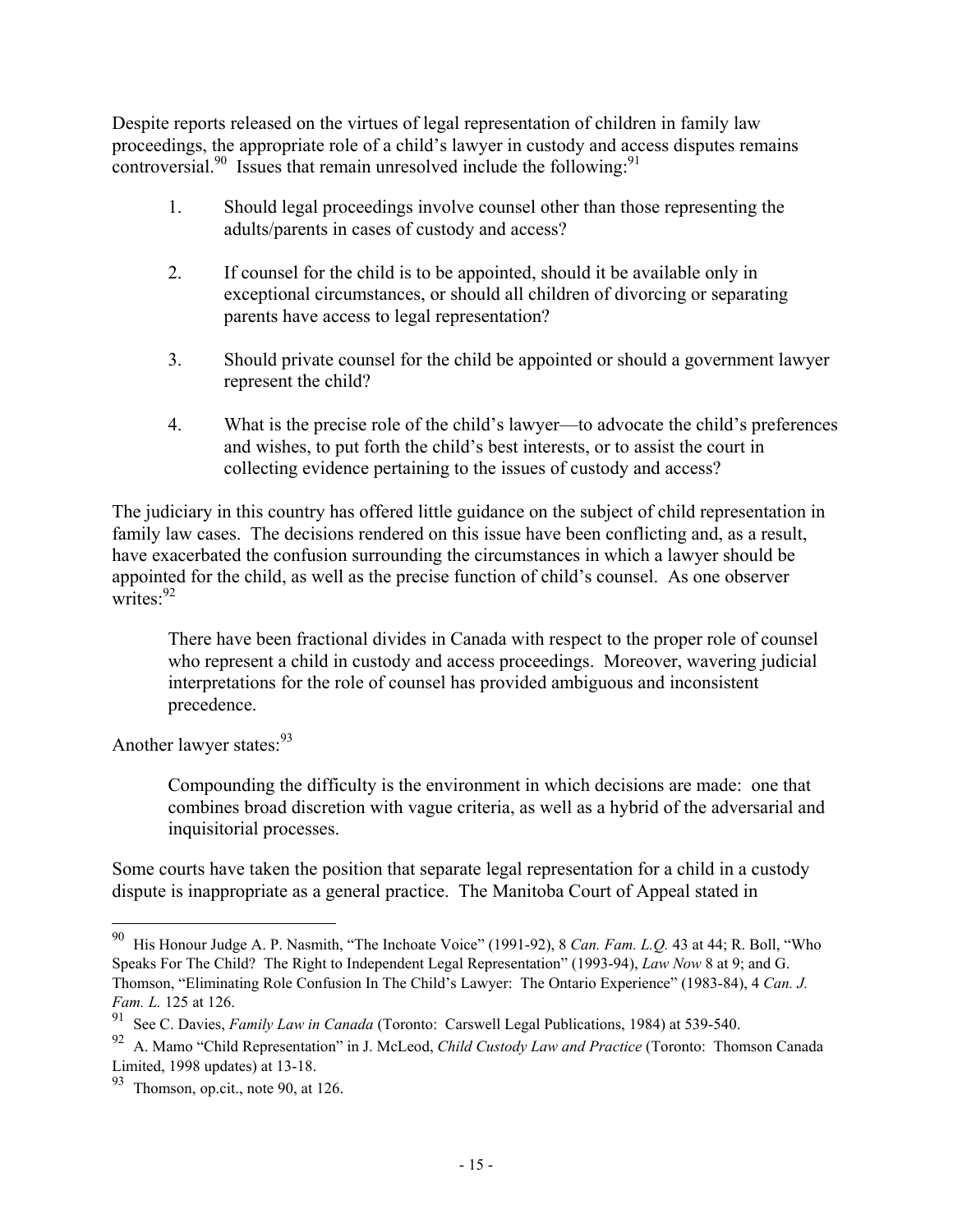Lavitch v. Lavitch,<sup>94</sup> the general rule is that there should not be separate representation of children in custody cases. Mr. Justice Reid in *Rowe* v. *Rowe*<sup>95</sup> wrote the following in a divorce case before the Ontario Supreme Court:

Based on my experience in this case, I doubt the desirability of having children represented by counsel or advised by "their own" solicitor as a practice. There may well be cases wherein the circumstances a trial judge considers it desirable for the children to have separate representation at trial. If that is so, the office of the official guardian would appear to be available and can be called upon at that point. Earlier involvement of solicitors for children can, I think, cause more harm than good.

The court in *Laszlo* v. *Laszlo*<sup>96</sup> refused to appoint counsel for the children on the grounds that the lawyers for the adult parties were capable of placing before the court the necessary evidence for an informed custody determination.

In other decisions, courts have been prepared to appoint counsel for children in exceptional circumstances. As stated in *Bonenfant* v. *Bonenfant*: 97

Unless and until the appropriate legislature enacts otherwise, the court should not as a routine matter impose upon the parties in a custody proceeding the compilation, expense, and enlargement of trial proceedings which must almost inevitably result from the appointment of additional counsel. Such a step should not be taken unless it is made to appear that justice is otherwise unlikely to be achieved and that there is substantial risk that the court will be unable to carry out its duty to make a decision in the best interests of the children if the appointment is not made.

In some family proceedings, children have been permitted to have legal representation if it can be established that the children possess different interests than their parents. In both *Lavitch* v. *Lavitch* 98 and *Morris and Morris* v. *Mitchell*, 99 the courts held that separate legal representation was not appropriate unless it could be demonstrated that either the interests of the child and the parent were not congruent, or that the child had special interests.

Other courts have denounced this approach. In *Novic* v. *Novic*,<sup>100</sup> for example, the Ontario Court of Appeal stated that it was not necessary for the child to possess interests separate from either or both parties in order to secure legal representation. A legitimate ground for appointment of counsel is to ensure that the views and preferences of the child are adequately conveyed to

<sup>&</sup>lt;sup>94</sup> [1986] 2 W.W.R. 577 (Man. C.A.).

 $95$  (1976), 26 R.F.L. 91 at 96 (Ont. Sup. Ct.).

<sup>96</sup> (1984), 39 R.F.L. (2d) 383 (Man. Q.B.).

 $^{97}$  (1981), 21 R.F.L. (2d) 173 at 178 (Ont. H.C.).

<sup>98</sup> *Lavitch*, op.cit., note 94. The issue before the Manitoba Court of Appeal was whether the courts in Manitoba or California had jurisdiction to decide the custody matter.

<sup>99</sup> (1984), 44 R.F.L. (2d) 187 (Ont. H.C.).

<sup>100 (1984), 37</sup> R.F.L. (2d) 333, leave to appeal to the Supreme Court of Canada refused (1984), 3 O.A.C. 319  $(S.C.C.).$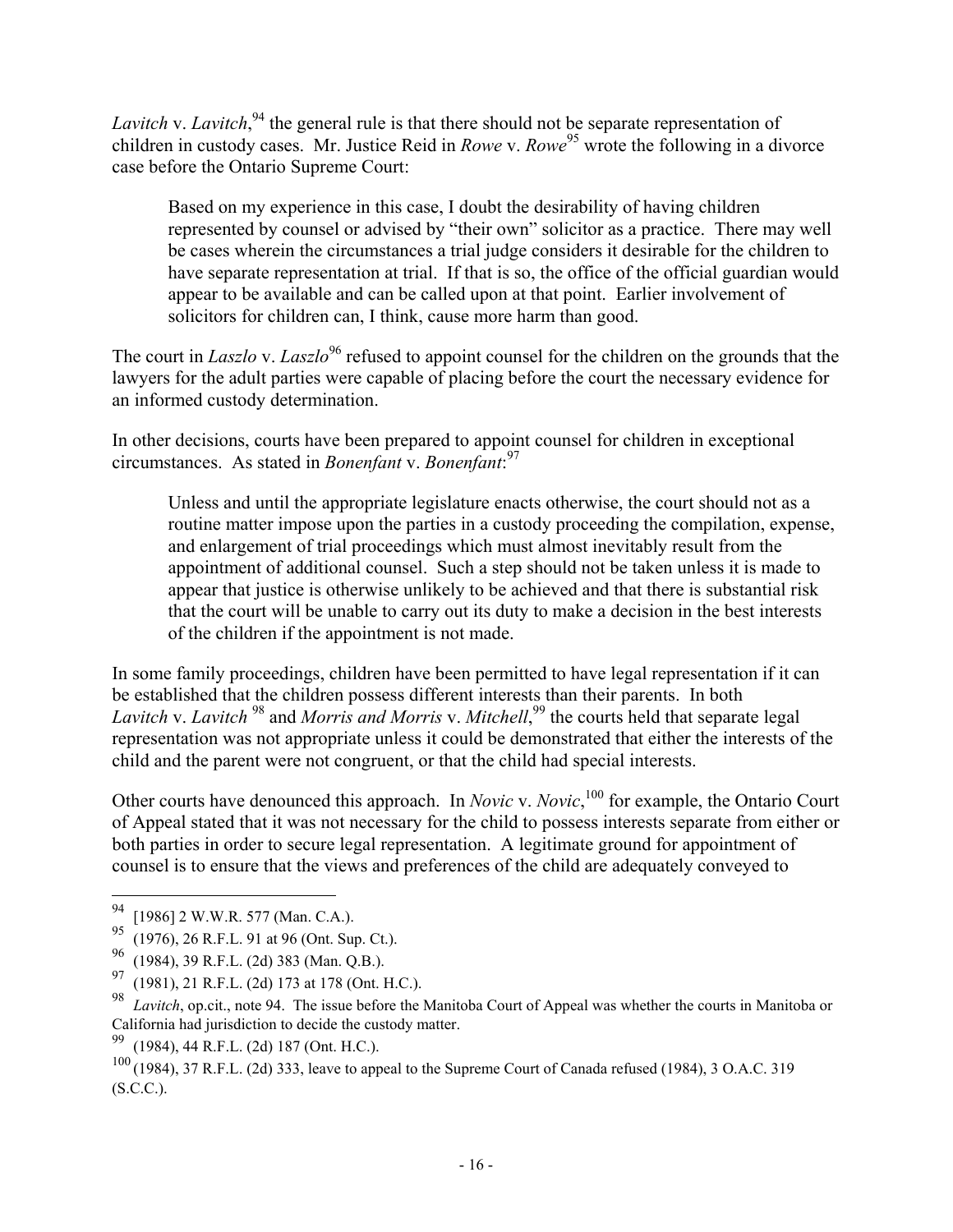judicial decision-makers.<sup>101</sup> Similarly, in the 1997 decision *Kerton* v. *Kerton*,<sup>102</sup> a lawyer was appointed for a child in a supervised access dispute. The court stated that the function of counsel was to convey the views of the child and to prevent the parties from interpreting the child's wishes and from attempting to remove her from the conflict.

Some judges have stated that separate legal representation should be provided to the child if it is the court's opinion that such appointment would assist it in ascertaining the best interests of the child. Such an approach was taken in *Reid* v. *Reid* 103 and *Ross* v. *Britton*. 104

In this section, the jurisdiction to appoint lawyers for children in divorce, custody and access proceedings will be described. A discussion will be provided of the three traditional models of legal representation as well as the advantages and disadvantages of each of these approaches. The capacity of children to instruct counsel will also be explored. In addition, the question of whether the rules which govern solicitor/client privilege for adults should be applied with the same rigour for children represented by counsel will be canvassed. The selection, professional training and sources of remuneration for children's counsel will be discussed, as well as the prospect of developing a code of ethics for lawyers who represent children.

#### **2.2 Functions of the Child's Lawyer in Family Law Cases**

The important functions performed by counsel for children deserve discussion. A fundamental role of a legal representative is to ensure that the child's views and wishes are placed before the court.<sup>105</sup> As an observer notes:<sup>106</sup>

It is false to assume that the evidence adduced by the parents and the points of view presented by them are exhaustive and accurate. Very often the child's perspective is far different from that of either of his/her parents and far more realistic as to their strengths and weaknesses. It must follow that counsel for the child is neither an extraneous role in the proceedings nor a mere subordinate to counsel for the parties.

It is also asserted that parents, disappointed or angry at their failed marriage, may not be able to adequately take into account their children's needs and interests.

The presence of independent counsel for children in custody disputes can be a "powerful catalyst" for settling cases and avoiding trials.<sup>107</sup> A settlement generally results in less trauma for both the children and the parents than a highly contested court case.<sup>108</sup> Counsel for the child may be perceived by the parents as a neutral party which may have the effect of reducing the

 $\overline{a}$  $101$  Ibid.

<sup>102</sup> [1997] W.D.F.L. 718 (Ont. Ct. Gen. Div).

 $103$  (1975), 25 R.F.L. 209 at 216 (Ont. Div. Ct.)

<sup>104</sup> [1996] W.D.F.L. 823 (Ont. Gen. Div).

<sup>105</sup> Mamo, op.cit., note 92, at 13-27 to 13-29.

<sup>106</sup> Ibid., at 13-27. See also S. Wilber, "Independent Counsel for Children" (1993), 27 *Fam. L.Q.* 349 at 351.

<sup>107</sup> T. Maczko, "Some Problems With Acting For Children," (1979), 2 *Can. J. Fam. L.* 267 at 279.

<sup>108</sup> Ibid.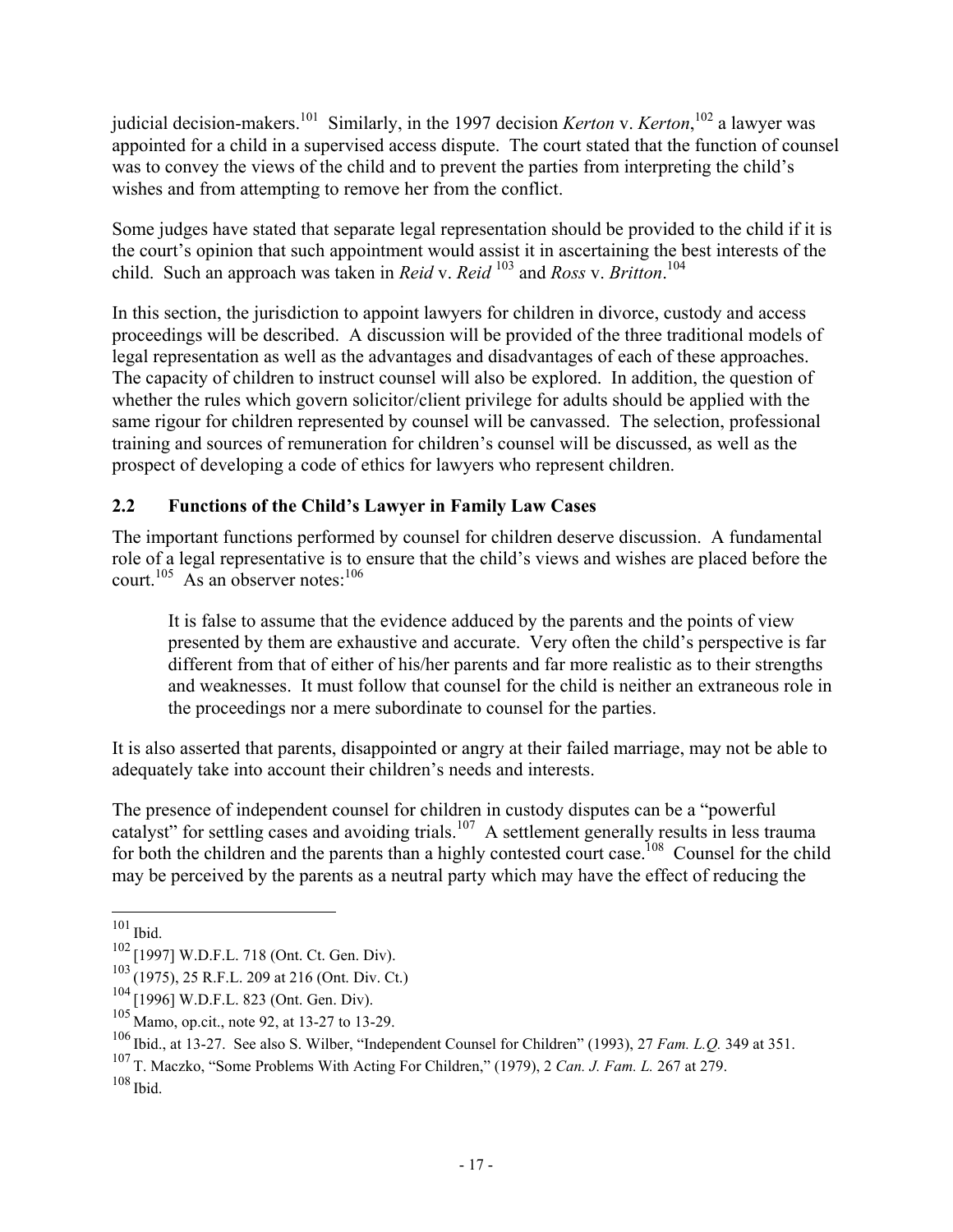"win/lose" mentality of the litigants.<sup>109</sup> The parents may also be less inclined "to use their children as weapons in their personal conflict" and may be more willing to fully consider their children's needs, views and interests. $110$ 

Another important function of counsel is to protect the child during the course of the legal proceedings. Counsel can ensure that the necessary measures are taken to expedite the proceedings and to accommodate children in the court process. The reassurance of counsel on a child in the midst of a family breakdown cannot be overestimated.<sup>111</sup> The child can freely express his or her concerns, anxieties and views to an impartial and unbiased person. As a result, the child is protected as well as given a sense of empowerment, particularly if the child believes that his or her counsel may have an influence on the outcome of the dispute.

#### **2.3 Jurisdiction to Appoint Independent Counsel for Children**

#### *2.3.1 Parens Patriae Jurisdiction of Superior Courts*

The genesis of independent representation for children is the *parens patriae* jurisdiction of the courts.112 *Parens patriae* refers to the role of the state as guardian of persons under a legal disability. As stated by Galligan J. in *Reid* v. *Reid*, 113 a court of equity has inherent power representing the Sovereign in its capacity as *parens patriae* to protect the rights of infants. Courts have appointed counsel for children in custody proceedings under the *parens patriae* jurisdiction.

It is important to note, however, that only judges of Superior Courts have the *parens patriae* power to appoint counsel for children in custody and other legal proceedings. As Judge Bean commented in *Catholic Children's Aid Society of Metropolitan Toronto v. C.M. and D.L.*,<sup>114</sup> there is no inherent jurisdiction in the Ontario Court Provincial Division to appoint counsel to represent the rights of children. The Provincial Court is not a court of equity and does not have *parens patriae* jurisdiction. The provincial courts have the authority to provide such representation only in circumstances in which the power to appoint counsel for children is specified in legislation.<sup>115</sup>

#### *2.3.2 Statutory Power to Appoint Counsel for Children in Family Law Proceedings*

Although many provinces have enacted legislation which permits counsel to be appointed for children in family law proceedings, the precise role of the lawyer is not delineated. Moreover, the appointment of counsel is within the discretion of the court or government official.

 $109$  Nasmith, op.cit., note 90, at 60.

 $110$  Maczko, op.cit., note 107, at 283.

 $111$  Mamo, op.cit., note 92, at 13-6.

 $112$  Ibid., at 13-9.

<sup>113</sup> (1975), 25 R.F.L. 209 at 216 (Ont. Div. Ct.). See *Re Eve*, [1986] 2 S.C.R. 388 at 425-426.

<sup>114</sup> (1991), 35 R.F.L. (3d) 1 at 13 (Ont. Ct. Prov. Div.), appealed to (1991), 35 R.F.L. (3d) 297 (Ont. Gen. Div.)  $115$  Ibid.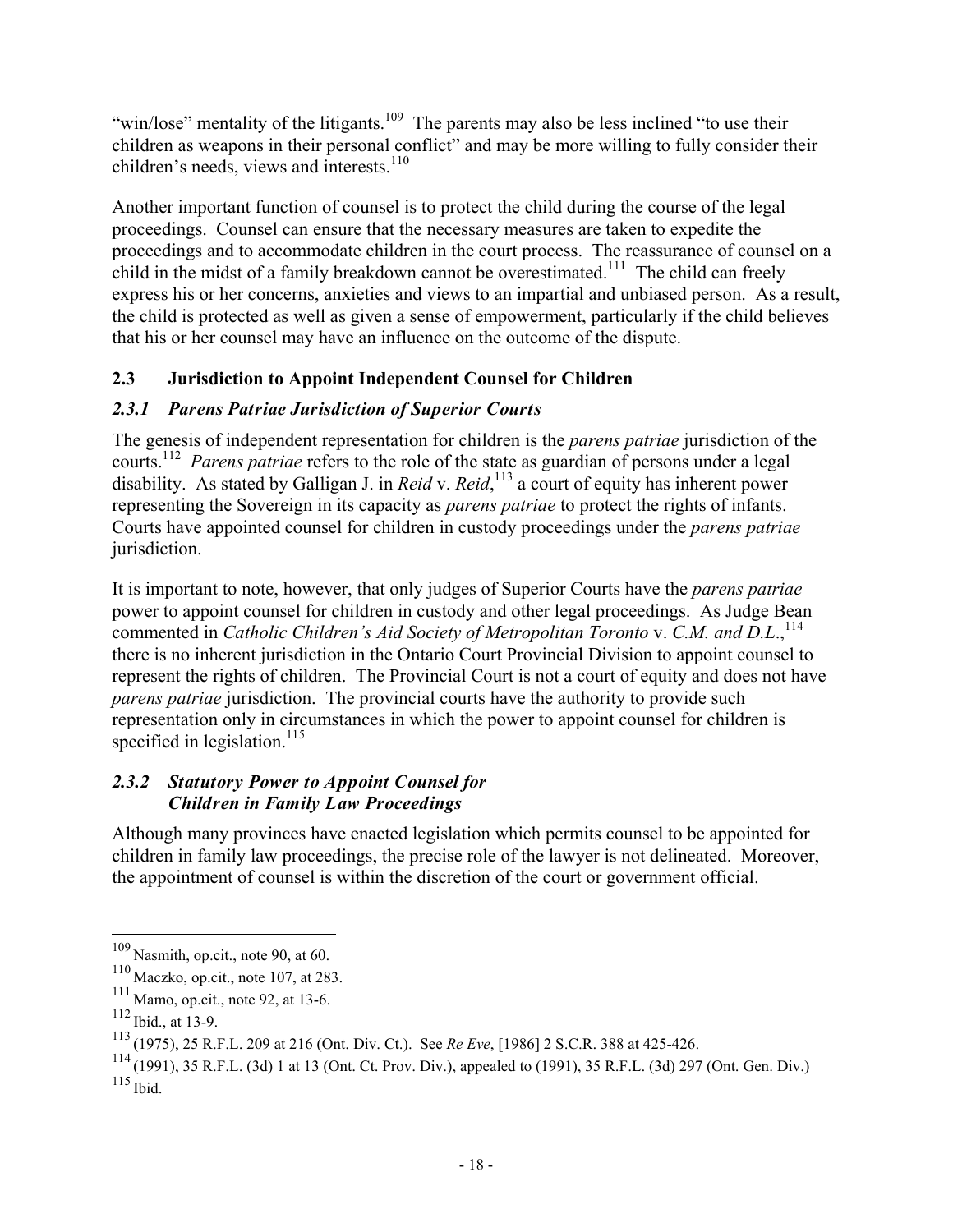For example, section 2 of the *Family Relations Act* of British Columbia<sup>116</sup> states that a family advocate may be appointed by the Attorney General to act as counsel "for the interests and welfare of the child" in proceedings involving the custody of, maintenance for, or access to the child. Section 24 of the Act states that the judge must consider the views of the child "if appropriate" on issues of custody, access and guardianship.117 The *Manitoba Family Maintenance Act* 118 states the following:

When the court is satisfied that a child is able to understand the nature of the proceedings and the court considers that it would not be harmful to the child, the court *may* consider the views and preferences of the child (emphasis added).

According to the *Children's Law Reform Act* in Ontario<sup>119</sup>

- 24 (2) In determining the best interests of a child for the purposes of an application under this Part in respect of custody of or access to a child, a court shall consider all the needs and circumstances of the child including,
- …
	- (b) the views and preferences of the child, where such views and preferences can reasonably be ascertained.

In Ontario, the Office of the Children's Lawyer has the authority to represent children in family law proceedings. The Children's Lawyer is an independent Crown Law Office appointed by the Lieutenant Governor in Council on the recommendation of the Attorney General to represent children within the administration of justice.120 Pursuant to section 89(3) of the *Courts of Justice* Act,<sup>121</sup> the court can request that the Children's Lawyer represent the interests of the child in a custody and access dispute. Section  $112(1)$  of the *Courts of Justice Act* states:<sup>122</sup>

In a proceeding under the *Divorce Act* (Canada) or the *Children's Law Reform Act* in which a question concerning custody of or access to a child is before the court, the Children's Lawyer may cause an investigation to be made and may report and make recommendations to the court on all matters concerning custody of or access to the child and the child's support and education.

<u>.</u>

 $^{116}$  R.S.B.C. 1996, c. 128.

 $117$  Ibid.

<sup>118</sup> 1987, c.F20, S. 2(2). See also section 394.1 *Quebec Code of Civil Procedure.*

<sup>119</sup>R.S.O. 1990, C.12.

<sup>&</sup>lt;sup>120</sup> Office of the Children's Lawyer Policy Statement: Role of Child's Counsel, 1995.

 $^{121}$  R.S.O. 1990, c.C. 43.

 $122$  Ibid.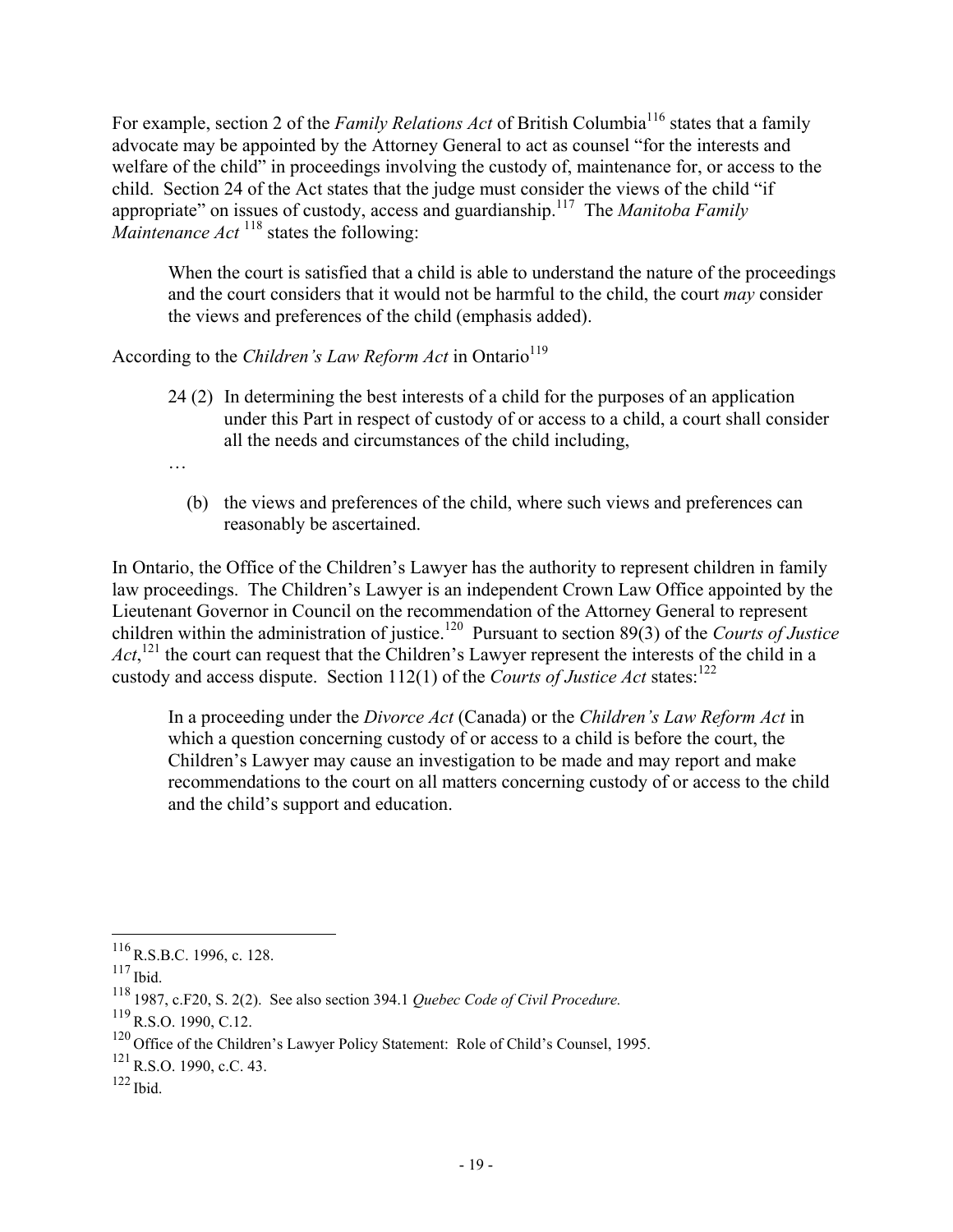The Office of the Children's Lawyer will accept judicial referrals in custody and access disputes where the representation of the child will provide a meaningful contribution to the resolution of the matter and protect the child's interests in the proceedings.<sup>123</sup>

This brief review of Canadian legislation demonstrates that the child in divorce, custody and access proceedings, unlike criminal cases, does not have an automatic right to independent counsel. It is the court or government officials who have the discretion to decide if the child will be afforded legal representation in a custody or access dispute. Moreover, the precise role of counsel in such proceedings is ambiguous. Mamo states that the confusion surrounding the function of counsel is the reason that "independent counsel has not succeeded in procuring its intended purpose of affording a child input into a proceeding that will affect the balance of the life of the child."<sup>124</sup> He further states:<sup>125</sup>

… the institutionalization of independent counsel for children has not emancipated children from traditional paternalism, hidden in the legal process, which tends to muffle or veto the preferences of the child. Children remain hapless concomitants to the unfettered discretion of both counsel and the courts.

An examination will now be undertaken of the different models of legal representation for children.

#### **2.4 The Three Models of Legal Representation for Children**

Three models of legal representation for children have traditionally been relied upon by Canadian courts and practising lawyers. They are the advocate, the litigation guardian and the *amicus curiae*. In this section, a description of each of these models will be provided as well as a discussion of the advantages and disadvantages of the three approaches to child representation.

<sup>&</sup>lt;sup>123</sup> Office of The Children's Lawyer Policy Statement, op.cit., note 120; and Office of the Children's Lawyer, Annual Review, 1997/1998.

<sup>124</sup> Mamo, op.cit., note 92, at 13-1.

 $125$  Ibid.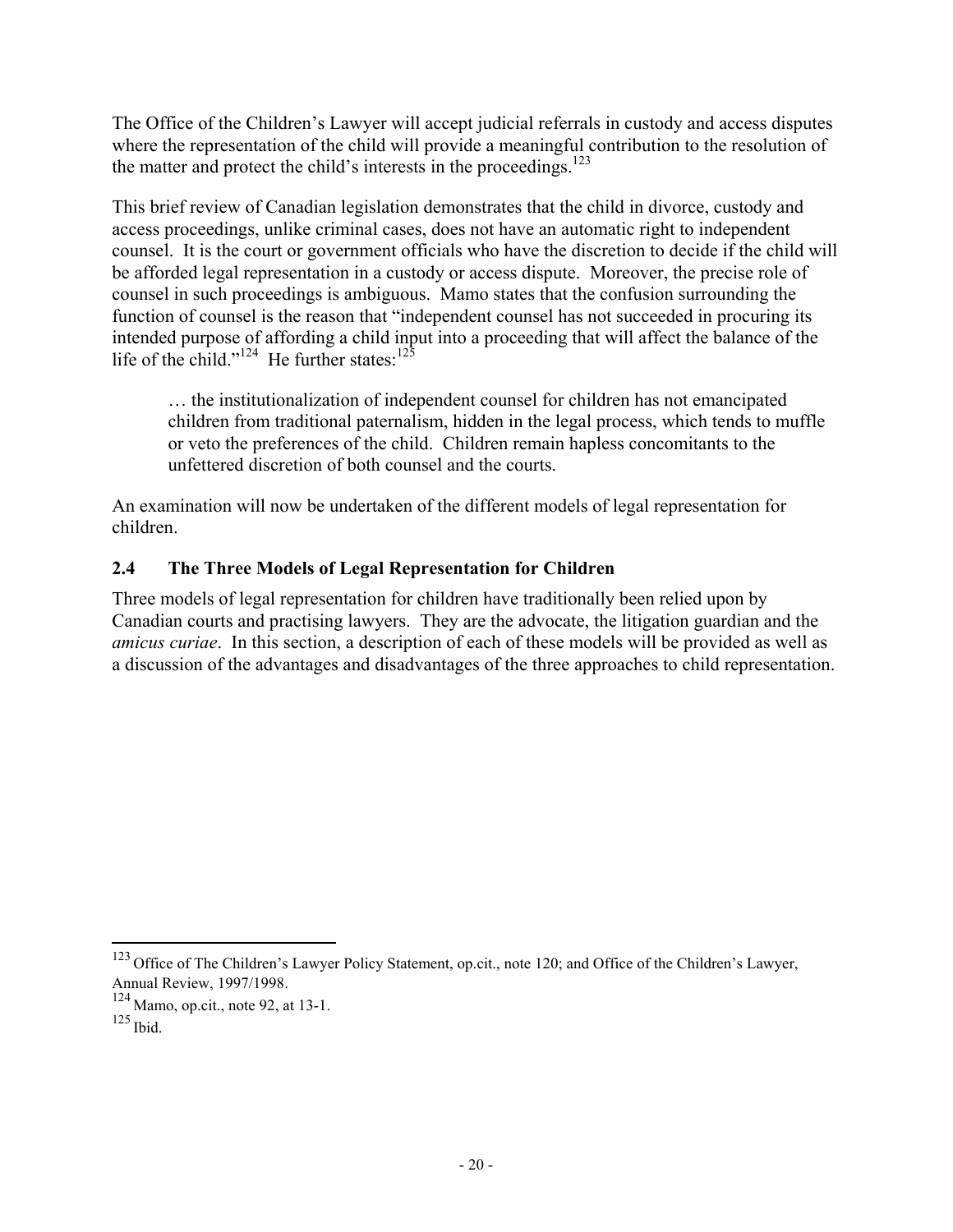#### *2.4.1 Amicus Curiae*

The traditional interpretation of *amicus curiae* or "friend of the court" is a lawyer appointed by the court of equity to assist the court in an impartial exposition of the facts, the state of the law, and the interests of non-participants in court proceedings.<sup>126</sup> The *amicus curiae* assumes a neutral position with respect to the outcome of the litigation. The function of counsel is inquisitive; the allegiance of the *amicus curiae* is to the court and not to the litigants.<sup>127</sup> Counsel is discharged with the responsibility of providing assistance to the court in the administration of justice. The role of the *amicus curiae* is defined by the court in the particular proceedings.<sup>128</sup>

In the context of custody and access matters, the *amicus curiae* collects relevant evidence that might not otherwise be submitted to the court by the parent litigants to assist the judge in making a determination that is in the best interests of the child.<sup>129</sup> Counsel has the responsibility to ensure that the court has before it a comprehensive account of the facts, including expert evidence, to counterbalance the potential "distorting" positions of the parents.<sup>130</sup> Although the *amicus curiae* generally places the views of the child before the court as part of the evidence, counsel does not argue in favour of the child's position. The *amicus curiae* usually expresses his or her assessment of the outcome of the matter based on the supporting evidence.<sup>131</sup>

Some judges, academics and lawyers take the position that the role of *amicus curiae* is not appropriate in custody and access cases, particularly when a child has the capacity to instruct counsel. It is argued that the *amicus curiae* "does not institutionalize the importance of the child's voice in the process," but rather the "child is silenced."132 The child is precluded from directly expressing his or her preferences to the court and does not have the opportunity to challenge the recommendations of the *amicus curiae*. As stated by the Alberta Institute of Law Research and Reform in *Protection of Children's Interests in Custody Disputes,*133 "we do not think that the *amicus curiae* can properly be said to represent either the child's interests in any sense in which counsel usually represents a client or a client's interest." Granger J. in the

<sup>&</sup>lt;sup>126</sup> H. T. G. Andrews and P. Gelsomino, "The Legal Representation of Children in Custody and Protection Proceedings: A Comparative View" in *Family Law: Dimensions of Justice* (edited by R. Abella and

C. L'Heureux-Dubé) (Toronto: Butterworths, 1983) at 251, and J. Begley, "The Representation of Children in Custody and Access Proceedings" (1994), 10 *Solicitors' Journal* 1 at 18. See also *D.B. and P.B.* v. *Director of Child Welfare for Newfoundland* (1982), 30 R.F.L. (2d) 438 (S.C.C.).

<sup>127</sup>Boll, op.cit., note 90, at 9; C. Huddart and J. Ensminger, "Hearing the Voice of Children" (1991-92) 8 *Can. Fam. L.O.* 95 at 104; and "The Legal Representation of Children: A Consultation Paper prepared by The Ouebec Bar Committee" (1996), 13 *Can. J. Fam. L.* 49 at 78.

<sup>&</sup>lt;sup>128</sup> "The Legal Representation Of Children" ibid., and Andrews and Gelsomino, op.cit., note 126, at 251. <sup>129</sup> Nasmith, op.cit., note 90, at 45.

<sup>130</sup> Andrews and Gelsomino, op.cit., note 126, at 252.

<sup>&</sup>lt;sup>131</sup> Huddart and Ensminger, op.cit., note 127, at 105.

<sup>&</sup>lt;sup>132</sup> Mamo, op.cit., note 92, at 13-19 to 13-21. See also Andrews and Gelsomino, op.cit., note 126, at 252.

<sup>&</sup>lt;sup>133</sup> Report No. 43 (Edmonton, Alberta: October 1984).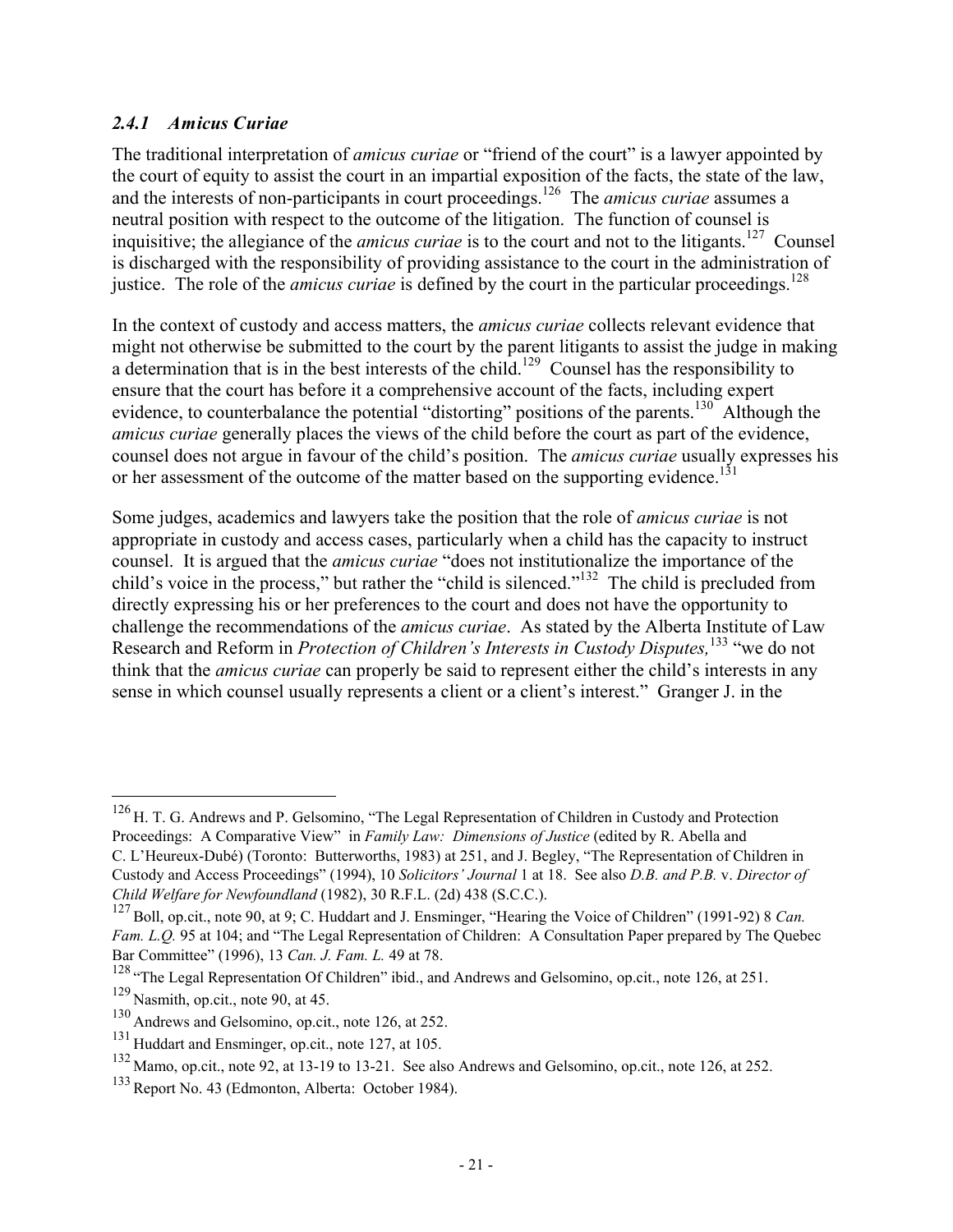Ontario Court General Division decision of *Strobridge* v. *Strobridge*134 is critical of the role of *amicus curiae* in the context of custody proceedings:

The role of the *amicus curiae* in custody cases in an adversarial system is not consistent with representation of a child. The *amicus curiae* has no obligation to ascertain the wishes of the child nor to present these wishes to the court. The *amicus curiae* in effect is a court appointed expert, appointed to assist the court in the determination of the best interests of the child. In a true adversarial system, the *amicus curiae* is an aid to the court rather than the representative of the child.

Some judges such as Abella J. and L'Heureux-Dubé J. assert that the role of *amicus curiae* is appropriate only in circumstances in which children do not have the capacity to instruct counsel or do not possess particular views on the issues that are the subject of the court proceedings.<sup>135</sup> Judge Nasmith delineates the possible functions of the *amicus curiae* in such a situation:<sup>136</sup>

- 1. to assist the child in comprehending the legal process;
- 2. to ease the child's distress in the divorce, custody or access proceedings;
- 3. to seek various government and private resources for the parties such as mediation, conciliation, counselling or therapy with the objective of encouraging the parties to settle out of court;
- 4. to encourage the parents to focus on the best interests of the child; and
- 5. to protect the child from over-assessment.

#### *2.4.2 Guardian Ad Litem*

A guardian *ad litem*, or litigation guardian, has the responsibility of taking the necessary measures to ascertain the best interests of the child and to present these findings to the court.<sup>137</sup> This may take the form of soliciting expert testimony, submitting reports, and examining and cross-examining witnesses.138 The guardian *ad litem* is obliged to put forth evidence to ensure that the best interests of the child are protected.<sup>139</sup>

It is fundamental to note that it is the lawyer's views and not necessarily the child's preferences that are conveyed to the court, even in cases in which the child is capable of articulating a

<sup>134</sup> (1992), 10 O.R. (3d) 540 at 548, appealed to the Ontario Court of Appeal (1994), 18 O.R. (3d) 753.

 $^{135}$  See discussion in Huddart and Ensminger, op.cit., note 127, at 105-106. See also Nasmith, op.cit., note 90, at 47 and 58.

<sup>136</sup> Nasmith, ibid., at 49.

<sup>&</sup>lt;sup>137</sup> Begley, op.cit., note 126, at 12; and M. Bernstein, "Towards a New Approach to Child Representation: How Less is More in Child Welfare Proceedings" (1993-94), 10 *Can. Fam. L.Q.* 187 at 190.

<sup>138</sup> Ibid., and Boll, op.cit., note 90, at 9.

 $139$  Begley, ibid.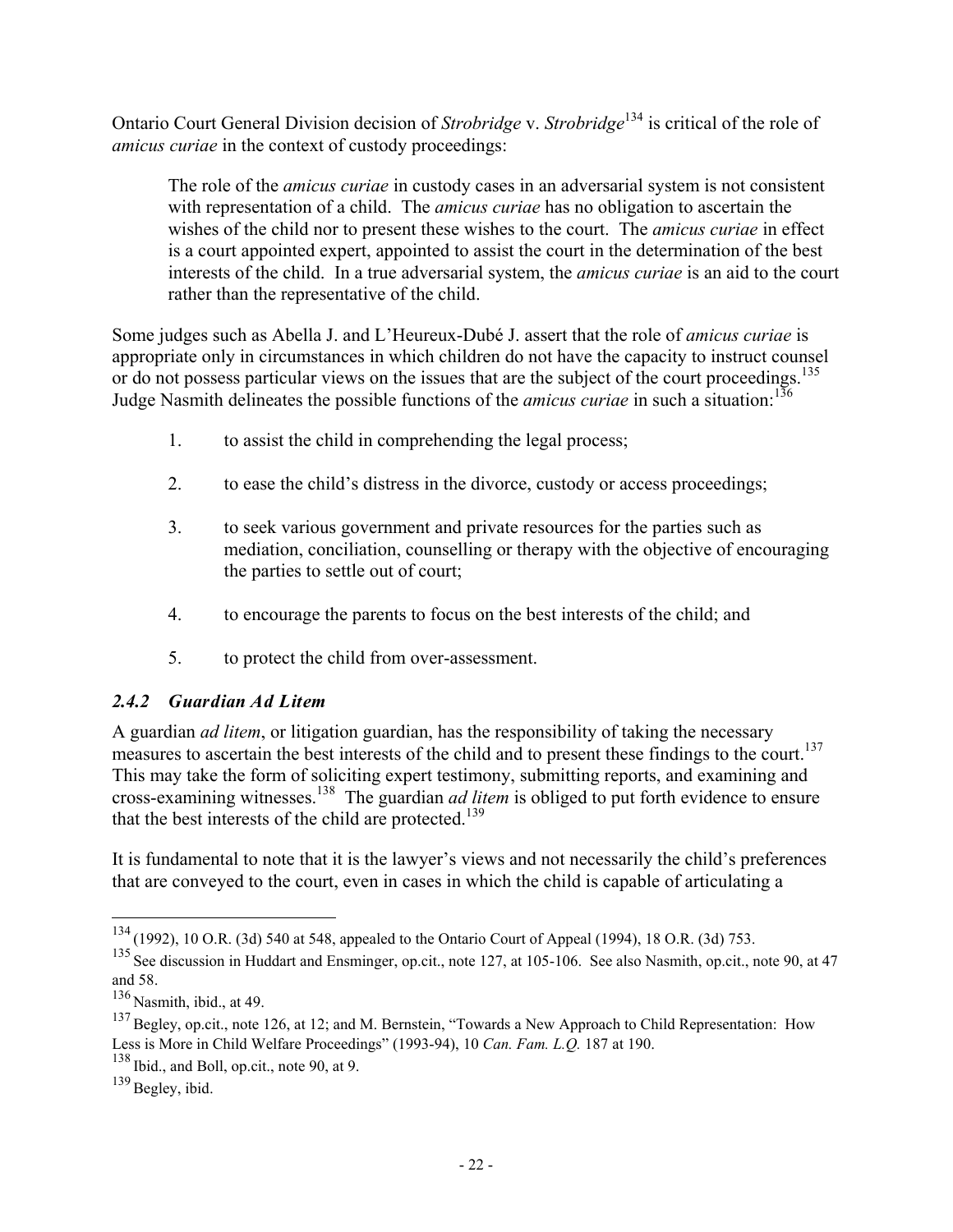particular point of view. A guardian *ad litem* may disregard a child's instructions if counsel is of the opinion that these instructions are not in accordance with the child's best interests.<sup>140</sup> In other words, the lawyer's opinion may prevail over the child's view.

It is important to consider the Ontario Court of Appeal decision *Strobridge* v. *Strobridge*. 141 Osborne J.A. held that counsel for a child cannot be both an advocate and a witness in custody and access proceedings. Resort must be had to appropriate evidentiary means to put forth the views of the best interests of the child. The lawyer may call expert witnesses to testify, file reports and make submissions on the evidence. This judgment has been followed in several Ontario custody decisions including *Zelinko* v. *Zelinko*142 and *Punzo* v. *Punzo*. 143

The role of guardian *ad litem* has been criticized by some members of the legal profession. It is argued that it is "unacceptable" for counsel not to advocate the position of a child who has the ability to express his or her views and preferences on a custody or access issue.<sup>144</sup> As Mlyniec states in "The Child Advocate In Private Custody Disputes: A Role In Search Of A Standard," a lawyer is not in a better position than a judge to assess the best interests of the child in a custody or access proceeding.<sup>145</sup> In fact, some judges take the position that counsel who puts forth the best interests of the child is usurping the power of the bench.<sup>146</sup> Commentators have asserted, however, that in cases in which a child is incapable of instructing counsel, it is appropriate for counsel to act in the role of litigation guardian and present evidence to assist the court in formulating the best interests of the child. $147$ 

#### *2.4.3 The Advocate*

 $\overline{a}$ 

The function of the advocate, the traditional role assumed by lawyers for adults, is to represent the legal rights and interests of his or her client.<sup>148</sup> Lawyers do not judge the positions they are asked by their clients to advocate.<sup>149</sup> Rather, the function of counsel is to present the client with options, to recommend a course of action, and then leave the ultimate decision to the client. As explained in "The Legal Representation of Children: A Consultation Paper prepared by the Quebec Bar Committee," lawyers must fulfill their role as counsel for children as they would for adult clients; they must explain the nature of the legal proceedings in question, the various steps in the process, and the consequences of choices advocated by their child clients.<sup>150</sup>

 $140$  Mamo, op.cit., note 92, at 13-20; and Begley, ibid.

<sup>141</sup> *Strobridge*, Ontario Court of Appeal, op.cit., note 134.

<sup>142</sup> [1995] O.J. No. 3275 (Ont. Ct. Gen. Div.).

 $^{143}$  (1996), 21 R.F.L. (4<sup>th</sup>) 7 (Ont. C.A.).

 $144$  Begley, op.cit., note 126, at 12; and Mamo, op.cit., note 92, at 13-20.

<sup>145</sup> (1977-1978), 16 *J. Fam. Law* at 1 at 13.

<sup>146</sup> See Davies, op.cit., note 91, at 540.

<sup>&</sup>lt;sup>147</sup> Bernstein, op.cit., note 137, at 201.

<sup>148</sup> Andrews and Gelsomino, op.cit., note 126, at 252.

<sup>149</sup> Ibid., and Huddart and Ensminger, op.cit., note 127, at 105.

<sup>&</sup>lt;sup>150</sup> "The Legal Representation of Children," op.cit., note 127, at 80-81.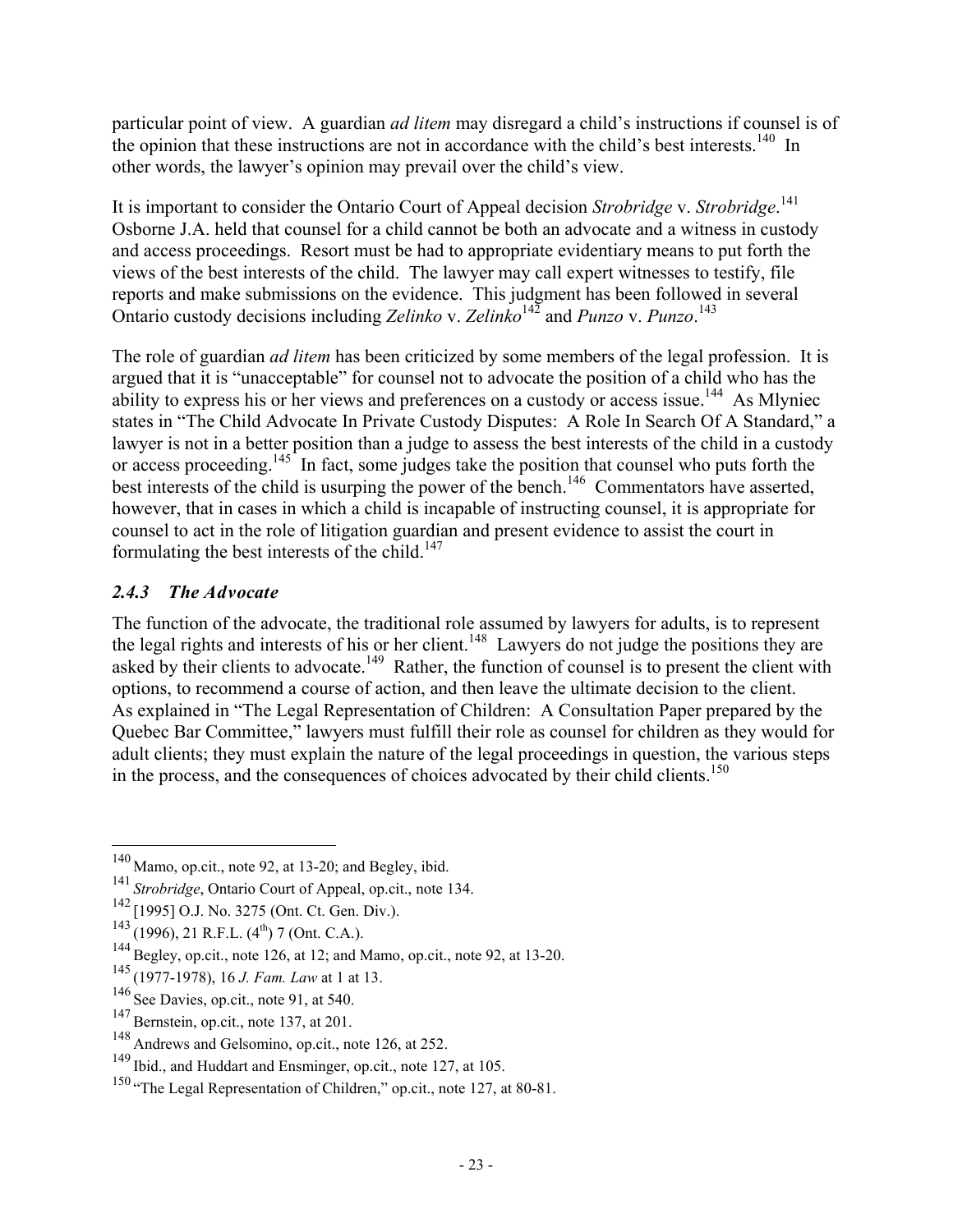Although lawyers may suggest to their child clients that they re-evaluate their position, counsel is under an obligation to put forth the child's preferences and wishes on the principle that clients have the right to have the court hear and take under advisement their views on the particular legal issues.<sup>151</sup> The advocate may examine witnesses, present written reports and cross-examine the witnesses of the litigants. It is important to note that in presenting the evidence, the lawyer is prohibited from disclosing to the court his or her personal convictions respecting the disposition of the matters. In other words, "the child's advocate must do everything ethically possible to advance his client's interests and to achieve the end result by that client regardless of the advocate's personal opinion of the merits of the child's wishes."<sup>152</sup>

Judges, academics and some provincial law societies have been vociferous in their views regarding the appropriate functions of counsel for children. In 1981, the Law Society of Upper Canada released the Report of the Subcommittee of the Professional Conduct on the Legal Representation of Children.<sup>153</sup> The Subcommittee took the position that in the absence of a specific legislative enactment, a traditional solicitor/client relationship should exist between a lawyer and a child. According to the report "the child's voice should not be watered down by someone else's opinion of what is good for him, least of all by counsel appointed to represent him."<sup>154</sup> The Ontario Subcommittee argued that it was inappropriate for a lawyer to disclose to the court information in his or her possession acquired in the course of the solicitor/client relationship that was contrary to the views and preferences of the child/client. The report stated that the lawyer is not the judge of the best interests of the child and is not, in any circumstances, to be excused from a breach of the solicitor/client relationship.<sup>155</sup>

Members of the judiciary such as Nasmith J.,<sup>156</sup> L'Heureux-Dubé J. and Abella J.<sup>157</sup> as well as lawyers Alfred Mamo<sup>158</sup> and Judith Begley,<sup>159</sup> have endorsed the role of advocate for counsel who represent children. This is because it gives the child a direct voice in the proceedings: in a solicitor/client relationship the "rights of the child are not subverted" by counsel who put forth their views as to what is best for the child.160 It enables children to actively participate in proceedings that will profoundly affect them. Moreover, such evidence is invaluable to the court

<sup>&</sup>lt;sup>151</sup> Andrews and Gelsomino, op.cit., note 126, at 253; and Nasmith, op.cit., note 90 at 45.

 $152$  Begley, op.cit., note 126, at 12.

<sup>153</sup> *Report of the Law Society of Upper Canada Subcommittee on Representation of Children* (Toronto: Law Society of Upper Canada, 1981).

 $154$  Ibid., at 4.

<sup>155</sup> Ibid.

<sup>156</sup> Nasmith, op.cit., note 90, at 58.

<sup>157</sup>R. S. Abella, C. L'Heureux-Dubé, and M. L. Rothman, "Code of Recommended Procedures in the Resolution of Family Disputes" in *Family Law: Dimensions of Justice*, ed. R. Abella and C. L'Heureux-Dubé (Toronto: Butterworths, 1983) at 327-328.

<sup>158</sup> Mamo, op.cit., note 92, at 13-29.

<sup>&</sup>lt;sup>159</sup> Begley, op.cit., note 126, at 12. See also E. Kruzick and D. Zemans "In The Best Interest Of The Child: Mandatory Legal Representation" (1992), 69 *Denver Univ. Law Rev.* 605 at 613.

<sup>160</sup> Mamo, op.cit., note 92, at 13-18.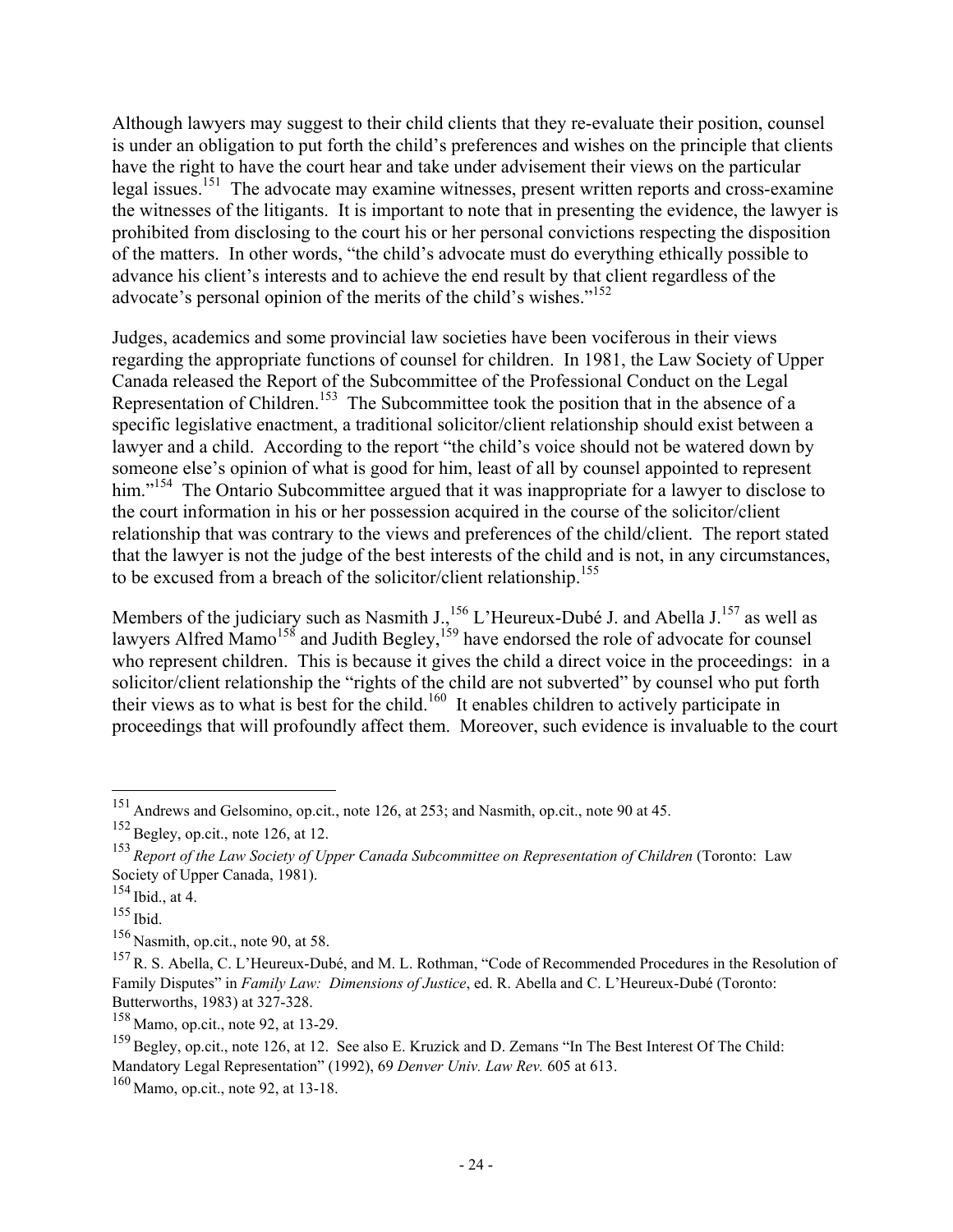which may otherwise be deprived of information that reflects the wishes of the children of the dissolved marriage. Abella J. in *Re W.*161 stated:

The child's advocate is the legal architect who constructs a case based on the child's views.

In its present form, that means that the child's lawyer should present and implement a client's instructions to the best of his or her ability. And this, in turn, involves indicating to the court the child's concerns, wishes and opinions. It involves, further, presenting to the court accurate and complete evidence which is consistent with the child's position. And too, there is an obligation to ensure, in so far as this is possible given the age and circumstances of the child, that the opinions and wishes expressed by the child are freely given and without duress from any other party or person.

Judge Abella stated that although counsel must represent the wishes of the child, counsel may explore "with the child the merits or realities of the case, evaluating the technicalities of the child's position and even offering, where appropriate, suggestions about possible reasonable resolutions to the case."<sup>162</sup>

It is essential to note that the child's views alone do not determine the outcome of the decision, but rather form an important component of the evidence considered by the court. As Begley writes<sup>.163</sup>

… the child's wishes are only one piece of evidence to be weighed by the judge in making the final determination, but it is extremely important that they be presented to the court as forcefully as possible in order that the child's voice be distinctly heard.

It is recommended that the child's advocate be appointed as early as possible in the proceedings. Once appointed, counsel should have the same right to participate fully in any aspect of the proceedings as counsel for any other party. This includes the right to attend the pre-trial, mediation sessions, to have discovery, to bring motions, to call and cross-examine witnesses, to make submissions and to appeal.<sup>164</sup>

An important question that arises regarding the solicitor/client relationship is whether a child has the capacity to articulate his or her preferences and wishes, and to instruct counsel.

 $161$  (1980), 27 O.R. (2d) 314 (Ont. Prov. Ct.) at 316-317.

 $162$  Ibid., at 318.

 $163$  Begley, op.cit., note 126, at 13.

<sup>164</sup> Abella, L'Heureux-Dubé and Rothman op.cit., note 157, at 327-328.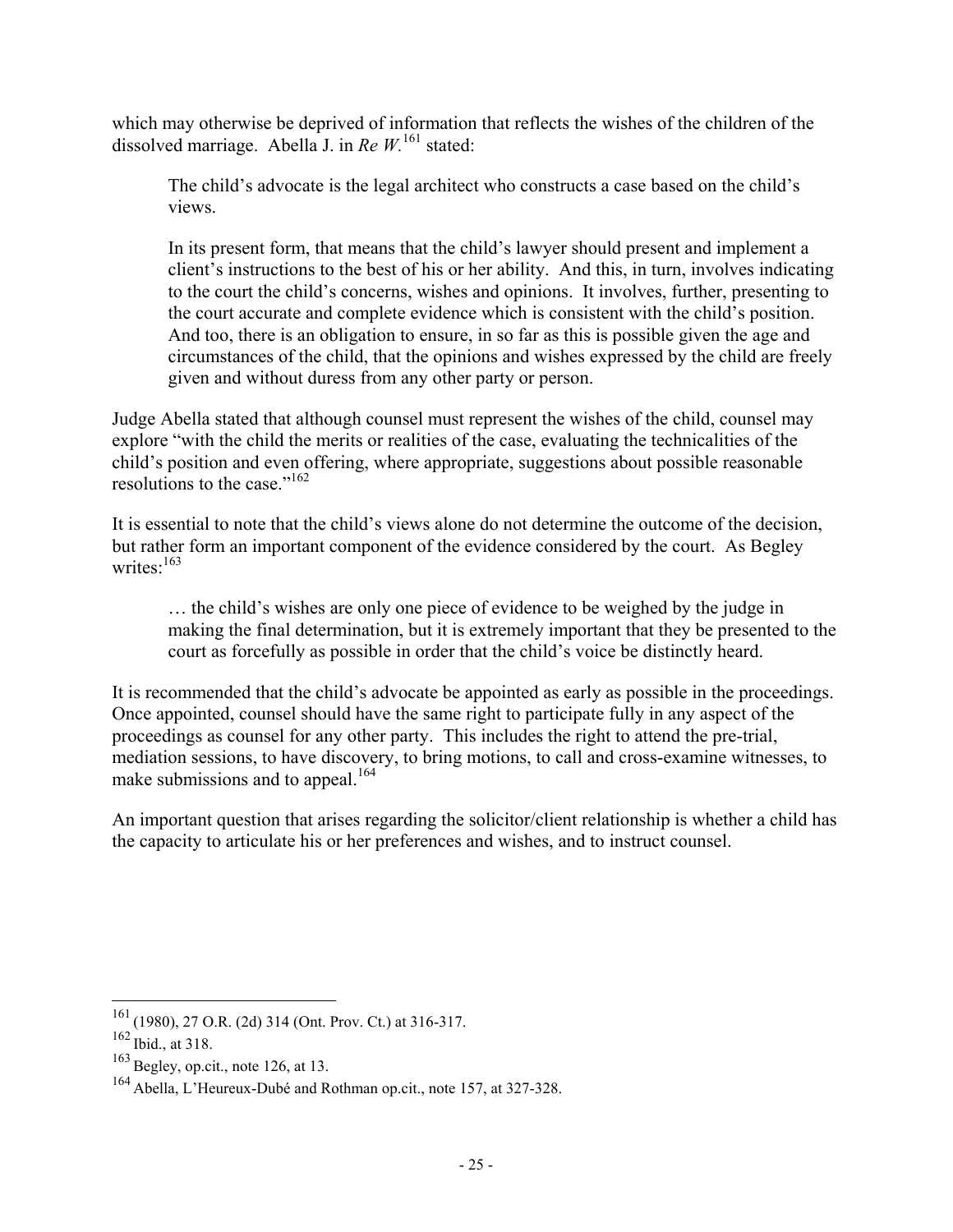#### **2.5 Capacity of the Child to Instruct Counsel**

It has been argued that the legal profession has taken a narrow approach to the capacity of children to instruct counsel. As Thomson explains, if one takes the position that all children are not *sui juris* and if a difficult test of capacity is established, very few children will be afforded independent legal representation on a solicitor/client model.<sup>165</sup> However, if (a) the legal system considers children as *sui generis*, (b) the same test of presumption of capacity used for adults is applied to children, and (c) a simple test of capacity is endorsed, more children in family law proceedings will be provided with lawyers who advocate the views and preferences of these young persons.<sup>166</sup>

A belief that has been gaining acceptance in recent years is the notion that more harm is caused to children by excluding their views in family law matters than by including them in the decision-making process.<sup>167</sup> This position is reflected in "The Inchoate Voice" by Judge Nasmith, who argues that the legal system must: $168$ 

…err on the side of inclusion rather than exclusion of the children's views and preferences. I wonder what is gained by arbitrarily defining areas for excluding children's preferences. We may be falling back into some of the historical traps set for children. What harm can it do to bring preferences forward even if their weight turns out to be relatively slight? What is the fear? The evidence is going to be weighed in the end along with other factors. The child's preference is not necessarily determinative. It is part of the evidence.

Several tests have been put forward as methods of assessing the capacity of the child to instruct counsel. For example, Leon,<sup>169</sup> Bernstein<sup>170</sup> and Ramsey<sup>171</sup> argue that an age limit is an appropriate way to ascertain the capacity of a child. Leon formulates a scheme consisting of rebuttable presumptions based upon the child's age in order to determine the type of legal representation the child receives.<sup>172</sup> Bernstein asserts that a child who has reached the age of 12 should be deemed capable of instructing counsel.<sup>173</sup> Ramsey, in her discussion of whether a child has the mental and emotional abilities required to make a decision which has a "rationale

1

 $165$  Thomson, op.cit., note 90, at 137.

 $166$  Ibid., at 138.

<sup>167</sup> Ibid., and Mamo, op.cit., note 92, at 13-39.

<sup>168</sup> Nasmith, op.cit., note 90, at 54.

 $169$  "Recent Developments in Legal Representation of Children: A Growing Concern With the Concept of Capacity" (1978), 1 *Can. J. Fam. L.* 375.

 $170$  Bernstein, op.cit., note 137, at 207.

<sup>&</sup>lt;sup>171</sup> "Representation of the Child in Protection Proceedings: The Determination of Decision-Making Capacity" (1983), 17 *Fam. L.Q.* 287 at 312-314.

 $172$  Leon, op.cit., note 169, at 432-433.

 $173$  Bernstein, op.cit., note 137, at 207.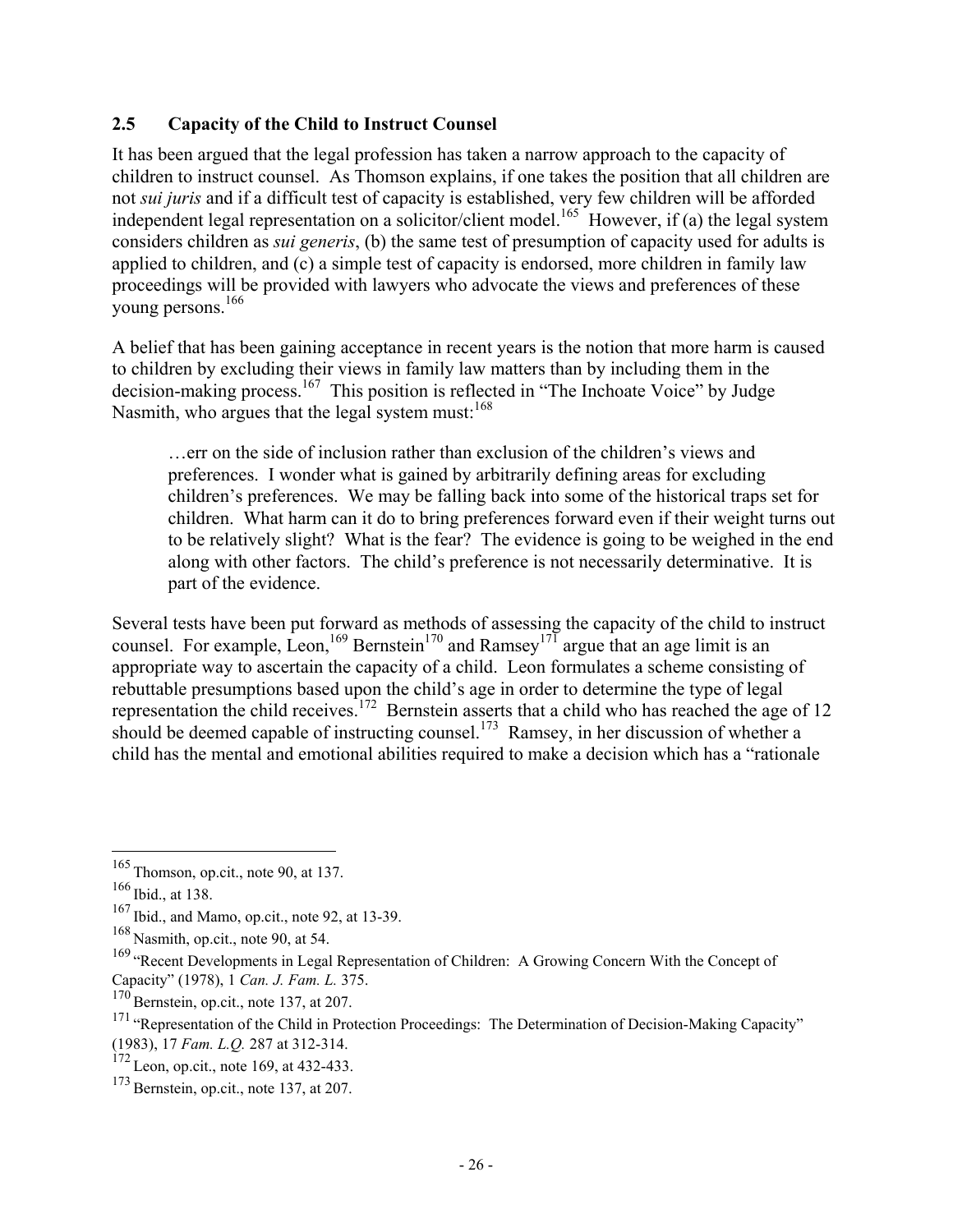possibility of accuracy," states that a child who has attained the age of seven should be presumed capable of instructing a lawyer.<sup>174</sup>

Others argue that age is not a legitimate predictor of the maturity of the child or the ability of the child to instruct counsel. As one author states, "the court should not be entitled to suppress the basic right of a child to be heard based upon an ambiguous age-based test for the competence of a child."175 Age is considered an unreliable gauge of capacity because children develop at different rates. It is asserted that it is the capacity to understand and articulate one's thoughts, rather than the age of the children, which is relevant.<sup>176</sup>

The "rationality" of the child is another criterion relied upon to determine the ability of the child to instruct counsel. According to David Day, who acted as *amicus curiae* to a five year old child in a custody case before the Supreme Court of Canada,  $177$  the following requirements must be met for counsel to act as an advocate for a child: $178$ 

- (1) the ability to communicate voluntarily to counsel, instructions which are rationale and reasonable;
- (2) the ability to clearly and fully understand counsel's advice; and
- (3) an appreciation of the nature and legal significance of the judicial proceeding.

The Law Society of Upper Canada stated the following in its 1981 report: $179$ 

A child may be deemed to have capacity where the child is mature and responsible enough to accept the consequences of his or her acts and decisions and can express a preference as to its resolution… One of the factors in making this decision would be the ability of the child to accept *rationally* the advice he or she is receiving. If the child stubbornly, without reason refuses to accept the advice of counsel, it may be that the child lacks the maturity to properly instruct counsel.

Critics of these approaches argue that an assessment by a lawyer of the "rationality" of the child's instructions, is a "purely subjective and value-laden" endeavour.<sup>180</sup> It is stated that the

 $174$  Ramsey, op.cit., note 171, at 312-313.

<sup>175</sup> Mamo. op.cit., note 92, at 13-35. See also Nasmith, op.cit., note 90, at 52.

 $176$  Begley, op.cit., note 126, at 13.

<sup>177</sup> *D.P. and P.B.* v. *Director of Child Welfare for Newfoundland* (1982), 30 R.F.L. (2d) 438 (S.C.C.).

<sup>&</sup>lt;sup>178</sup> "Counsel For Christopher: Representing An Infants Best Interests In The Supreme Court of Canada" (1983), 33 R.F.L. (2d) 16 at 23.

 $179$  Report of The Law Society of Upper Canada Subcommittee, op.cit., note 153.

<sup>180</sup> Mamo, op.cit., note 92, at 13-32.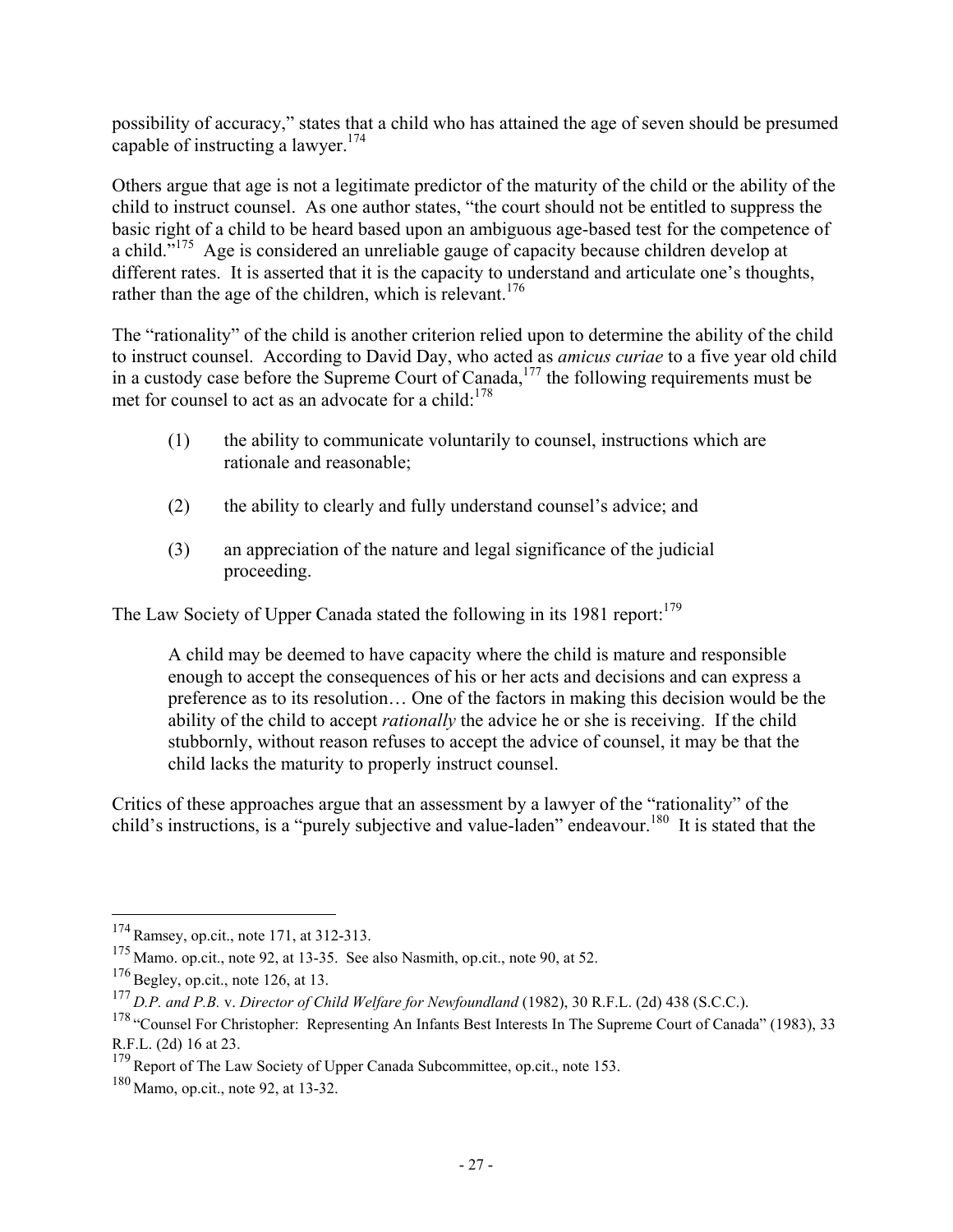requirement that a child be able to formulate a "rational custodial preference" in order to be permitted to instruct counsel constitutes a "paternalistic" orientation to legal representation.<sup>181</sup>

An approach that recognizes and promotes children's rights in custody and access proceedings directs that children who have the ability to communicate their preferences, views or wishes, be granted the right to have a lawyer advocate those preferences.<sup>182</sup> This is the sole yardstick for assessing a child's capacity to instruct counsel, according to proponents of such view. As stated in the report of the Quebec Bar, even very young children have these capabilities.<sup>183</sup> It is argued that children as young as four years old can communicate their views to a lawyer.<sup>184</sup> According to Judge Nasmith, instructions from a four or five year old child "should not be sabotaged by a rationalization that they are not really instructions" unless the child is developmentally behind.<sup>185</sup> He takes the position that departure from the "normal mouthpiece function of a legal advocate" is only appropriate when the child is unable or unwilling to state his or her views on issues of custody and access.186

Controversy remains as to the appropriate role of a lawyer whose client does not have the ability to instruct counsel. Some take the approach that the lawyer should act as an *amicus curiae* to ensure that all relevant information is submitted to the court. As one author writes, the directive of counsel who represents an incapable child is to ensure that the court reaches an informed decision.<sup>187</sup> Others subscribe to the view that the appropriate function of the lawyer is that of a litigation guardian: the duty of counsel is to present evidence to the court respecting the best interests of the child involved in a custody or access dispute.<sup>188</sup>

#### **2.6 Solicitor/Client Privilege: Confidential Communications Between the Child and Counsel**

An issue that continues to be a subject of debate is whether it is appropriate for a lawyer to disclose to the court or third parties confidential information transmitted by the child/client. The essential question to be addressed is should the rules which govern solicitor/client privilege for adults be applied with the same rigour to the child/lawyer relationship.

In Canada, relevant evidence is excluded from the courtroom as a result of the rules of privilege.<sup>189</sup> As Professor Rollie Thompson explains "privilege rules serve to exclude highly

<sup>1</sup>  $181$  Ibid.

<sup>182</sup> Ibid., at 13-38.

<sup>&</sup>lt;sup>183</sup> "The Legal Representation of Children," op.cit., note 127, at 85.

 $184$  Nasmith, op.cit., note 90, at 54.

<sup>185</sup> Ibid., at 55.

<sup>186</sup> Ibid., at 54.

<sup>187</sup> Mamo, op.cit., note 92 at 13-40 to 13-41; and Nasmith, op.cit., note 90, at 47.

<sup>188</sup> "The Legal Representation of Children: A Consultation Paper prepared by the Quebec Bar, *op.cit.*, note 127, at 108.

<sup>189</sup> D.A. Rollie Thompson, "Rules of Evidence and Preparing for Court," in *Canadian Child Welfare Law: Children, Families and the State*, (edited by N. Bala, J. Hornick, and R. Vogl) (Toronto: Thompson Educational Publishing, Inc., 1991) at 300.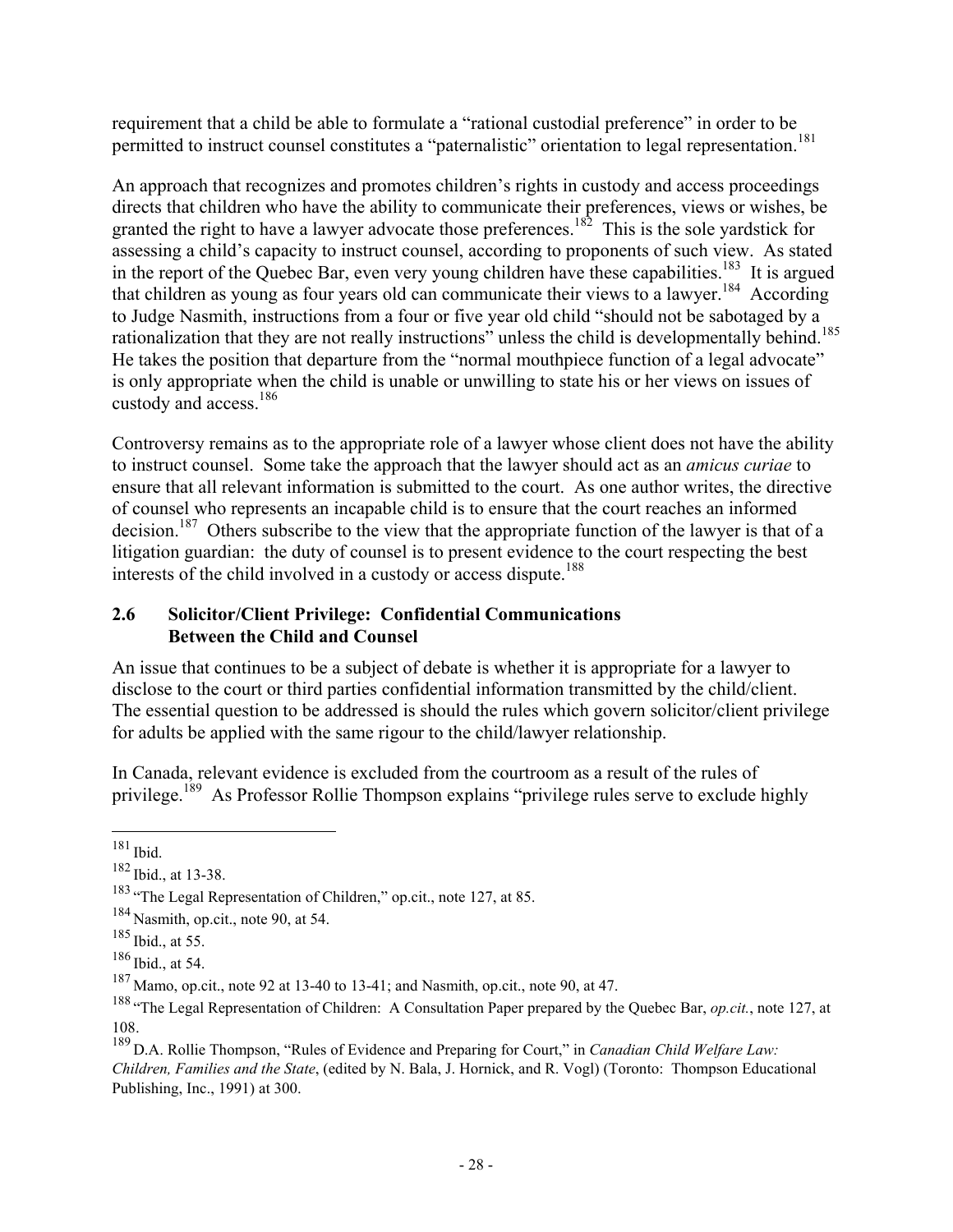reliable evidence on the basis that other social values, outside the judicial process are more important than truth-finding inside a courtroom."190 A question that arises in the context of custody and access cases is the legal or ethical obligation of a lawyer to reveal information from the child/client that she is, or has been, abused by a parent. What are the responsibilities of counsel in circumstances in which the child/client instructs the lawyer that he or she wishes to reside with his or her mother despite the fact that she is being physically or sexual abused by the mother's boyfriend?<sup>191</sup> As Himel observes, "if the lawyer divulges information against the child's instructions, the solicitor-client relationship may be damaged forever."<sup>192</sup>

It is important to note that provinces throughout Canada have enacted child abuse reporting laws in their respective jurisdictions. Pursuant to many of these statutes, professionals such as physicians, social workers, teachers and priests, have an obligation to report abusive acts to state authorities if they have reasonable grounds to suspect that the child is suffering or may have suffered abuse. $193$ 

According to the Rules of Professional Conduct in such provinces as Ontario, counsel are permitted, but not obliged, to disclose confidential information for the purpose of preventing the commission of a future crime.<sup>194</sup> In other words, if a child/client instructs the lawyer that she wishes to reside with her father despite the fact that he sexually abuses the child, the lawyer may breach the child's confidence but is not ethically obliged to do so.<sup>195</sup> The dilemma that arises is that although disclosure of the abuse will protect the child, divulging the confidential information may have serious adverse repercussions on the solicitor/client relationship.

It has been argued that even in situations in which a child may be in peril, the solicitor/client privilege must be respected. Maczko states that if the privileged communication is not respected, children will be selective in the information they impart to their lawyers. It is necessary to have a fully informed lawyer in order to act on the child's behalf.<sup>196</sup> Maczko takes the position that the child's right to privileged communications with counsel should be established in legislation.<sup>197</sup>

Similarly, the Quebec Bar Committee in its report "The Legal Representation of Children" stated that a lawyer must respect communications made in confidence by the child, regardless of the child's age.<sup>198</sup> The Committee argued that the relationship between the lawyer and the client

 $\overline{a}$  $190$  Ibid.

 $191$  Nasmith, op.cit., note 90, at 55.

<sup>192</sup> S. Himel, "Representing Children," in *Canadian Welfare Law: Children Families, and The State*, ed. N. Bala, J. Hornick, and R. Vogl (Toronto: Thompson Educational Publishing Inc., 1991) at 201.

<sup>193</sup> See, for example, *Child and Family Services Act*, R.S.O. 1990, c.C-11, Section 72.

<sup>&</sup>lt;sup>194</sup> Law Society of Upper Canada Rules of Professional Conduct, (Toronto: Law Society of Upper Canada) Rule 4, Commentary 11.

 $195$  Himel, op.cit., note 192, at 202.

<sup>196</sup> F. Maczko, "Some Problems With Acting For Children" (1979), 2 *Can. J. Fam. L.* 267.

<sup>197</sup> Ibid., at 291 and 297. Note that in the *Child and Family Services Act* in Ontario*,* op.cit., note 193, a solicitor/client privilege exists with respect to the duty to report abuse.

<sup>&</sup>lt;sup>198</sup> Op.cit., note 127, at 113-114.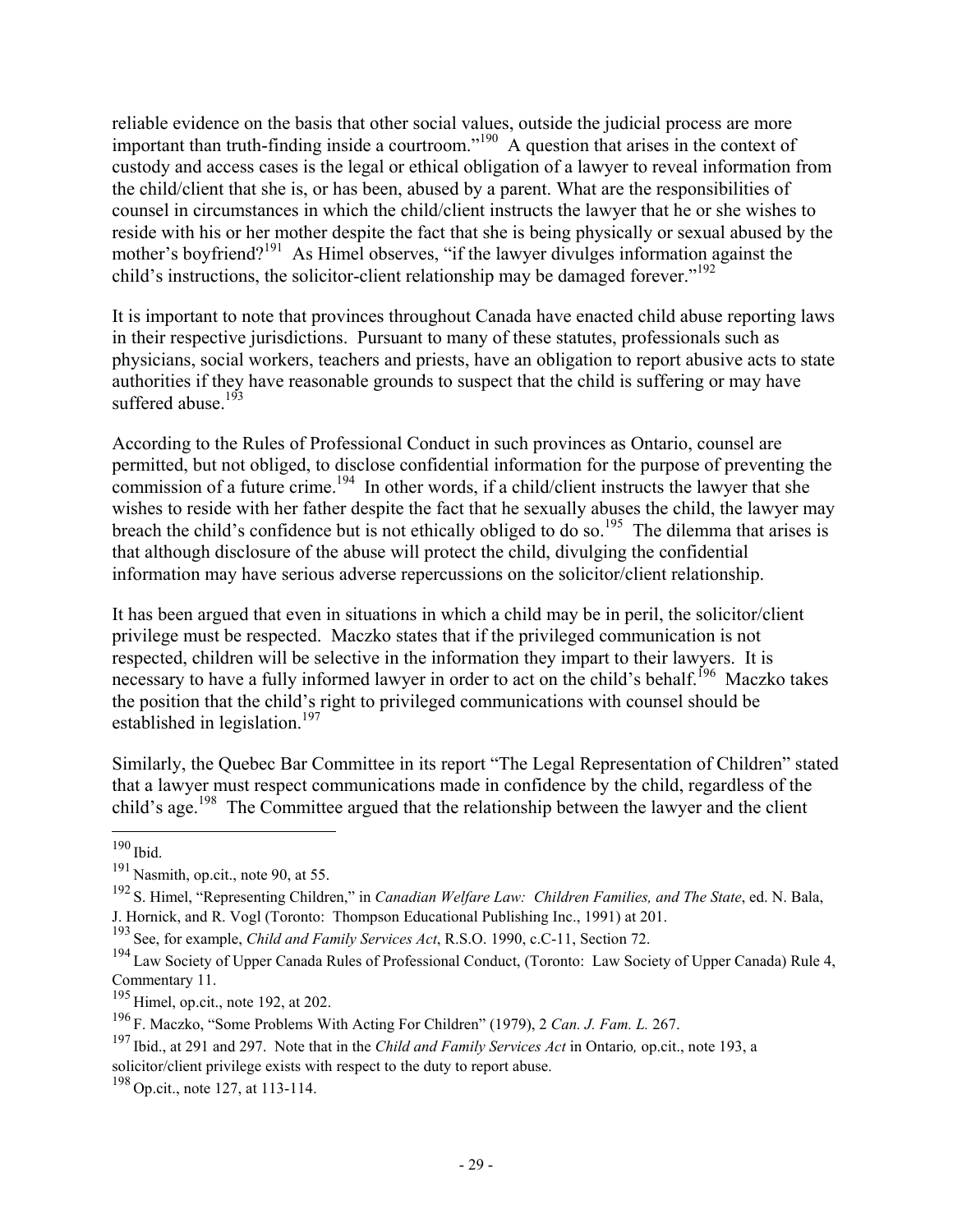will be undermined if the child cannot confide in counsel. It took the position that it is in the child's interest that counsel be as fully informed as possible to provide proper representation to the client.<sup>199</sup> Judge Andrews of the Ontario (Provincial) Court subscribes to the same view. He argues that the privilege belongs to the child client; it is a breach of a lawyer's ethical responsibilities to violate the privilege without his client's full consent. According to Judge Andrews, disclosure to third parties, of information imparted by the child to the lawyer could:<sup>200</sup>

…seriously undermine the child's view of the judicial system. The child may come to feel that adults are imposing a decision and his or her point of view is not only unrepresented, but it is being subverted… Thus, the child's stable development as a responsible citizen in a free society could be hampered by a sense of distrust toward society's institutions and professions.

Some practising members of the bar advise that the best approach to this dilemma is to encourage the child to disclose the abuse to third parties, such as a teacher, social worker or physician. In this way, the child is protected and the solicitor/client privilege is not breached.<sup>201</sup>

#### **2.7 Ensuring Quality Legal Representation for Children: Selection, Professional Training and Sources of Remuneration**

In order to ensure quality legal representation, each province should develop criteria regarding the selection, training and remuneration of counsel for children.<sup>202</sup> Some of the skills that must be acquired in the legal representation of a child are the ability to communicate with young people, comprehension of child psychology, possession of skills in interviewing children and knowledge of community resources.<sup>203</sup> Lawyers must understand the stages of development of the child, be able to comprehend information conveyed by the child and possess the ability to communicate information to the child in simple and comprehensible language.<sup>204</sup> It has been advocated, by some, that only lawyers with five or ten years experience should be permitted to act for children in family law proceedings.<sup>205</sup>

To ensure that the child is independently represented without the influence of adult parties, governments should absorb the legal expenses of counsel for the child.206 Children in custody and access cases, like young persons accused of crimes, should have access to legal aid.<sup>207</sup> Private counsel retained by the parents does not satisfy the objective that child's counsel will act

 $199$  Ibid.

<sup>200</sup> Andrews and Gelsomino, op.cit., note 126, at 254.

<sup>201</sup> Himel, op.cit., note 192, at 202.

<sup>&</sup>lt;sup>202</sup> "The Legal Representation of Children: A Consultation Paper," op.cit., note 127, at 109-110.

<sup>203</sup> Maczko, op.cit., note 196, at 297.

<sup>&</sup>lt;sup>204</sup> "The Legal Representation of Children: A Consultation Paper," op.cit., note 127, at 121-122; and Thomson, op.cit., note 90, at 145.

 $205$  Begley, op.cit., note 126, at 15.

 $206$  Bernard, Ward, and Knoppers, op.cit., note 84, at 147.

<sup>&</sup>lt;sup>207</sup> "The Legal Representation of Children: A Consultation Paper," op.cit., note 127, at 118.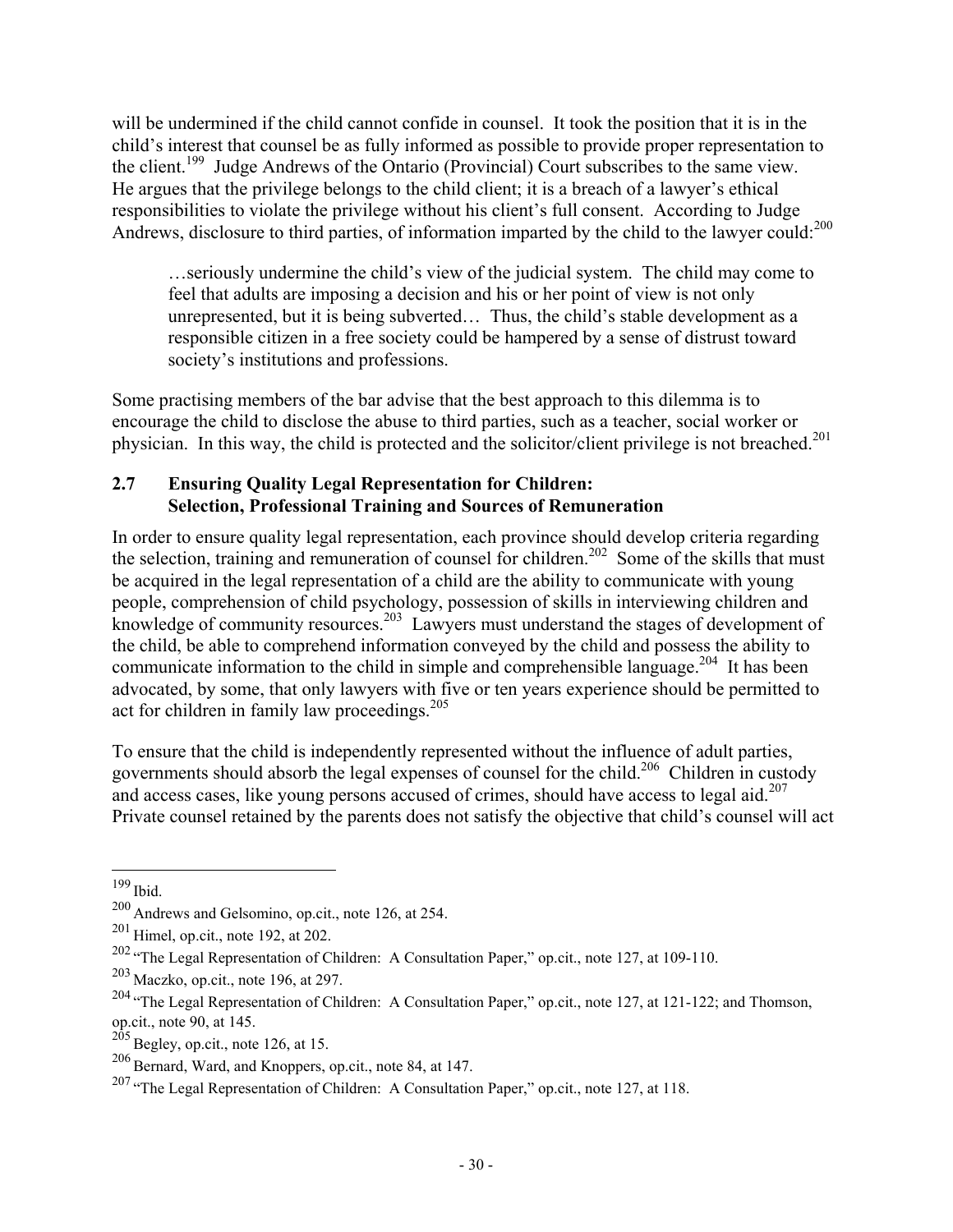as a "mouthpiece" for his or her client. As one author notes, "private counsel cannot effectuate a true representation of the child because counsel has an ultimate loyalty to his or her client."<sup>208</sup>

It has been recommended that an ombudsman for children,<sup>209</sup> or alternatively provincial Child Advocacy Offices, be responsible for informing children of their right to a lawyer, as well as assuming the important role of training lawyers to represent young persons.

# **2.8 Code of Ethics for Lawyers**

The establishment of a code of ethics for lawyers representing children merits serious consideration. Some provisions that have been suggested include the following: $^{210}$ 

- (1) The duties of trust, increased availability, continuity, and prohibition from withdrawing from the case in the absence of valid grounds.
- (2) The duty to act with celerity: it is incumbent on the lawyer to ensure that the case is not necessarily delayed.
- (3) The duty of communication: the lawyer must acquire special skills to understand and to convey information to the child. The legal process must be explained in terms appropriate to the child's level of comprehension. Familial and sociocultural context must be taken into account.
- (4) The duty of confidentiality.

 $^{208}$  Mamo, op.cit., note 92, at 13-8.

<sup>209 &</sup>quot;The Legal Representation of Children: A Consultation Paper," op.cit., note 127, at 117-118.

<sup>210</sup> Ibid., at 111-115.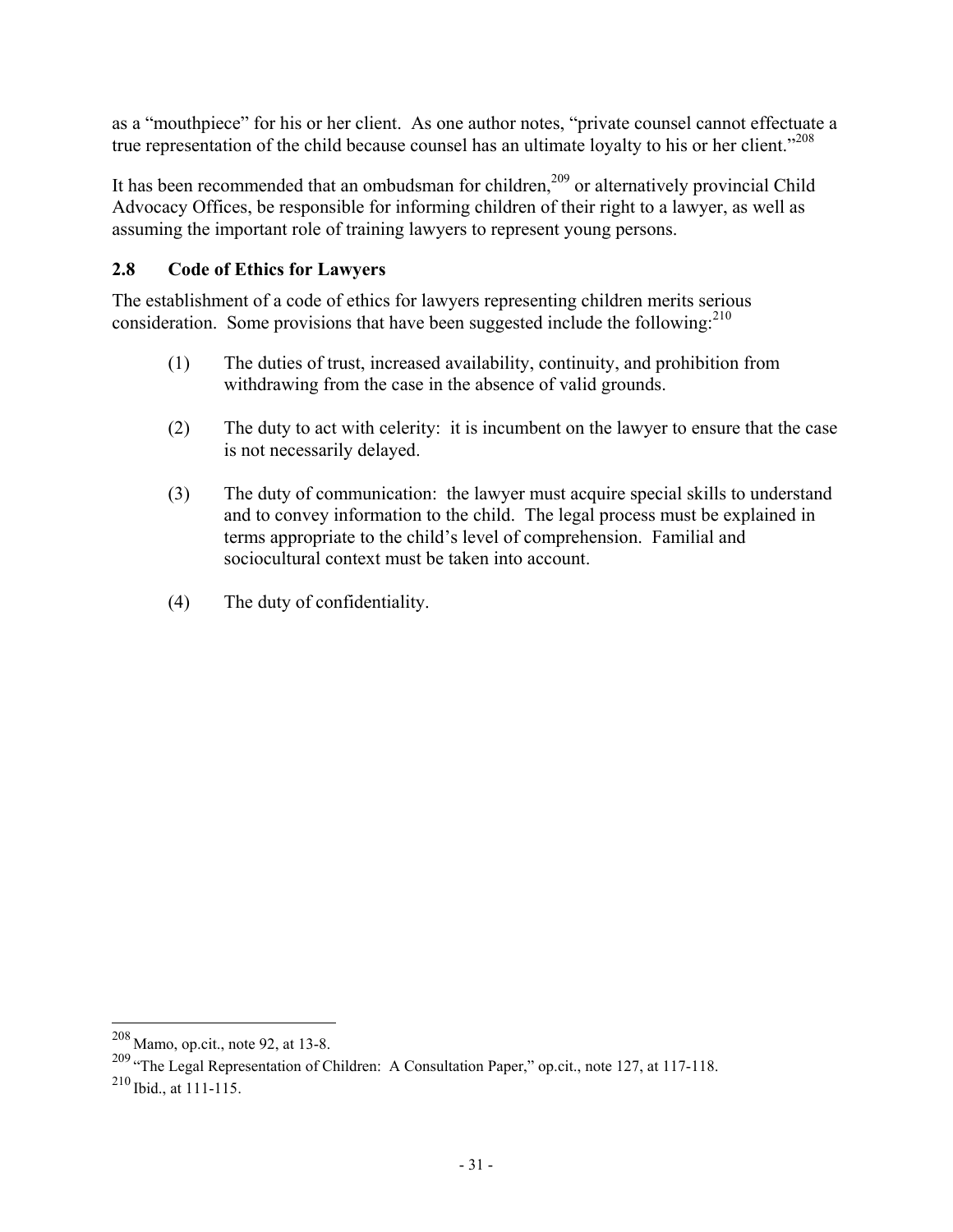# **3.0 HEARING THE VOICE OF THE CHILD**

# **3.1 Arguments in Support of Allowing Children to Participate in Family Law Disputes**

Members of the judiciary have been reluctant to allow children to testify as witnesses in custody and access disputes.<sup>211</sup> There is concern that children will be irrevocably harmed by such an experience. It is argued that the pressure to choose between parents, fear of hurting a loved adult on whom one is dependent, and the potential for vengeful retribution from a parent can be damaging to children.<sup>212</sup> Concerns have also been expressed regarding the adversarial process that characterizes legal proceedings in Canada. The imposing atmosphere of the courtroom, repetition of details of an event to strangers in public, cross-examination, and physical separation from a parent or relative are some of the features of providing evidence that are feared will adversely affect children.<sup>213</sup>

In the past few years, the importance of including the child in divorce, custody and access proceedings has been recognized. There is also growing realization that many of the concerns articulated above by members of the judiciary and other professionals can be addressed by introducing amendments to provincial and federal legislation and through other non-statutory mechanisms.

Several reasons have been put forth for allowing a child to participate in custody and access proceedings. First, it ensures that the decision-making process is child-centered. It gives children the opportunity to convey their physical, emotional and social needs to a judge which ensures that the decision-making process is not focused exclusively on their parents' views and preferences. Children will know that their views are being stated as clearly as they can formulate them, in language they choose, without the danger of being mis-stated by a wellmeaning adult.<sup>214</sup> Second, as Madame Justice McLachlin states, for a judge to ascertain the best interests of a child in a custody dispute, "it seems logical to find out what the child thinks."<sup>215</sup> The child's statement of his or her views directly is important evidence to be weighed by the court.<sup>216</sup> In the article "Hearing the Voice of Children," the following statement is made by a British Columbia judge: $217$ 

<sup>211</sup>C. Huddart and J. Ensminger, "Hearing the Voice of Children" (1991-92), *Can. Fam. L.Q.* 95 at 101; J. McLeod, "Factors Governing the Award of Custody" in *Child Custody Law and Practice*, ed. J. McLeod (Ontario: Thomson Canada Ltd., 1992) at 4-36. See also *Wakaluk* v. *Wakaluk* (1976), 25 R.F.L. 192 (Sask. C.A.).

<sup>&</sup>lt;sup>212</sup> Note that Huddart and Ensminger, ibid., at 101, assert that "there are no systematic studies underpinning those conclusions."

<sup>213</sup> See discussion by R. Bessner on Child Witnesses in *Wilson on Children and the Law* (Toronto: Butterworths, 1996 updates) at 6.65.

<sup>214</sup> Huddart and Ensminger, op.cit., note 211, at 100.

<sup>215</sup> "Children and the Legal Process: Changing The Rules of Evidence" (1992), 50 *The Advocate* 727.

<sup>216</sup> Huddart and Ensminger, op.cit., note 211, at 96.

<sup>217</sup> Ibid., at 96.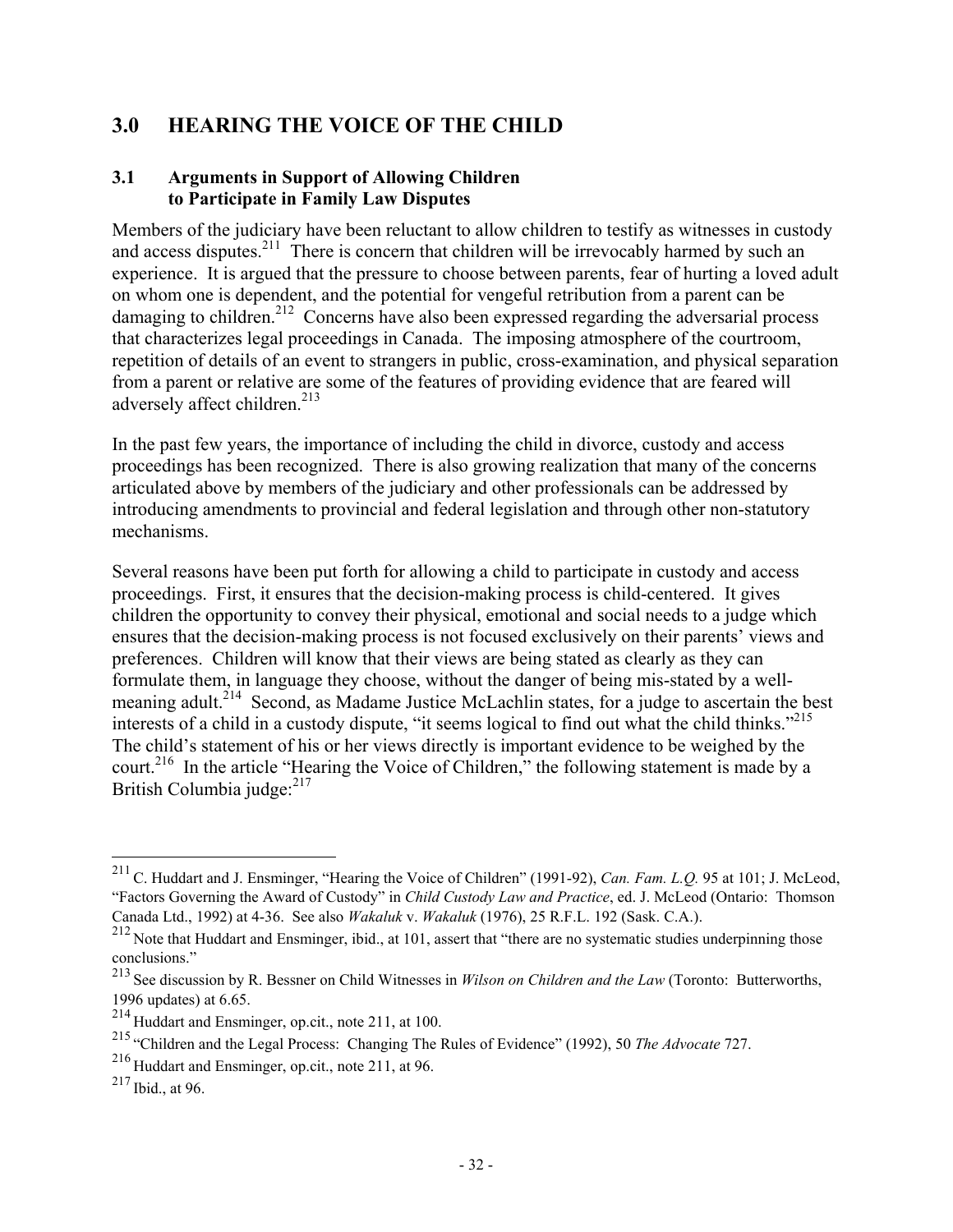To determine guardianship, custody, or access without seeing or hearing from the child is to fix the future pattern of her life without which may be the most useful evidence.

The judge can observe the child and assess the child's understanding of the situation without the intervention of a third party. It is asserted that "[at] a time when the parents' capacity to parent is diminished, when parents have difficulty separating their child's needs from their own needs, the child's views about her needs are particularly helpful."<sup>218</sup>

A third reason for allowing children to directly convey their wishes and needs to the court is that excluding them may be more damaging to children than permitting young persons to participate in a process that has life-long ramifications for them. The comments of two judges merit serious consideration:

Children whose divorcing parents cannot communicate rationally will usually have seen much more damaging fights than those in a courtroom. But most judges prefer to protect the child from the presumed harm. $^{219}$ 

...

The stress which testimony in custody proceedings must place on a child who is both a witness and a party affected is difficult to calculate. But the damage which may be done by leaving the child out of the process may be even greater.<sup>220</sup>

A further argument in support of child participation in custody and access disputes is that the parents of the child will be obliged to listen and consider the wishes and concerns of their children.<sup>221</sup> In some circumstances, they may incorporate these views in their representations to the court.

# **3.2 Accommodation of Children**

Over the past 15 to 20 years, lawyers, psychologists and social workers have recommended that measures be taken by legislators and members of the judiciary to accommodate children in the legal process. It is argued that the system of justice is adult-oriented and is not designed to handle cases in which children are involved.<sup> $222$ </sup> Law reform bodies such as the Ontario Law Reform Commission have asserted that "children must be protected in the court process in order to effectively tell their story."223 Extreme anxiety on the part of the child may not only have

 $^{218}$  Ibid., at 97.

 $^{219}$  Ibid., at 101.

<sup>220</sup> The Honourable Madame Justice Beverly McLachlin, op.cit., note 215, at 728.

<sup>221</sup> Huddart and Ensminger, op.cit., note 211, at 100.

<sup>222</sup> J. Y. Parker, "The Rights of Child Witnesses: Is The Court A Protector Or Perpetrator?" (1982), 17 *New Eng. L. Rev.* 643, at 696. See also Ontario Medical Association's Committee on Child Welfare, "The Child in Court: Some Changes Needed (1987), *Ont. Med. Rev.* 93, at 94.

<sup>223</sup>R. Bessner, *Report on Child Witnesses*, Ontario Law Reform Commission, (Toronto, 1991) at 72.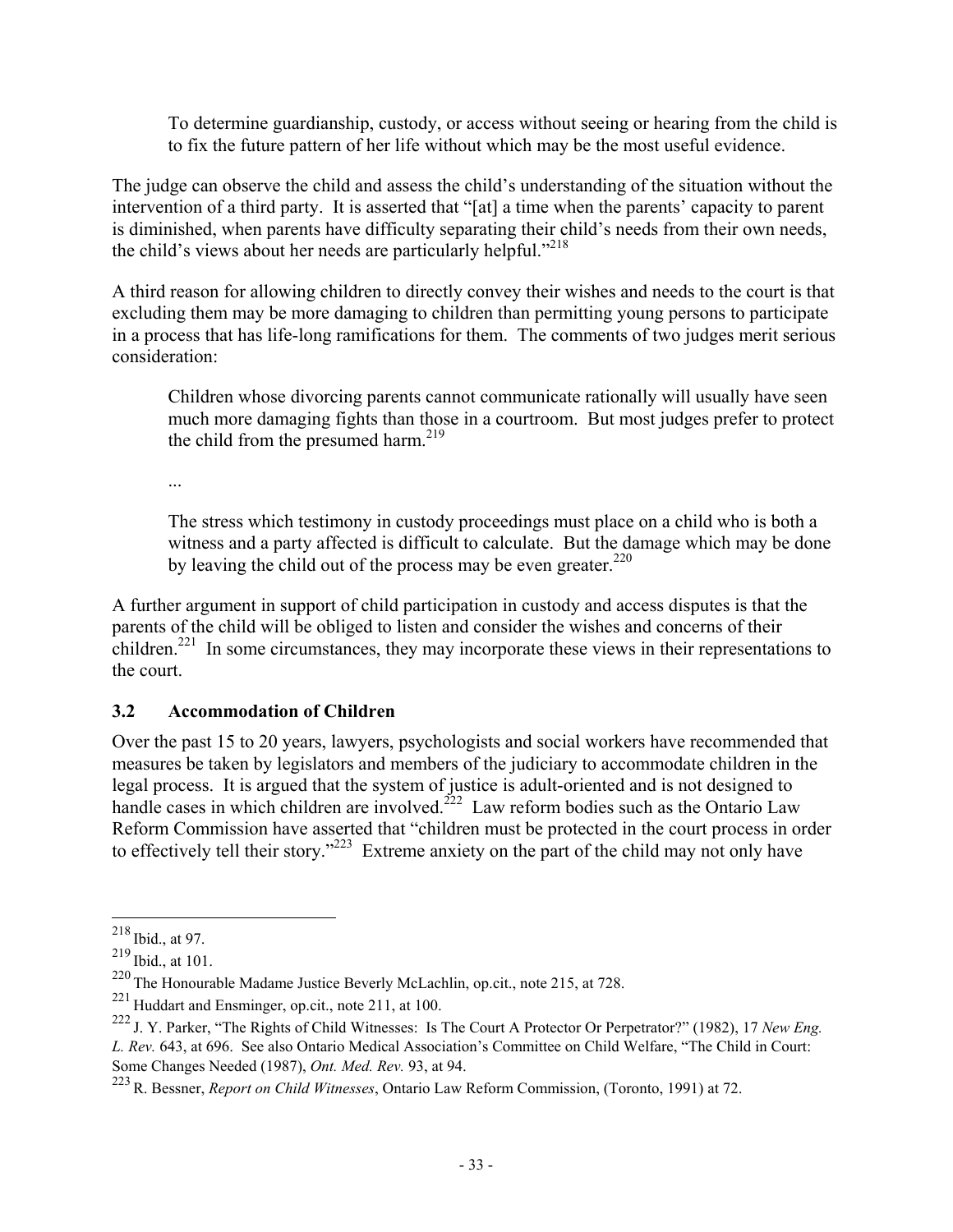psychological repercussions, it may result in testimony that is incomplete, at times incoherent, and with little probative value. $224$ 

The Supreme Court of Canada in decisions rendered in the 1990s has supported the notion that children should be accommodated in the justice system. It was stated in  $\overline{R}$ , v.  $\overline{B}$ ,  $(G, \overline{C})^{225}$  and *R. v.*  $W.(R)^{226}$  that children may require different treatment than adults when providing evidence in legal proceedings. Madame L'Heureux-Dubé stated in *R.* v. *Levogiannis*, 227 a case that dealt with the constitutionality of screens for children in criminal trials, that:

The goal of the court process is truth-seeking and, to that end, the evidence of all those involved in judicial proceedings must be given in a way that is most favourable to eliciting the truth.

It is argued that the rules of evidence applicable to adults should be altered for children. The Supreme Court of Canada stated in *R.* v. *L. (D.O.)*, a case in which the constitutionality of a *Criminal Code* provision on videotaped interviews of children was upheld, that the "rules of evidence, as much as the law itself, are not cast in stone and will evolve with time."<sup>228</sup> A similar sentiment was echoed in *R.* v. *Levogiannis* where the court stated that legislature "is free to enact or amend legislation in order to reflect its policies and priorities, taking account societal values which it considers important at a given time."<sup>229</sup> Madame Justice McLachlin in "Children and the Legal Process: Changing the Rules of Evidence" wrote that because children are "important players" in our legal system, the laws of evidence, civil and criminal, should be reassessed and amended, if necessary.<sup>230</sup>

It is the position of this author that legislation should be introduced which accommodates children who wish to tender evidence in civil proceedings in which custody and access is being adjudicated. The purpose of these amendments should be:

- 1. to facilitate the participation of children in family law disputes to ensure that the process is child-centered and that their voices are heard;
- 2. to minimize the anxiety on the child; and
- 3. to promote the tendering of reliable evidence.

In this chapter, different methods by which the views of children may be elicited will be examined. In the author's opinion, federal and provincial legislators should seek to introduce

 $\overline{a}$  $^{224}$  Ibid.

<sup>225</sup> [1990] 2 S.C.R. 30.

 $226(1992)$ , 13 C.R. (4<sup>th</sup>) 257 (S.C.C.).

 $^{227}$ (1993), 25 C.R. (4<sup>th</sup>) 325 at 331 (S.C.C.).

 $^{228}$ (1993), 25 C.R. (4<sup>th</sup>) 285 at 311 (S.C.C.).

 $^{229}$ (1993), 25 C.R. (4<sup>th</sup>) 325 at 334 (S.C.C.).

<sup>230</sup> The Honourable Madame Justice Beverly McLachlin; op.cit., note 215, at 737.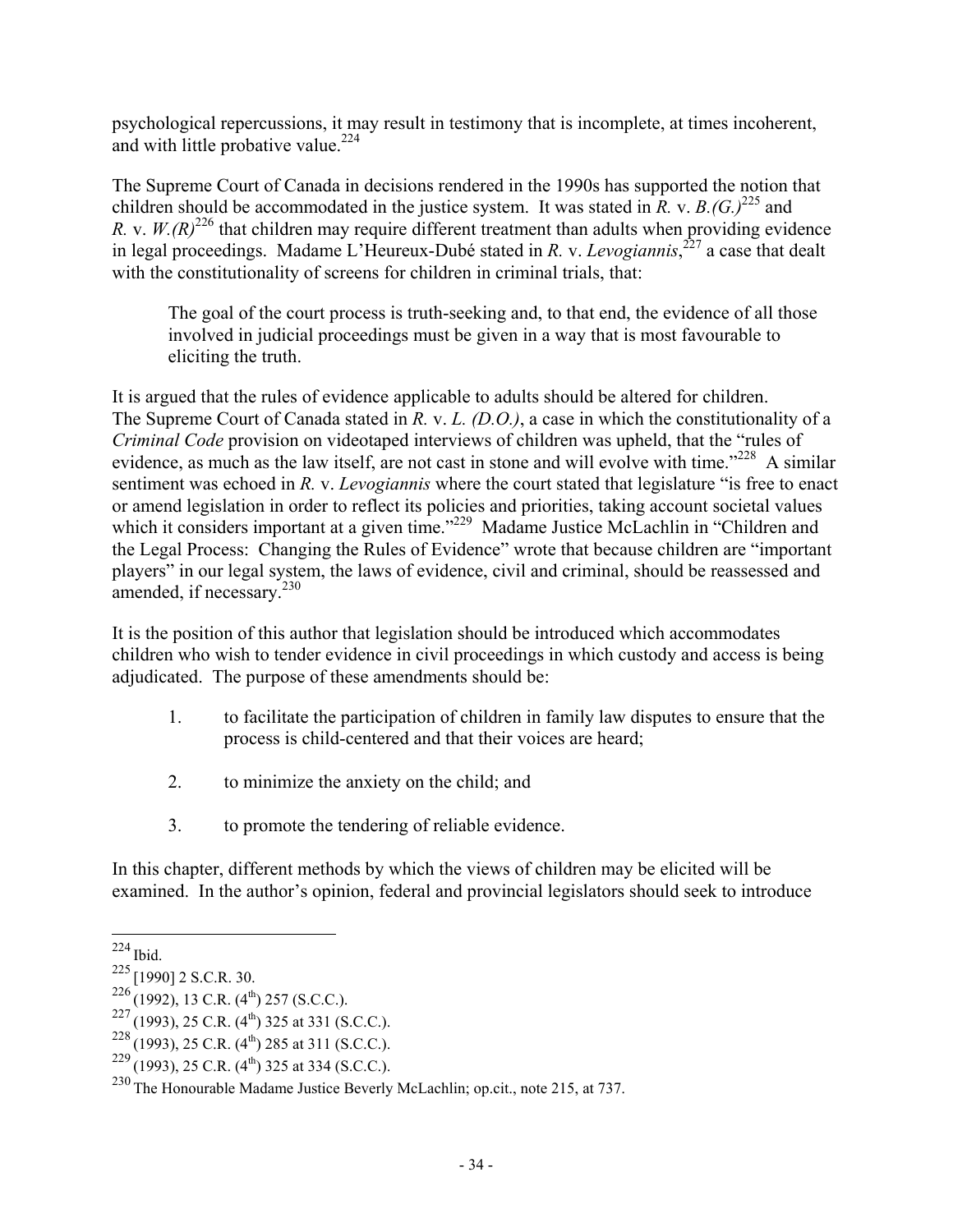changes in divorce, custody and access proceedings to achieve two fundamental objectives: to empower the child and to protect the child. The suggestions that follow will seek to fulfill these twin goals.

# **3.3 Hearing the Voice of the Child**

# *3.3.1 Reform of the Competency Rules*

Prior to the enactment of provincial and federal legislation on the competency of child witnesses, the common law governed the reception of children's evidence in civil and criminal proceedings.<sup>231</sup> A presumption existed under the common law that children under the age of 14 were incompetent witnesses. Moreover, only children who could demonstrate that they understood the oath were permitted to give testimony in legal proceedings.<sup>232</sup> Children who could not convince a judge that they had the requisite religious knowledge and beliefs were precluded from tendering evidence in civil and criminal trials.

The federal and provincial legislatures introduced statutory provisions on the competency of children in their respective Evidence Acts. The *Canada Evidence Act*, 233 the Ontario *Evidence Act*<sup>234</sup> as well as statutes in other provinces contained provisions similar to the one reproduced below:

- (1) In any legal proceeding where a child of tender years is offered as a witness and the child does not, in the opinion of the judge, justice or other presiding officer, understand the nature of an oath, the evidence of the child may be received though not given upon oath, if, in the opinion of the judge, justice or other presiding officer, as the case may be, the child is possessed of sufficient intelligence to justify the reception of the evidence and understands the duty of speaking the truth.
- (2) No case shall be decided upon such evidence unless it is corroborated by some other material evidence.

Pursuant to these provisions, children who did not understand the concept of an oath and could not give sworn testimony were permitted by statute to give unsworn evidence in legal proceedings. Children who could demonstrate that they understood the "duty of speaking with truth" and who possessed "sufficient intelligence to justify the reception of evidence" were allowed to testify. However, an important restriction was imposed. The child's statement required corroboration. According to the statutory provisions, no case was to be "decided upon such evidence unless it is corroborated by some other material evidence.<sup> $235$ </sup> It is also noteworthy that, unlike adults, children who had no religious upbringing or no religious faith

<sup>231</sup> *The King* v*. Brasier* (1779), 168 E.R. 202.

<sup>232</sup> *R.* v. *Antobus* (1946), 3 C.R. 357 (B.C.C.A.).

 $^{233}$  See R.S.C. 1970, c.E-10.

<sup>234</sup> *An Act to Amend The Evidence Act*, R.S.O. 1959, C.31, s.1; Ontario *Evidence Act*, R.S.O. 1980, c.145, s.18.

<sup>235</sup> Ontario *Evidence Act*, R.S.O. 1980, ibid., s.18(2).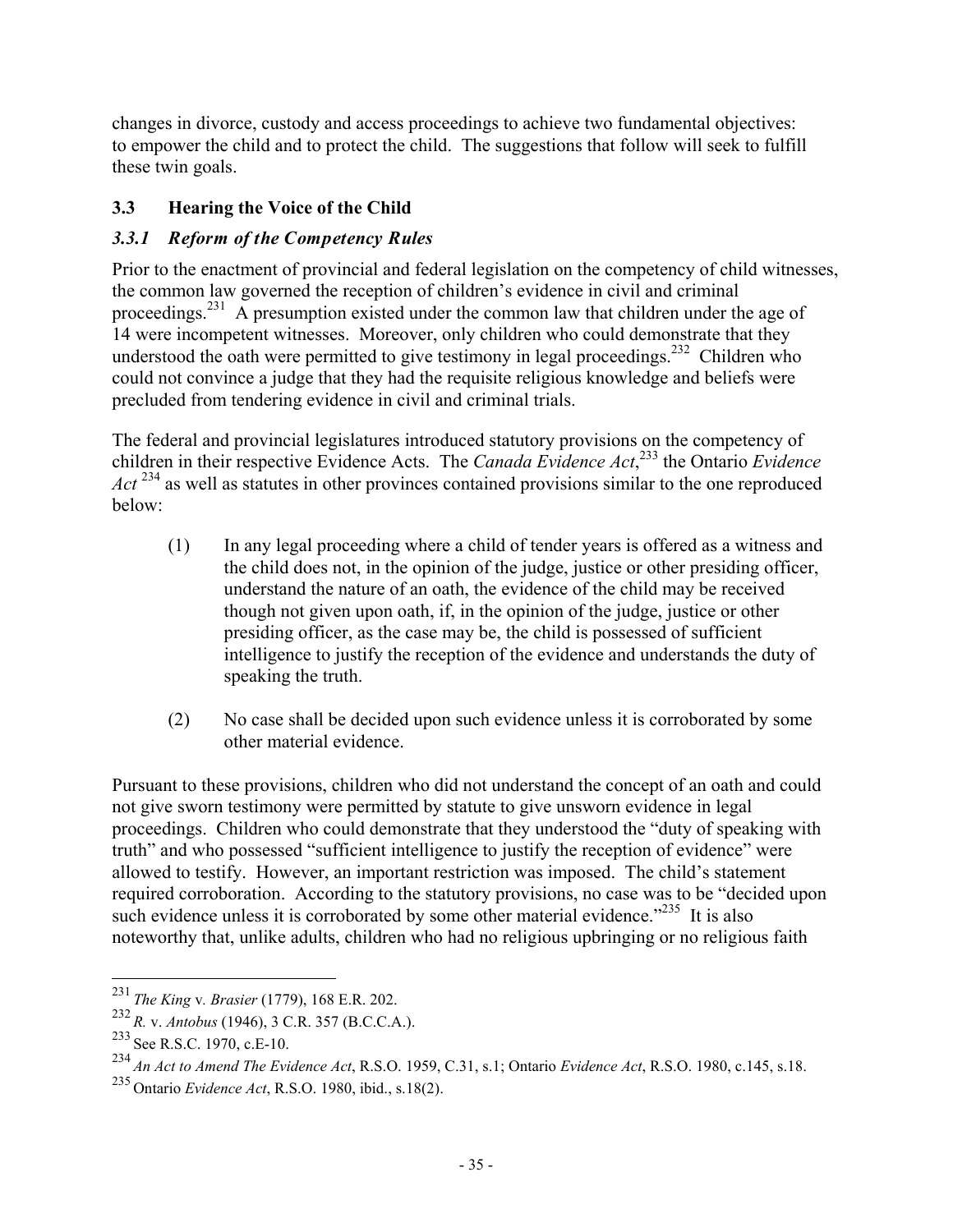were prohibited from giving a solemn affirmation in lieu of swearing an oath. These provisions continue to govern the reception of children's evidence in some provinces.

In the late 1970s, it was argued by some child psychiatrists, child psychologists as well as lawyers that the legal rules did not reflect the testimonial abilities of children.<sup>236</sup> It was asserted that the competency rules were based on the following erroneous principles: children have poor memories, children cannot discern fact from fantasy, and children have the propensity to lie more than adults.<sup>237</sup> Studies from Canada, the United States, Australia, England, Scotland and Ireland demonstrated that children had been greatly undervalued in the legal system.<sup>238</sup> Empirical research conducted in the 1980s showed that the memory of a person is not directly correlated to the age of that person.<sup>239</sup> Children from the age of three or four are capable of providing reliable information. It was also established that children are no more likely than adults to fabricate evidence.<sup>240</sup> Psychological and medical studies also revealed that although children engage in imaginative play, they are capable of discerning fact from fantasy in the context of witnessed events.<sup>241</sup>

<sup>&</sup>lt;sup>236</sup> See R. Bessner, "The Competency of the Child Witness: A Critical Analysis of Bill C-15," (1989), 31 *Crim. L.Q.* 481.

<sup>&</sup>lt;sup>237</sup> See Chapter 1, "Psychological Studies On The Reliability of Children's Testimony" in The Ontario Law Reform Commission *Report on Child Witnesses*, op.cit., note 223, at 7-18.

<sup>238</sup> Scottish Law Commission, *Report on the Evidence of Children and Other Potentially Vulnerable Witnesses* (Edinburgh, Scotland: 1989); Law Reform Commission of Ireland, *Report on Child Sexual Abuse* (September 1990). J.C. Yuille, M. A. King and D. MacDougall, *Child Victims and Witness: The Social Science and Legal Literatures* (Ottawa: Department of Justice Canada, 1988), and J.R. Christiansen and "The Testimony of Child Witnesses: Fact, Fantasy and The Influence of Pre-trial Interview (1987), 62 *Wash. L. Rev.* 705, at 707.

<sup>239</sup> S. Rozell, "Are Children Competent Witnesses?: A Psychological Perspective" (1985), 63 *Wash. U.L.Q.* 815 at 820; C. Hedderman, *Children's Evidence: The Need for Corroboration* (Research and Planning Unit Paper 41. (London England: Home Office, 1987); G.B. Melton, Children's Competency to Testify" (1981), 5 *Law and Human Behavior* 73, at 82; D.C. Raskin and J.C. Yuille, "Problems in Evaluating Interviews of Children in Sexual Abuse Cases" in S.J. Ceci, D.F. Ross, and M.P. Toglia eds., *Perspectives on Children's Testimony* (New York: Springer Verlay, 1989) 184, at 190; and A. Yates, "Should Young Children Testify in Cases of Sexual Abuse?" (1987), 144. *Am. J. Psychiatry* 476, at 478.

<sup>240</sup>B. Nurcombe, "The Child as Witness: Competency and Credibility" (1986), 25 J. *Am. Acad. Child Psychiatry* 473, at 475; J. R. Spencer and R. Flin, *The Evidence of Children: The Law and the Psychology* (London England: Blackstone Press, 1990) at 270; and D.J. Foté, "Child Witnesses in Sexual Abuse Criminal Proceedings: The Capabilities, Special Problems, and Proposals for Reform." (1985), 13 *Pepperdine L. R.* 157 at 158.

<sup>&</sup>lt;sup>241</sup> Spencer and Flin, ibid., at 259; and M. K. Johnson and M. A. Foley, "Differentiating Fact from Fantasy: The Reliability of Children's Memory" (1984), 40 *J. of Social Issues* 33, at 45.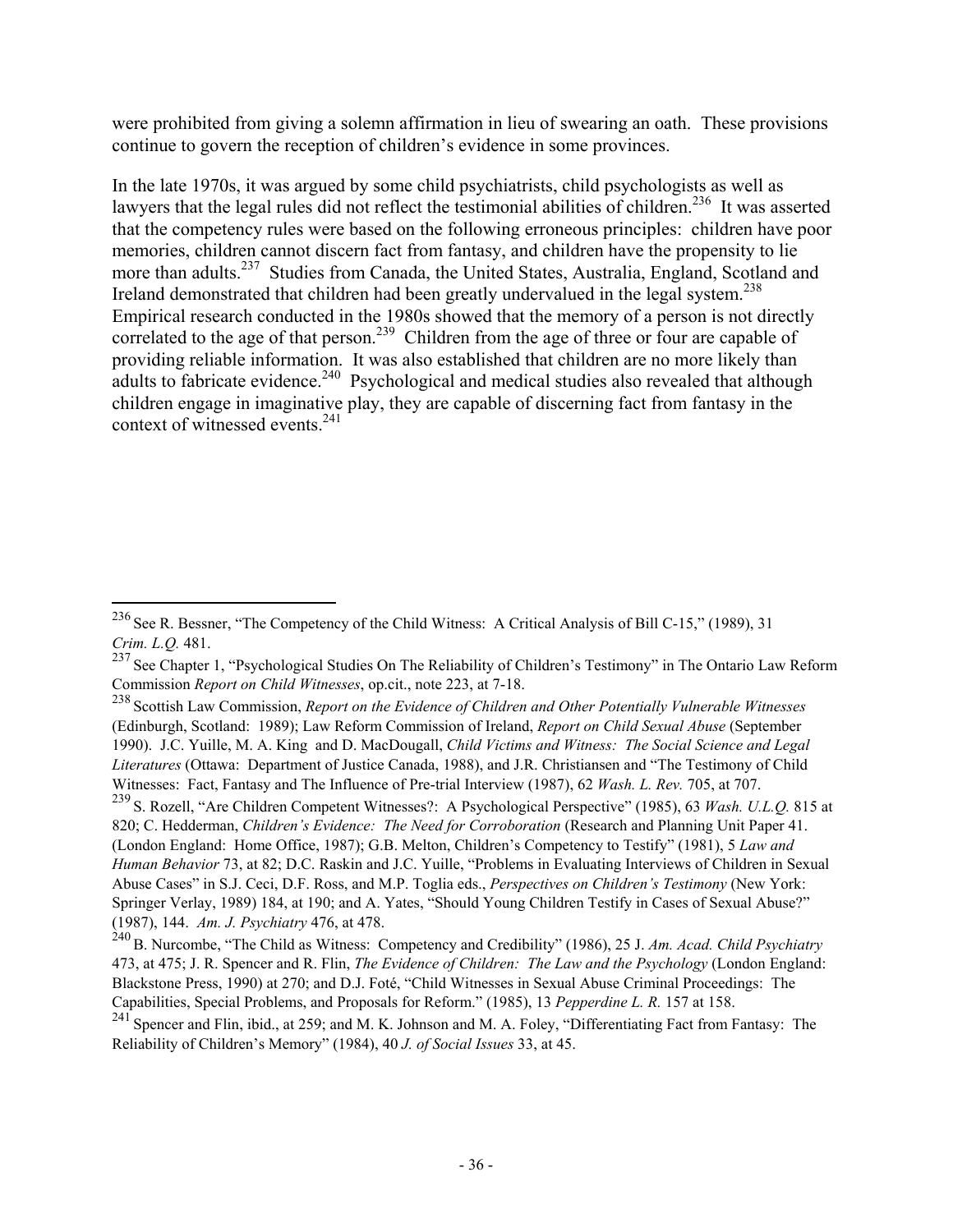In 1988, *An Act to Amend the Criminal Code and the Evidence Act* <sup>242</sup> was proclaimed into force. Section 16 of the *Canada Evidence Act*,<sup>243</sup> which governs the reception of children's evidence in federal proceedings reads:

- 16 (1) Where a proposed witness is a person under fourteen years of age or a person whose mental capacity is challenged, the court shall, before permitting the person to give evidence, conduct an inquiry to determine:
	- (a) whether the person understands the nature of an oath or a solemn affirmation; and
	- (b) whether the person is able to communicate the evidence.
	- (2) A person referred to in subsection (1) who understands the nature of an oath or a solemn affirmation and is able to communicate the evidence shall testify under oath or solemn affirmation.
	- (3) A person referred to in subsection (1) who does not understand the nature of an oath or a solemn affirmation, but is able to communicate the evidence may, notwithstanding any provision of any Act requiring an oath or a solemn affirmation, testify on promising to tell the truth.
	- (4) A person referred to in subsection (1) who neither understands the nature of an oath or a solemn affirmation nor is able to communicate the evidence shall not testify.
	- (5) A party who challenges the mental capacity of a proposed witness of fourteen years of age or more has the burden of satisfying the court that there is an issue as to the capacity of the proposed witness to testify under an oath or a solemn affirmation.

Section 16 of the *Canada Evidence Act* constitutes a liberalization of the former competency rules. It permits children to affirm in place of swearing an oath. Like adults, children need no longer convince a judge that they hold a belief in God or a Supreme Being in order to give testimony. The federal legislation overcomes obstacles posed by such cases as the Ontario Court of Appeal in *R.* v. *Budin*244 which prohibited children who had little or no religious background from tendering sworn evidence. Prior to the 1988 amendments, such evidence was only receivable as unsworn testimony for which corroborative evidence was statutorily required.<sup>245</sup>

A further result of the federal legislation is that corroboration is no longer required for the unsworn evidence of a child. The statements of young persons are not to be considered as less

 $^{242}$  S.C. 1987, c.24.

 $^{243}$  R.S.C. 1970, c.E-10.

 $^{244}$ (1981), 32 O.R. (2d) (Ont. C.A.).

<sup>245</sup>*Canada Evidence Act* R.S.C. 1970, c.E-10, section 16(2).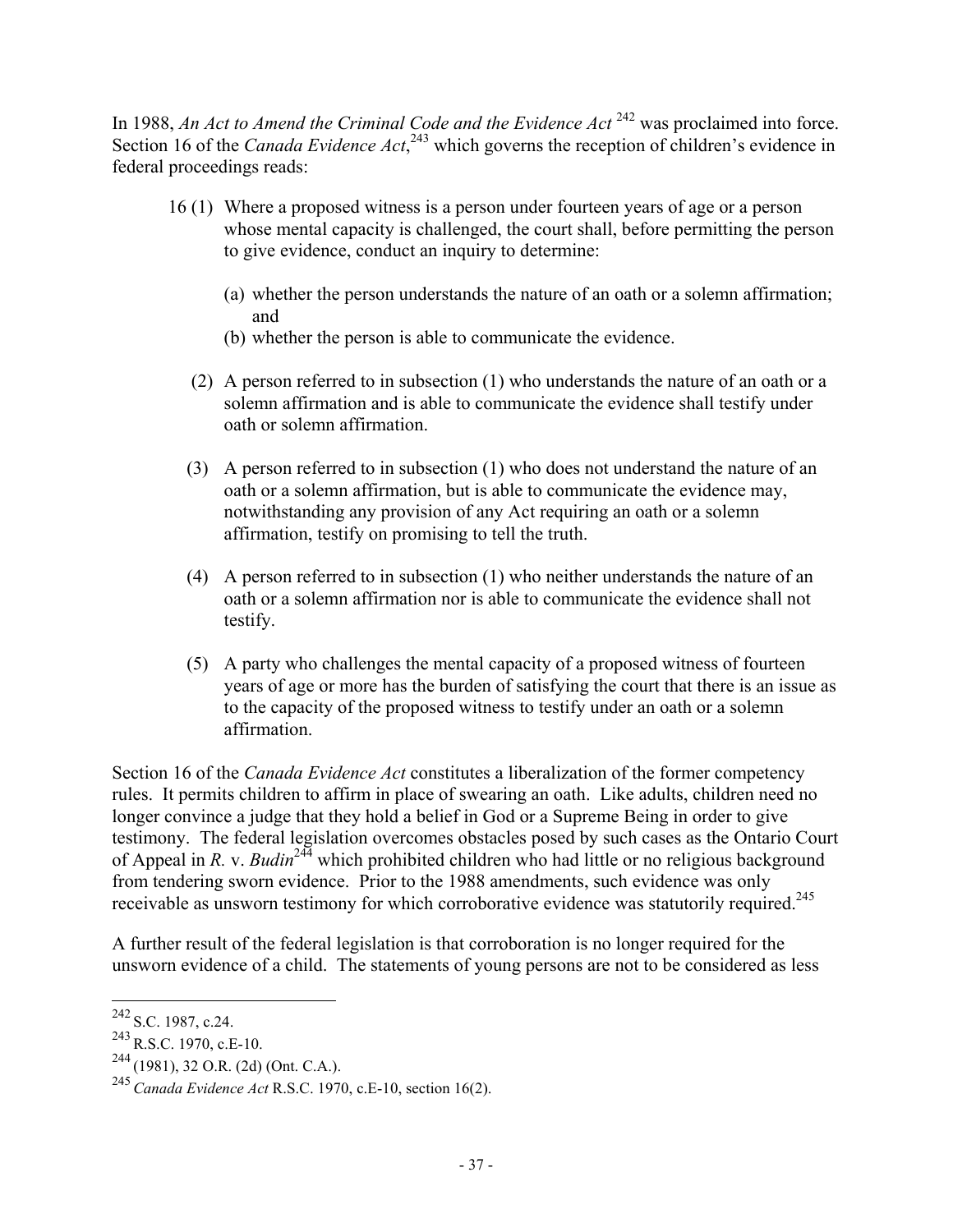reliable than the evidence of adults. The weight to be attached to the testimony of a child, as it is with other witnesses, is to be assessed by the trier of fact.

Although the 1988 legislation constitutes an improvement over the former federal competency rules for children, the provisions contain deficiencies.<sup>246</sup> First, a presumption continues to exist that children under the age of fourteen are not competent. Every child under that age must be subjected to an inquiry by the judge, to ascertain if the section 16 requirements are met. By contrast, adults are not compelled to undergo such scrutiny prior to giving evidence in legal proceedings.

Second, the distinction between an oath, a solemn affirmation, and a promise to tell the truth in section 16 *Canada Evidence Act* requires clarification. For example, courts have adopted the *Bannerman*<sup>247</sup> interpretation of the oath. According to Dickson J. (as he then was), the oath is a moral obligation to speak the truth without the necessity of a belief in God. One must ask how an oath is distinguishable from a solemn affirmation. Furthermore, section 16(3) of the *Canada Evidence Act* states that a child "who does not understand the nature of an oath or a solemn affirmation but is able to communicate the evidence may testify on promising to tell the truth." Again, one must question the difference between promising to tell the truth and a solemn affirmation.

Third, the Supreme Court's recent interpretation of "communicates the evidence" in section 16 of the *Canada Evidence Act* has been perceived as a step backwards in the march towards ensuring that children's voices are heard in judicial proceedings. As Madam Justice L'Heureux-Dubé states in her dissenting opinion in *R.* v. *Marquard*, 248 the meaning attributed to "communicate the evidence" in section 16 may "subvert the purpose of legislative reform in this area."

The controversy emanates from the majority opinion in *Marquard*.<sup>249</sup> The court held that "communicate the evidence in section 16," means more than verbal ability. McLachlin J., writing for the majority, stated that it is the duty of the trial judge "to explore in a general way whether the child is capable of perceiving events, remembering events and communicating events to the court."<sup>250</sup> This must be satisfied in order for the child to give evidence in federal proceedings.

L'Heureux-Dubé J. argued that such an interpretation is "counter to the clear words wording of s.16 of the Act, as well as the trend to do away with presumptions of unreliability and to expand the admissibility of children's evidence."251 One of the primary objectives of the 1988 amendments to the *Canada Evidence Act* was to simplify the competency requirements and to

 $246$  See R. Bessner op.cit., note 236.

<sup>247</sup> *R.* v. *Bannerman* (1966), 48 C.R. 110 (Man. C.A.), affirmed without reasons by the Supreme Court of Canada, [1966] S.C.R. v, 50 C.R. 76 n.

 $248$  (1993), 25 C.R. (4<sup>th</sup>) 1 S.C.C., at 24.

 $^{249}$  Ibid.

 $250$  Ibid., at 10.

<sup>251</sup> Ibid., at 24.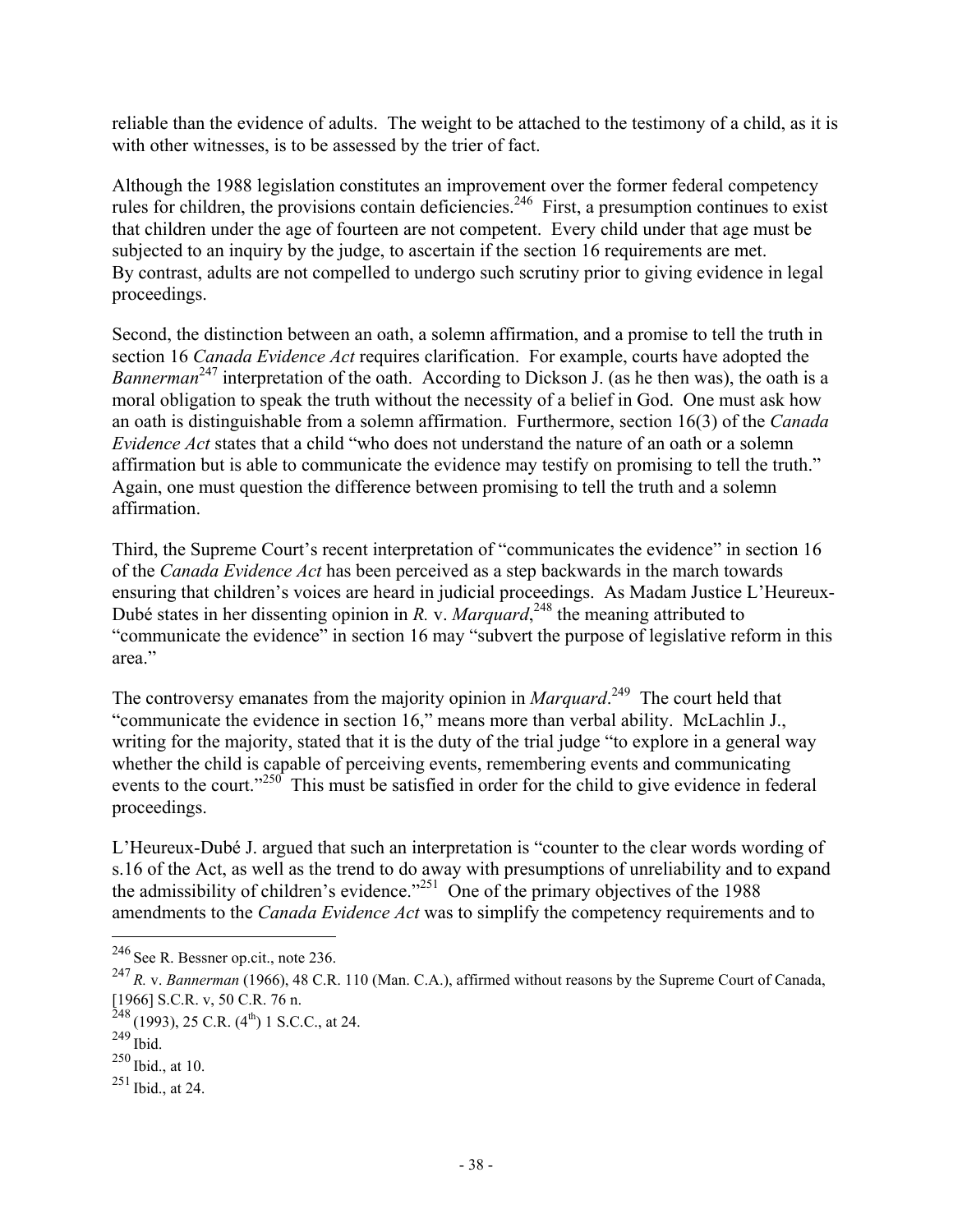facilitate the admissibility of children's evidence. Moreover, as L'Heureux-Dubé J. states, psychological studies in recent years have demonstrated that the conventional assumptions regarding the unreliability of children's evidence lack empirical support.<sup>252</sup> The federal 1984 Badgley Report<sup>253</sup> proposed that no special rules of testimonial competence should exist for children; rather, the evidence of children should be heard and weighed in the same manner as their adult counterparts. The Badgley Committee made the following recommendation:  $254$ 

Every child is competent to testify in court and the child's evidence is admissible. The cogency of the child's testimony would be a matter of weight to be determined by the trier of fact, and not a matter of admissibility. A child who does not have the verbal capacity to reply to simply framed questions could be precluded from testifying.

It is worth noting that several jurisdictions such as the United States, France, Germany and Scotland have liberalized their respective rules on the competency of children.<sup>255</sup>

L'Heureux-Dubé J. in *Marquard* makes reference to rule 601 of the United States Federal Rules of Evidence "which abolished all specific grounds of testimonial competence including those involving children. Everything now goes to weight."<sup>256</sup>

In an article entitled "High Time for One Secular Oath,"257 an Ontario judge criticizes the federal government for not "taking the unifying step for all witnesses" but rather creating a "new hierarchy of choices for witnesses under fourteen":

It seems that we now have three choices: an oath, a solemn affirmation, and the third choice for a person who understands neither the nature of an oath nor a solemn affirmation but who can communicate. Such people may simply promise to tell the truth. Now that there are no longer any requirements for corroboration of unsworn evidence, is there nonetheless to be a different weight attached to the evidence of people depending on which of these alternatives is used? Will that not be very confusing? We know that a solemn affirmation is equated with an oath. What then is the quality of evidence given with a simple promise? Is it something less? If not, why not use a simple promise for everyone? If there is a difference, what is the difference exactly? What is the consequence if the simple promise is taken in the first instance without an exploration of the other alternatives?

He further states that because Canadian society has become secular and because there is a proliferation of different religions in this country, the oath should be abolished as a test of competency:<sup>258</sup>

 $^{252}$  Ibid., at 24-25.

<sup>253</sup> *The Report of the Committee on Sexual Offences Against Children and Youths* (Ottawa, 1984).

<sup>254</sup> Ibid., volume 1, at 373-374.

<sup>255</sup> See discussion in *R.* v. *Marquard*, op.cit., note 248, at 26.

 $256$  Ibid., at 25-26.

<sup>257</sup> Judge Peter Nasmith, (1990), 24 *L. Soc. Gaz.* 230, at 237-238.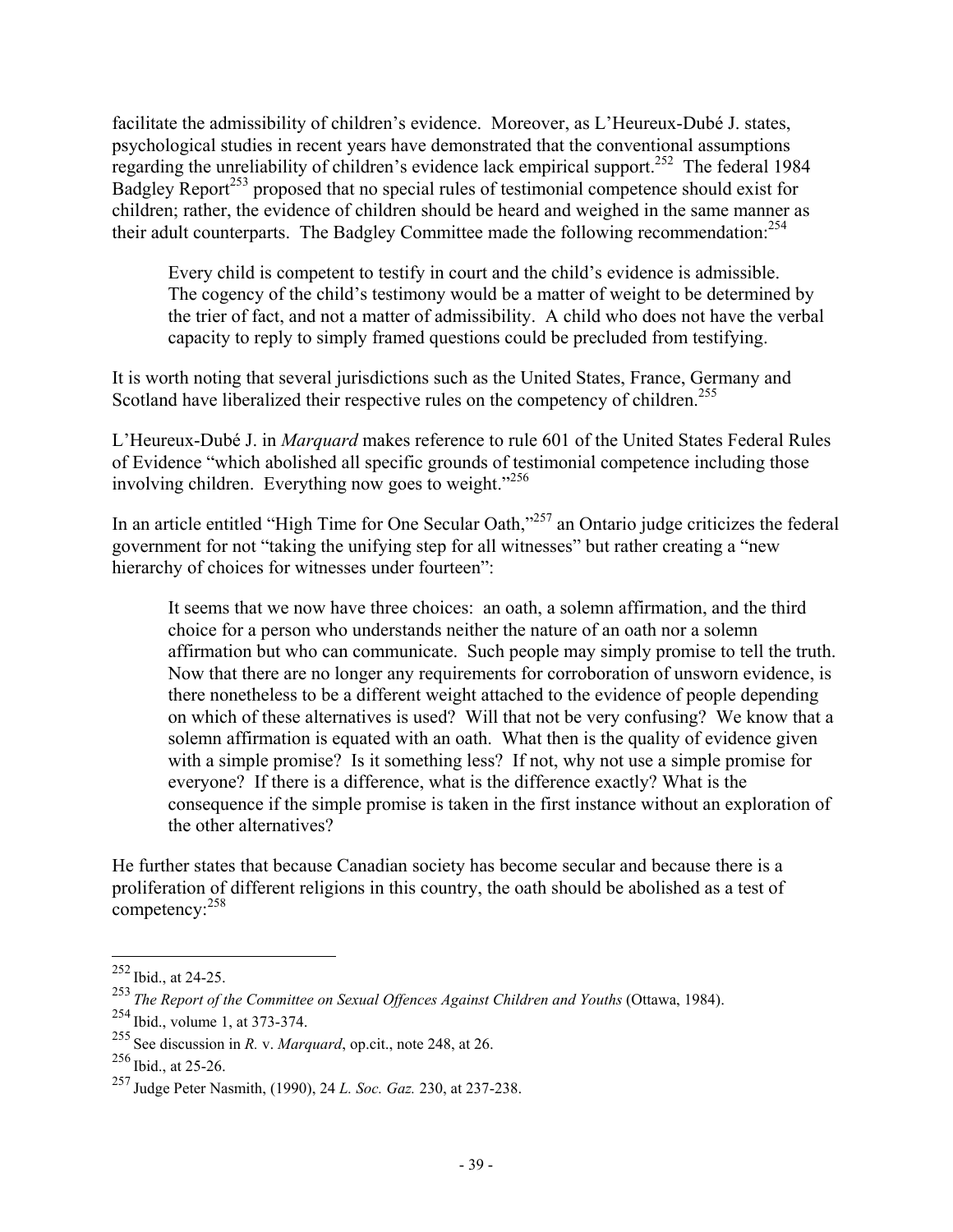In my opinion, our courts should be entirely secular. We live in an increasingly multiculture (multi-religion) society. Religious beliefs are diverse. Those people linked to the Judeo-Christian mainstream would find the traditional Anglican ceremony more or less familiar. Many others would not. We took this country from aboriginals who had other beliefs. We have invited and welcomed to the country very significant numbers of Muslims, Hindus, Buddhists, etc. to add to a list of agnostics, atheists, pantheists, and myriad others who have not been indoctrinated with Christian beliefs. The rights of these minorities (who, together, possibly constitute the majority) to be free from discrimination based on religion, are firmly entrenched in section 15 of our *Charter of Rights*. I think this means that our democratic society is sufficiently liberalized to free individuals from any tendency of the state to use its power to impose religious dogma on them.

…

There is probably some merit in having witnesses confirm their obligation to tell the truth. Whatever the ceremony it should mean that the witness is being held accountable. The traditional oath, with its tenuous probe into the religious realm, does not have this effect. For those who are not believers, the religious factor is meaningless. For some with religious conviction, this pedestrian ceremony is trivializing and insulting, perhaps even blasphemous. For many, the ceremony is just foreign to their religious beliefs. A responsible person will speak the truth without a religious oath and for the others it means nothing anyway.

This was also the recommendation of the Ontario Law Reform Commission in 1991 in its *Report on Child Witnesses*: 259

The Commission recommends that the oath be abolished for child witnesses in civil proceedings. A review of the case law demonstrates that the oath has become an unworkable test of competency for children and has impeded many young witnesses from offering crucial evidence at trials. Moreover, studies indicate there is no correlation between understanding the meaning of the oath and speaking the truth in court. Furthermore, the transformation of Ontario, like other jurisdictions, from a religious to a largely secular society has accentuated the inappropriateness of the oath as a test of competency. The Commission therefore recommends that the oath be abolished as a test of competency for child witnesses. In our view, a simple promise to tell the truth should be the competency requirement for child witnesses in Ontario civil proceedings.

Some provinces have passed legislation in recent years addressed to the competency of children in legal proceedings. British Columbia<sup>260</sup> and Saskatchewan<sup>261</sup> have modelled their statutory

 <sup>258</sup> Ibid., at 231-232.

<sup>259</sup> The Ontario Law Reform Commission, op.cit., note 223, at 37.

<sup>260</sup> *Evidence Act* R.S.B.C. 1996, c.124, s.5.

<sup>261</sup> The *Saskatchewan Evidence Amendment Act*, S.S. 1989-90, c.57, s.4, enacting ss. 42-42.3 of the *Saskatchewan Evidence Act*, R.S.S. 1978, c.S-16.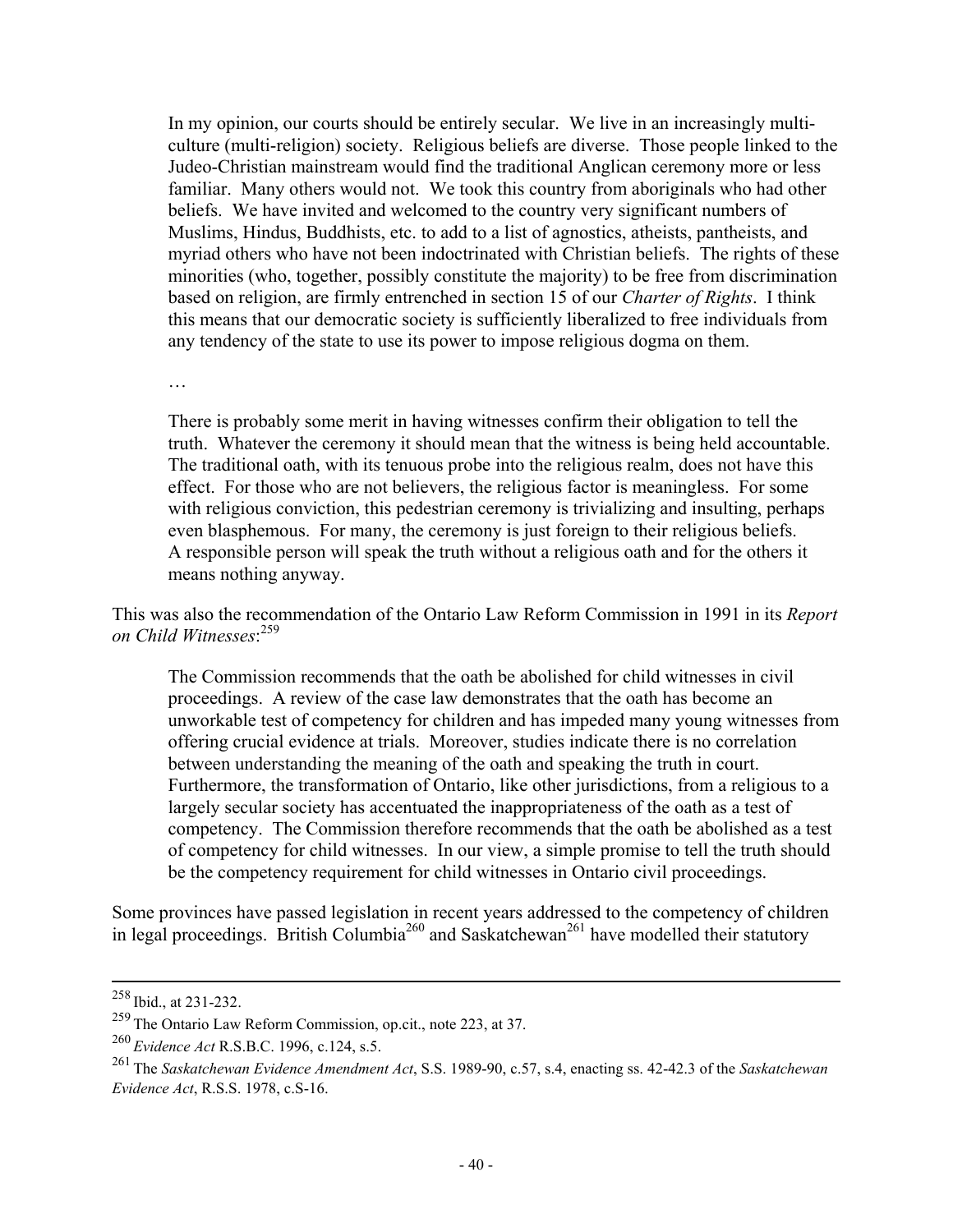provisions on section 16 of the *Canada Evidence Act*. However, Newfoundland<sup>262</sup> and Ontario<sup>263</sup> have broadened even further the ability of children to give evidence in civil matters. The relevant provision of the *Newfoundland Evidence Act* is reproduced:<sup>264</sup>

- 18(1) A child's evidence is admissible if,
	- (a) he or she promises to tell the truth; and
	- (b) the court is of the opinion that the child understands what it means to tell the truth and is able to communicate the evidence.
	- (2) When it is necessary to establish whether a child is competent to give evidence, the court may conduct an inquiry to determine whether, in its opinion, the child understands what it means to tell the truth and is able to communicate the evidence.
	- (3) If the child does not promise to tell the truth, or if the court is of the opinion that the child does not understand what it means to tell the truth, his or her evidence may still be admitted if the court is of the opinion that it is sufficiently reliable.
- 18.1(1) Evidence given by a child need not be corroborated.
	- (2) The judge shall not instruct the jury that it is unsafe to rely on the uncorroborated evidence of a child.
	- (3) Subsection (2) does not affect the judge's discretion to comment on the evidence.

Note that a promise to tell the truth, and not an oath or solemn affirmation, is a test of competency. Moreover, even children who do not comprehend the meaning of a promise to speak the truth may have their evidence admitted if the court considers it to be "sufficiently reliable"

The Ontario provision reads: $^{265}$ 

- 18(1) A person of any age is presumed to be competent to give evidence.
	- (2) When a person's competence is challenged, the judge, justice or other presiding officer shall examine the person.

<sup>262</sup>*Newfoundland Evidence Act*, R.S.N. 1980, c.E-16, as amended by S.N. 1995, c.34, s.1.

<sup>263</sup> *Ontario Evidence Act*, R.S.O. 1990, c.E-23, as amended by S.O. 1995, c.6, s.6(1).

<sup>264</sup> Op.cit., note 262*.*

 $265$  Op.cit., note 263.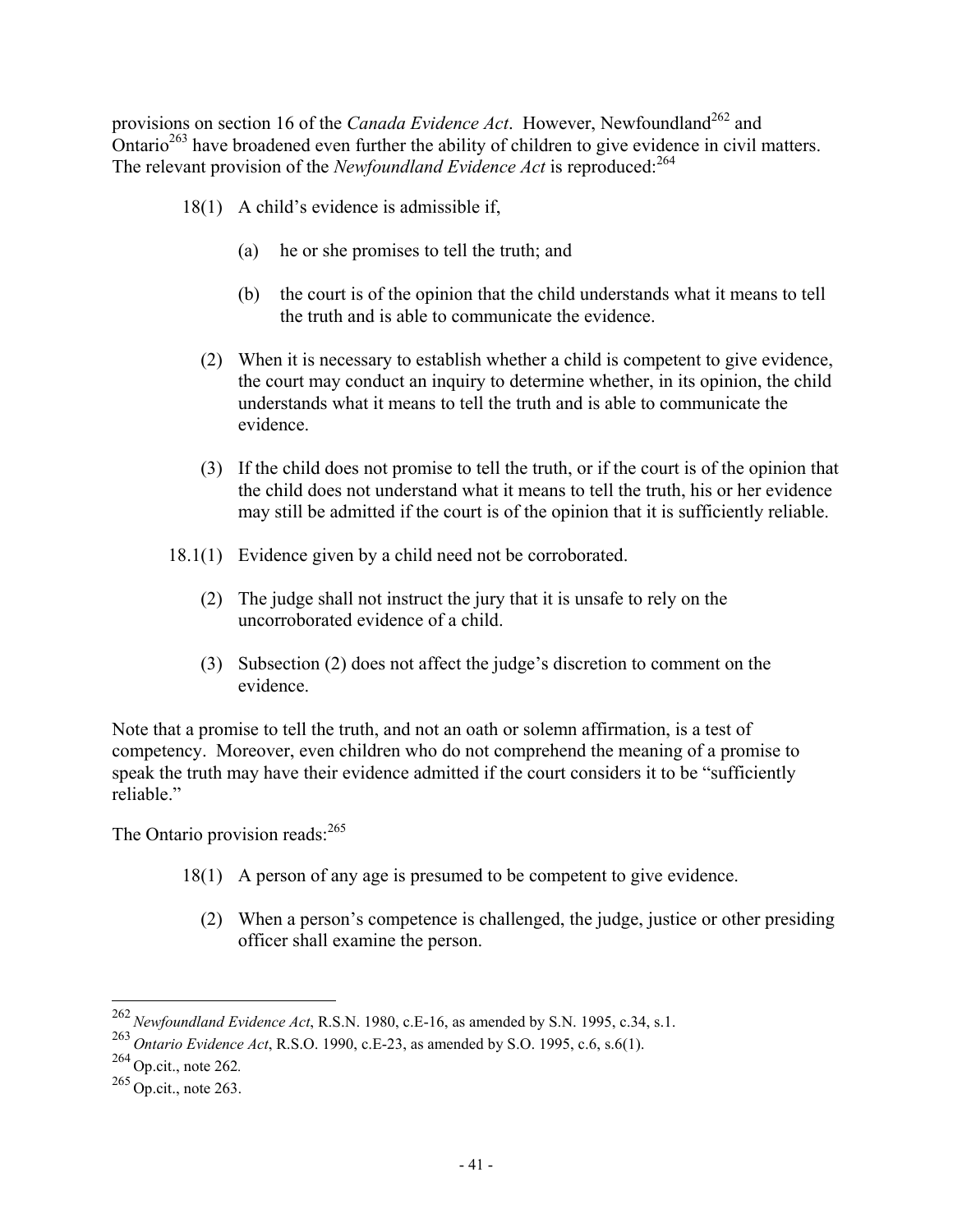- (3) However, if the judge, justice or other presiding officer is of the opinion that the person's ability to give evidence might be adversely affected if he or she examined the person, the person may be examined by counsel instead.
- 18.1(1) When the competence of a proposed witness who is a person under the age of 14 is challenged, the court may admit the person's evidence if the person is able to communicate the evidence, understands the nature of an oath or solemn affirmation and testifies under oath or solemn affirmation.
	- (2) The court may admit the person's evidence, if the person is able to communicate the evidence, even though the person does not understand the nature of an oath or solemn affirmation, if the person understands what it means to tell the truth and promises to tell the truth.
	- (3) If the court is of the opinion that the person's evidence is sufficiently reliable, the court has discretion to admit it, if the person is able to communicate the evidence, even if the person understands neither the nature of an oath or solemn affirmation nor what it means to tell the truth.
- 18.2(1) Evidence given by a person under the age of 14 need not be corroborated.
	- (2) It is not necessary to instruct the trier of fact that it is unsafe to rely on the uncorroborated evidence of a person under the age of 14.

Children are presumed to be competent witnesses in Ontario. The legislation states that children can tender evidence by swearing an oath, giving a solemn affirmation or promising to tell the truth. As in Newfoundland, if a court considers the child's evidence to be sufficiently reliable the judge can admit the evidence even if the child has not demonstrated that he understands the meaning of the promise to tell the truth.

It is recommended that federal and provincial legislators amend their respective Evidence Acts to remove obstacles to the admissibility of children's evidence. In this way, the judge has the opportunity to consider the child's views and can assess the weight to be accorded to such evidence in the particular case. The new provision could include the following:

- (1) a presumption that children are competent to provide evidence in federal and provincial proceedings;
- (2) a repeal of the statutory requirement of corroboration;
- (3) the test for the admissibility of the evidence should simply be the verbal ability to communicate and an understanding of a promise to tell the truth; and
- (4) in cases in which a child does not understand the promise to tell the truth, the evidence of the child will be admissible if in the court's discretion, the evidence is sufficiently reliable.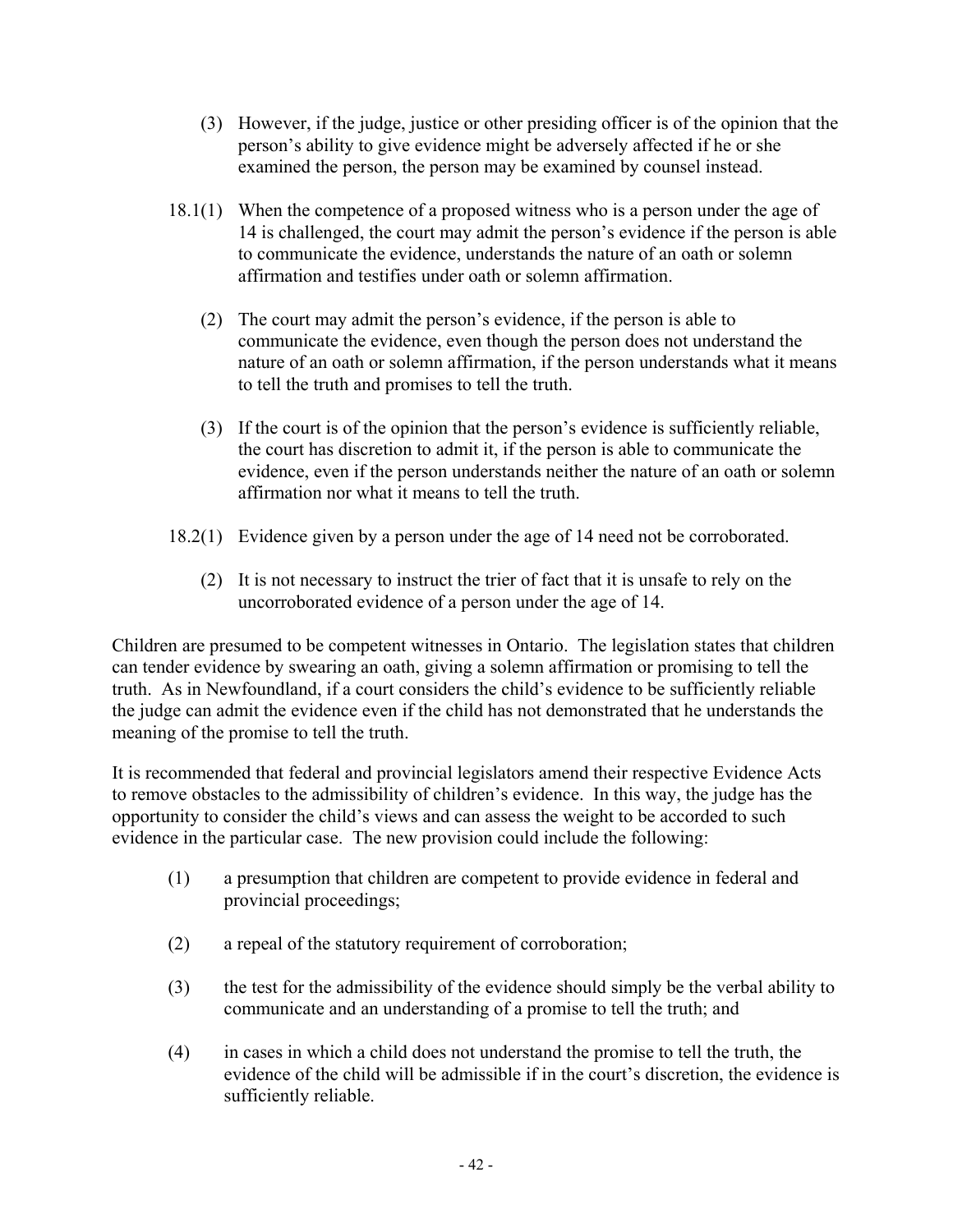# *3.3.2 The Use of Screens in the Courtroom*

Provision of screens to children in custody and access disputes serves two important functions. The erection of a screen, which prevents the child from seeing the parties to the proceeding, has the effect of reducing the anxiety of the child and of fostering an atmosphere in which the child can give accurate and comprehensive testimony.<sup>266</sup> A one-way screen allows the parties and lawyers to observe the child while he or she is tendering evidence. Several jurisdictions, including England, Wales, and some U.S. States, have passed legislation that permits screens to be erected for children involved in the legal process.<sup>267</sup>

In 1988, the Parliament of Canada introduced a provision into the *Criminal Code* which permits the use of screens in circumscribed situations.<sup>268</sup> It is submitted that legislators should not blindly import section 486(2.1) of the *Criminal Code* into civil divorce, custody and access proceedings. It is noteworthy that the 1988 provision allowed only children who had allegedly been subjected to acts of sexual abuse to rely on this protective device. It was not available to children who had been victims of other crimes. In the 1997 amendments to the *Code*, the section was broadened to include acts of physical abuse, such as assault.<sup>269</sup> Also, until recently, section 486(2.1) was restricted to victims of abuse and not to children who may have witnessed these crimes. The test that must be satisfied to avail the child of a screen is onerous. It must be established, to the satisfaction of a judge, that the "screen is necessary to obtain a full and candid account of the acts complained of from the complainant or witness." In other words, children who are capable of tendering evidence without a screen are denied this protective device.<sup>270</sup> It is clear from the Ontario Court of Appeal decision *R.* v. *Paul M.* that prevention of trauma is not an objective of the legislation.<sup>271</sup>

The London Child Witness Project in Ontario has criticized the restrictiveness of the screen provision in the *Criminal Code*. In a report, it stated that "the formality of the application procedure and the difficulty in obtaining screens for young witnesses is unnecessary and not in keeping with the spirit of the legislation to make child witnesses feel more comfortable in a courtroom setting."<sup>272</sup>

 $^{266}$  London Child Witness Project (London, Ontario, Nov. 1990), at 22; and Spencer and Flin, op.cit., note 240, at 83.

<sup>267</sup> See discussion in Law Reform Commission of Western Australia, *Discussion Paper on Evidence of Children and Other Vulnerable Witnesses* (Perth, Australia, April 1990), at 60; Law Reform Commission of Ireland, op.cit., note 238, at 70; Scottish Law Reform Commission, op.cit., note 238, at 19; and D.Whitcomb, "When the Victim is a Child: Past Hope, Current Reality, and Future Promise of Legal Reform in the United States" in J. R. Spencer, G. Nicholson, R. Flin, and R. Bull (eds), *Children's Evidence in Legal Proceedings: An International Perspective* (Cambridge Lectures, England, June 1989).

 $268$  R.S.C. 1985, c.C-46, s.486(2.1) as enacted by R.S.C. 1985, c.-19 (3<sup>rd</sup> Supp.), s.14.

 $269$  1997, c.16, s.6.

<sup>270</sup> See for example *R.* v. *Paul M.* (1990), 1 O.R. (3d) 341 (Ont.C.A.).

<sup>271</sup> Ibid.

<sup>272</sup> London Child Witness Project, op.cit., note 266, at 108.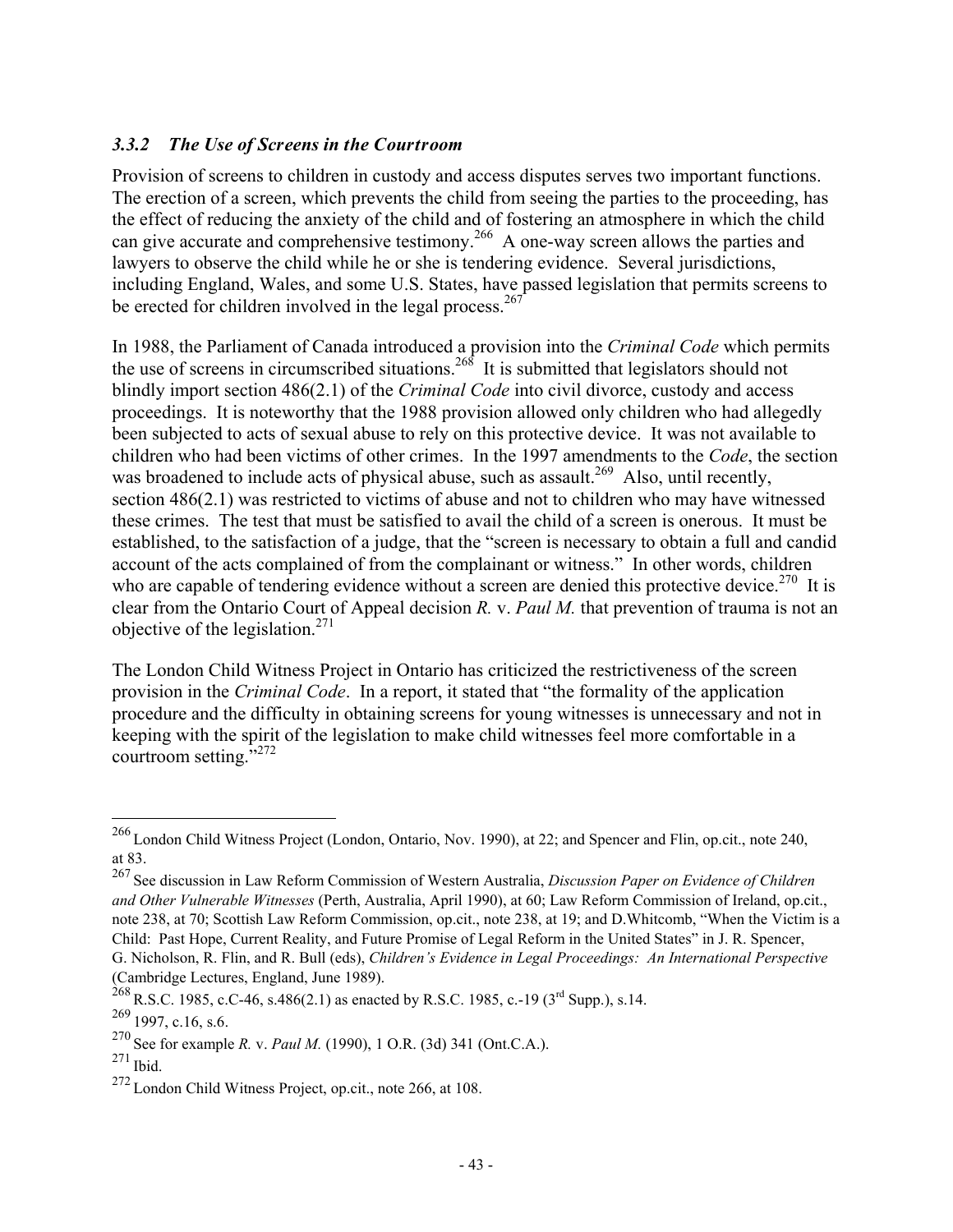In 1989, the Saskatchewan Legislature followed the lead of the federal government and amended The *Saskatchewan Evidence Act*<sup>273</sup> to provide screens for children in civil proceedings. Section 42.1(1) states that where:

- (a) a witness is under 18 years of age; and
- (b) in the opinion of the presiding judge, the exclusion of the witness would assist in obtaining a full and candid account from the witness the presiding judge may order that the witness testify outside the courtroom or behind a screen or other device that would allow the witness not to see the parties.

Like its federal counterpart, Saskatchewan has adopted the "full and candid test" of section 486(2.1) of the *Criminal Code*. Thus, the psychological health of a child is not a relevant consideration for judges in their determination of whether a screen should be provided to a child in civil proceedings. Note, however, that the provision is not restricted to disputes in which abuse is alleged. Screens are available to children in all civil proceedings.

British Columbia introduced an amendment to its *Evidence Act* in 1988<sup>274</sup> that enables children under the age of 19 to testify behind a one-way screen. However, this protective device is restricted to victims of sexual or physical abuse. Children who provide evidence in other types of legal proceedings cannot testify behind a screen. Nor can children who have merely witnessed events that are the subject of litigation. A further limitation is that the "full and candid" test must be satisfied. The judge, justice, or a presiding officer must come to the conclusion "that the order is necessary to obtain a full and candid account of the alleged abuse from the person alleged to have been abused."

In 1995, legislators introduced amendments to the *Ontario Evidence Act* <sup>275</sup> to allow screens for children in civil proceedings. Any child under 18 years old, not merely victims of abuse, may rely on this protective device. Moreover, the provision is broader than the federal legislation or the analogous statutory provisions in British Columbia or Saskatchewan. A screen is available if either it helps the child give complete and accurate testimony, or if it is in "the best interests of the child." The section reads.<sup>276</sup>

18.4(1) A witness under the age of 18 may testify behind a screen or similar device that allows the witness not to see an adverse party, if the court is of the opinion that this is likely to help the witness give complete and accurate testimony or that it has in the best interests of the witness, and if the condition set out in subsection (4) is satisfied.

...

 $^{273}$  Op.cit., note 261.

 $274$  Op.cit., note 260.

 $275$  Op.cit., note 263.

<sup>276</sup> Ibid.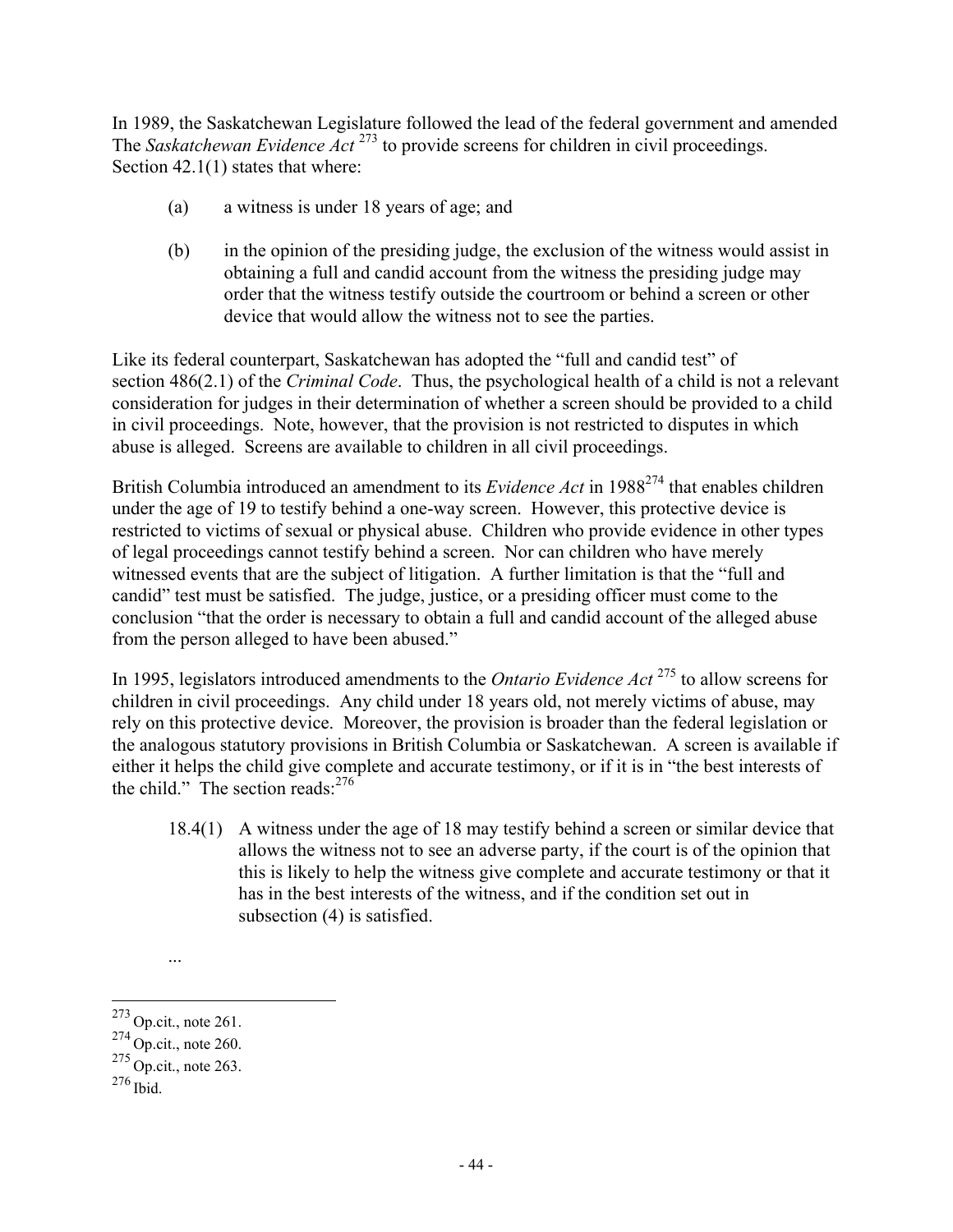(4) When a screen or similar device or closed-circuit television is used, the judge and jury and the parties to the proceeding and their lawyers shall be able to see and hear the witness testify.

# *3.3.3 Closed-Circuit Television*

Live television link enables the child to be examined and cross-examined from outside the court in the congenial atmosphere of a witness room. Television cameras and screens are placed in the courtroom to enable the judge, the parties, and members of the public, to see and hear the child testify. $277$ 

The availability of closed-circuit television for children is considered to have several advantages. First, it protects the child from the anxiety-inducing courtroom "full of strangers and rituals."<sup>278</sup> Second, it shields the child from physical confrontation with the parties to the proceedings. Third, "it renders the child better able to tell his or her story, remember, and answer questions clearly and accurately."279 In other words, it enables the trier of fact to obtain a more detailed and accurate account from the child. Fourth, closed-circuit television has been credited with providing the benefits of a child courtroom at substantially less expense.<sup>280</sup> Australia, England, and over 33 U.S. States allow children to provide evidence by closed-circuit television.<sup>281</sup>

The Canadian government introduced a provision into the *Criminal Code* which allows children in criminal cases to rely on closed-circuit television in limited circumstances. Section 486(2.1) of the Code, amended in 1997, provides:<sup>282</sup>

Notwithstanding section 640, where an accused is charged with an offence under section 151, 152, 153, 155 or 159, subsection 16(2) or (3), or section 163.1, 170, 171, 172, 173, 210, 211, 212, 213, 266, 267, 268, 271, 272 or 273 and the complainant or any witness, at the time of the trial or preliminary inquiry, is under the age of eighteen years or is able to communicate evidence but may have difficulty doing so by reason of a mental or physical disability, the presiding judge or justice, as the case may be, may order that the complainant or witness testify outside the court room or behind a screen or other device that would allow the complainant or witness not to see the accused, if the judge or justice is of the opinion that the exclusion is necessary to obtain a full and candid account of the acts complained of from the complainant or witness.

<sup>&</sup>lt;sup>277</sup> See Scottish Law Commission, op.cit., note 238, at 21; and Law Reform Commission of Western Australia, op.cit., note 267, at 45.

 $278$  Law Reform Commission of Western Australia, ibid., at 45.

<sup>279</sup> Ibid., at 49.

<sup>&</sup>lt;sup>280</sup> D. F. Foté, "Child Witnesses in Sexual Abuse Criminal Proceedings: Their Capabilities, Special Problems, and Proposal for Reform" (1985), 13 *Pepperdine L. R.* 157, at 180.

<sup>&</sup>lt;sup>281</sup> Spencer and Flin, op.cit., note 240, at 84-90; and J. C. Robbard and L. J. Kordyban, "The Child Witness: Reconciling the Irreconcilable" (1989), 27 *Alta. L. Rev.* 327, at 351.

 $282$  1997, c.16, s.6.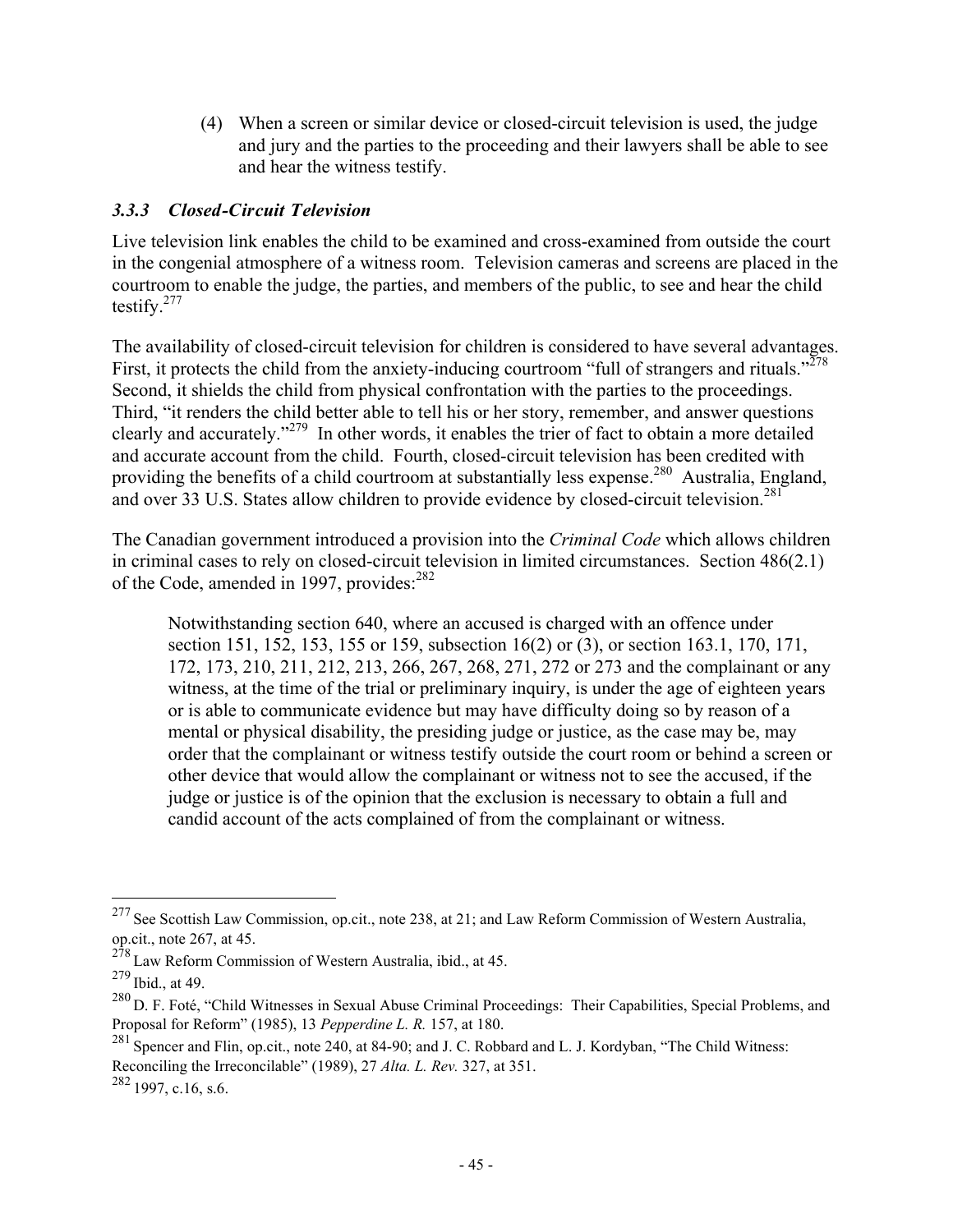As is the case with screens in criminal proceedings, closed-circuit television is only available in cases in which sexual or physical abuse of the child is alleged. Moreover, the "full and candid" test must be satisfied. Therefore, minimizing the stress or anxiety of the child is not an objective of the legislation.

Some provinces have introduced similar provisions. Saskatchewan, for example, permits all children, not only those who have allegedly been abused, to tender evidence by closed-circuit television.283 British Columbia has restricted the availability of this protective device to children who have been physically or sexually abused by a party to the proceedings.<sup>284</sup> Like the federal provision, it must be demonstrated that reliance on closed-circuit television is necessary for the child to provide a complete and accurate account of his or her testimony.

The Ontario legislation is broader than the closed-circuit television provisions of British Columbia, Saskatchewan or section 486(2.1) of the *Criminal Code*. Either of the following two criteria must be satisfied under section 18.4(2) of the *Evidence Act*: 285

- (1) it is in the best interest of the child to testify by closed-circuit television; or
- (2) a screen or similar device is insufficient to enable the child to tender complete and accurate evidence.

It is submitted that legislation should be introduced to allow all young persons to provide evidence in divorce, custody, or access disputes by closed-circuit television.

# *3.3.4 The Use of Videotapes*

Videotaping the statements of a child is another method by which courts can hear directly the wishes and interests of a young person. Videotaping has been heralded as one of the most innovative responses to eliciting the views and observations of children.<sup>286</sup> As stated by the Law Reform Commission of Australia:<sup>287</sup>

It is clear that the traditional manner of taking evidence is undergoing a searching reexamination in the light of modern technological developments and that video-recording is being seen as a way of using that technology to treat child witnesses more humanely.

Two methods of eliciting the child's views by videotape will be considered: (a) videotaped testimony and (b) videotaped interviews.

<sup>283</sup> The *Saskatchewan Evidence Act*, op.cit., note 261 at s.42.1.

<sup>284</sup>British Columbia *Evidence Act*, op.cit., note 260 at s.72.

<sup>285</sup> Ontario *Evidence Act* , op.cit., note 263.

<sup>286</sup> Foté, op.cit., note 280, at 175.

<sup>&</sup>lt;sup>287</sup> Law Reform Commission of Western Australia, op.cit., note 267, at 45.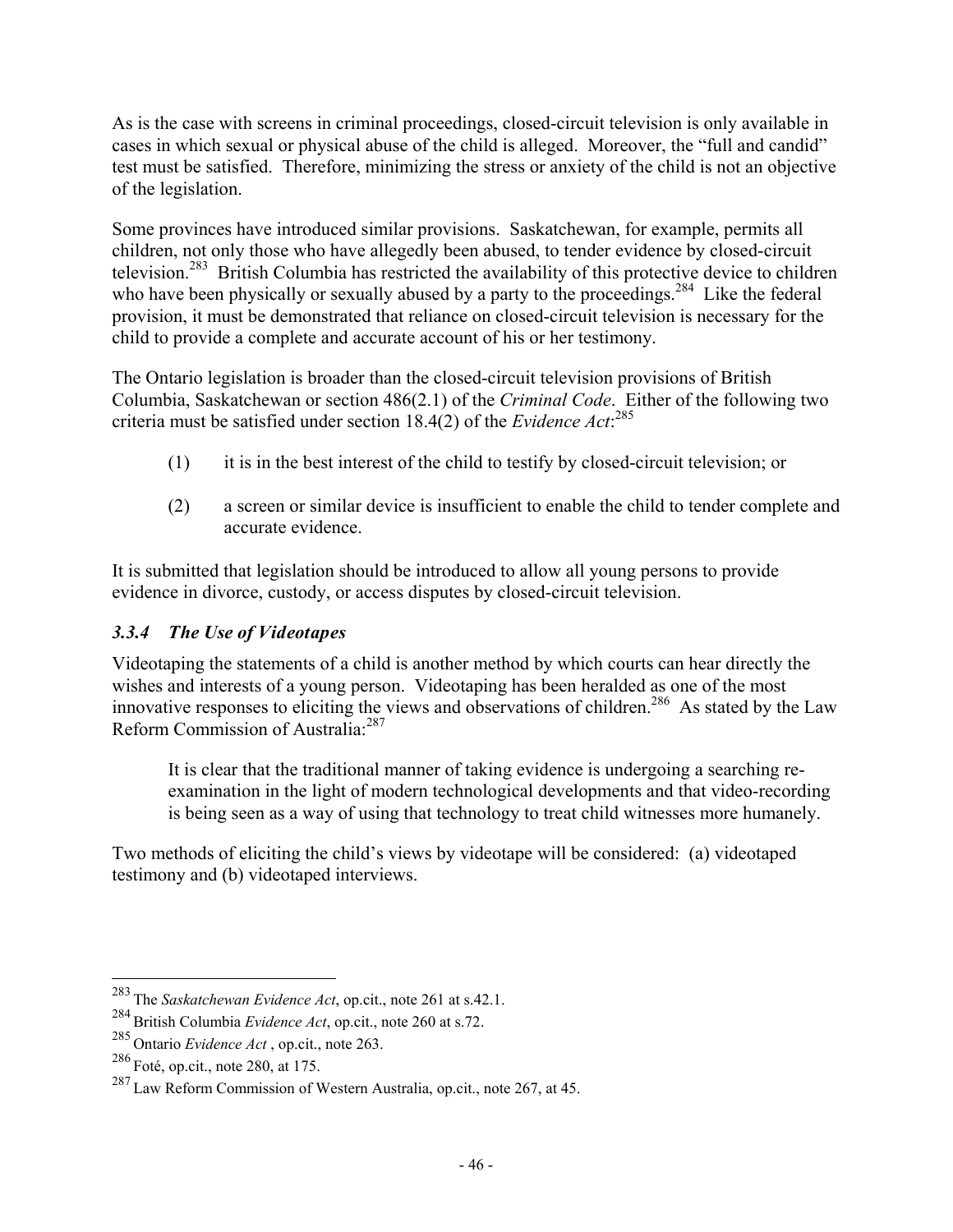# **(a) Videotaped Testimony**

Some jurisdictions permit children to give evidence by videotaped testimony. The child is examined and cross-examined before a judge in a small, congenial room rather than a courtroom. The proceedings are informal. Legal garb is not worn and the judge, counsel, and the child sit together at a table. The parties to the litigation are not present in the room; they view the proceedings through a one-way screen or through the medium of closed-circuit television. They communicate with their lawyers through a microphone and an earpiece.<sup>288</sup>

The video recording of the child's evidence is presented at the trial some months later. Some of the advantages of videotaped testimony are:  $289$ 

- (1) the child is not required to appear at the trial;
- (2) the child can express her views in an informal setting; and
- (3) the child need not endure the anxiety associated with waiting months for the trial to take place.

Evidence by videotaped testimony, also referred to as videotaped depositions, is offered to children in continental legal systems as well as common law jurisdictions. New South Wales, Scandinavian countries, and some U.S. States permit this mode of tendering evidence for young persons.290 Ontario introduced in the *Evidence Act* 291 a provision on videotaped testimony. Children are permitted to rely on section 18.3 if either (1) it is in the best interests of the child, or (2) it is likely to help the child give complete and accurate testimony. Lawyers for the parties must be present when the evidence is tendered and must be given the opportunity to examine the child "in the same way as if he or she was testifying in the courtroom."<sup>292</sup>

# **(b) Videotaped Interviews**

Several jurisdictions permit videotaped interviews of the child, which take place months before the trial, to be entered as evidence in legal proceedings. The virtues of such a technique are that the interviews take place in a relaxed setting which minimizes the anxiety of the child. Also, the trier of fact receives more comprehensive evidence than testimony given months later in a more threatening environment. The videotape captures the child terminology, facial expressions, and

 $^{288}$  Spencer and Flin, op.cit., note 240, at 42; Scottish Law Commission, op.cit., note 238, at 18-19; Law Reform Commission of Ireland, op.cit., note 238, at 72-73; and Law Reform Commission of Tasmania, *Child Witness* (1989) at 1.

<sup>&</sup>lt;sup>289</sup> Spencer and Flin, ibid., at 158; Scottish Law Commission, ibid., at 124; and R. Eatman and J. Bulkley, *Protecting Child Victim/Witnesses* (American Bar Association National Legal Research Center for Child Advocacy and Protection, February 1986), at 21.

<sup>&</sup>lt;sup>290</sup> See discussion in Law Reform Commission of Tasmania, op.cit., note 288, at 12-14; Spencer and Flin, ibid., at 157; and C. L. Marchese, "Child Victims of Sexual abuse: Balancing A Child's Trauma Against the Defendant's Confrontation Rights – *Coy* v. *Iowa*" (1990), 6 J. *Contemp. Health Law and Policy* 411, at 419.

<sup>291</sup> Ontario *Evidence Act*, op.cit., note 263.

 $292$  Ibid., at s.18.3(2).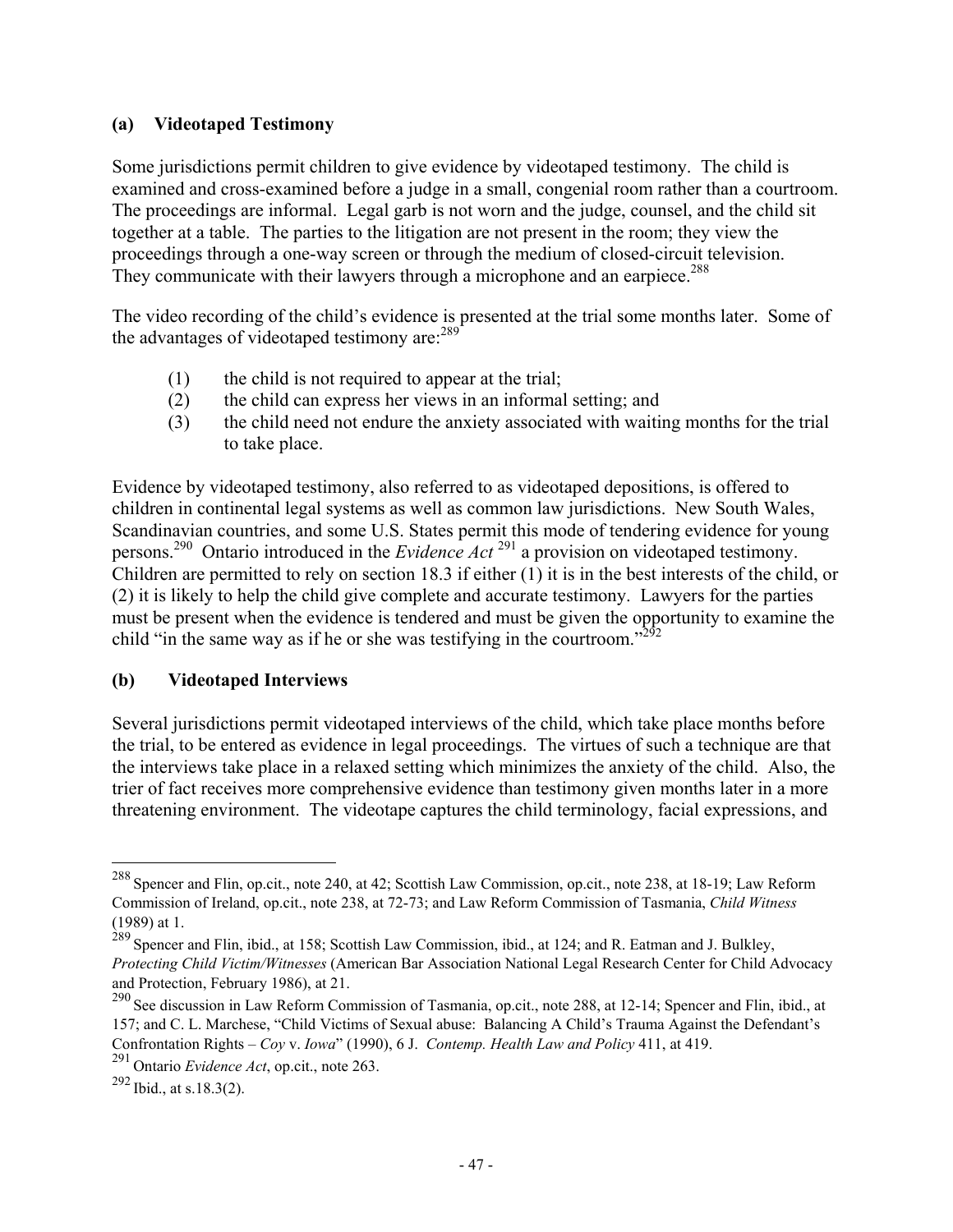emotional responses.<sup>293</sup> According to the Supreme Court of Canada, "Scientific study has indicated that, as compared to a courtroom setting, the quality and reliability of children's testimony is significantly enhanced in a smaller, more intimate, videotape environment."<sup>294</sup> According to Spencer and Flin in *The Evidence of Children: The Law and the Psychology*, 295 videotaped interviews:

…enable the court to hear an unquestioningly accurate account of what the child was saying about the incident at the time it first came to light, before time wiped certain details from his or her mind, and prompting or questioning by adults implanted others.

Another virtue of videotaped interviews is that parents may view the tape in advance of trial and consequently, may be more apt to take the needs and wishes of their children into account in their representations to the court.

The provision introduced in the *Criminal Code* by the federal government in 1988, since amended in 1997,  $296$  requires that several conditions be satisfied for a videotaped interview of a child to be admissible. Section 715.1<sup>297</sup> is only available for offences involving the abuse of a child. In addition, videotape must be made within a reasonable time after the alleged offence. A further criterion is that the child must appear at the trial and adopt the contents of the videotape. The child is subject to examination and cross-examination by counsel. The Supreme Court of Canada has noted that although the child must appear in court, the introduction of the videotaped interview reduces the time the child is required to remain on the witness stand during the trial. $298$ 

The province of Saskatchewan permits videotaped interviews of children to be admitted in civil proceedings. Section 42.2 of the *Saskatchewan Evidence Act*<sup>299</sup> provides:

In any proceeding in which a witness was under 18 years of age at the time the events occurred about which he or she is testifying, a videotape:

 $^{293}$  B. McAllister, "Article 38.071 of the Texas Code of Criminal Procedure: A Legislative Response to the Needs of Children in the Courtroom," (1986), 18 *St. Mary's L.J.* 279, at 311.

<sup>&</sup>lt;sup>294</sup> *R.* v. *L. (D.O.)* 25 C.R. (4<sup>th</sup>) 1285 at 306. See also *R. v. F(C.C.)* (1997), 154 D.L.R. (4<sup>th</sup>) 13 (S.C.C.).

<sup>295</sup> Spencer and Flin, op.cit., note 240, at 161.

 $296$  1997, c.16, s.7.

<sup>297</sup> Section 715.1of the *Criminal Code* provides: In any proceeding relating to an offence under section 151, 152, 153, 155 or 159, subsection 160(2) or (3), or section 163.1, 170, 171, 172, 173, 210, 211, 212, 213, 266, 267, 268, 271, 272 or 273, in which the complainant or other witness was under the age of eighteen years at the time of the offence is alleged to have been committed, a videotape made within a reasonable time after the alleged offence, in which the complainant or witness describes the acts complained of, is admissible in evidence if the complainant or witness, while testifying, adopts the contents of the videotape.

<sup>298</sup> *R.* v. *L. (D.O.)*, op.cit., note 294, at 307.

<sup>299</sup> The *Saskatchewan Evidence Act*, op.cit., note 261.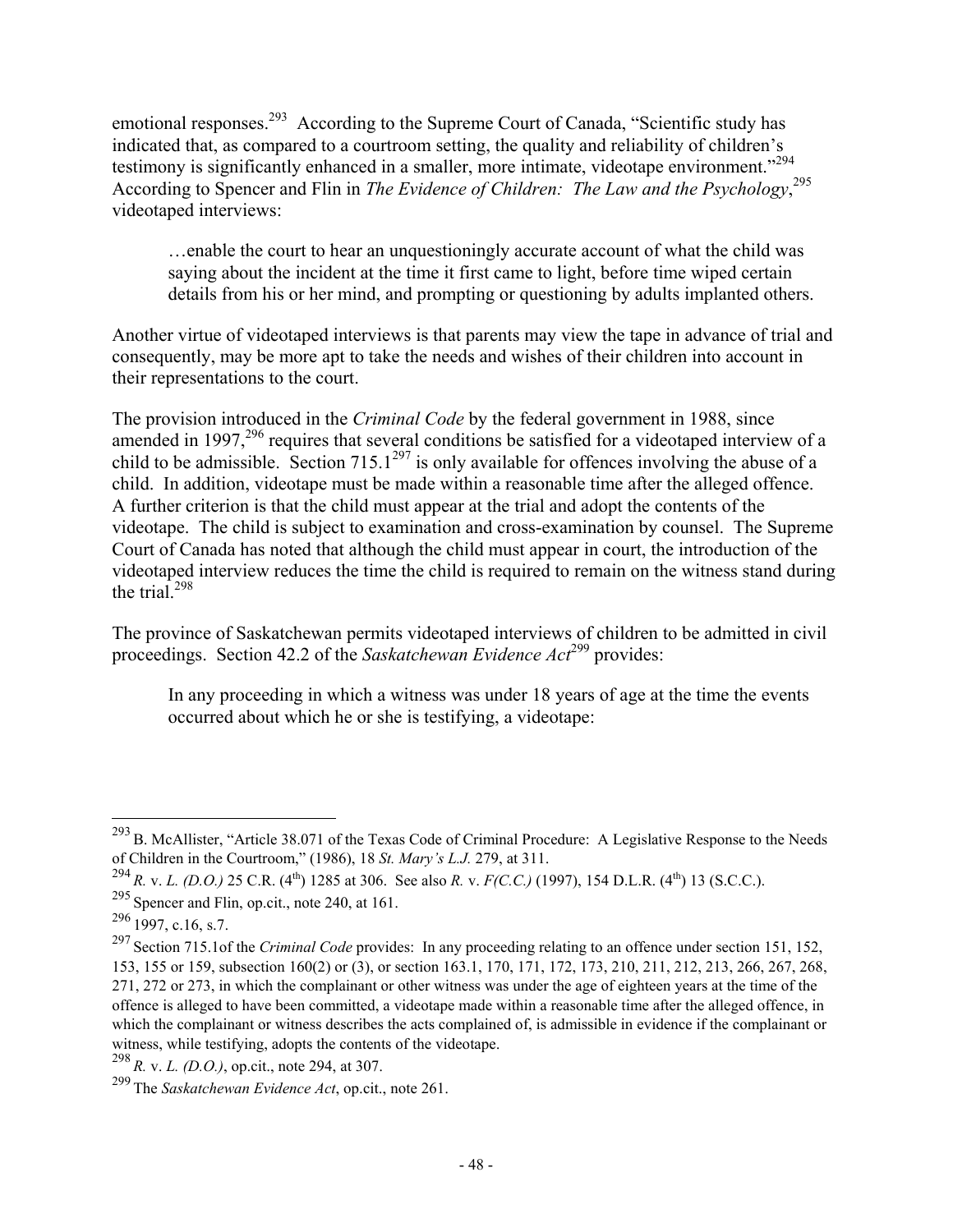- (a) that is made when a reasonable time after the events occurred; and
- (b) in which the witness describes the events;

is admissible in evidence if the witness adopts the contents of the videotape while testifying.

The Saskatchewan provision is not restricted to cases of abuse and, therefore, videotaped interviews of children are admissible in all civil proceedings. However, like section 715.1 of the *Criminal Code*, the child must appear at the trial to adopt the contents of the videotape and is subject to examination and cross-examination.

In Ontario, it is necessary to obtain leave of the court for videotaped interviews to be entered into evidence in civil proceedings. Although it is available to all persons under 18 years old, children must also be present at the trial to adopt the contents of the videotape.<sup>300</sup>

It is important to note that a judge in any legal proceeding has the discretion either to refuse to admit, or to edit, portions of the videotape if the probative value of the videotape is slight.

In *R.* v. *L. (D.O.)*, a case in which section 715.1 of the *Criminal Code* was constitutionally upheld, the Supreme Court of Canada lists factors that judges can consider when exercising their discretion whether to admit a videotaped interview of a child.<sup>301</sup> Some of these factors are:

- (a) the form of questions used by any other person appearing in the videotape;
- (b) any interest of anyone participating in the making of the statement;
- (c) the quality of the video and audio reproduction;
- (d) the presence or absence of admissible evidence in the statement; and
- (e) the ability to eliminate inappropriate material by editing the tape.

It is submitted that videotaped interviews of children should be admissible in proceedings in which custody and access is an issue to be addressed by the courts. Providing the videotape is considered to be a reliable by the judge, it should be a component of the evidence to be considered by the court in family law proceedings.

# *3.3.5 The Presence of a Support Person*

The presence of a support person to provide emotional support to children during the course of the legal proceedings has been advocated by law reform bodies, academics, and other members

<sup>300</sup> Ontario *Evidence Act*, op.cit., note 263, s.18.3.

<sup>301</sup> *R.* v. *L.(D.O.)*, op.cit., note 294, at 316-317.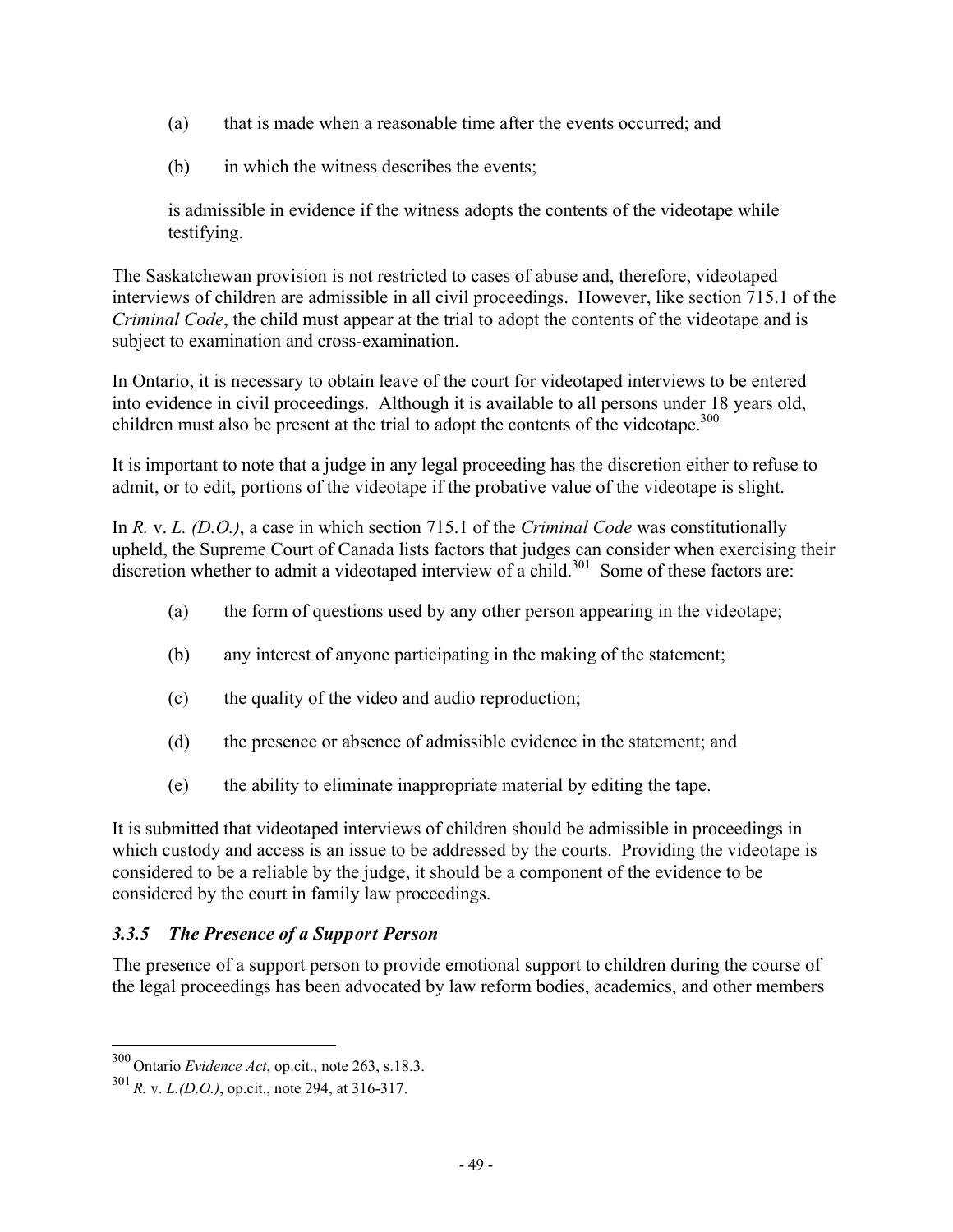of the legal profession.<sup>302</sup> At the hearings of the Special Joint Committee on Child Custody and Access, children complained that they did not have the support systems that were available to their parents.<sup>303</sup>

Support persons can perform valuable functions. They can discuss with the child any anxieties that they are experiencing as a result of their parents' separation or divorce. Support persons can explain the stages of the proceedings to the child, be physically at the child's side while they are giving evidence and be present while the child is waiting in court or in a lawyer's office. In addition, the support person can reassure the children that articulating their views and interests to judicial decision-makers is an important and worthwhile endeavour. As stated by the Scottish Law Reform Commission, the close presence of a trusted adult can, in some cases, "give a young child the reassurance that is required for evidence to be given clearly and confidently."<sup>304</sup>

In criminal proceedings in Canada, children under 14 years old who have allegedly been abused are permitted to have a support person in close proximity while tendering evidence.<sup>305</sup> Section 486(1.2) of the *Criminal Code* states that the choice of the support person rests with the child. A witness in the proceedings may serve as a support person if the presiding judge, provincial court judge or justice is of the opinion that the proper administration of justice so requires. Section 486(1.4) of the Code states that the judge can order that the support person and child not communicate with each other while the child is testifying.

Ontario permits a support person to be in close proximity to the child in civil proceedings for all persons under 18 years old.306 The *Evidence Act* provides examples of circumstances in which a support person may not be suitable. They are:  $307$ 

- (a) if the court is of the opinion that the support person may attempt to influence the testimony of the child;
- (b) if the support person behaves in a disruptive way; or
- (c) if the support person is also a witness in the proceedings.

In such cases, the child will have the opportunity to select an alternative support person.

It is recommended that children in Canada under the age of 18 years be permitted by statute to appoint a support person to provide them with emotional support during divorce, custody, and access proceedings.

<sup>302</sup> Huddart and Ensminger, op.cit., note 211, at 102; Ontario Law Reform Commission, *Report on Child Witnesses,* op.cit., note 223, at 92.

<sup>&</sup>lt;sup>303</sup> For the Sake of the Children, Report of The Special Joint Committee on Child Custody and Access (Ottawa: December 1998) at 19.

<sup>304</sup> Scottish Law Commission, op.cit., note 238, at 7.

<sup>305</sup> Section 486(1.2) *Criminal Code*.

<sup>306</sup> Ontario *Evidence Act*, op.cit., note 263, s.18.5. See also article 394.4 of the *Quebec Code of Civil Procedure*. <sup>307</sup> Ibid.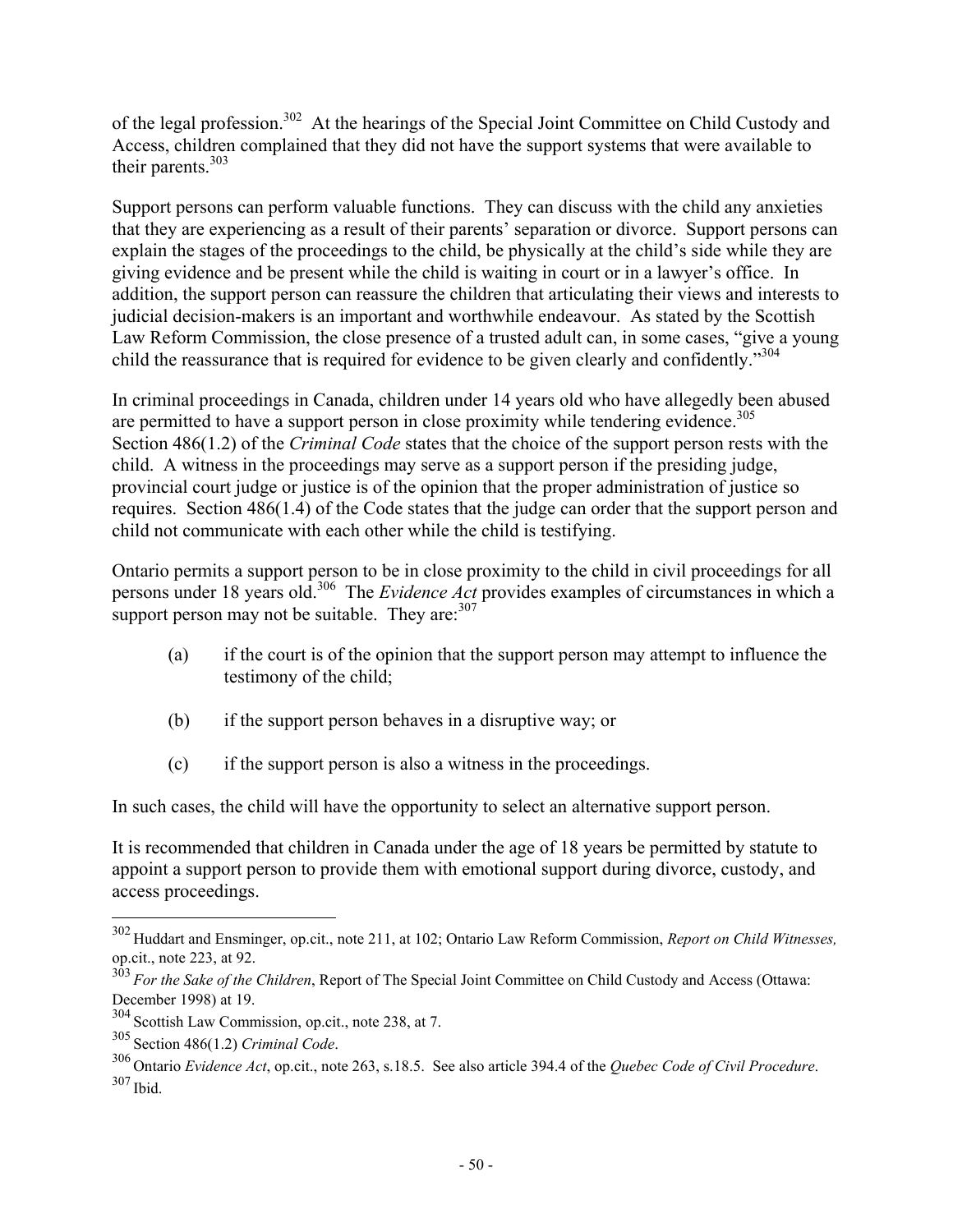# *3.3.6 The Role of the Judge*

Judges have an important role to play in protecting children in family law proceedings.<sup>308</sup> Members of the judiciary have inherent jurisdiction to control their own process for the proper administration of justice. It is essential that judges take measures to ensure that children in family law cases are treated "with due regard for the dignity and legitimate privacy of the child and without seeking to intimidate or humiliate them."<sup>309</sup> As an Ontario judge stated, judges have a clear role "to ensure that the advocacy process is not misused."<sup>310</sup>

Psychologists Gail Goodman and Vickie Helgeson have observed some of the behaviours engaged in by lawyers with children in legal proceedings. Use of complicated vocabulary, double negatives, difficult sentence constructions and intimidating techniques designed to undermine a child's confidence, are some of the practices resorted to by some members of the legal profession.311 Judges can ensure that all proceedings are conducted in age-appropriate language and they can control counsel who seek to intimidate the child.<sup>312</sup> Also, members of the judiciary can protect the child by preventing questions from being asked that require the child to state a preference between parents. In *For the Sake of the Children*, the Special Joint Committee made reference to a judge in Michigan who habitually informs children in custody and access cases that he and not the child is the decision-maker.<sup> $313$ </sup> These statements are designed to ensure that children do not take responsibility for the outcome of the case.

Judges can also ensure that the physical surroundings are conducive to eliciting the testimony from children in an environment that reduces anxiety. For example, a child may be comfortable speaking to a judge from a location in court other than the witness stand. It is important that members of the bench receive education in child psychology and be provided with appropriate skills with which to communicate with children.

The Supreme Court of Canada has endorsed the view that judges have a crucial role to play with respect to children who participate in the legal process. L'Heureux-Dubé J. in *R.* v. *L. (D.O.)*<sup>314</sup> said the following:

It is my view that, in the case at hand as well as in other cases involving fragile witnesses such as children, the trial judge has a responsibility to ensure that the child understands the questions being asked and that the evidence given by the child is clear and unambiguous. To accomplish this end, the trial judge may be required to clarify and rephrase questions asked by counsel and to ask subsequent questions to the child to

 $308$  Huddart and Ensminger, op.cit., note 211, at 102; Spencer and Flin, op.cit., note 240, 296-297.

<sup>309</sup> See American Bar Association, *Guidelines for the Fair Treatment of Child Witnesses in Cases Where Child Abuse is Alleged* (Washington D.C.: May 1985), at 9-10. See also Spencer and Flin, op.cit., note 240, at 297. <sup>310</sup> *Re Kathleen R* (unreported) (August 31, 1983, Ont. Prov. Ct.).

<sup>311</sup> G. Goodman and V. Helgeson, "Child Sexual Assault: Children's Memory and the Law" (1989), 12 *Prov. Judges J.* 17 at 26.

<sup>312</sup> Huddart and Ensminger, op.cit., note 211, at 102.

<sup>313</sup> *For the Sake of the Children*, note 303, at 22.

<sup>314</sup> Op.cit., note 294, at 323.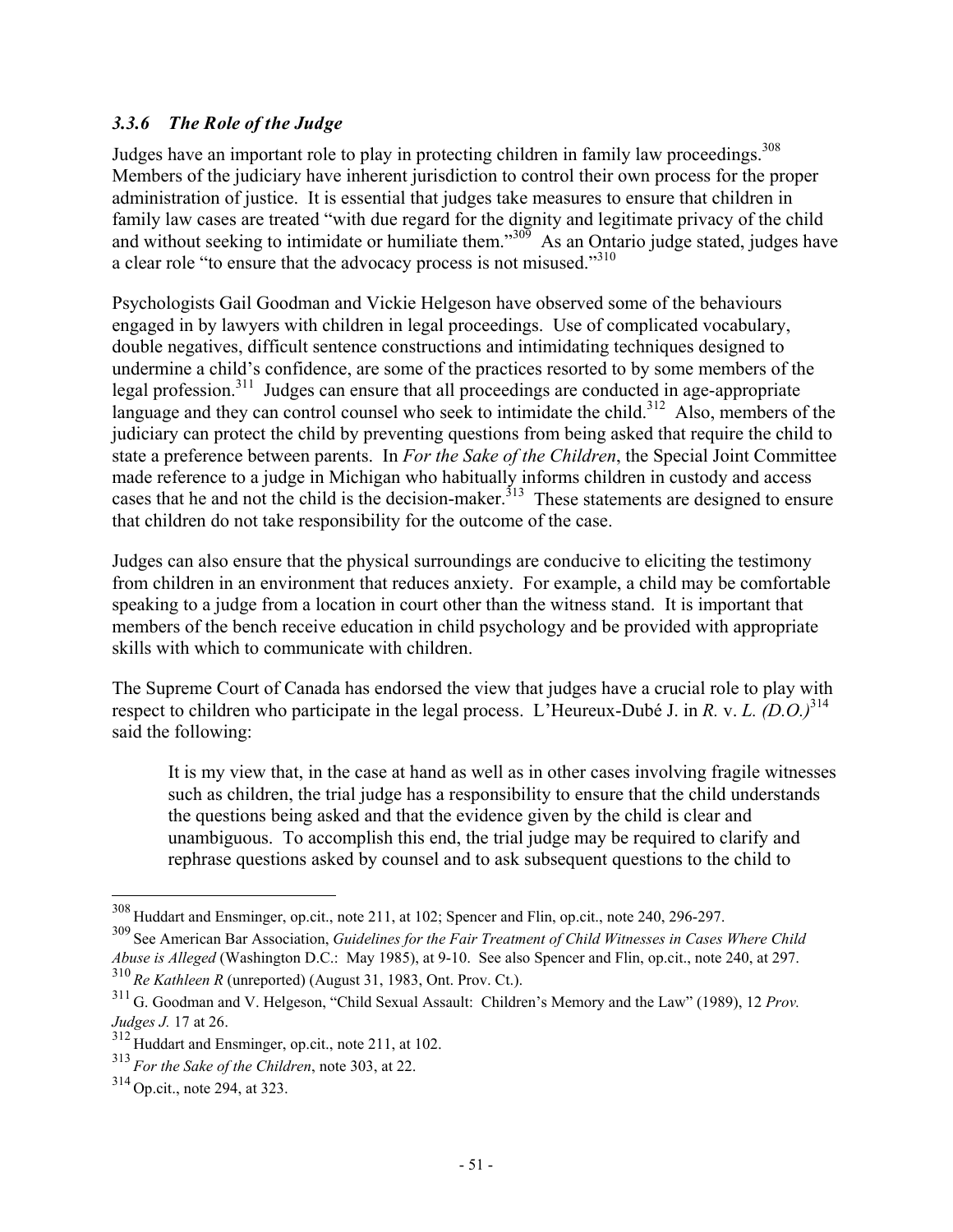clarify the child's responses. In order to ensure the appropriate conduct of the trial, the judge should provide a suitable atmosphere to ease the tension so that the child is relaxed and calm.

# **3.4 Hearing the Child's Voice Through the Evidence of Third Parties—Hearsay Statements**

There may be circumstances in which a child does not wish to express his or her views directly to judicial decision-makers on issues of custody and access. Rather, the child may prefer to discuss his or her anxieties, interests or views with a social worker, teacher, child psychologist, pediatrician or other trusted individual. The transmittal of a child's views to the court through a third party constitutes hearsay evidence and is generally inadmissible unless particular conditions are satisfied.

The hearsay rule, one of the oldest canons in the law of evidence, is defined as follows:<sup>315</sup>

A statement by a person other than one made while testifying as a witness at the proceeding that is offered in evidence to prove the truth of the matter asserted.

The historical reason for the inadmissibility of hearsay statements is that the evidence is inherently unreliable. There is an absence of an opportunity to cross-examine the maker of the statement in order to test perception, memory, narration and sincerity.<sup>316</sup>

The hearsay rule and the plethora of exceptions to the hearsay rule have been the subject of criticism. It has been asserted that the hearsay rule is "needlessly complicated" and "lack(s) any coherent unifying principle."317 As stated by Lord Devlin in the House of Lords in *Official Solicitor to The Supreme Court* v. *K.* there "are rules of convenience rather than of principle, and the rule against hearsay... is among them."<sup>318</sup>

Reform of the hearsay rule has been advocated for several reasons. First, the hearsay statements of children often do not satisfy the requirements for the common law exceptions to the hearsay rule as, for example, party admissions, statements of physical, emotional and mental state, or spontaneous declarations. Second, it is argued that the hearsay evidence of a child may be the best evidence of the subject being litigated.<sup>319</sup> Those involved in the legal system as well as professionals, such as child psychologists and psychiatrists, maintain that the unprompted statement of a child to a third party may be of high probative value. In the words of an Ontario  $i$ udge: $320$ 

<sup>315</sup> J. Sopinka and S. N. Lederman, *The Law of Evidence in Civil Cases* (Toronto: Butterworths, 1974), at 39-40. <sup>316</sup> D.A.R. Thompson, "Children Should Be Heard But Not Seen: Children's Evidence in Protection Proceedings" (National Family Law Programme) (Calgary, July 1990), at H2-9.

<sup>317</sup> Spencer and Flin, op.cit., note 240, at 135.

<sup>318</sup> [1965] A.C. 201, at 238, [1963] 3 All E.R. 191, at 208 (H.L.).

<sup>&</sup>lt;sup>319</sup> Law Reform Commission of Western Australia, op.cit., note 267, at 13.

<sup>320</sup> *Re Kathleen R.*, op.cit., note 305.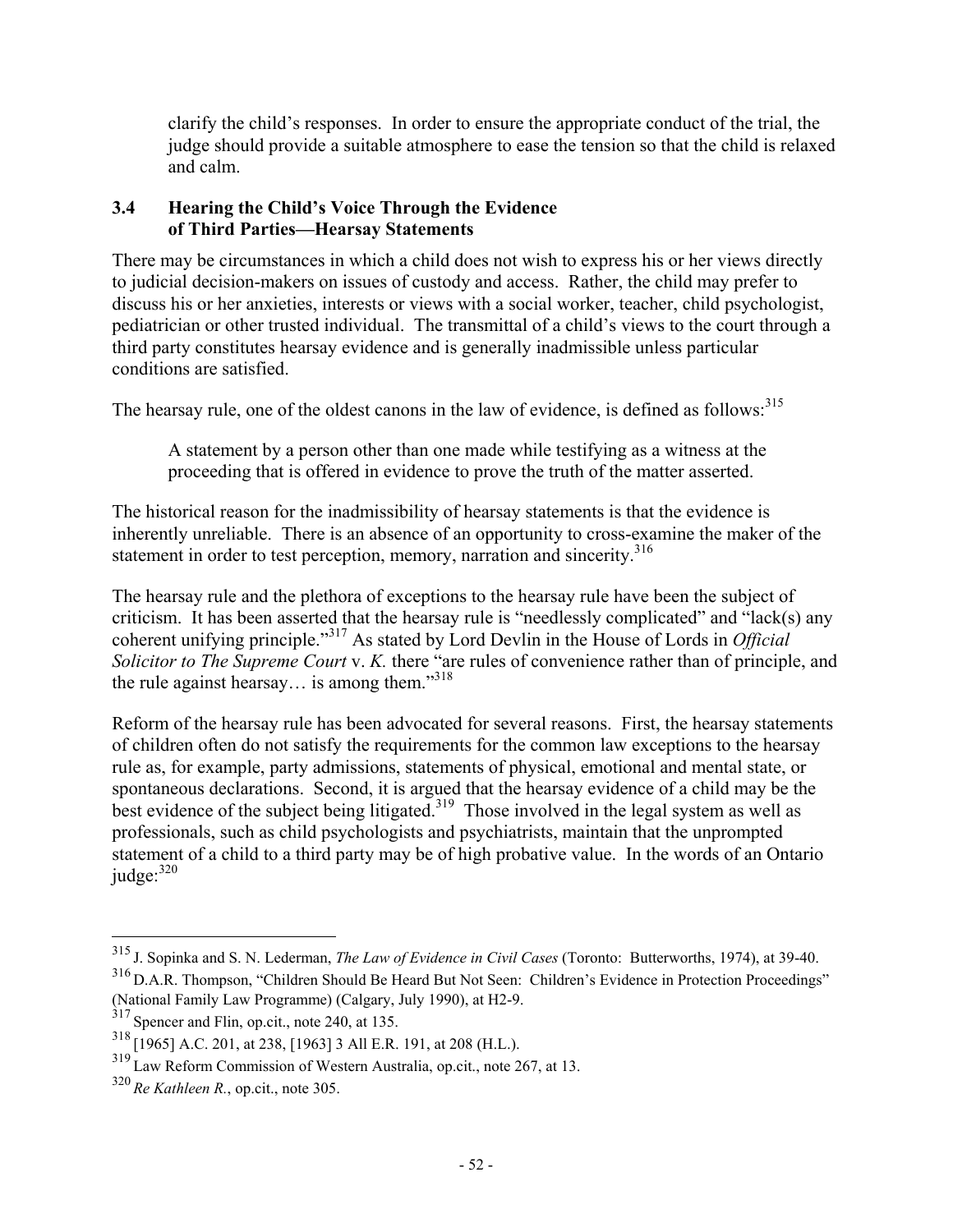[When] proceedings concern the best interests, safety, and in some cases, the life of the child [g]iven the enormous importance of such issues, the rules of evidence should stand aside when they would prevent the court from hearing all the available evidence which might assist in determining the appropriate result.

Similarly, Madame Justice Wilson in the Supreme Court of Canada decision in *R. v. B.(G.)* stated that it is important that the courts adopt "a much more benign attitude to children's evidence."<sup>321</sup>

A further reason members of the legal profession have supported the liberalization of the hearsay rule for children is the desire to spare children the experience of testifying in court.<sup>322</sup> A child may refuse or be unable to recount his or her views to the court. If a child's statements to a third party are held to be inadmissible as violating the hearsay rule, potentially valuable evidence may not be considered by the court in its deliberations.

The 1991 judgment of the Supreme Court of Canada in *R. v. Khan*<sup>323</sup> constitutes an important decision regarding the hearsay statements of children. In this criminal case involving the sexual assault of a three and a half year old child by her physician, McLachlin J. stated that the hearsay rule has often been an obstacle to the reception of children's evidence:  $324$ 

The hearsay rule has traditionally been regarded as an absolute rule, subject to various categories of exceptions, such as admissions, dying declarations, declarations against interest and spontaneous declarations. While this approach has provided a degree of certainty to the law on hearsay, it has frequently proved unduly inflexible in dealing with new situations and new needs in the law. This has resulted in courts in recent years on occasion adopting a more flexible approach, rooted in the principle and the policy underlying the hearsay rule rather than the strictures of traditional exceptions.

The Supreme Court of Canada adopted the criteria of necessity and reliability as conditions for the admissibility of the hearsay statements of children. It must be demonstrated that the child's statement to a third party is "reasonably necessary."<sup>325</sup> For example, evidence based on psychological assessments that state that providing testimony to the court will be traumatic or cause psychological harm to the child, may suffice. Failure of the child to meet the provincial or federal competency requirements will also likely meet the "necessity" condition. The court in *Khan* stressed that these were just some of the circumstances that could satisfy this criterion of the test.  $326$ 

 $321$  [1990] S.C.R. 30, 77 C.R. (3d) 347 (S.C.C.).

<sup>322</sup> A. P. Nasmith, "The Inchoate Voice" (1991-92), 8 *Can. Fam. L.Q.* 43 at 39.

 $323$  (1991), 79 C.R. (3d) 1 (S.C.C.).

 $324$  Ibid., at 9.

 $325$  Ibid., at 13.

<sup>326</sup> Ibid.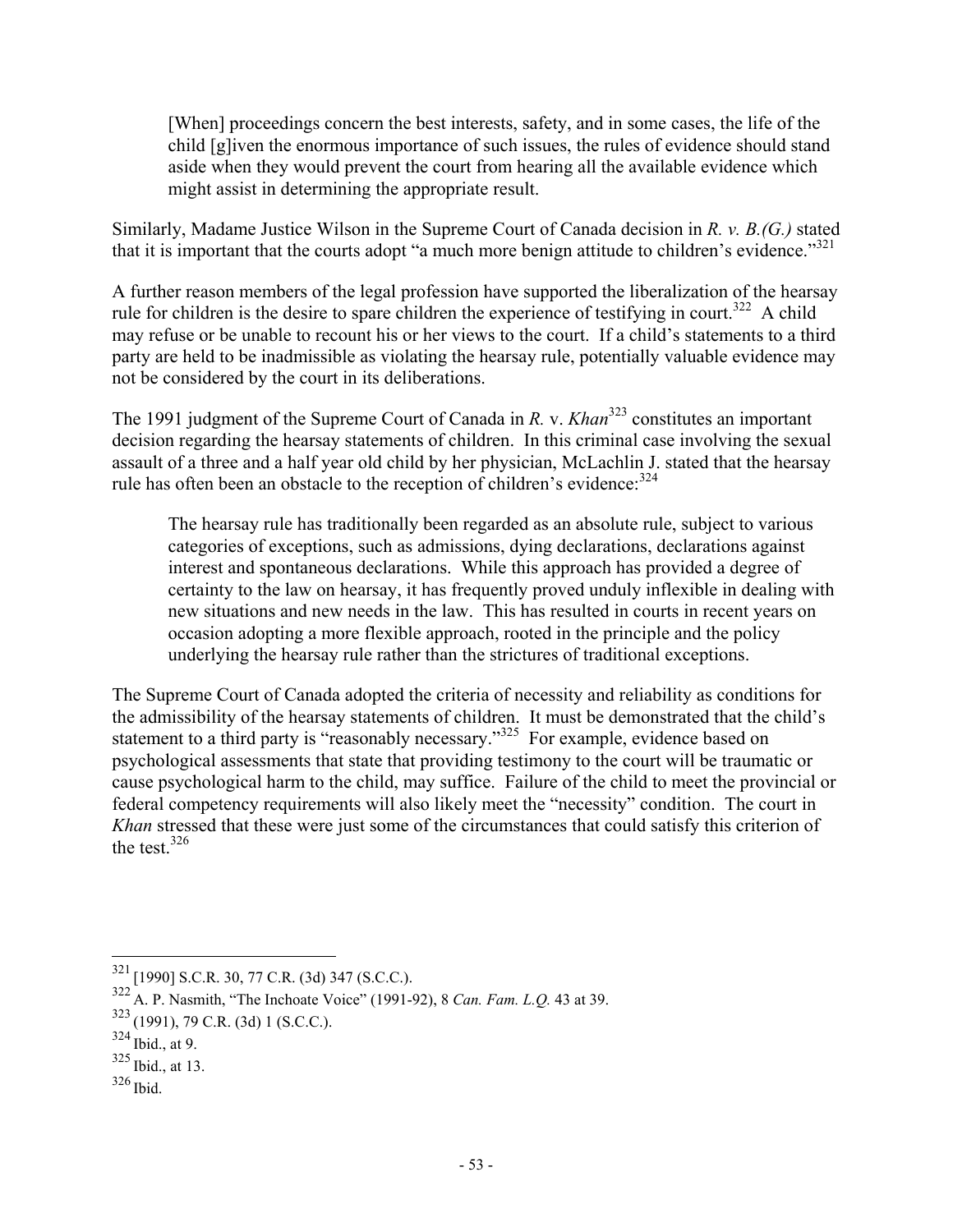The second criterion for the admissibility of hearsay statements of children is "reliability." As stated by McLachlin  $J$ .:<sup>327</sup>

Many considerations, such as timing, demeanour, and personality of the child, the intelligence and understanding of the child, and the absence of any reason to expect fabrication in the statement, may be relevant on the issue of reliability.

The court stressed that it did not wish to delineate a strict list of factors that must be present to satisfy the "reliability" prong of the test; rather, "the matters relevant to reliability will vary with the child and with the circumstances, and are best left to the trial judge."328 The Supreme Court of Canada in *R.* v. *D.R.*329 and *R.* v. *Smith*330 further elaborated upon the reliability criterion. It was stated that only a circumstantial guarantee of trustworthiness must be established for the statements to be admitted into evidence; it need not be demonstrated that the hearsay statements are absolutely reliable. The principles in *R.* v. *Khan* were applied in the civil professional misconduct case involving Dr. Khan.<sup>331</sup>

There is a continuing controversy as to whether the rules required for the admissibility of hearsay statements, as articulated in *R.* v. *Khan*, should be applied to civil cases and, in particular, child custody and child protection cases. An examination of civil law decisions reveals that uncertainty persists as to the appropriate test for the reception of out-of-courtstatements of children. As stated by the Alberta Court of Appeal in *Re J.M*.<sup>332</sup>

A review of the child custody and guardianship cases reveals a significant disparity in the application of the generally accepted rules regarding the admissibility of hearsay. The tendency to relax these rules in cases dealing with custody and guardianship of children is often apparent.

Some civil courts, in their adjudication of issues of custody and access have applied the principles in *R.* v. *Khan*. This was the case in both *New Brunswick Minister and Community Services* v. *E.J.L.*<sup>333</sup> and *C.(C.)* v. B.(L.)<sup>334</sup> in Newfoundland. In the disciplinary proceedings instituted against Dr. Khan, the Ontario Court of Appeal stated that the principles of "necessity" and "reliability" are applicable to civil proceedings involving the hearsay statements of children. However, Mr. Justice Doherty suggests that the two principles articulated in *R.* v. *Khan* may not be applied with the same rigour as civil cases:  $335$ 

 $\overline{a}$ 

 $333(1993)$ , 132 N.B.R. (2d) 331 (O.B.).

 $327$  Ibid., at 14.

<sup>328</sup> Ibid.

 $329$  [1996] S.C.J. no. 8.

 $330$  [1992] 2 S.C.R. 915.

 $331^{1222}$ , 9 O.R. (3d) 641 (Ont. C.A.).

 $332$  [1995] A.J. No. 170.

<sup>334</sup>*C. (C.)* v. *B.(L.)* (unreported), December 12, 1995 (Nfld. U.F.C.), Docket No. 92/0665.

<sup>335</sup> Op.cit., note 325, at 653.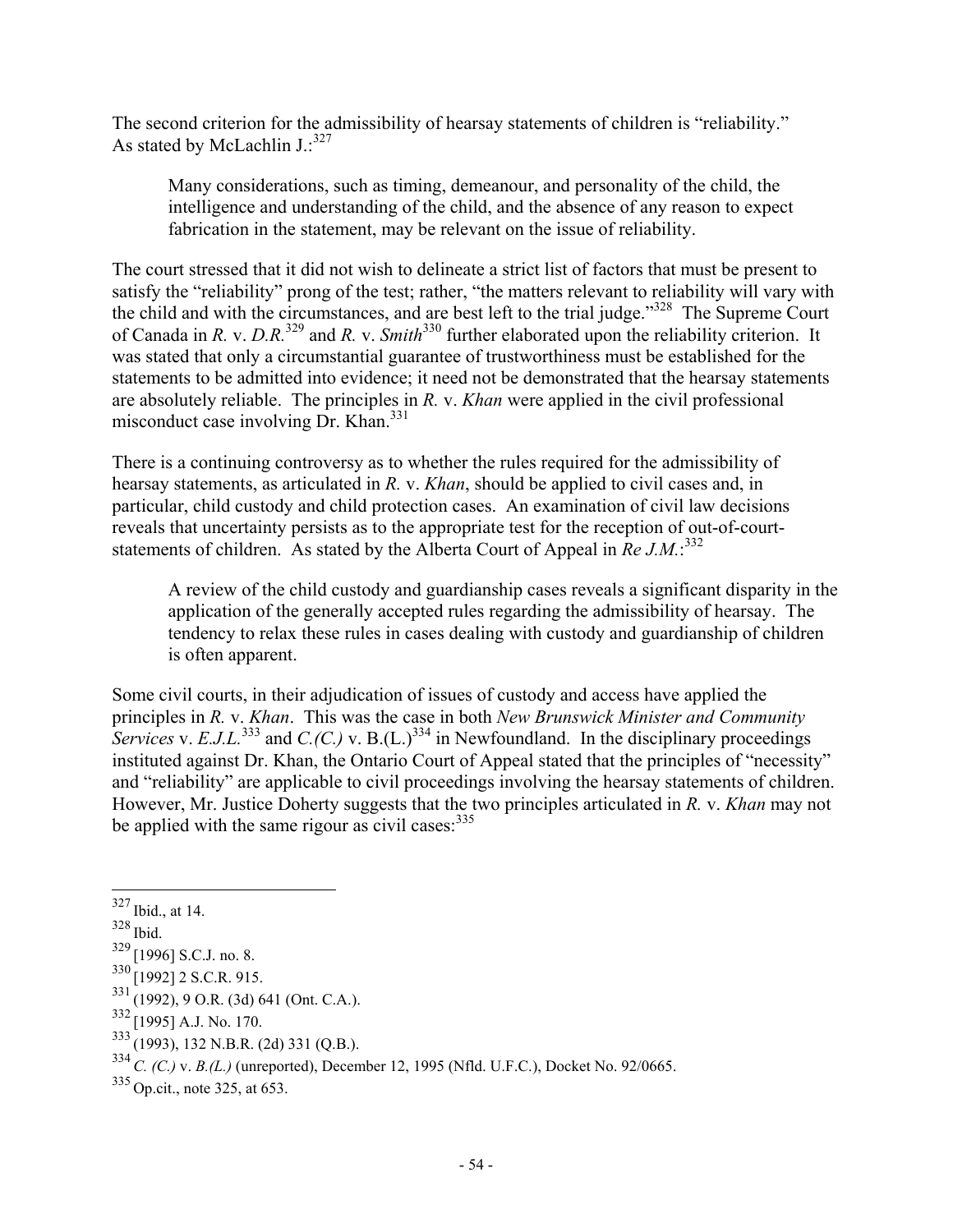Although *Khan* was a criminal case, I agree with the majority of the Divisional Court that the principles set down in *Khan* govern the admissibility of Tanya's out-of-court statements in the discipline hearings. The Civil Rules of Evidence are made applicable to those proceedings by s. 12(6) of the *Health Disciplines Act*. As there is no statutory civil rule governing the admissibility of the statement, the common law rules apply. The reliance in *Khan* on *Ares* v. *Venner*, a civil case, indicates that the necessity and reliability criteria identified in *Khan* have equal applicability whether the child's out-ofcourt statement is tendered in a civil or criminal proceeding. That is not to say that the determination of whether those criteria have been met will be the same regardless of the nature of the proceedings but only that both factors will have to be addressed in both types of cases. I also need not consider the admissibility of such statements in cases which are neither criminal nor civil, or which may be subject to specific statutory provisions, e.g., *Child and Family Services Act.*

It has been argued that hearsay statements should be restricted to an issue of weight rather than admissibility. Several jurisdictions, including France and Scandinavia have abolished the hearsay rule in both civil and criminal proceedings.

It is recommended that the legislatures in this country consider introducing a statutory provision for the hearsay statements of children in divorce, custody and access cases. Providing the statements are considered to be "reliable" by a court, the evidence should be admitted. In other words, only the reliability prong of the *Khan* test should be retained. This will ensure that the statements of children are considered by judges in their deliberations. Once the evidence is received, the judge will assess the weight to be accorded to such statements.

# **3.5 Judicial Interviews**

The practice of a judge privately interviewing a child as a means of ascertaining a child's wishes is a subject of controversy. Proponents of such a practice argue that children may not feel comfortable expressing their views in open court or in the presence of their parents.<sup>336</sup> A judicial interview, it is stated, allows children to express their views in a free and relaxed manner.

A judicial interview generally takes place in judges chambers although some judges have accompanied children to a "park for a chat." $337$  Advocates of such a practice argue that this minimizes any adverse psychological harm that may accrue to the child from participation in the legal process. It is also credited with providing a more accurate account of the child's views "free from the adversarial system and from the prompting of others."<sup>338</sup>

Opposition to judicial interviews, however, have been vociferous. Jurists such as Abella J., L'Heureux-Dubé J., Rothman J., Huddart J., and Nasmith J., assert that the practice of

<sup>336</sup> A. Shipley, "Custody Law Reform in Ontario: The Children's Law Reform Act" in *Children's Rights In The Practice of Family Law* (edited by B. Landau) (Toronto: Carswell, 1986) at 173-174.

<sup>337</sup> McLachlin, op.cit., note 215, at 727.

<sup>&</sup>lt;sup>338</sup> See Huddart and Ensminger, op.cit., note 211, at 102-103 for a discussion of the advantages and disadvantages of the judicial interview.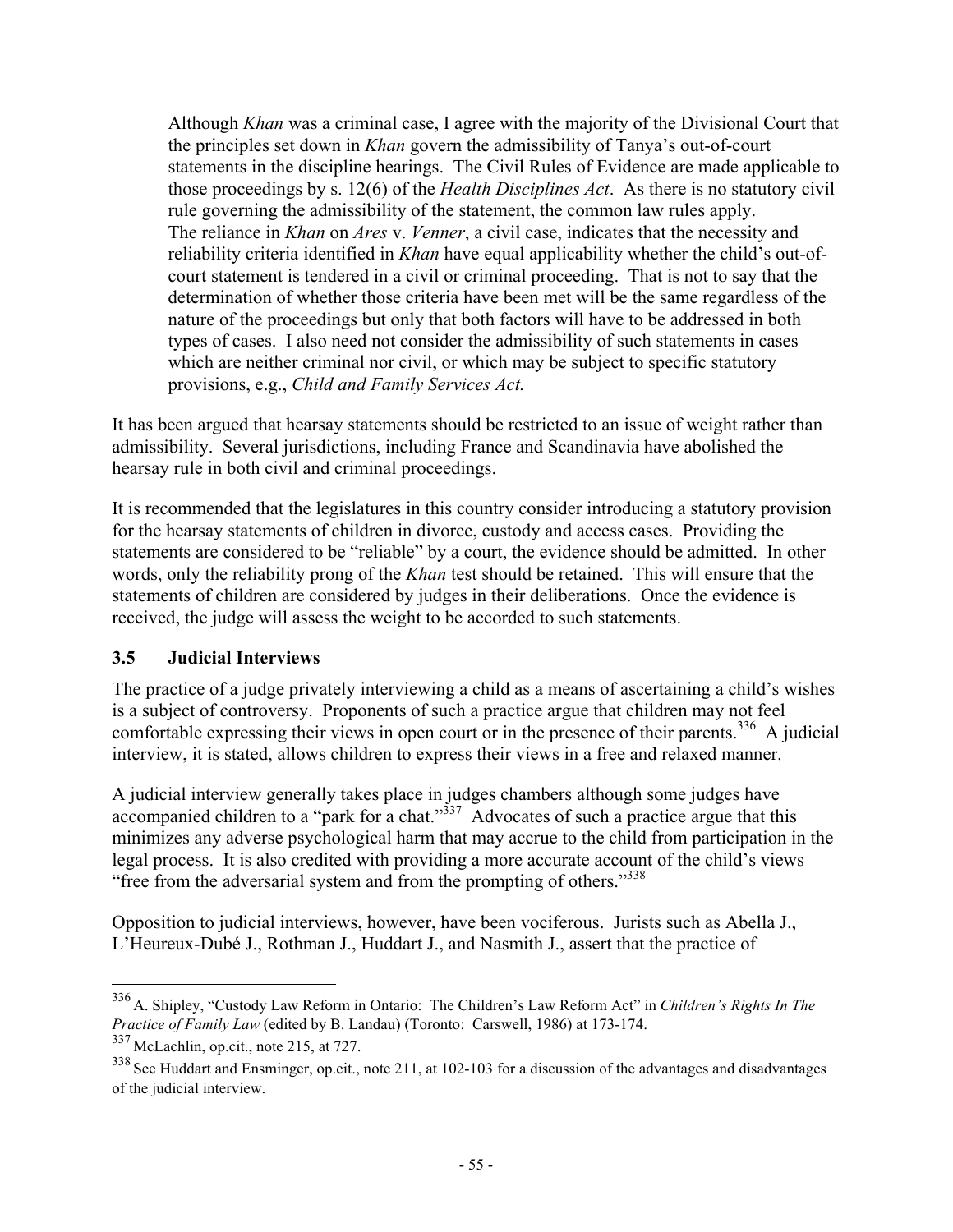interviewing children in chambers is not a good method of ascertaining the wishes of the child. $339$ 

Several reasons have been put forth for this position. Judicial interviews, it is argued, are conducted in an intimidating environment by a person who is not skilled in asking questions of children or in interpreting their answers. It is stated that the short time of the interview makes it unlikely that the perceptions of the child explaining his or her wishes can be considered in sufficient depth. $340$  In addition, in an adversarial system, the judicial interview is considered by some to be a violation of the judge's role as an impartial trier of fact.<sup>341</sup> This is because the judge assumes an inquisitorial role when questioning a child in an interview. There is also concern that the parents' procedural rights are infringed as they are not present at the interview and, therefore, are not in a position to rebut statements made by the child. The Saskatchewan Court of Appeal in *Hamilton* v. *Hamilton*<sup>342</sup> held that an interview should not be used to obtain vital evidence that would be shielded from challenge by the litigants. Judge Nasmith in "The Inchoate Voice" summarizes reasons for his disapproval of judicial interviews as a means of eliciting the views of the child: $343$ 

- 1. it does not constitute evidence;
- 2. the content of the interview cannot be reviewed on appeal;
- 3. there is a denial of the rights of the parties;
- 4. the child is not protected from the right to state a preference; and
- 5. justice is not seen to be done.

In *Jandrisch* v. *Jandrisch*, 344 Huband J. A. of the Manitoba Court of Appeal stated that a trial judge has discretion to interview children in private without counsel. However, it is important that a record exist of what was said in the interview in the event that the rights of the parties are subject to appeal. If it is not possible to have a verbatim transcript, a statement from the judge as to what was said must be available. In *Demeter* v. *Demeter*, 345 two children, eight and thirteen years old, were individually interviewed by a judge in chambers. A court reporter was present. The parties were advised that the wishes of the children would be conveyed to the litigants but

<sup>&</sup>lt;sup>339</sup> Huddart and Ensminger, ibid., at 96 who state that a judicial interview is "not only difficult but fraught with peril"; Nasmith, op.cit., note 323, at 64; and Judge R. S. Abella, Justice C. L'Heureux-Dubé and Justice M. Rothman, "A Code of Recommended Procedures in the Resolution of Family Disputes" in *Family Law: Dimensions of Justice"* (edited by R. S. Abella and C. L'Heureux-Dubé) (Toronto: Butterworths, 1983) at 329.

<sup>340</sup> Abella, L'Heureux-Dubé, Rothman, ibid.

<sup>341</sup> Ibid.

<sup>342</sup> (1989), 23 R.F.L. (3d) 154.

 $343$  Nasmith, op.cit., note 323, at 64.

<sup>344</sup> (1980), 16 R.F.L. (2d) 239.

 $345(1996), 21$  R.F.L.  $(4^{th})$  54 (Ont. Ct. Gen. Div.).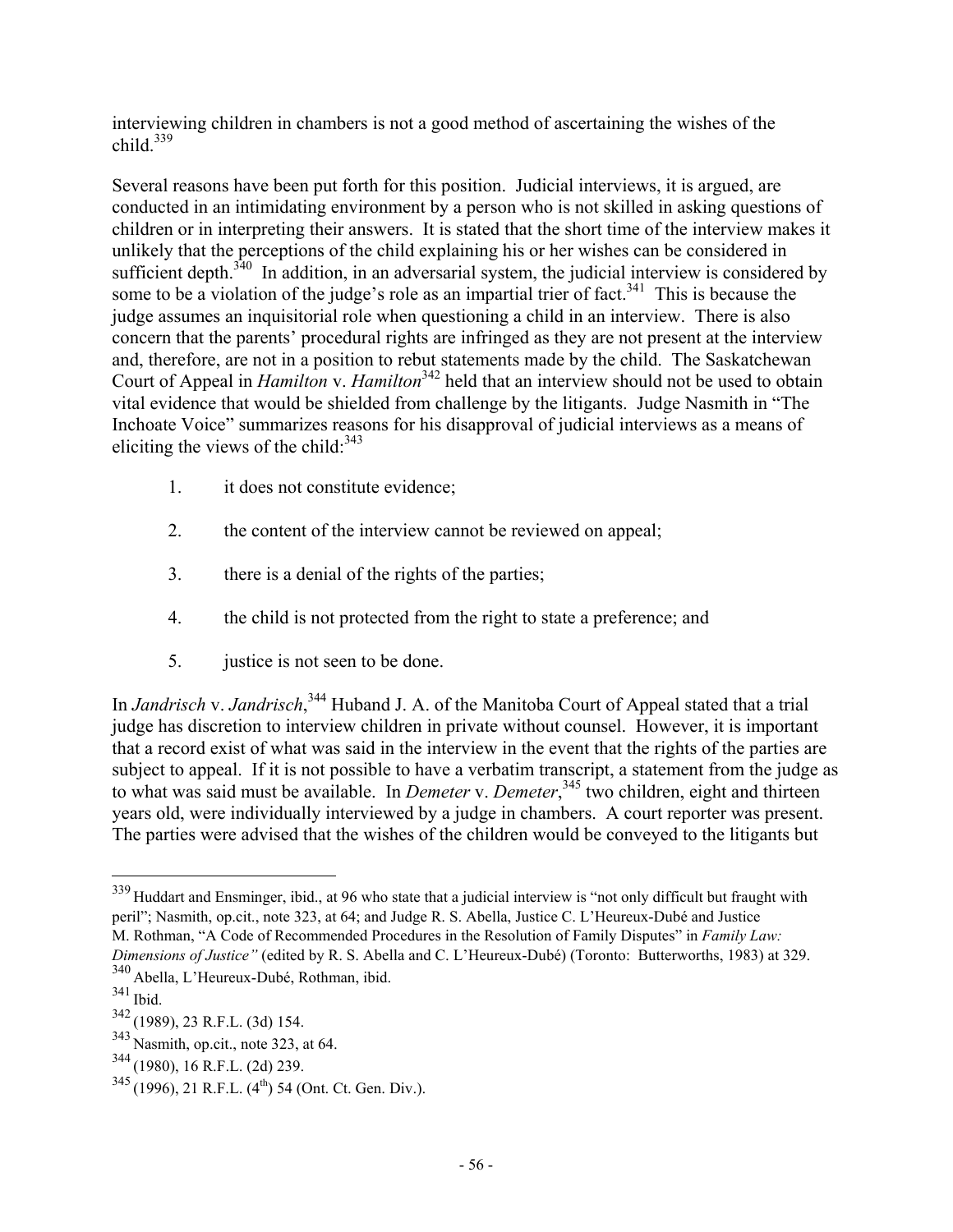only in general terms. This was because disclosure of the full contents of the interview might embarrass the children or damage their future relationships with each parent.

It is maintained that the practice of judicial interviews should only be resorted to when other means of obtaining the child's views are unavailable.<sup>346</sup> Certain criteria must be fulfilled: a court reporter must be present to transcribe the interview, the child should be told in advance that what he communicates to the judge will be repeated to the parties, and counsel for the child should be present. $347$ 

According to Article 394.4 of the *Quebec Code of Civil Procedure*, a judge may hear the child alone outside the presence of the parties. The parties must be advised of the judicial interview and a transcript of the stenographer's notes, or a copy of the recording of the hearing, must be available. Similarly, Subsection 64(3) of the *Children's Law Reform Act*348 stipulates that judicial interviews are to be recorded.

# **3.6 Child-Friendly Courtrooms and Court Preparation for Children**

The physical design of courtrooms in Canada may exacerbate the anxiety of a child who wishes to participate in divorce, custody, or access proceedings. The size of the court, the elevated position of the judge, and the public gallery are intimidating. Children who have testified in legal proceedings report that the isolation of the witness box made them feel as if they were on trial. Bad acoustics and lack of amplification systems unnerve children who are constantly interrupted during the course of their testimony and told to speak louder.<sup>349</sup>

The design of courtrooms for children in family cases is worthy of consideration by federal and provincial government officials. A smaller, more informal room may reduce the stress of a child and may result in more comprehensive testimony. Booster seats, better audibility and amplification systems are some measures that can be introduced with minimal expense. It is noteworthy that a child-friendly courtroom has been established in Toronto for criminal child sexual abuse cases. The court is located in a remote section of the courthouse. There is a

<sup>346</sup> Abella, L'Heureux-Dubé, Rothman, op.cit., note 340, at 329.

<sup>347</sup> Ibid.

<sup>348</sup> R.S.O. 1990 c.C.12.

<sup>349</sup> Spencer and Flin, op.cit., note 240.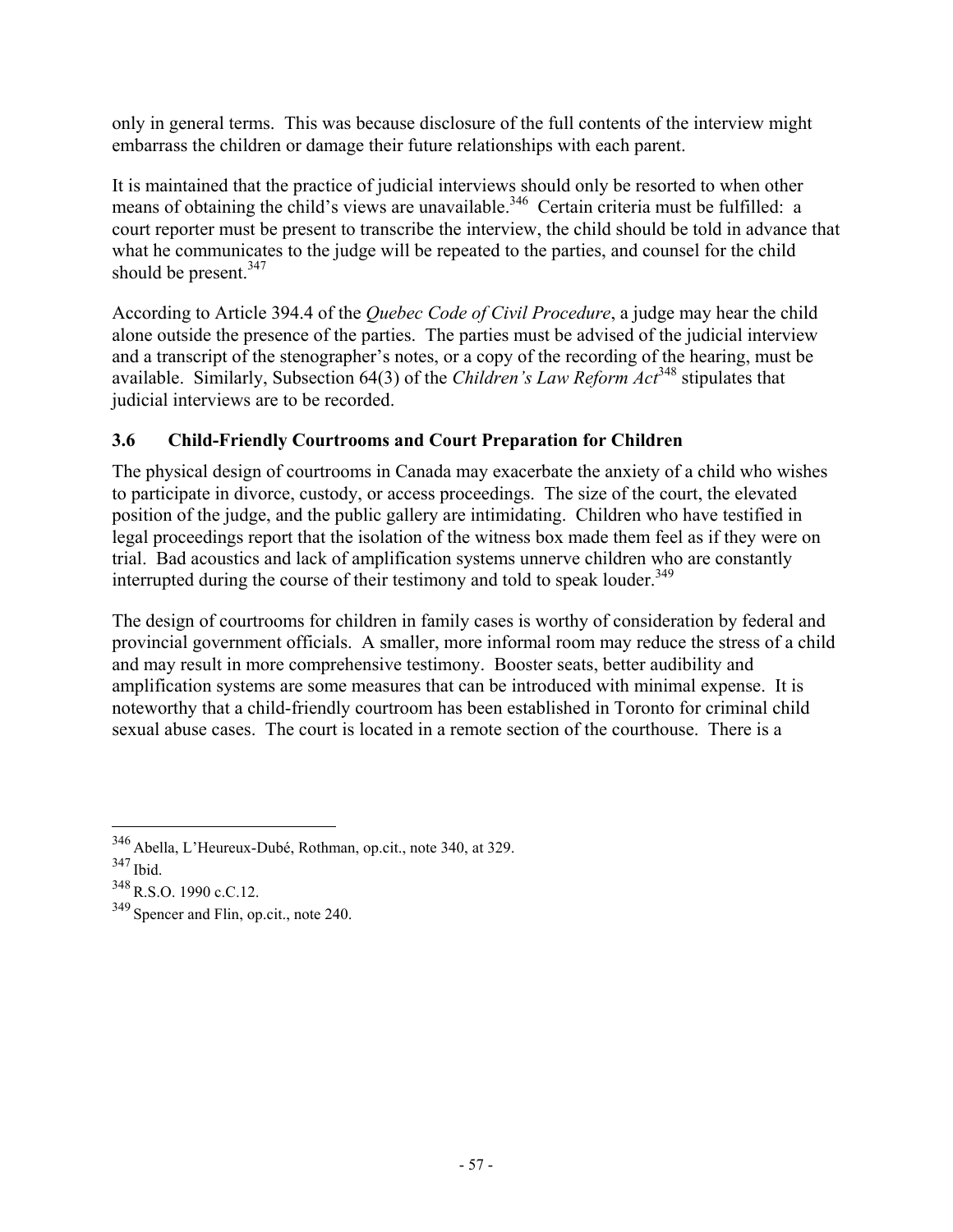separate entrance to the court for the child, sound systems have been installed, and booster seats are available.<sup>350</sup>

<sup>350</sup>*Court Design Issues Affecting Children and Other Vulnerable Witnesses* (B.C. Ministry of the Attorney General Community Justice Branch, Victim Services Division Child Abuse Committee, 1996).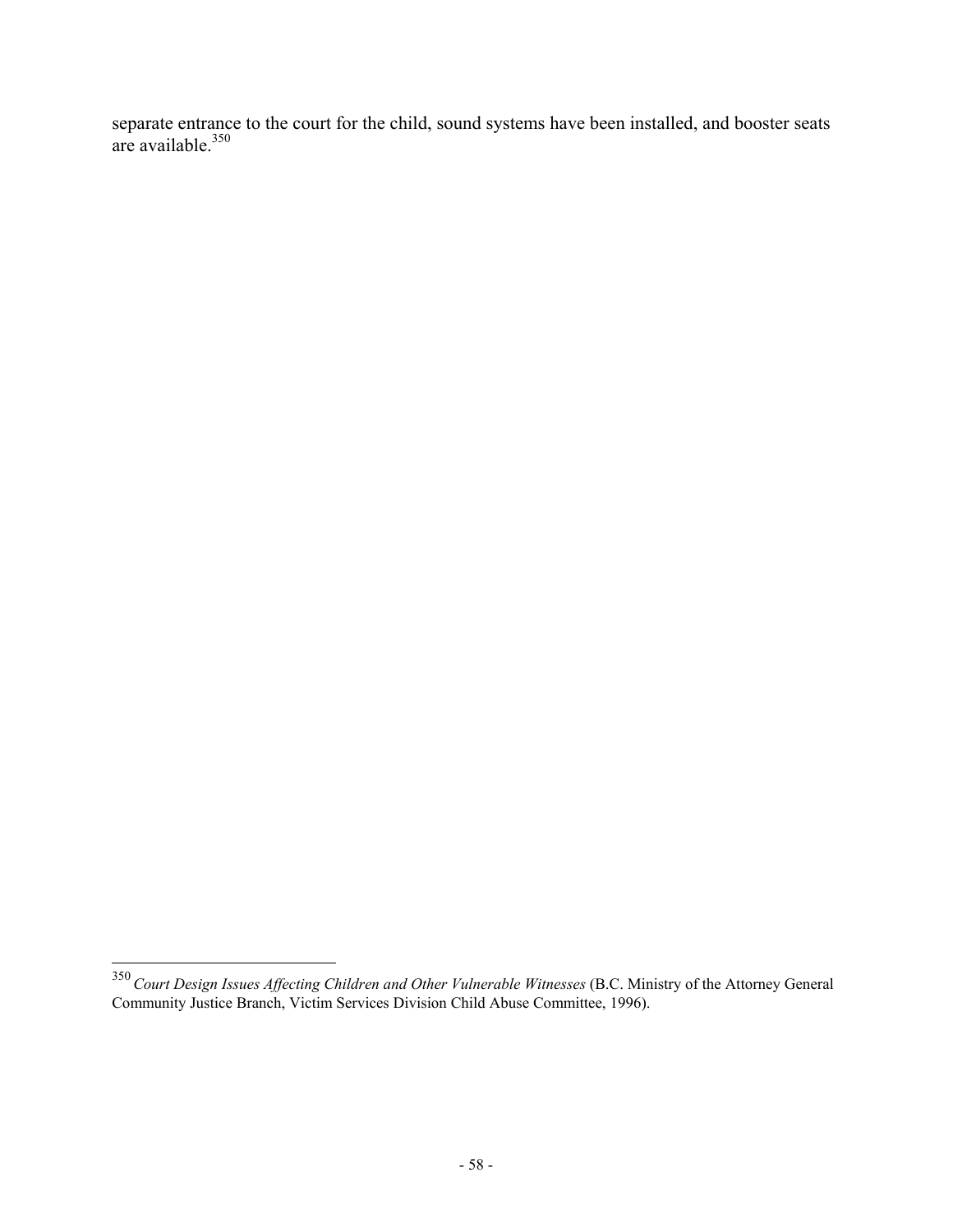# **4.0 CONCLUSION AND RECOMMENDATIONS**

In Canada, children have had little opportunity to directly participate in divorce, custody, and access proceedings. The child's voice, if it is heard at all, is usually transmitted by third parties such as the parents, litigants or professionals such as social workers or psychologists.<sup>351</sup> Children in this country generally do not have access to independent legal representation in divorce, custody and access cases and are not given the opportunity to express their wishes, views, or preferences directly to judicial decision-makers.

In the past few years, the position of the child in divorce, custody and access proceedings has been undergoing re-evaluation. There is gradual acknowledgement that a child is an independent human being, separate from his or her parents, with potentially different views and preferences. The importance of the transmittal of the child's views to members of judiciary, who make decisions that will have a significant impact on the child's life, is being understood. The Special Joint Committee on Child Custody and Access emphasized the importance of hearing the child's voice in its 1998 report *For the Sake of the Children*. Canada also has the responsibility to fulfill its international obligations as a signatory to the United Nations Convention on the Rights of the Child.

It is recommended that federal and provincial officials implement these statutory and nonstatutory proposals to ensure that the child's voice is heard in a meaningful way in divorce, custody and access proceedings:

- 1. Article 12 of the United National Convention on the Rights of the Child should be expressly incorporated in provincial and federal legislation pertaining to divorce, custody, and access. Children who are capable of forming views on these issues must be provided with an opportunity to have these views heard by judicial decision-makers.
- 2. Federal and provincial legislation on divorce, custody and access should be amended to include a provision that states that children have the right to independent legal representation.
- 3. A presumption should exist that a child five years or older has the ability to communicate his or her views to a lawyer.

 $351$  For example, an assessment for a child may be ordered pursuant to provincial legislation. The child's statements concerning their wishes "may" be conveyed to the court. See section 30 of the *Children's Law Reform Act* R.S.O. 1990, c.C-12. See also N. Bala, "Assessing the Assessor: Legal Issues" (1990), 6 *Can. Fam. L.Q.* 179.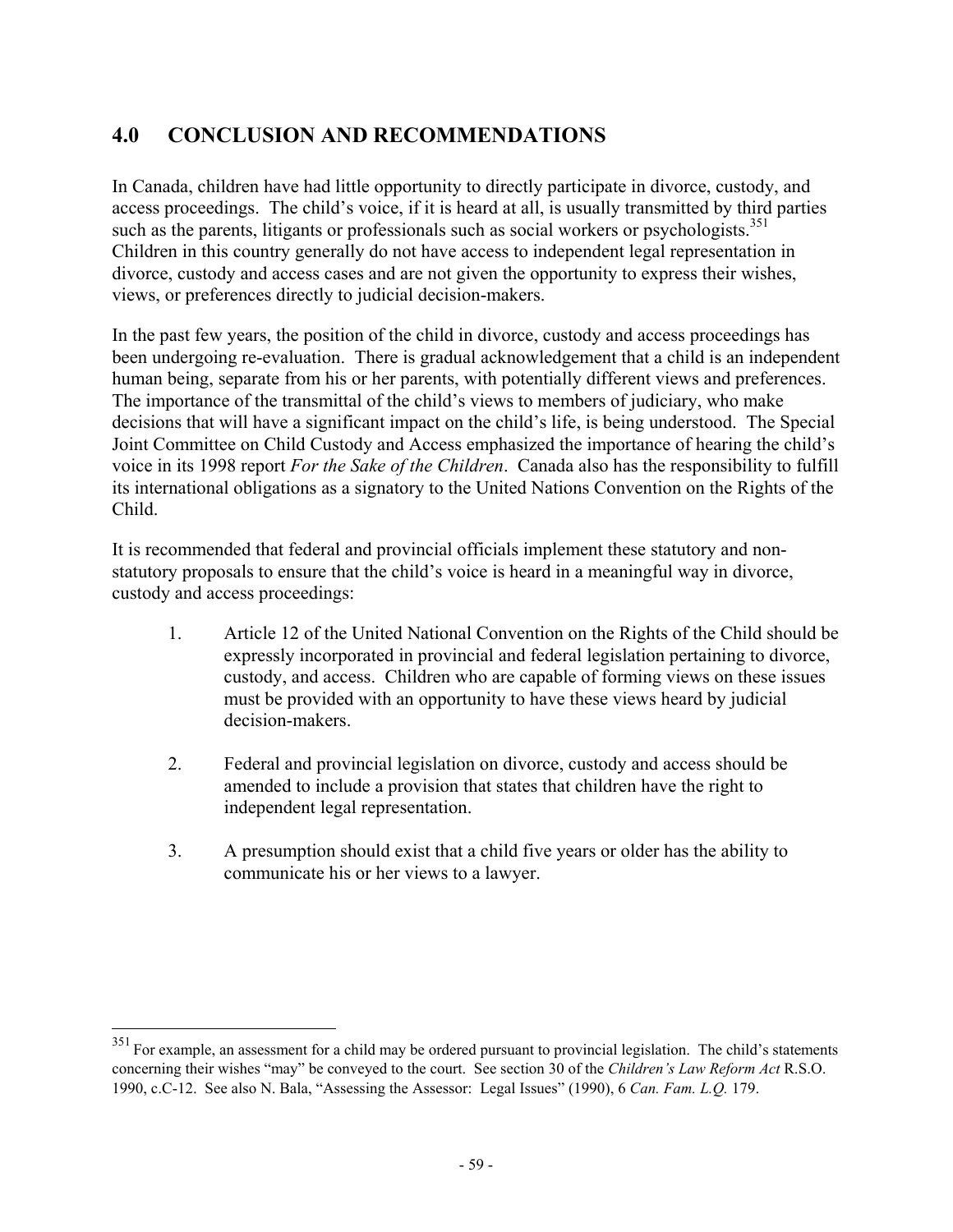- 4. Providing the child can communicate his or her views to a lawyer, the relationship between the lawyer and the child should be solicitor/client. Counsel, as advocate for the child, is obliged to put forth the child's wishes and preferences on the principle that children have the right to have the court hear and take under advisement their views on issues before the court.
- 5. A solicitor/client privilege should exist between the child and the solicitor.
- 6. For children who are unable to communicate their views or do not wish to have independent legal representation, a lawyer should be appointed to act as *amicus curiae*. The function of the lawyer is to collect evidence that may not be submitted to the court by the litigants. The *amicus curiae* must ensure that the court has before it a comprehensive account of the facts.
- 7. A child advocacy office must be established in each province where such office does not currently exist. The responsibility of the child advocacy office is to inform children of their right to independent legal representation, to appoint and train lawyers for children, and to ensure quality representation. The child advocacy offices in each province must be provided with appropriate funding to support these activities.
- 8. Lawyers must acquire the requisite skills to represent children in custody, access and divorce cases. These include appropriate interview skills, the ability to communicate information in simple and comprehensible language, an understanding of child psychology, and knowledge of community resources for children.
- 9. Lawyers representing children should be remunerated through the Legal Aid Plan in each province.
- 10. The Law Society in each province should develop a Code of Ethics for lawyers representing children.
- 11. The statutory competency rules for children in federal and provincial proceedings should:
	- (i) contain a presumption of competency for children;
	- (ii) repeal corroboration requirements for the evidence of children;
	- (iii) state that children who can communicate their views and who understand the promise to tell the truth are permitted to give evidence; and
	- (iv) contain a provision to the effect that the evidence of a child who does not understand the promise to tell the truth is admissible if, in the court's discretion, the evidence is reliable.
- 12. Federal and provincial legislation should be amended to include a provision that all children have a right to give evidence behind a screen in divorce, custody and access proceedings.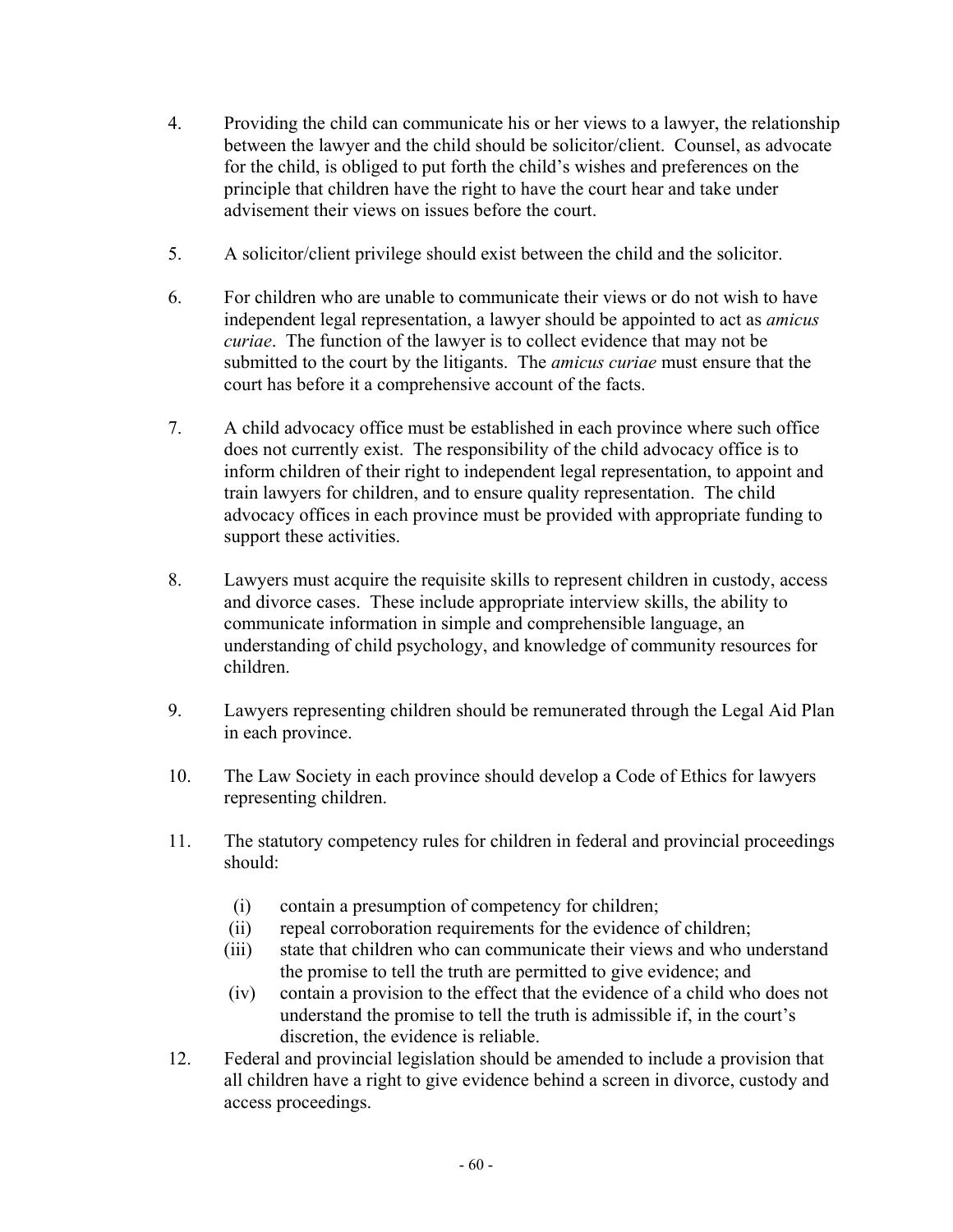- 13. Children should have the right, by virtue of a statutory provision, to give evidence by closed-circuit television in divorce, custody, and access cases.
- 14. Children should have a statutory right to give videotaped testimony in divorce, custody and access proceedings.
- 15. Federal and provincial legislation should contain provisions allowing for videotaped interviews if such evidence is reliable. The child should not be required to attend the trial to adopt the contents of the interview nor must the child be available for cross-examination.
- 16. Federal and provincial legislation should be amended to include a provision that states that the child has the right to a support person from the inception of the legal dispute.
- 17. Judges should take measures to ensure that children are protected in legal proceedings involving divorce, custody and access. For example, proceedings should be conducted in age-appropriate language and counsel should be restrained from intimidating children. The physical surroundings should be conducive to eliciting the views of the child.
- 18. The child should have the right to an interpreter where language or a disability is a barrier to communication in divorce, custody and access proceedings.
- 19. Federal and provincial legislation should be amended to include a provision that states that the hearsay evidence of children is admissible if, in the court's opinion, it is "reliable." The "necessity prong" in the criminal decision *R.* v. *Khan* should not be required for custody, access and divorce proceedings that involve children.
- 20. Child-friendly courtrooms should be available to children in divorce, custody and access cases who wish to express their views to judicial decision-makers.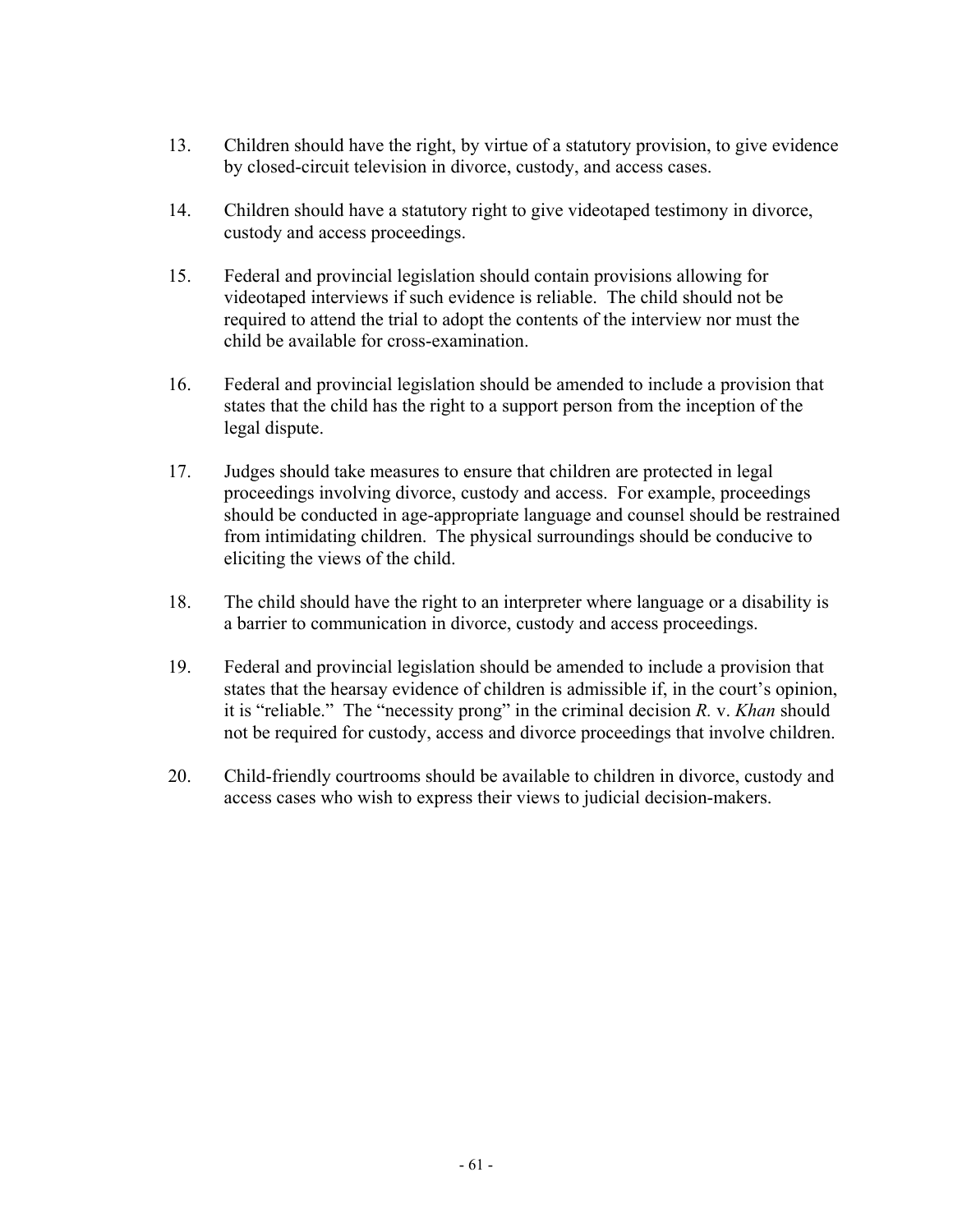# **5.0 BIBLIOGRAPHY**

## **Literature**

Abella, Judge R.S., Justice C. L'Heureux-Dubé and Justice M. Rothman.

- 1983 "A Code of Recommended Procedures in the Resolution of Family Disputes." *Family Law: Dimensions of Justice.* Ed. by R. S. Abella and C. L'Heureux-Dubé. Toronto: Butterworths.
- Alberta Institute of Law.
- 1984 *Research and Reform in Protection of Children's Interests in Custody Disputes* Report No. 43. Edmonton, Alberta: October.
- American Bar Association.
- 1985 *Guidelines for the Fair Treatment of Child Witnesses in Cases Where Child Abuse is Alleged*. Washington, D.C.: May.

Andrews, H. T. G., and P. Gelsomino.

- 1983 "The Legal Representation of Children in Custody and Protection Proceedings: A Comparative View." *Family Law: Dimensions of Justice.* Ed. R. Abella and C. L'Heureux-Dubé. Toronto: Butterworths.
- Australian Law Reform Commission.
- 1996 *Speaking for Ourselves: Children and the Legal Process.* Commonwealth of Australia.

### Bala, N.

1990 "Assessing the Assessor: Legal Issues." 6 *Canadian Family Law Quarterly*: 179.

Barn, G., and A. Franklin.

 1996 "Issues in Developing Children's Participation Rights: The Experience to Save the Children in the U.K." in *Monitoring Children's Rights*. Ed. E. Verhellen. The Hague, The Netherlands: Kluwer Law International: 305.

Barton, C., and G. Douglas.

## Begley, J.

 1994 "The Representation of Children in Custody and Access Proceedings." 10 *Solicitors' Journal*: 1.

Bernard, C., R. Ward and B. Knoppers.

 1992-93 "Best Interests of the Child Exposed: A Portrait of Quebec Custody and Protection Law." 11 *Canadian Journal of Family Law*: 57.

Bernstein, M.

 <sup>1995</sup> *Law and Parenthood*. London, England: Butterworths.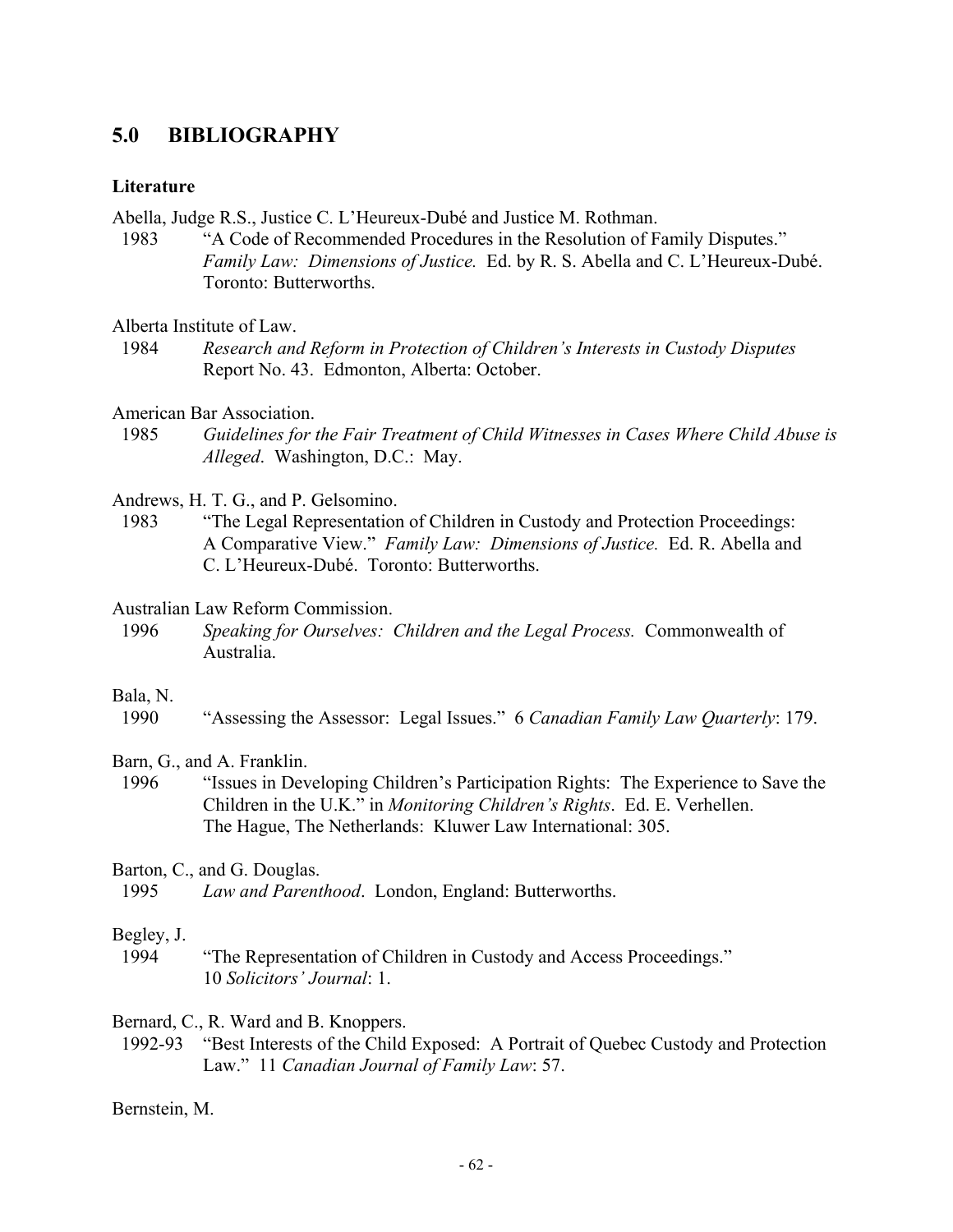1993-94 "Towards a New Approach to Child Representation: How Less is More in Child Welfare Proceeding." 10 *Canadian Journal of Family Law*: 187.

### Bessner, R.

 1996 "Hearing from the Child as a Witness." *Wilson on Children and the Law*. Toronto: Butterworths.

### Bessner, R.

 1989 "The Competency of the Child Witness: A Critical Analysis of Bill C-15." 31 *Criminal Law Quarterly*: 481.

## Bessner, R.

1991 *Report on Child Witnesses*. Ontario Law Reform Commission. Toronto.

## Bischoff, K.

 1990 "The Voice of a Child: Independent Legal Representation of Children in Private Custody Disputes When Sexual Abuse Is Alleged." 138 *University of Pennsylvania Law Review*.

## Boll, R.

 1993-94 "Who Speaks For The Child? The Right to Independent Legal Representation." *Law Now*: 8.

## Boyes, J., and M. E. Walden.

 1991-92 "The Life and Death of *Amicus Curiae* in Custody Litigation in Alberta." 8 *Canadian Family Law Quarterly*: 81.

## *British Columbia Royal Commission on Family and Children's Law*.

1975 Victoria: Queen's Printer.

### Christiansen, J. R.

 1987 "The Testimony of Child Witnesses: Fact, Fantasy and the Influence of Pre-trial Interview." 62 *Washington Law Review*: 705.

## *Court Design Issues Affecting Children and Other Vulnerable Witnesses.*

 1996 B.C. Ministry of the Attorney General Community Justice Branch, Victim Services Division Child Abuse Committee.

## Davidson, H.

 1990 "The Child's Right To Be Heard and Represented." *Children's Rights in America: U.N. Convention on the Rights of the Child Compared with United States Law.* Ed. C. Price Cohen and H. D. Davidson. U.S.A.: American Bar Association Center on Children and the Law.

## Davies, C.

1984 *Family Law in Canada*. Toronto: Carswell Legal Publications.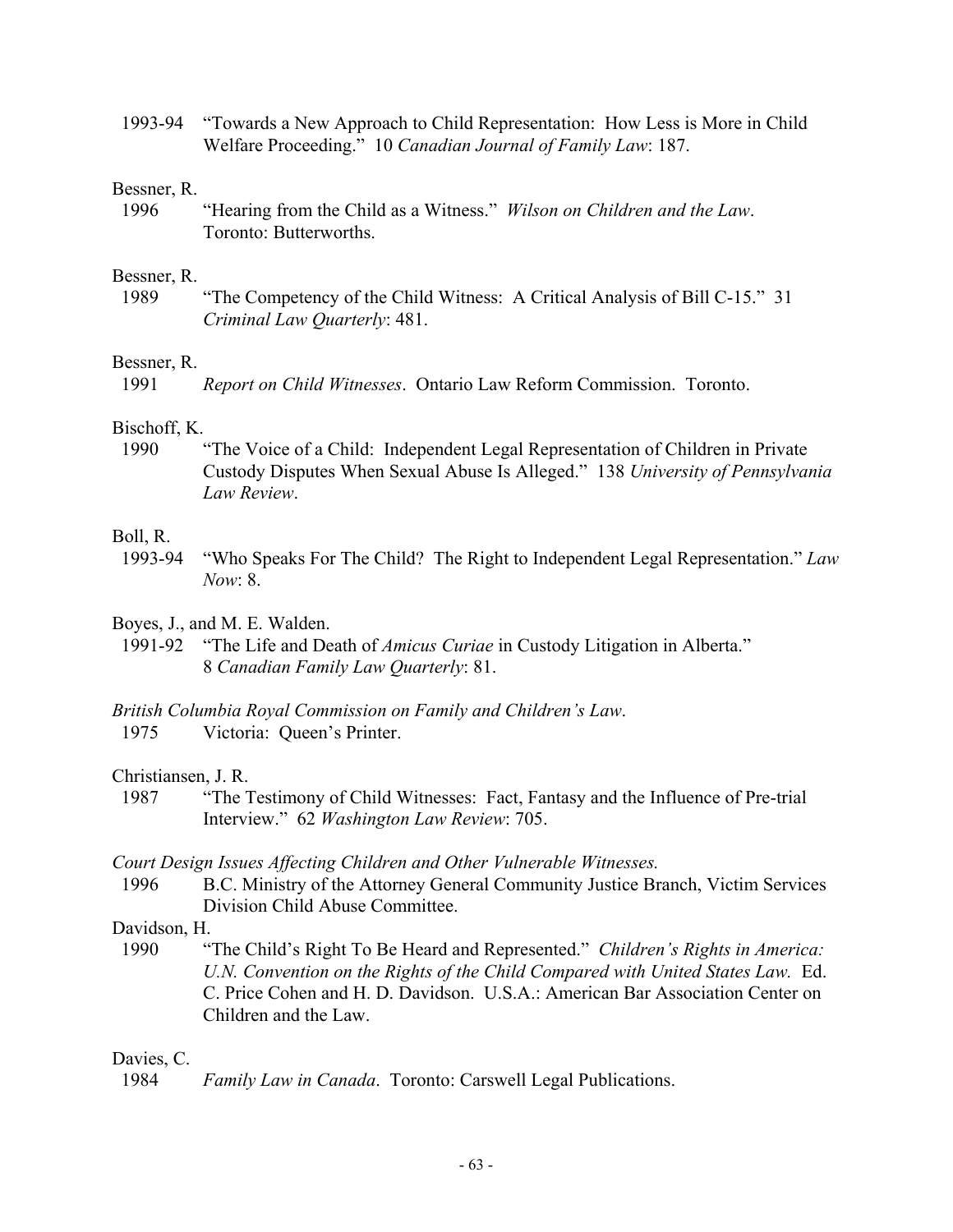Day, D.

 1983 "Counsel for Christopher: Representing an Infants Best Interests in the Supreme Court of Canada." 33 R.F.L. (2d): 16 at 23.

Eatman, R. and J. Bulkley.

 1986 *Protecting Child Victim/Witnesses*. American Bar Association National Legal Research Center for Child Advocacy and Protection: February.

European Convention on the Exercise of Children's Rights in Germany in *The Rights of the* 1996 *Child: A European Perspective*, German Council of European Publishing.

Fine, S. "Children Start to Flex Legal Muscles in Canada." *The Globe and Mail*. April 22. 1993

*For the Sake of the Children.* Report of The Special Joint Committee on Child Custody and 1998 Access. Ottawa: Public Works and Government Services.

# Foté*,* D. F.

 1983 "Child Witnesses in Sexual Abuse Criminal Proceedings: Their Capabilities, Special Problems, and Proposal for Reform." 13 *Pepperdine Law Review*: 157.

#### Freeman, M.

 1996 "Introduction: Children as Persons." *Children Rights: A Comparative Perspective*. Ed. M. Freeman. England: Dartmouth Publishing Company Limited.

### Freeman, M.

 1994 "Whither Children: Protection, Participation, Autonomy?" 22 *Manitoba Law Journal*: 307.

### Freeman, M.

1983 *The Rights and Wrongs of Children*. Dover, N.H.: F. Pinter.

Gill, C. D.

 1991 "Essay on the Status of the Child of the American Child 2000 A.D.: Chattel or Constitutionally Protected Child-Citizen" *Ohio Northern Law Review*: 543.

Goodman, G. and V. Helgeson.

 1989 "Child Sexual Assault: Children's Memory and the Law", 12 *Provincial Judges Journal*: 17.

#### Hafen, B.

 1976 "Children's Liberation and the New Egalitarianism: Some Reservations About Abandoning Youth to Their Rights" *B.Y.U.L. Rev.*: 605.

<sup>&</sup>quot;Ethical Issues in the Legal Representation of Children—Special Issue." 1996 64 *Fordham Law Review*.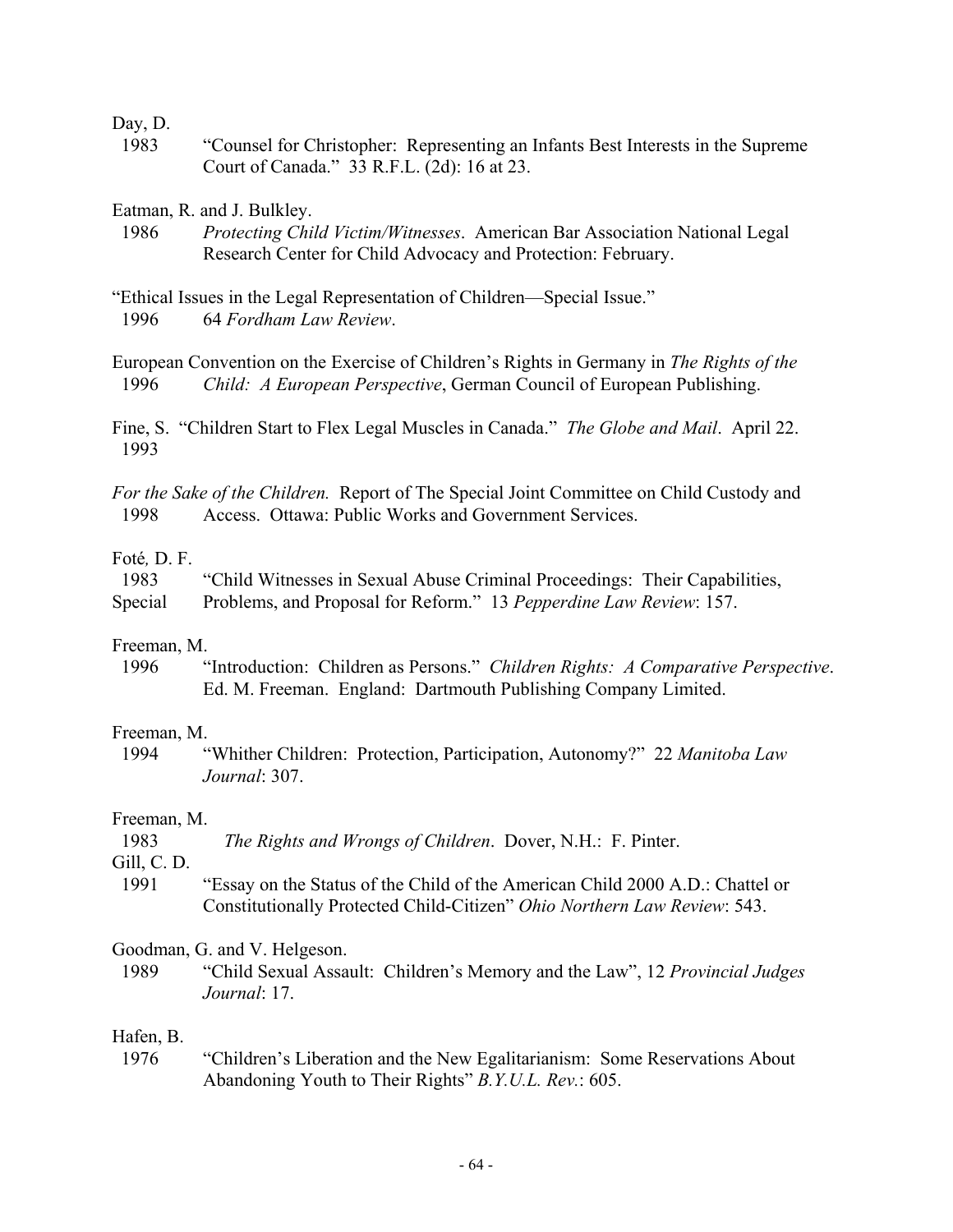#### Hedderman, C.

 1987 *Children's Evidence: The Need for Corroboration*. Research and Planning Unit Paper 41. London England: Home Office.

#### Himel, S.

 1991 "Representing Children." *Canadian Welfare Law: Children Families, and the State*. Ed. N. Bala, J. Hornick, and R. Vogl. Toronto: Thompson Educational Publishing Inc.

Huddart, C., and J. Ensminger.

- Hughes, K.A., and H. T. G. Andrews.
- 1985 "Children and Family Rights and the Role of the State in Custody and Child Protection Matters." *Justice Beyond Orwell*. Ed. R. S. Abella and M. L. Rothman Les Editions Yvon Blais Inc.

Johnson, M. K., and M. A. Foley.

 1984 "Differentiating Fact from Fantasy: The Reliability of Children's Memory." 40 *Journal of Sexual Issues*: 33.

#### Jupp, M.

 1990 "The U.N. Convention on the Rights of the Child: An Opportunity for Advocates." *Human Rights Quarterly*: 130.

Kruzick, E., and D. Zemans.

 1992 "In the Best Interest of the Child: Mandatory Legal Representation." 69 *Denver University Law Rev.*: 605.

## Lasch, C.

 1991 "Hillary Clinton Child Saver: What She Values Will Not Help the Family." *Harper's Magazine,* October: 74.

#### Law Reform Commission of Canada.

1974 *The Family Court*, Working Paper No. 1. Ottawa.

### Law Reform Commission of Ireland.

1990 *Report on Child Sexual Abuse*.

## Law Reform Commission of Tasmania.

1989 *Child Witness*.

### Law Reform Commission of Western Australia.

 1990 *Discussion Paper on Evidence of Children and Other Vulnerable Witnesses* Perth, Australia.

 <sup>1991-92 &</sup>quot;Hearing the Voice of Children." *Canadian Family Law Quarterly*: 95.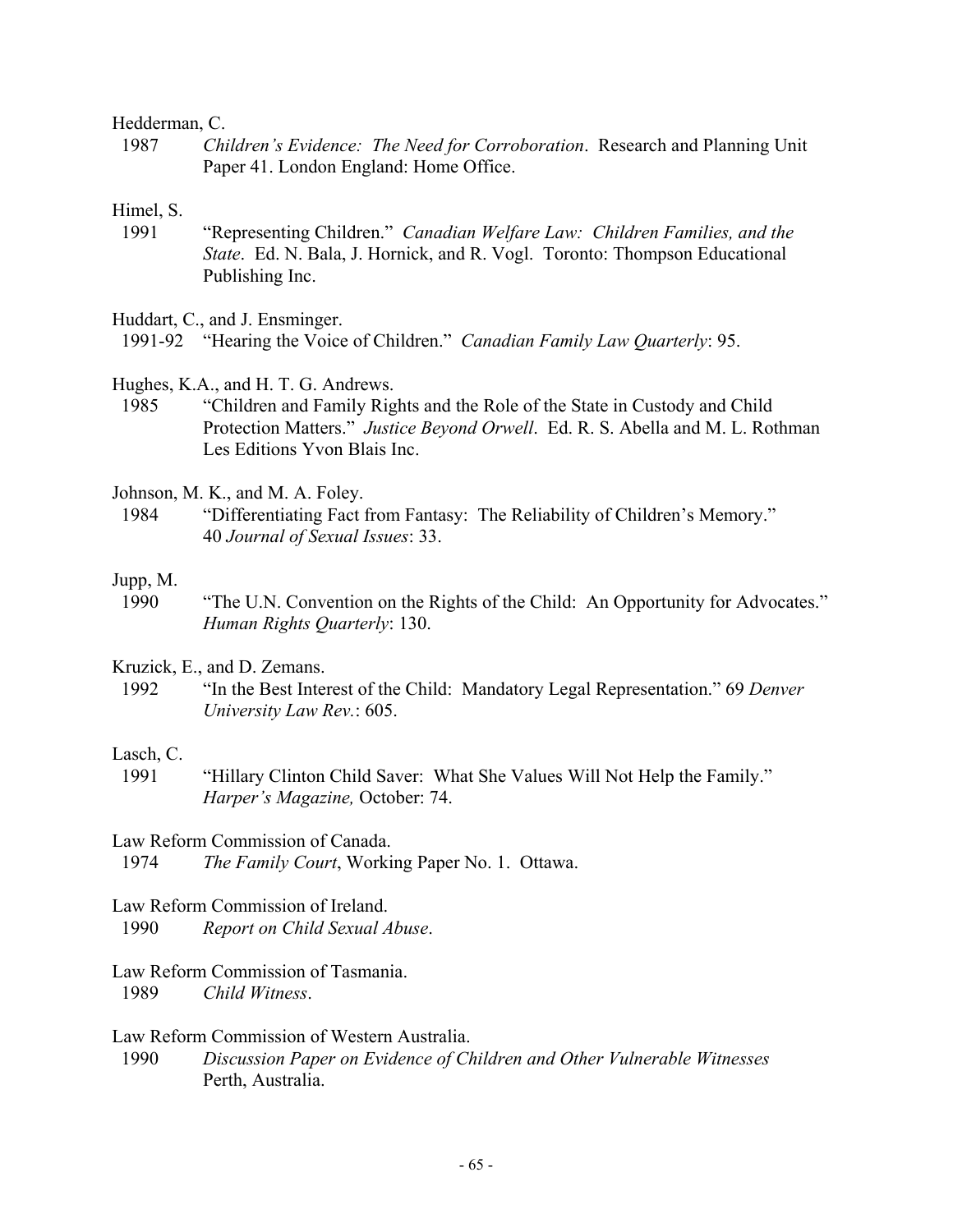Law Society of Upper Canada Rules of Professional Conduct. Toronto: Law Society of Upper Canada.

"The Legal Representation of Children: A Consultation Paper prepared by the Quebec Bar 1996 Committee." 13 *Canadian Journal of Family Law*.

London Child Witness Project.

1990 London, Ontario: Nov.

#### Maczko, T.

 1979 "Some Problems With Acting For Children." 2 *Canadian Journal of Family Law*: 267.

### Mamo, A.

| -1998 | "Child Representation." Child Custody Law and Practice. Ed. J. McLeod. |  |
|-------|------------------------------------------------------------------------|--|
|       | updates Toronto: Thomson Canada.                                       |  |

#### Marchese, C. L.

 1990 "Child Victims of Sexual Abuse: Balancing a Child's Trauma Against the Defendant's Confrontation Rights—*Coy* v. *Iowa.*" *Journal of Contemparary Health Law and Policy*: 411.

### McAllister, B.

 1986 "Article 38.071 of the Texas Code of Criminal Procedure: A Legislative Response to the Needs of Children in the Courtroom." 18 *St. Mary's Law Journal*: 279.

McLachlin, Madame Justice Beverly.

 1992 "Children and the Legal Process: Changing the Rules of Evidence." 50 *The Advocate*: 727.

#### McLeod, J.

 1992 "Factors Governing the Award of Custody." *Child Custody Law and Practice*. Ed. J. McLeod. Ontario: Thomson Canada Ltd.

#### Melton, G.B.

1981 "Children's Competency to Testify." 5 *Law and Human Behavior*: 73.

## Minow, M.

1987 "Interpreting Rights: An Essay for Robert Cover." 96 *Yale Law Journal* 1860.

### Mnooklin, R.

1995 *Child, Family and State: Problems and Materials on Children and the Law.* 3<sup>rd</sup> ed. Toronto: Little, Brown and Company.

#### Nasmith, A. P.

1991-92 "The Inchoate Voice." 8 *Canadian Family Law Quarterly*: 43.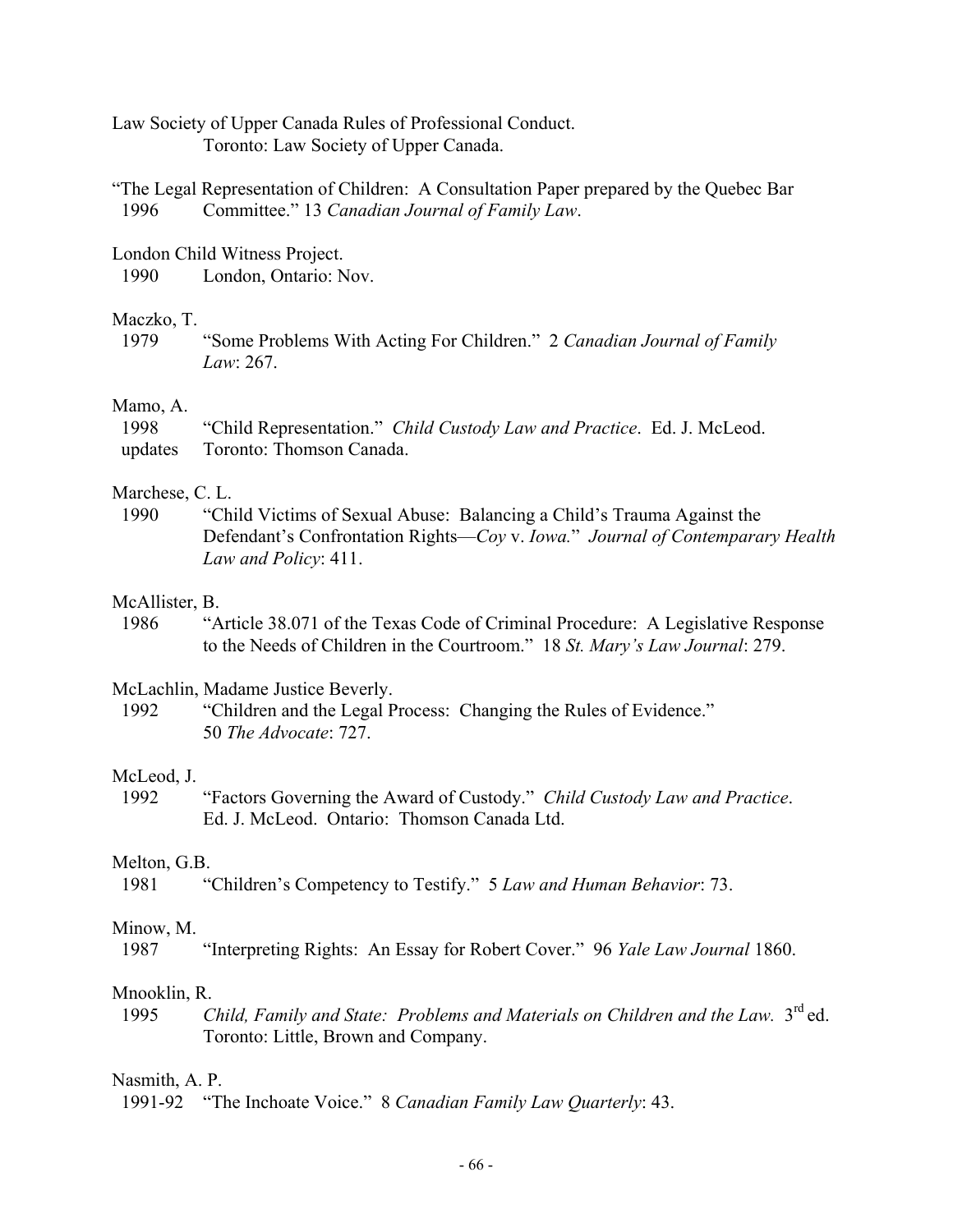#### Nasmith, A. P.

 1990 "High Time For One Secular Oath." 24 *The Law Society of Upper Canada Gazette*: 230.

#### Nelken, D.

 1998 "Afterward: Choosing Rights for Children." *Children's Rights and Traditional Values*. Ed. G. Douglas and L. Sebba. Vermont: Ashgate Publishing Company.

#### Nurcombe, B.

 1986 "The Child as Witness: Competency and Credibility." 25 *Journal of the American Academy of Child Psychiatry*: 473.

#### Office of the Children's Lawyer.

1995 *Policy Statement: Role of Child's Counsel*. Toronto: Office of the Children's Lawyer (Ontario).

Office of the Children's Lawyer.

1997-98 *Annual Review*. Toronto: Office of the Children's Lawyer (Ontario).

Ontario Medical Association's Committee on Child Welfare.

1987 "The Child in Court: Some Changes Needed. *Ontario Medical Review*: 93.

#### Parker, J. Y.

 1982 "The Rights of Child Witnesses: Is the Court a Protector or Perpetrator?" 17 *New England Law Review*: 643.

#### Raskin, D.C., and Yuille, J.C.

- 1989 "Problems in Evaluating Interviews of Children in Sexual Abuse Cases." Ed. S.J. Ceci, D.F. Ross, and M.P. Toglia, *Perspectives on Children's Testimony*. New York: Springer Verlay: 184.
- *The Report of the Committee on Sexual Offences Against Children and Youths*. 1984 Ottawa.

# *Report of the Law Society of Upper Canada Subcommittee on Representation of Children*. 1981 Toronto: Ontario.

Robbard, J. C. and L. J. Kordyban.

1989 "The Child Witness: Reconciling the Irreconcilable." 27 *Alberta Law Review*: 327.

#### Rodham, H.

1973 "Children Under the Law." *Harvard Educational Review*: 487.

#### Ronen, Y.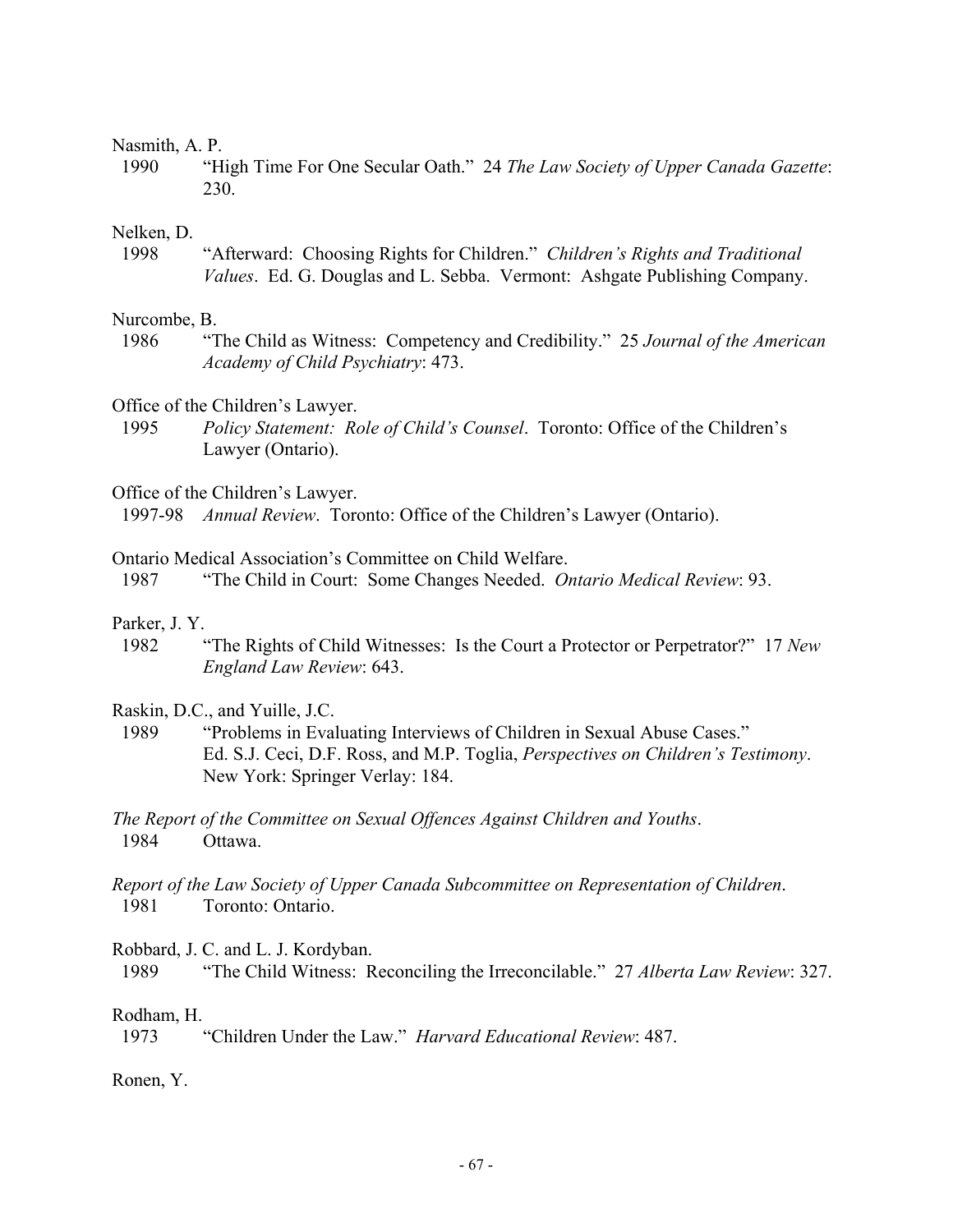1998 "Protection for Whom and for What? Protection Proceedings and the Voice of the Child at Risk." *Children's Rights and Traditional Values*. Ed. G. Douglas and L. Sebba. Vermont: Ashgate Publishing Company.

#### Rozell, S.

 1985 "Are Children Competent Witnesses?: A Psychological Perspective." 63 *Washingston University Law Quarterly*: 815.

#### Russ, G.

 1993 "Through the Eyes of a Child, Gregory K.: A Child's Right to Be Heard." *Family Law Quarterly*: 365.

# Scott, S.

 1993 "From Major to Minor: An Historical Overview of Children's Rights and Benefits." 9 *Journal of Law and Social Policy*: 222.

# Scottish Law Commission.

 1989 *Report on the Evidence of Children and Other Potentially Vulnerable Witnesses*. Edinburgh, Scotland.

# Shipley, A.

 1986 "Custody Law Reform in Ontario: The Children's Law Reform Act." *Children's Rights in the Practice of Family Law*. Ed. B. Landau Toronto: Carswell: 173-174.

# Sopinka J. and Lederman, S. N.

1974 *The Law of Evidence in Civil Cases*. Toronto: Butterworths.

# Spencer, J. R. and Flin, R.

 1990 *The Evidence of Children: The Law and the Psychology*. London England: Blackstone Press, 1990.

# Thompson, D.A. Rollie

 1991 "Rules of Evidence and Preparing for Court." *Canadian Child Welfare Law: Children, Families and the State*. Ed. N. Bala et. al. Toronto: Thompson Educational Publishing, Inc.

# Thompson, D.A. Rollie

 July 1990 "Children Should Be Heard But Not Seen: Children's Evidence in Protection Proceedings." National Family Law Programme. Calgary.

# Thomson, G.

 1983 "Eliminating Role Confusion in the Child's Lawyer: The Ontario Experience." 4 *Canadian Journal of Family Law*: 125.

Toope, S.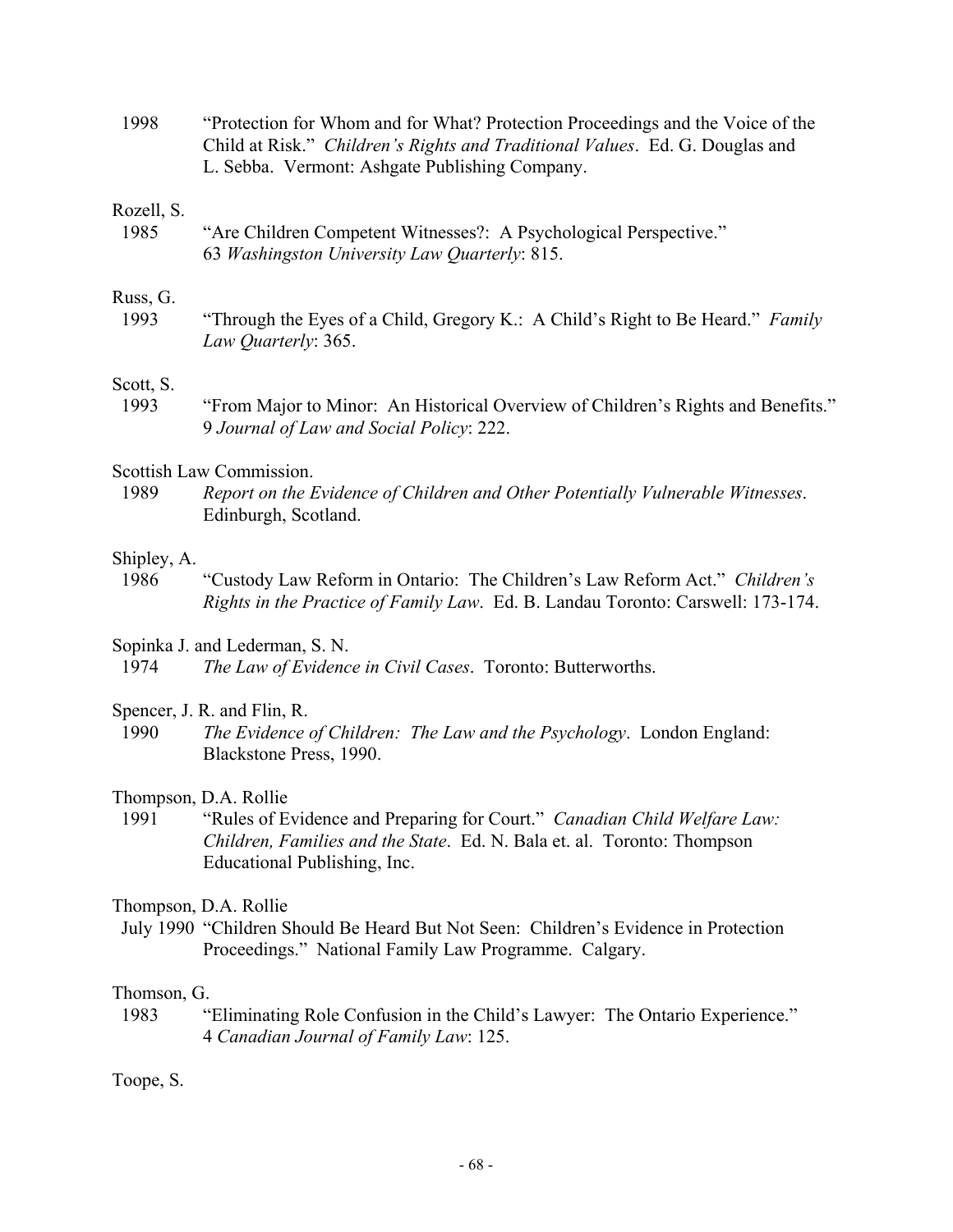1996 "The Convention on the Rights of the Child: Implications for Canada." *Children's Rights: A Comparative Perspective*. Ed. M. Freeman, England: Dartmouth Publishing Company Limited.

#### Van Bueren, G.

 1995 "The Right of the Child to Freedom of Expression." *The International Law on the Rights of the Child*. The Netherlands: Martinus Nijhoff Publishers.

# Van Praagh, S.

#### Wald, M.

 1986 "Children's Rights: A Framework for Analysis." *Children's Rights in the Practice of Family Law*. Toronto: Carswell.

# Whitcomb, D.

 June 1989 "When the Victim is a Child: Past Hope, Current Reality, and Future Promise of Legal Reform in the United States." Ed. J. R. Spencer, G. Nicholson, R. Flin, and R. Bull, *Children's Evidence in Legal Proceedings: An International Perspective* (Cambridge Lectures, England).

#### Wilber, S.

1993 "Independent Counsel for Children." 27 *Family Law Quarterly*: 349.

# Yates, A.

- 1987 "Should Young Children Testify in Cases of Sexual Abuse?" 144 *American Journal of Psychiatry*: 476.
- Yuille, J.C., King, M.A., and D. MacDougall.
- 1988 *Child Victims and Witness: The Social Science and Legal Literatures*.Ottawa: Department of Justice Canada.

# **Case Law**

*Bonenfant* v. *Bonenfant* (1981), 21 R.F.L. (2d) 173 (Ont. H.C.).

- *C. (C.)* v. *B.(L.)* unreported, December 12, 1995 (Nfld. U.F.C.), Docket No. 92/0665.
- *Catholic Children's Aid Society of Metropolitan Toronto* v. *C.M. and D.L.* (1991), 35 R.F.L. (3d) (Ont. Ct. Prov. Div.), (1991), 35 R.F.L. (3d) 297 (Ont. Gen. Div.).
- *D.P. and P.B.* v. *Director of Child Welfare for Newfoundland* (1982), 30 R.F.L. (2d) 438  $(S.C.C.).$

*Demeter v. Demeter* (1996), 21 R.F.L. (4<sup>th</sup>) 54 (Ont. Ct. Gen. Div.).

*Hamilton* v. *Hamilton* (1989), 23 R.F.L. (3d) 154.

 <sup>1997 &</sup>quot;Religion, Custody, and a Child's Identities." 35 *Osgoode Hall Law Journal*: 309.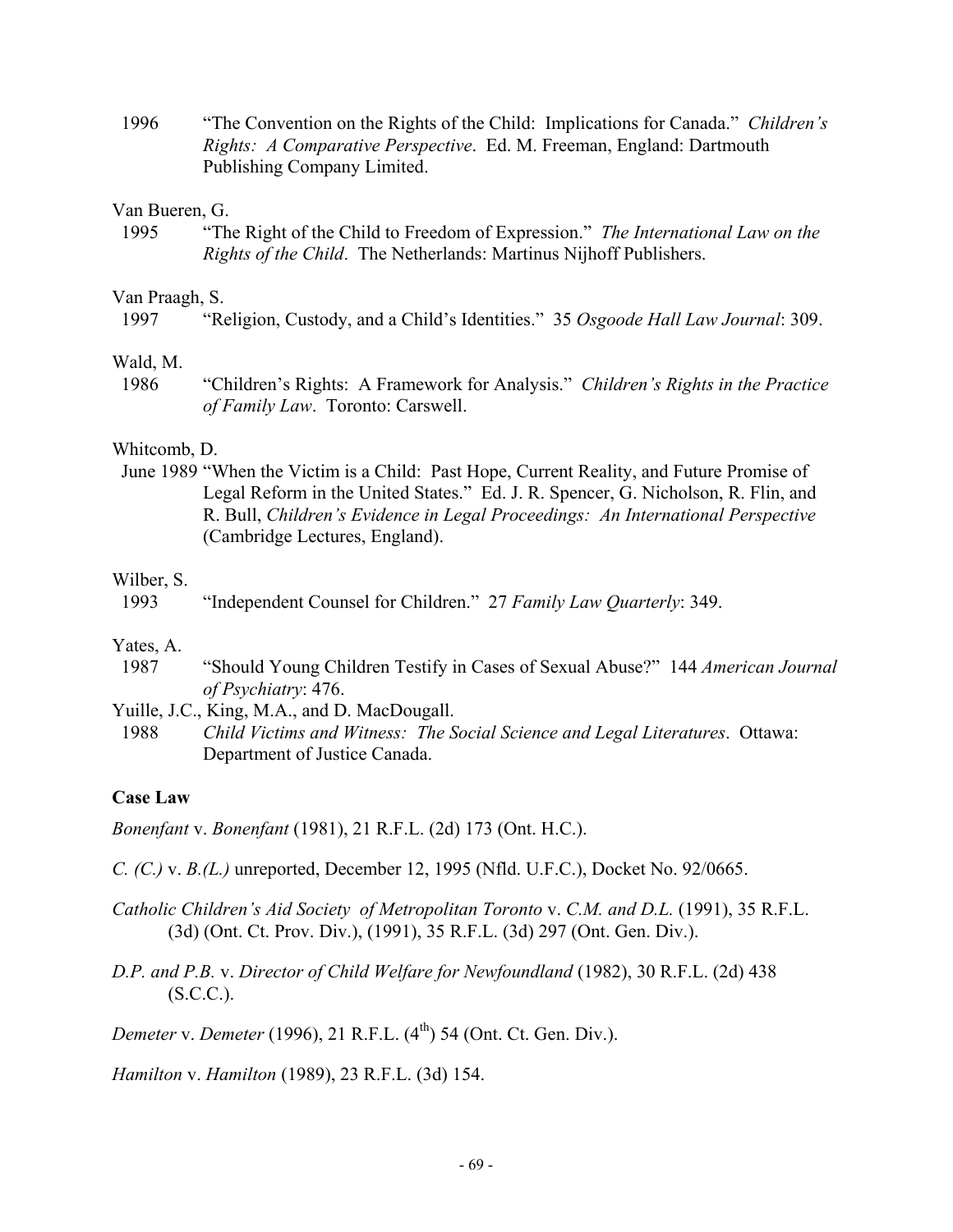- *Jandrisch* v. *Jandrisch* (1980), 16 R.F.L. (2d) 239.
- *Kerton* v. *Kerton*, [1997] W.D.F.L. 718 (Ont. Ct. Gen. Div.).
- *Laszlo* v. *Laszlo* (1984), 39 R.F.L. (2d) 383 (Man. Q.B.).
- *Lavitch* v. *Lavitch*, [1986] 2 W.W.R. 577 (Man. C.A.).
- *Morris and Morris* v. *Mitchell* (1984), 44 R.F.L. (2d) 187 (Ont. H.C.).
- *New Brunswick Minister and Community Services* v. *E.J.L.* (1993), 132 N.B.R. (2d) 331 (Q.B.).
- *Novic* v. *Novic* (1984), 37 R.F.L. (2d) 333, (1984), 3 O.A.C. 319 (S.C.C.).
- *Punzo* v. *Punzo* (1996), 21 R.F.L. (4<sup>th</sup>) 7 (Ont. C.A.).
- *R.* v. *Antobus* (1946), 3 C.R. 357 (B.C.C.A.).
- *R.* v. *Bannerman* (1966), 48 C.R. 110 (Man. C.A.).
- *R. v. L. (D.O.)* 25 C.R.  $(4^{th})$  1285.
- *R.* v. *Antobus* (1946), 3 C.R. 357 (B.C.C.A.).
- *R.* v. *B.(G.)*, [1990] 2 S.C.R. 30.
- *R.* v. *D.R.*, [1996] S.C.J. No. 8.
- *R. v. F(C.C.)* (1997), 154 D.L.R. (4<sup>th</sup>) 13 (S.C.C.).
- *R.* v. *Khan* (1991), 79 C.R. (3d) 1 (S.C.C.).
- *R.* v. *Levogiannis* (1993), 25 C.R. (4<sup>th</sup>) 325 at 331 (S.C.C.).
- *R. v. Marquard* (1993), 25 C.R. (4<sup>th</sup>) 1 (S.C.C.).
- *R.* v. *Paul M.* (1990), 1 O.R. (3d) 341 (Ont. C.A.).
- *R.* v. *Smith*, [1992] 2 S.C.R. 915.
- *R. v. W.(R.)* (1992), 13 C.R. (4<sup>th</sup>) 257 (S.C.C.).
- *Racine and Racine* v. *Woods*, [1983] 2 S.C.R. 173.
- *Re Brown* (1975), 9 O.R. (2d) 185 at 192, 21 R.F.L. 315 at 323 (Ont. Co. Ct.).
- *Re Gault* 387 U.S. 1 (1967).
- *Re Kathleen R* (unreported) (August 31, 1983, Ont. Prov. Ct.).